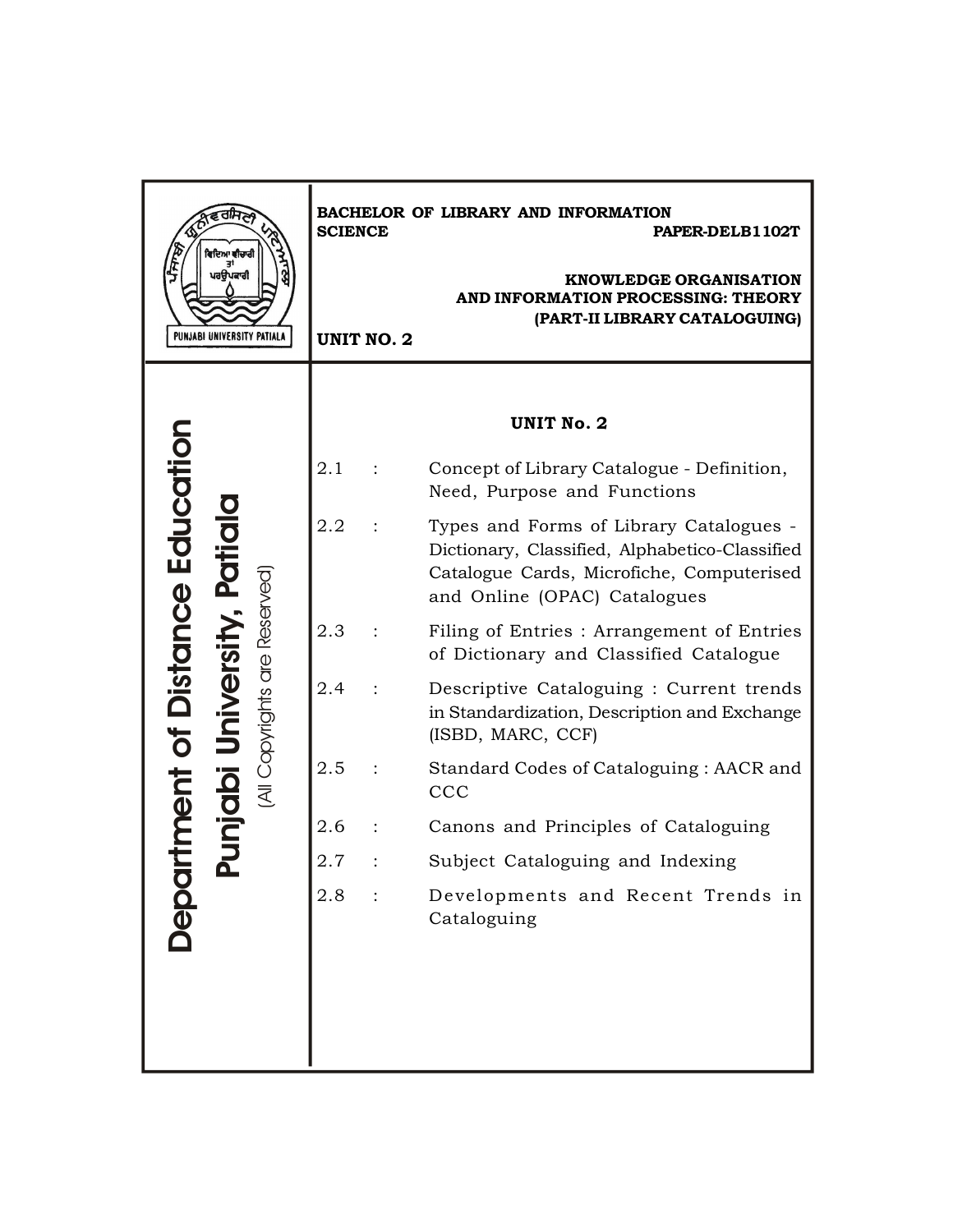#### **Lesson No. 2.1**

# **Concept of Library Catalogue : Definition, Need, Purpose and Functions Structure**

- 2.1.0 Objectives
- 2.1.1 Introduction
- 2.1.2 Library Catalogue
	- 2.1.2.1. Definition
	- 2.1.2.2. Difference between Catalogue and Bibliography
	- 2.1.2.3 Need
	- 2.1.2.4 Purpose
	- 2.1.2.5 Functions
- 2.1.3 Use and Importance of Library Catalogue
- 2.1.4 Implications of Laws of Library Science on Library Catalogue
- 2.1.5 Symbiosis between Library Catalogue and Library Classification
- 2.1.6 Cataloguing Process
- 2.1.7 Summary
- 2.1.8 Keywords
- 2.1.9 Model answers to self check exercises
- 2.1.10Suggested readings

#### **2.1.0 Objectives**

This lesson attempts to introduce you to the basic concept of catalogue and cataloguing and it's significance in the library.

- After studying this lesson, you would be able to :
- \* define and describe library catalogue
- \* explain need, purpose and functions of the library catalogue
- \* express implications of Laws of Library Science on Library Catalogue
- Understand mutual relationship between catalogue & classification.

# **2.1.1 Introduction**

Library Catalogue is the most basic tool which introduces collection of the Library to it's users. It is an essential instrument equipped to deal with several principle channels of enquiry. Readers approach books from many angles - such as subject, author, title, collaborator, series, etc., and the Catalogue should be able to satisfy all such approaches. Without such a tool, literature search in a library would be a time consuming and arduous task especially as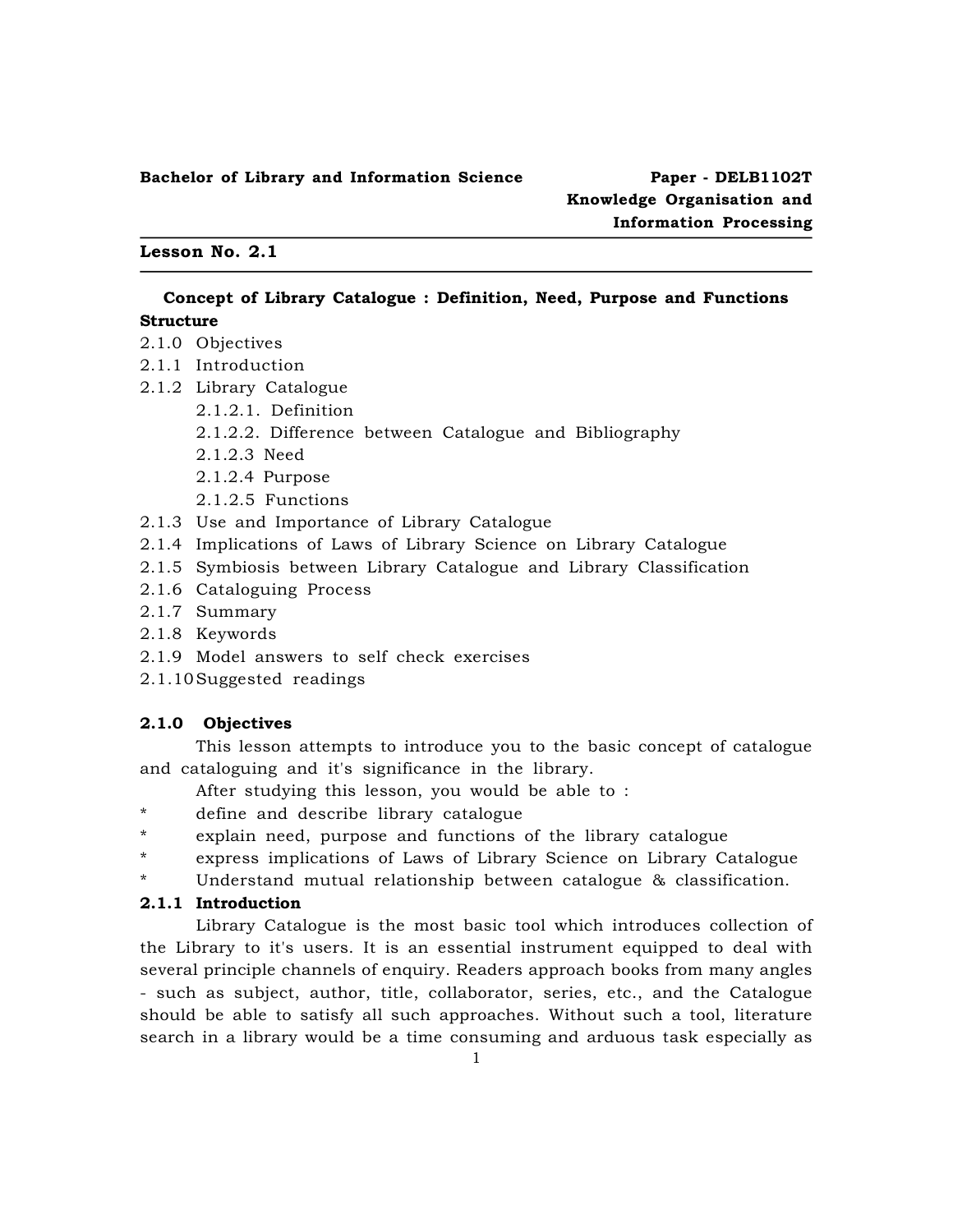the book stock grows. This lesson discusses basic ideas relating to library catalogue and cataloguing. The ultimate aim to maintain the library catalogue is to assist the users in identifying the specific documents in the library. Cataloguing is a technique which educate the library staff for preparing catalogue cards in a systematic way in accordance with principles and laws etc. Catalogue on the other hand is a systematic arrangement of catalogue cards of different documents organised to form a retrievable file.

Library Catalogue functions as a finding tool to know what a library has. It helps users to know if the library has a document of which the author, or the exact title, or the subject is known. It also provides information regarding all the books written by an author or all the books on a particular subject.

Library catalogue differs from publisher's catalogue, bibliography and books seller's list as far as its purpose and functions are concerned.

Classification and cataloguing are altogether different techniques devised for different purposes, but help each other as far as location and retrieval of documents in library are concerned. While catalogue identifies the availability of documents in the library, classification fixes it's position in the library for easy location and retrieval.

#### **2.1.2 Library Catalogue**

#### **2.1.2.1 Definition**

The word "Catalogue" has been derived from a Greek Phrase "KATA LOGUS". Kata means "by" or "according to", and Logus means "reason' or "order". Thus a catalogue can be explained as a work in which the arrangement of the contents is according to some definite plan or recognised order in a reasonable manner. In broad sense a library catalogue is a list of books and other documents of a library, arranged in a specific order, with a definite plan for location and identification of material in the library.

In the words of C.A. Cutter a catalogue is "a list of books which is arranged in some definite plan. As distinguished from a bibliography, it is a list of books in some library or collection". In the words of Margarate Mann "A Catalogue is a record of the material in a library". According to Margaret S. Taylor "A Catalogue is also a list of books which is arranged on some definite plan." D.M. Norris defines a catalogue as "a list of books and other materials in a particular library or collection, arranged in a recognized order and containing specified items of bibliographical information present in a given form".

Dr. S.R. Ranganathan states library catalogue as a "methodically arranged record of information about its bibliographical resources." In the eyes of S. Akers "a Catalogue is a record of material in a library."

The essence of various definitions propounded by eminent librarians and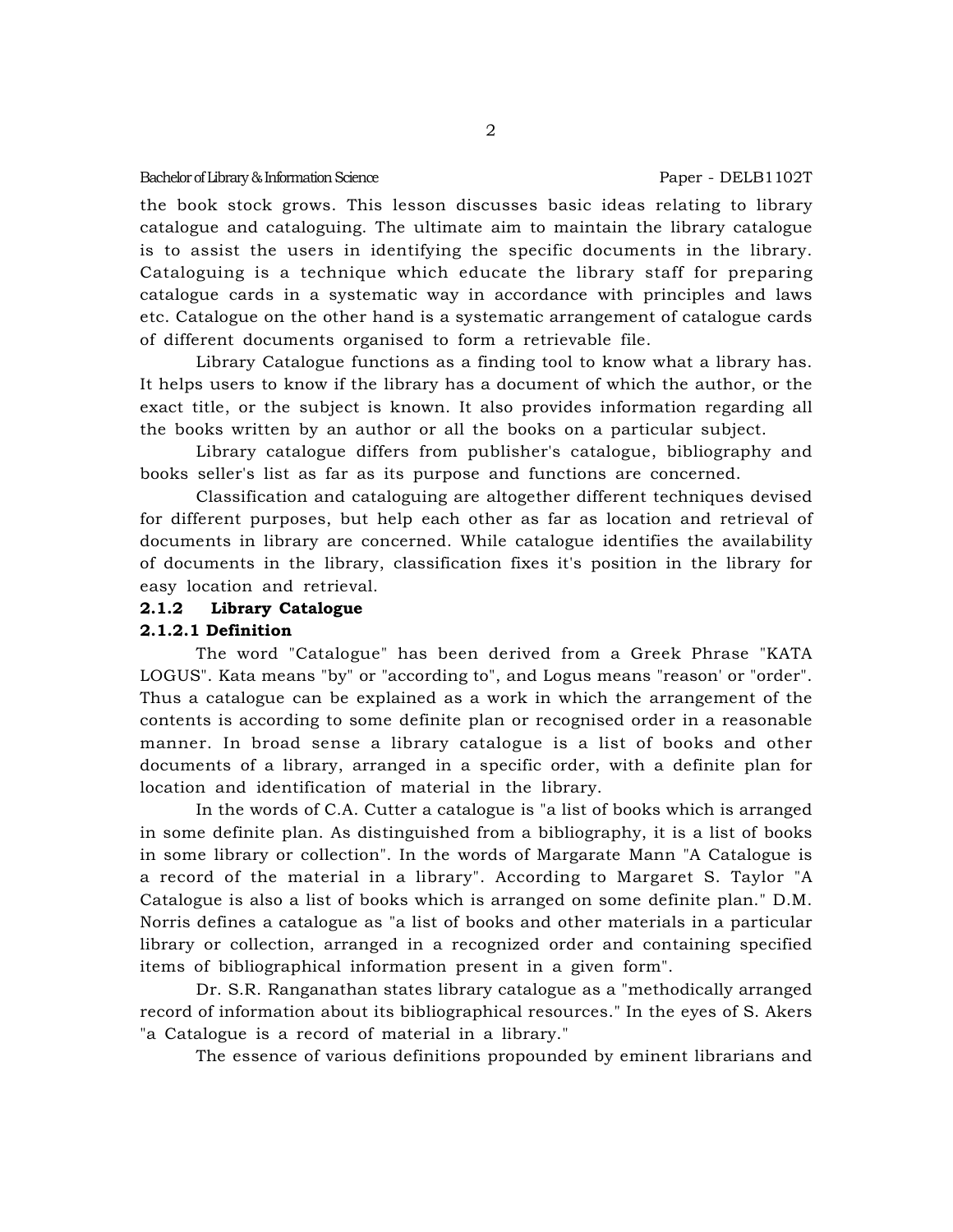experts of library science is that a catalogue is a list of a particular library collection arranged in some definite order, so as to facilitate the use of that collection and act as a guide to the scope and contents of that particular library.

# **2.1.2.2 Difference between Catalogue and Bibliography**

The Library Catalogue is a list of documents in the holdings of a library or group of libraries. A library catalogue can serve as a bibliography to a limited extent but the reverse is not true. For instance, the catalogue of a special collection of a given library can serve as a subject bibliography in particular field of specialization.

A bibliography is an organised list of documents which is not limited to a particular collection.

According to V.W. Clapp there is no fundamental difference between bibliography and library catalogue.

- (i) A catalogue is concerned with contents of a single library or group of libraries and describes only the copies of books to be found therein, while a bibliography is not so confined, either as to location of the material it records or to the description of a particular copy of each work available in the library.
- (ii) A bibliography is concerned with vast product of human resource output on paper. It helps the user to know contents of vast literature available on the topic or subject. In few words we may say that, a bibliography is an organised list of reading material on one author or subject and is not limited to a particular collection. A catalogue, on the other hand enlists, describes, records and indexes the bibliographic resources of a particular collection only.

# **2.1.2.3 Need**

The catalogue has to serve the needs of the users by giving them a comprehensive view of the collection of books and other documents, so that they may select particular book or books according to their requirement.

A good catalogue is designed to meet the multiple needs of its users. A reader wants to know what books a library has on or by a particular author. Reader also some time want to know about a particular edition of the book and some other reader may like to know all the books on a particular subject for the purpose of research.

So to meet the diverse information needs of users and for location of documents, library catalogue is an essential tool.

#### **2.1.2.4 Purpose**

Library acquires documents to serve users. Library Catalogue is supposed to be up-to-date to provide key to the holding of the library.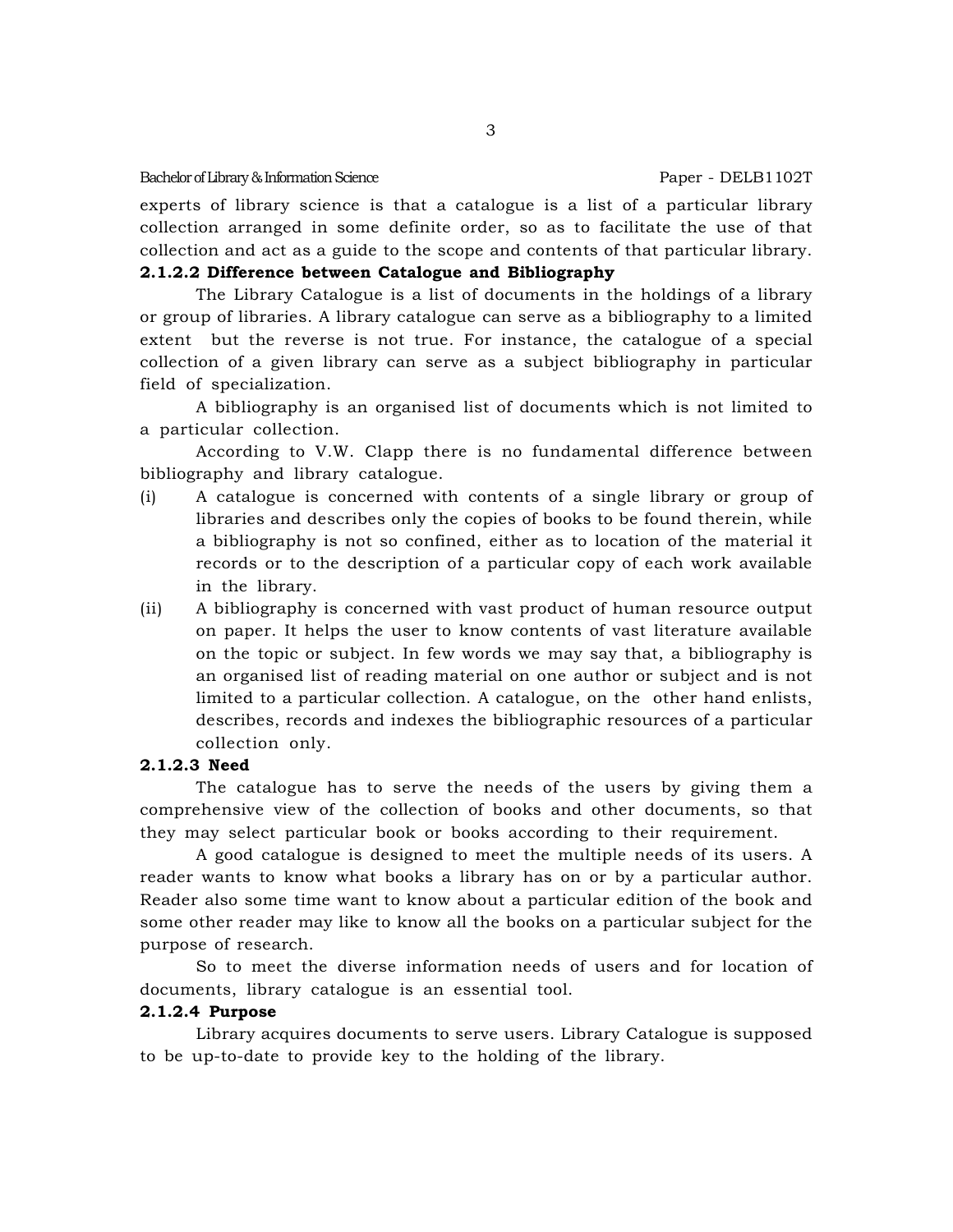The library catalogue provides access to the collection by providing a multiple sequence of entries. The library catalogue should be an instrument equipped to deal with several channels of enquiry of users applied for successful identification and retrieval of books and documents, no matter what pattern of arrangement is applied to the materials on the shelves.

The catalogue is a "finding list" which helps to identify, to trace and to locate a book or other reading material in a library.

The purpose of a catalogue, as expressed by C.A. Cutter in 1876 remains substantially valid even today. Cutter defined the purpose of the Catalogue in his rules as :

1. To enable a person to find a book of which either (a) "the author is known, or (b) the title is known and (c) the subject is known".

This objective demands that library Catalogue should serve as a finding list for specific documents. This desired that the library catalogue should have entries providing approach through author, title and subject

# 2. To Show what the library has,

- (d) "by a given author,
- (e) on a given subject.
- (f) in a given kind of literature".

This objective desires that the library Catalogue should serve as a finding list for groups of documents. Hence it requires provision for a uniform entry for each group.

#### **3. To assist the choice of a book**

- (g) "as to its edition (bibliographically),
- (h) as to its character (literary or topical)."

This objective desires that the document description provided in the entries of the catalogue should enable the users to distinguish between different editions of a given book. It should also assist in the choice of a book by providing enough information about the distinctive features.

The purpose of a library Catalogue is therefore to act as a finding list which identifies, traces and locates documents.

In short we may say that main purpose of the library catalogue is to help the reader and staff to find out the desired reading material without loss of time.

### **2.1.2.5 Functions**

The library catalogue should serve the following functions :

(i) **Author approach :** A catalogue should arrange entries in such a manner that all works of a given author may be found together under one and the same name.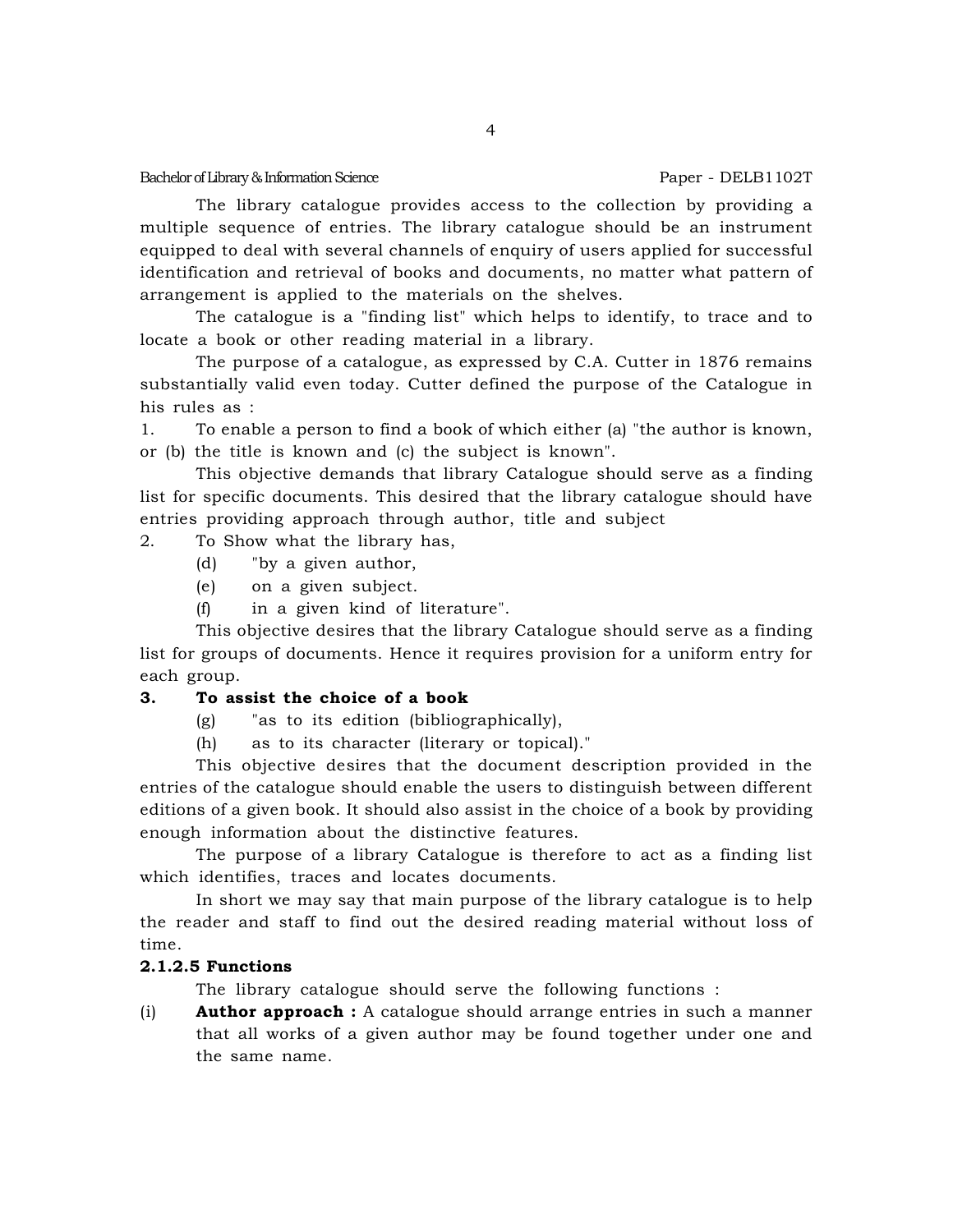- (ii) **Channels of enquiries :** In order to satisfy various channels of enquiry, which a reader may apply to seek information in the library, the catalogue should provide entries for each book by author, title, illustrator, translator, editor, compiler, series or any other person or body under which a reader may look for it.
- (iii) **Subject approach :** The catalogue should provide for subject entries and the same should be arranged in such a way that related subjects may be co-related and similar subjects may come together. This may be achieved with the help of see, see also and cross reference entries.
- (iv) **Location of Documents :** Catalogue should provide bibliographical information and Call Number of the book for location and individualisation of books in the library.
- (v) **Availability of Document :** The catalogue should reveal whether a particular document is available in the library or not.
- (vi) **Communication function :** It is instrument of communication. It communicates information about the book to the readers.
- (vii) **Bibliographic Information :** It satisfy the reader by giving all bibliographical information about the book.
- (viii) **Reference tool :** It works as a reference tool for a particular library collection.
- (ix) **Book Selection tool :** It helps users to select a book out of many books on the subject.

# **2.1.3 Use and Importance of Library Catalogue**

A good catalogue is a necessity for a good library. It serves as a key and enhances number of users. It saves the time of readers as well as staff.

Few uses of catalogue may be discussed as follows :

- (i) Many readers may be interested in getting all the works of a particular author collaborator, series, etc. (which might have been scattered on shelves according to their subject matter), while in the catalogue, one may find all such entries at one place.
- (ii) The most notable use of the Catalogue is that it immediately tells whether a particular book by a particular author is available in the library.
- (iii) The catalogue of the library may be consulted more conveniently than documents on the shelves. It saves the time of the user and some time even helps the books to find their readers.
- (iv) Printed Catalogue of a particular library may be consulted even beyond the four walls of the library.
- (v) The Catalogue is an indispensable tool for book selection particularly for checking duplication etc.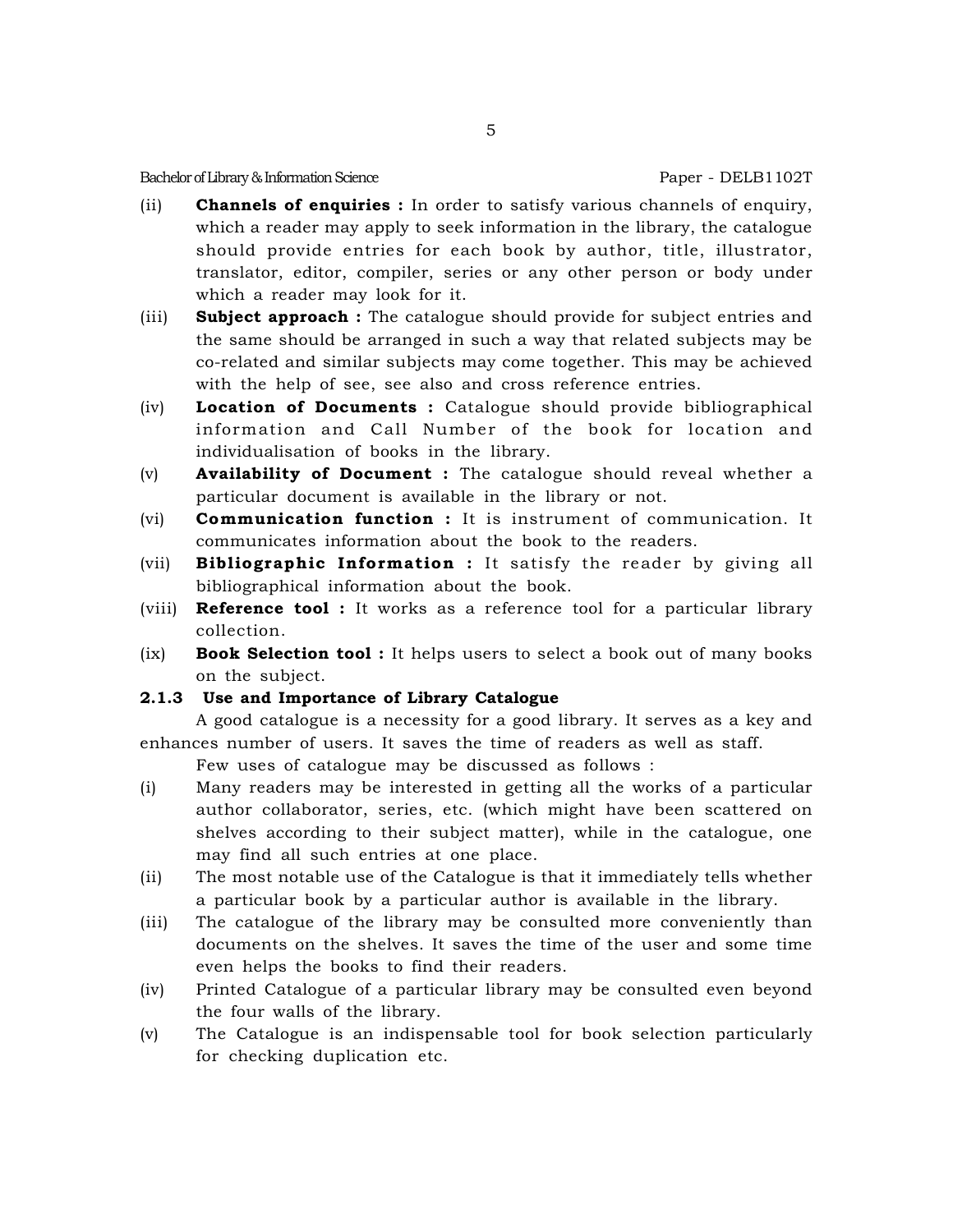# **2.1.4 Implications of Laws of Library Science on Library Catalogue**

The five laws of Library Science provide enough guidance for production and upkeep of Library Catalogue.

The first Law states "Books are for use". One can easily realise that use of books is only possible when the users are able to know whether the particular book or books desired by respective users are available in the library. Catalogue of a large library acts as primary source which helps users to know whether their desired books are available in the library, and if yes; then where these are located ?

So the first law demands that the library should maintain up-to-date catalogue to unfold entire collection of the library to the users. Both the physical form of the library Catalogue as well as the internal organisation of entries should be neat and orderly. Obviously without this essential and indespensable tool, users would find it difficult to use the collection.

The Second Law "Every reader his book" and Third Law "Every book its reader" imply that keeping in view the composite and complex nature of books, their hidden contents should be brought out by subject analytical entries. Library Catalogue should also provide access to the documents of the library so as to meet the requirements of users, such as children, specialist users, physically handicapped persons etc.

The Fourth Law "Save the Time of users" not only demands subject analytical entries but also a bipartite catalogue having alphabetical and classified parts arranged separately. Alternatively we may say that every approach to locate a document such as author, title, subject, series, etc. should be fulfilled by the Catalogue, so as to save the time of users. The amount of time spent in providing cross reference entries by staff would be able to save the time of users in locating the documents.

The Fifth Law "Library is a growing organism" warrants adoption of standard Catalogue code of international applicability and proper choice of the Physical form of the Catalogue capable of keeping the catalogue current and up-to-date.

#### **2.1.5 Symbiosis between Library Catalogue and Library Classification**

When a reader wants to know quality and quantity of books on a particular subject, his requirement will be better served if the catalogue is capable to display all the material on his specific subject and its subdivisions. This is accomplished by maintaining a classified catalogue. The reader will find in a filiatory sequence all the entries on his specific subject and will also be able to know related documents on either side of his subject of interest. This is a according to Ranganathan, the deeper function of the Catalogue.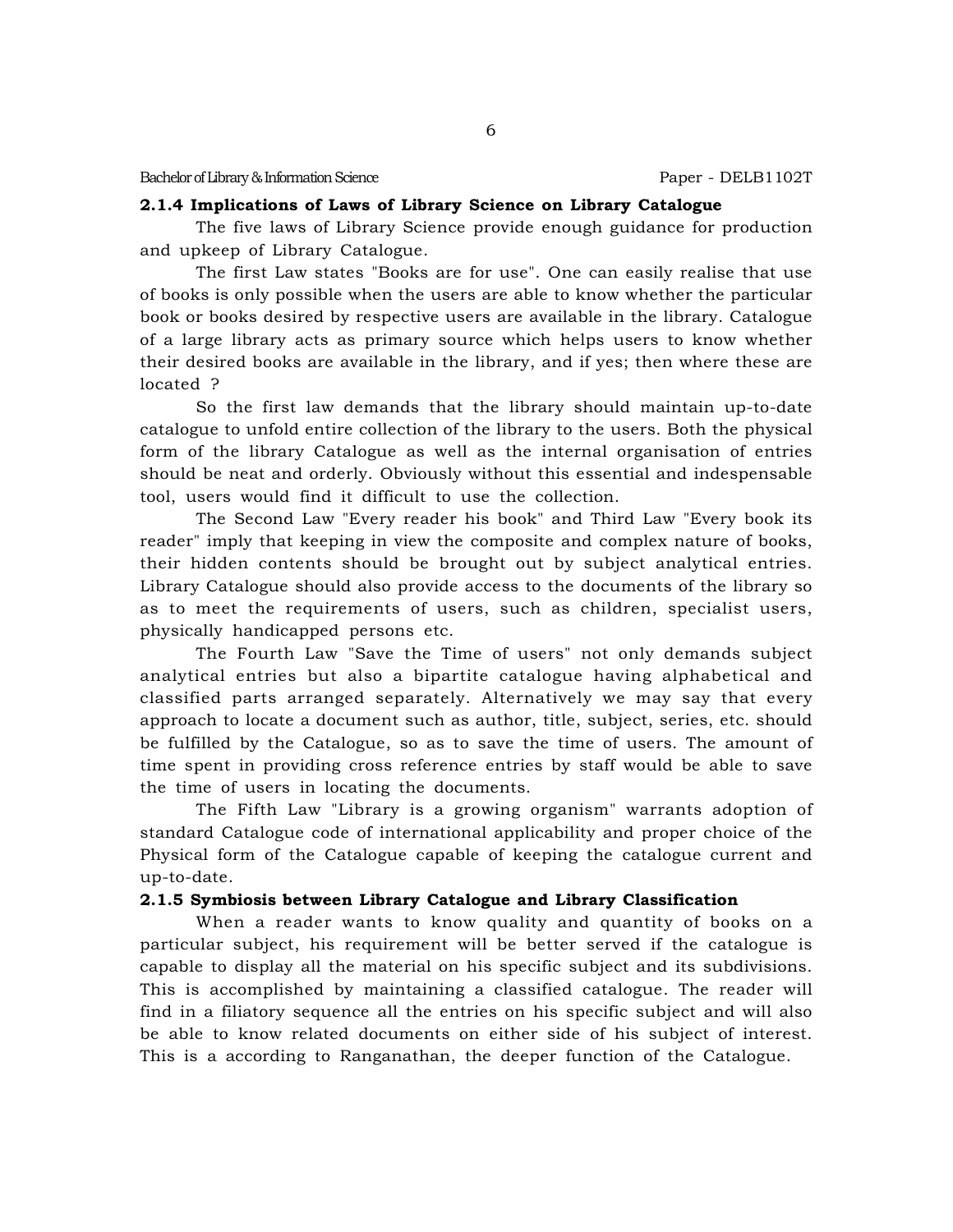The method of giving code numbers to mechanise the arrangement of books is done with classification. Readers may not be expected to know this artificial language of classification and there must be some means to indicate the existence of publication in natural language. Catalogue does this job.

How so ever best may be a classification scheme, it will be of no avail to the readers, if it is not backed by a Catalogue.

Ranganathan opines that it is helpful if classified arrangement of books on shelves is paralleled by classified catalogue.

Classification and Cataloguing serve as complement to each other. These are the twin disciplines for organising the documents in the library. It is not proper to organise books by following only one technique. Holistic symbiosis between classification and cataloguing should be followed.

In order to testify indispensability of classification and cataloguing, Ranganathan formulated chain procedure. It is a mechanical device to derive subject headings from the artificial language of classification to match headings prepared in the natural language for the library catalogue.

Sharp states that "Catalogue is complement of classification and not the vice versa." There is nothing that a shelf classification does and that what a catalogue cannot do equally well. On the other hand there is a good deal that a catalogue can do which no classification can do at all.

When a book is classified it will be located only at one place, even though it may cover many aspects. The catalogue on the other hand indexes a work under many heads and provides for all aspects of a subject. The catalogue has come to the aid of classification and carry on from the point of which the classification has had to leave off for reasons of physical form of books.

For books of composite nature, analytical entries are required to be provided. It is another case in which the Catalogue carries on the work of classification further.

In a sense, classification is probably more important than catalogue, especially in open-access libraries where people prefer to go the shelves directly without consulting to catalogue. However, it is so easy to misplace book in open access to put the other readers to utter disadvantage.

For the reasons explained earlier that classification can put books only in one place and that the catalogue has to be there for projecting different aspects of the book, it is not possible to entirely rely on classification and to dispense with the catalogue. The catalogue has to be there as a complement to classification.

#### **2.1.6 Cataloguing Process**

Cataloguing is the art of making and arranging catalogue cards of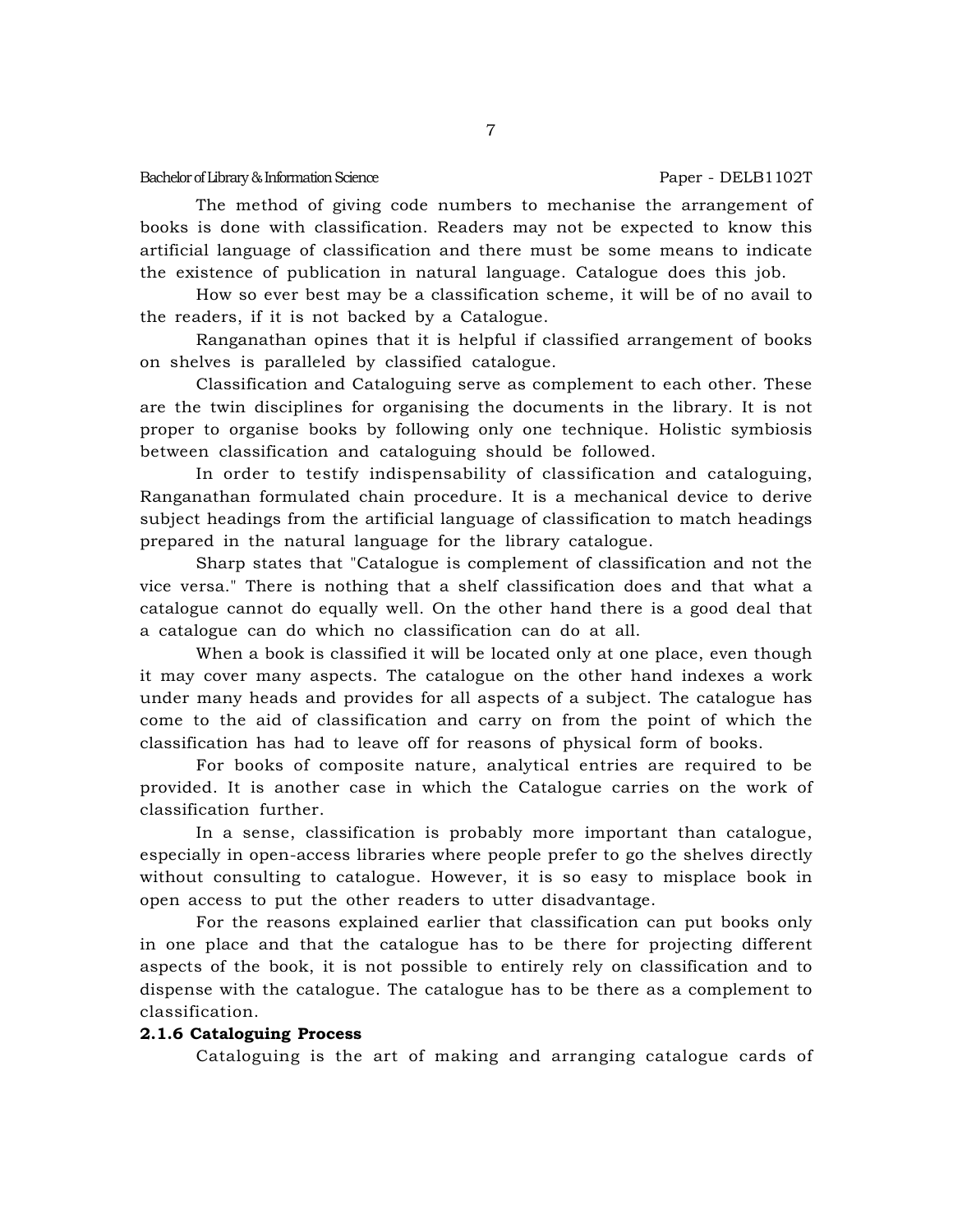documents in a library, so as to make them quickly identified and located by the users. In other words we may say that operations and procedures involved in preparation of entries for library catalogue are known as cataloguing or cataloguing process. Keeping in view the diversity and complexities in rendering names of authors, titles, series and subjects of documents, cataloguing process essentially needs to be based on some rules, principles and laws etc. A number of codes have been prepared, over the years, to provide rules for systematic presentation of bibliographic information in library catalogues.

Anglo American code of 1908 was the first significant attempt to provide rules for cataloguing. After this American Library Association's (ALA) codes of 1941 and 1949, classified catalogue (CCC) of Dr. S.R. Ranganathan, Anglo-Amrican Cataloguing Rules (AACR) edition 1 and edition 2 have provided rules for cataloguing.

Catalogue codes enumerated above and few other codes have been able to provide guiding principles for the preparation of entries for a library catalogue. Certainly standardization can only be achieved by following a code.

# **Self Check exercises**

- 1. State definition of library catalogue as given by C.A. Cutter.
- 2. Fill in the blanks
	- a) AACR stands for ................................
	- b) "a ..............is a record of material in a library" S. Akers.
	- c) Every book its reader is ....................law of Library Science.
	- d) Sharp states that "Catalogue is complement of .............and not the ............."
	- e) The purpose of library catalogue is to act as ................list.

# **2.1.7 Summary**

Catalogue is known as mirror of the library. In this lesson we have tried to give a fair idea of catalogue and cataloguing. The definition, need, purpose and functions have been explained, keeping in view the approaches of readers while using collections of libraries. Implications of laws of library science on library catalogue have also been discussed briefly. Complimentary and supplementary relationship between library catalogue and library classification has also been explained.

# **2.1.8 Keywords**

| Analytical entries : | An entry for a part of an item for which a    |
|----------------------|-----------------------------------------------|
|                      | comprehensive entry is also made.             |
| Filiatory Sequence:  | Sequence of the pesudo-entities and the       |
|                      | entities resulting from a complete assortment |
|                      | of a completely amplified universe.           |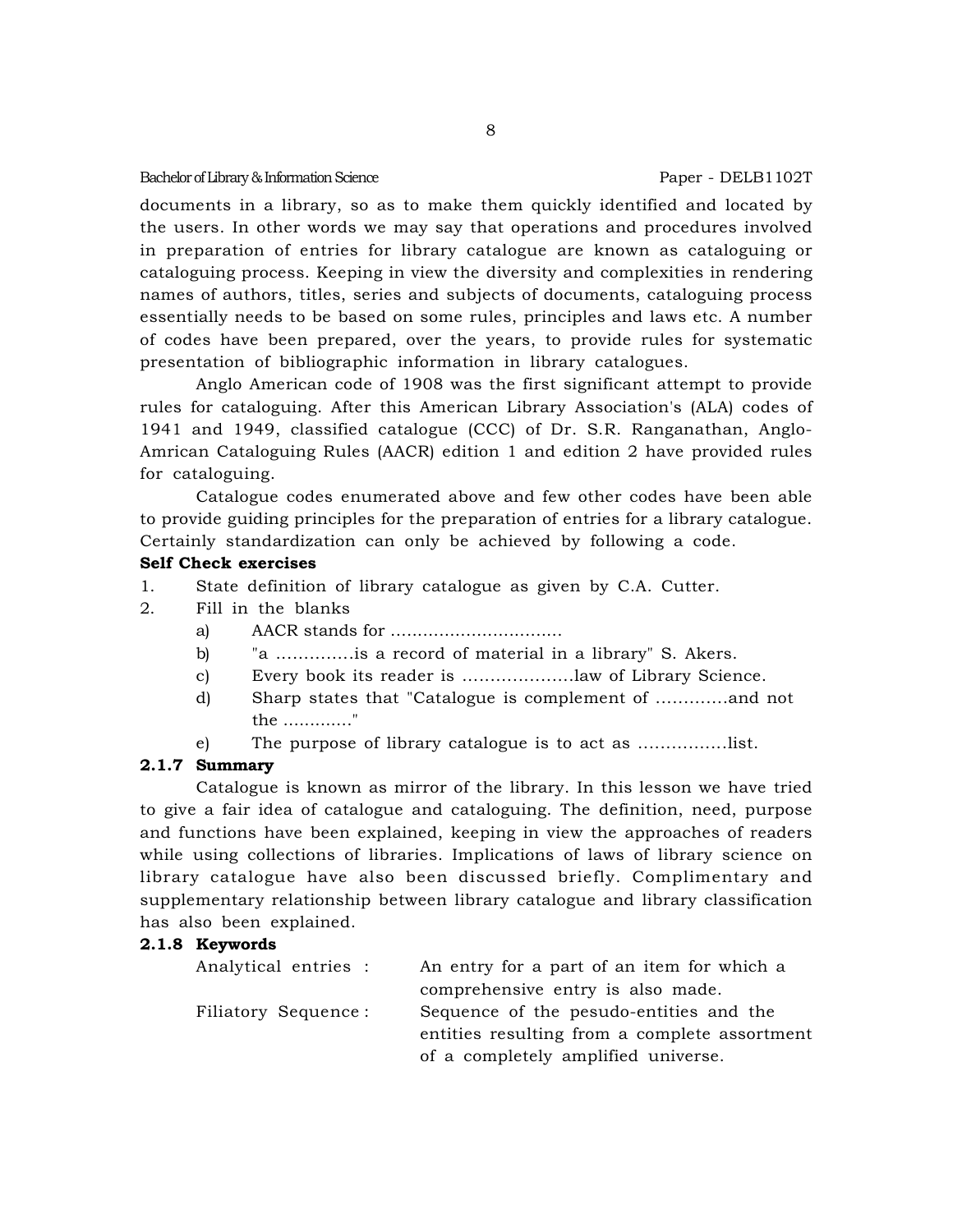| Symbiosis    | Companionship                  |
|--------------|--------------------------------|
| Collaborator | One who works with one or more |
|              | associates to produce a work.  |

# **2.1.9 Model Answers to self check exercises**

- 1. A list of books which is arranged in some definite plan.
- 2. (a) Anglo-Amrican Cataloguing Rules.
	- (b) Catalogue
	- (c) third
	- (d) Classification, vice versa
	- (e) finding

# **2.1.10 Suggested Readings**

- 1. Girja Kumar and Krishan Kumar : Theory of Cataloguing. 5th rev. ed. Delhi : Vikas Publishing House, 2006.
- 2. Hunter, Eric, J. and Bakewell, K.G.B. Cataloguing.3rd rev. ed. London Library Association, 1991.
- 3. Bidyut Mal : Cataloguing: The Changing Sconario. Shree Pub. 2006.
- 4. Krishan Kumar : Cataloguing, Haranand Pub. 2010.
- 5. Renu Verma : Cataloguing : Theory & Practice, Swastik Pub. 2011.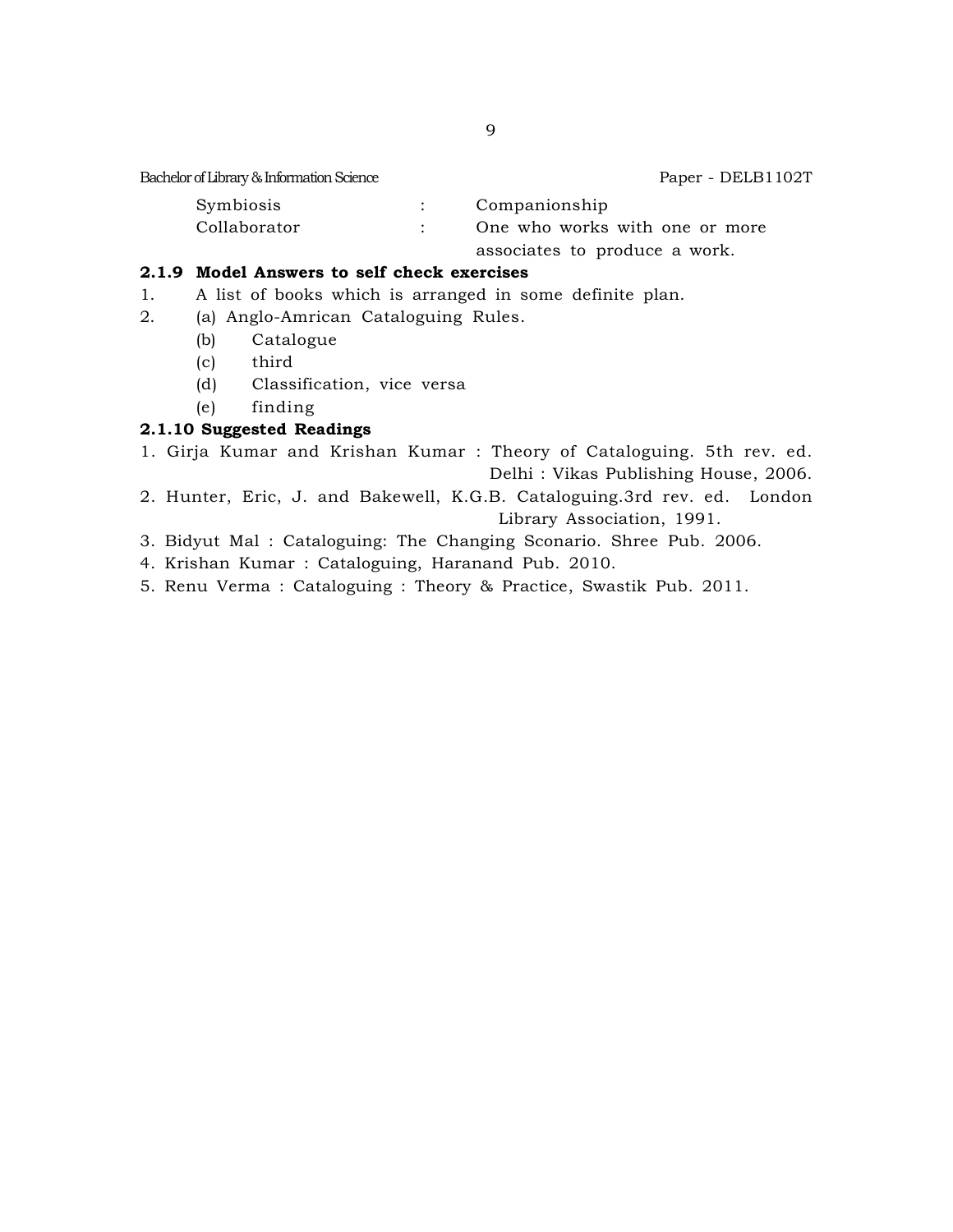# **Knowledge Organisation and Information Processing**

#### **Lesson No. 2.2**

#### **Types and Forms of Library Catalogues**

#### **Structure**

- 2.2.0 Objectives
- 2.2.1 Introduction
- 2.2.2 Inner Forms of Library Catalogue

# **2.2.2.1 Alphabetical Catalogues**

- 2.2.2.1.1 Author Catalogue
- 2.2.2.1.2 Name Catalogue
- 2.2.2.1.3 Title Catalogue
- 2.2.2.1.4 Subject Catalogue
- 2.2.2.1.5 Dictionary Catalogue

#### **2.2.2.2 Classified Catalogue**

- 2.2.2.2.1 Classified Part
- 2.2.2.2.2 Alphabetical Part
- **2.2.2.3 Alphabetico-Classed Catalogue**
- **2.2.2.4 Divided Catalogue**

#### **2.2.2.5 Shelf List**

2.2.3 Comparative study of Dictionary and Classified Catalogues

# **2.2.4 Physical Forms of Library Catalogues**

# **2.2.4.1 Conventional or Traditional Forms**

- 2.2.4.1.1 Printed Book Catalogue
- 2.2.4.1.2 The Card Catalogue
- 11.4.1.3 The Sheaf Catalogue
- 2.2.4.1.4 The Guard Book Catalogue

# **2.2.4.2 Non Conventional or Modern Computerised Form of**

#### **Catalogue**

- 2.2.4.2.1 Visible Index Form Catalogues
- 2.2.4.2.2 Microform Catalogues
	- 2.2.4.2.2.1 Microfilm
	- 2.2.4.2.2.2 Microfiche
- 2.2.4.2.3 Computer-Output Microform (COM)
- 2.2.4.2.4 Machine Readable Catalogue (MARC)
- 2.2.4.2.5 On-line Catalogue

2.2.4.2.5.1 Online Public Access Catalogues (OPAC)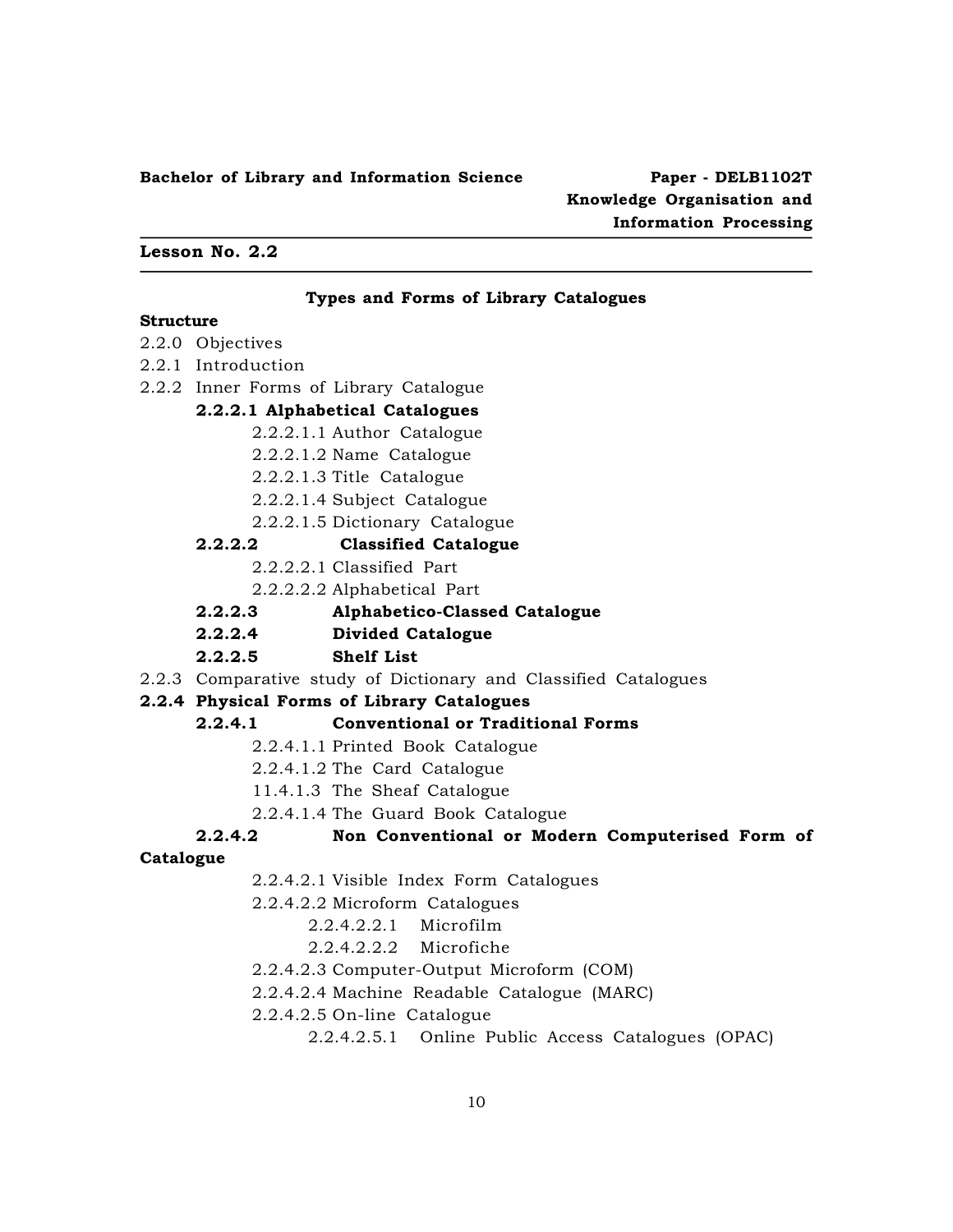# 2.2.4.2.5.2 CD-ROM Catalogue

# **2.2.5 Features of Physical Forms of Catalogues**

# **2.2.6 Summary**

# **2.2.7 Key Words**

- 2.2.8 Model Answers to Self Check Exercises
- 2.2.9 Further Readings

# **2.2.0 Objectives**

(You have learnt about the definition, objectives and functions of a library catalogue in lesson 9). In this lesson you will learn various types popularly known as Inner Forms of Library Catalogue and various Physical Forms of Catalogue.

After studying this lesson you would be able to :

- \* list different types and forms of a library catalogue.
- \* compare their relative advantages and disadvantages.
- \* describe their distinctive features.
- \* distinguish the relative advantages and limitations of dictionary and classified catalogues.

# **2.2.1 Introduction**

In lesson 9 you have learnt the definition, objective and functions of library catalogue. In this lesson you will learn about types popularly known as Inner Forms of Catalogue and forms popularly known as Physical Forms of Catalogue.

Inner forms of catalogue comprise various ways of arranging catalogue entries to fall into a helpful sequence. Alphabetical and classified arrangement are most prominent inner forms or types of catalogue. Alphabetical catalogue may further be separated for author, titles, names (works of or an authors) subject or in a single alphabetical form of authors, titles, subjects (all taken together) known as Dictionary Catalogue.

Classified catalogue displays entries by the class number of documents, provided by a scheme of classification used in that particular library. Classified catalogue usually has two parts - first being the classified part which is arranged in the systematic order of class numbers and the second one is Alphabetical Index.

We shall also study changing physical forms of catalogue under the headings conventional and non-conventional forms of catalogue. Machine readable catalogue has become popular because of it's instant capability to achieve bibliographic control of ever growing universe of documents. A librarian is supposed to be well versed with such Physical Forms of catalogue.

#### **2.2.2 Inner Forms of Library Catalogue**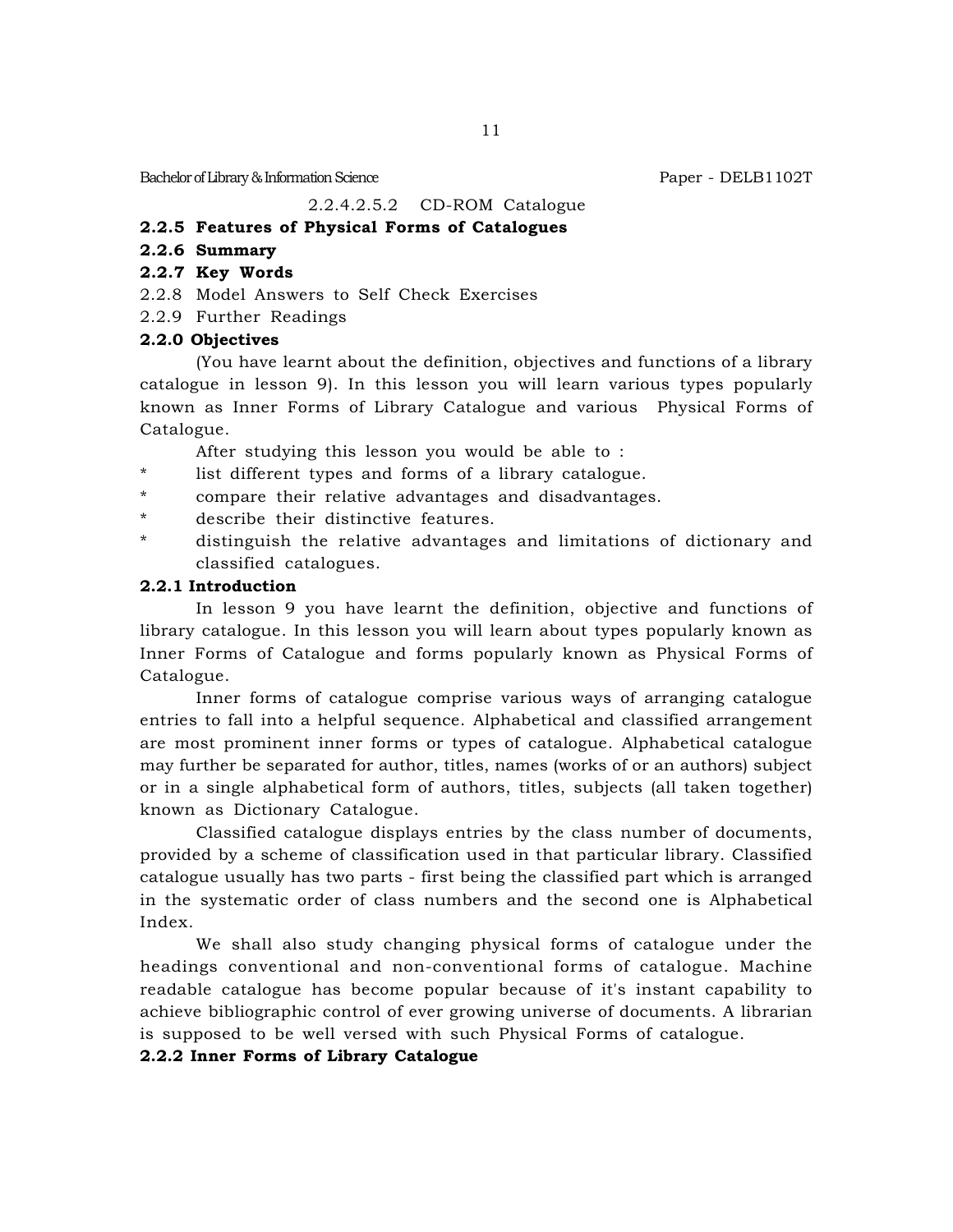We shall now discuss various recognised inner forms of a library catalogue. The recognised order of arrangement determines the inner forms of the library catalogue. Of course these internal forms, keeping pace with changes in the concept of service to users have undergone many changes.

Based on inner forms of catalogue, the types of varieties or kinds of catalogues are as mentioned below :

2.2.2.1 The Alphabetical Catalogue

2.2.2.1.1 Author Catalogue

2.2.2.1.2 Name Catalogue

2.2.2.1.3 Title Catalogue

2.2.2.1.4 Subject Catalogue

2.2.2.1.5 Dictionary Catalogue

2.2.2.2 Classified Catalogue

2.2.2.3 Alphabetico-classed Catalogue

# **2.2.2.1 The Alphabetical Catalogue**

Alphabetical Catalogue arranges entries alphabetically. These can be produced in several ways such as by authors, by titles, or by specific subject. It's various forms such as Author Catalogues, name Catalogues, title catalogues subject Catalogues and Dictionary Catalogues have been discussed in the following pages.

#### **2.2.2.1.1 Author Catalogue**

It consists of author entries arranged alphabetically. By author entry we mean an entry in which name of author figures on the first, opening or leading line. Author Catalogue is considered to be the primary catalogue and is supreme in its name and importance. It is the oldest and most important type. An author catalogue identifies book by it's author. Author is "the maker of the work or the person or body immediately responsible for its existence". It is a comprehensive term which also includes editor, compiler, translator, illustrator, corporate body etc. as the case may be who is/are responsible for the existence of that document. Possibly it is not feasible to dispense with the author catalogue in the library.

#### **Advantages**

Author catalogue reveals what works of a given author are possessed by the library and also whether the library has a particular work of a given author. It tries to bring together all works of an author at one place instead of scattering theme throughout the catalogue according to their subject, title or form.

#### **Disadvantages**

The disadvantage of this catalogue is that in order to find a particular book by an author the reader must know the correct name of the author. Further,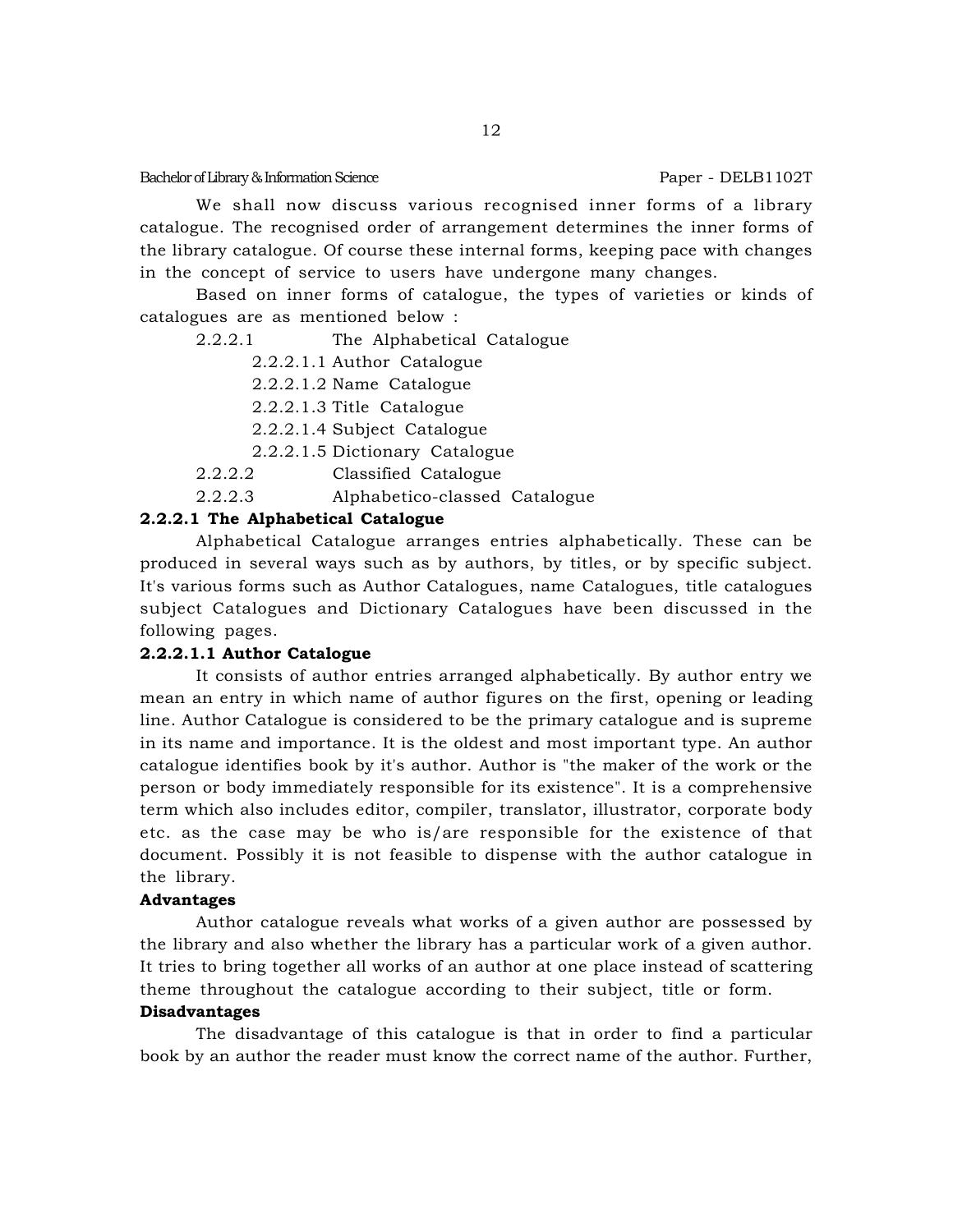some authors are known by different forms of name or pseudonym of which the readers may be ignorant. Some readers may not be aware of the forms of name of the author under which the entries are recorded. This problem may be solved to some extent by providing cross reference entries.

# **2.2.2.1.2 Name Catalogue**

It is a mixed form of author catalogue and consists of author entries and few subject entries mixed in one sequence arranged alphabetically. The subject entries are restricted to the names of persons occurring as subject of books (e.g. criticism, biographies, diaries etc.) i.e. the subject entries are limited to those of proper names of persons and corporate bodies. A name catalogue will contain entries for works on an author and for books written on/or about that author (as a subject).

Example : The entry headings in a name catalogue may be arranged as :

Chaucer, Geoffrey Shakespeare, William - As you like it. Shakespeare, William - Othello SHAKESPEARE, WILLIAM (Person as subject)

Name catalogue is more useful for collections specially pertaining to

literary memoirs and autobiographies. To avoid confusion, the distinction between the person as author heading and the same person as subject can be maintained by using different typographic disposition.

Name catalogue helps to see at a glance what works by a particular author are in the collection of the library.

# **2.2.2.1.3 Title Catalogue**

Titles of books in title catalogue are rendered as headings of entries and arranged in alphabetical sequence. The proper title of the book is assigned as heading. Title catalogue is essential in case of reference books, classics and books relating to poetry, drama and fiction etc.

The title catalogue helps to find out the book with the help of it's specific title.

# **2.2.2.1.4 Subject catalogue : (Alphabetical)**

Subject catalogue provides entries made under the specific subject of the books. These headings represent the coverage of a specific subject matter of books in words, terms or phrases and these are arranged in alphabetical order. This catalogue primarily reveals which books on a specific subject are available in the library.

This satisfies the approach of the reader from any subject aspect dealt in the document.

# **Advantages**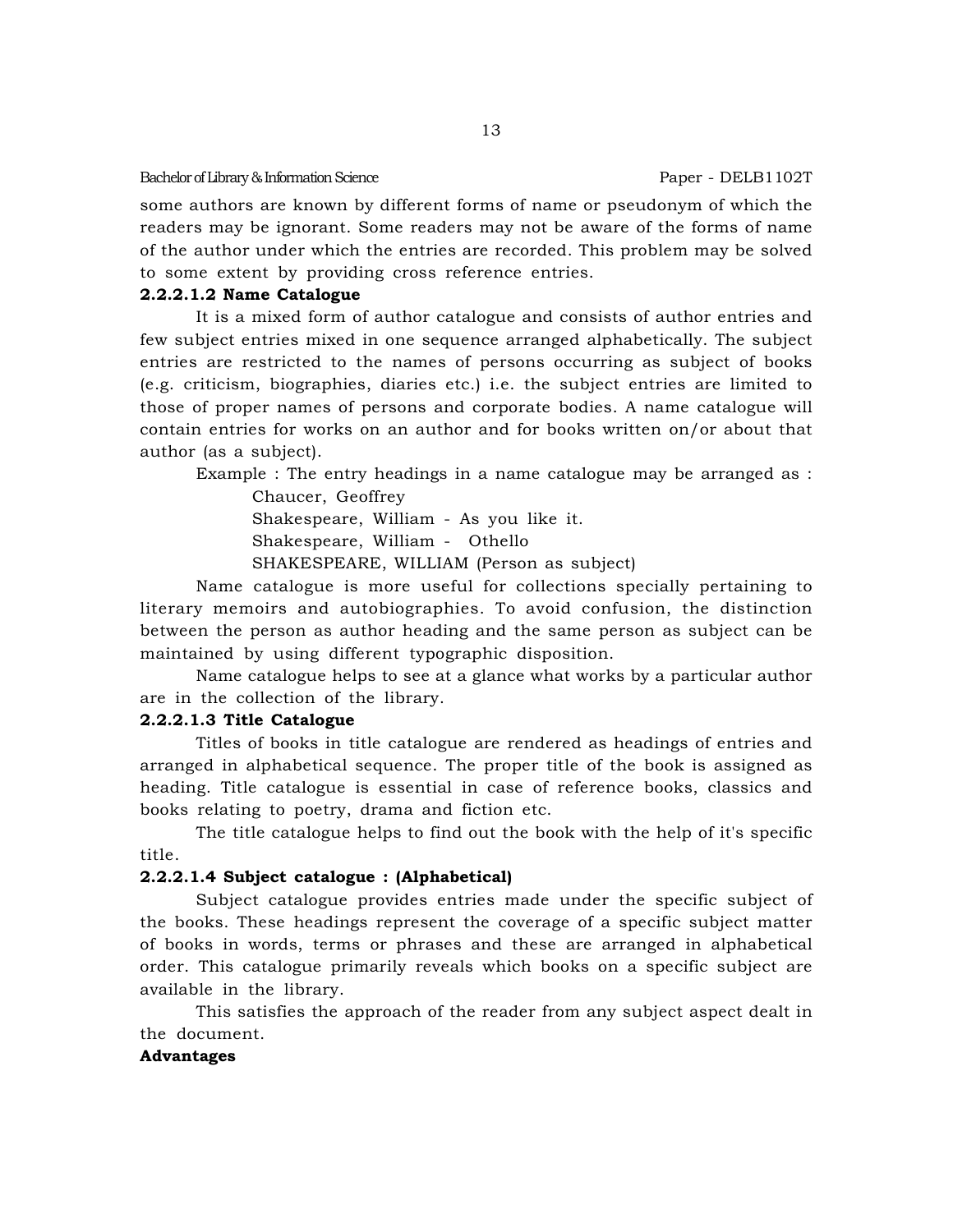It brings together all books on a specific topic and provides an opportunity to select the relevant books. It is a boon for the readers who want to scan all possible literature, available on a topic in the library. This catalogue more useful in Research libraries where the readers generally demand books on specific subjects. Further, this catalogue serves the purpose of the subject bibliography. **Disadvantages**

# Related subjects and their parts cannot be brought together in logical sequence as they are scattered throughout the catalogue due to alphabetical order. Headings for specific subjects cannot be easily determined unless there is already any recognised term given for it by experts and these terms may become obsolete after some time. When there are more than one terms in use for the same subject, it will be a problem, as to which one should be used.

#### **11.21.5 Dictionary Catalogue**

The dictionary catalogue is a catalogue in which all the entries are in words and phrases, rendered under headings of author's names, titles, specific subjects, series and connective references and arranged together in one general alphabet. Anglo-American Cataloguing Rules defines it as "a catalogue in which all entries (author, title, subject, series etc.) and their related references are arranged together in one general alphabet. The sub-arrangement frequently varies from strictly alphabetical". Such a catalogue is known as a dictionary catalogue as it may be used easily like dictionary.

As average person using the dictionary catalogue can get the desired information easily. The Dictionary catalogue which has originated in American Libraries towards the end of the 19th century is the most common catalogue and gained popularity on account of its simplicity.

The Dictionary catalogue is not as simple as it appears. The alphabetical distribution of topics makes it impossible to put entries of logically related material at one place. Cutter is of the view of that the Dictionary Catalogue is not a simple index with no consideration for the grouping of like subjects. But the success of the dictionary catalogue, however, ultimately depends upon an elaborate scheme of cross references, which tend to correlate and unify the entries.

In view of above we may say that dictionary catalogue is a combination of two distinct and different approaches (i) the author and title approach for the reader who knows exact name of the author or title of the desired book and (ii) the subject approach for the reader who wants the material on some particular subject.

#### **Advantages**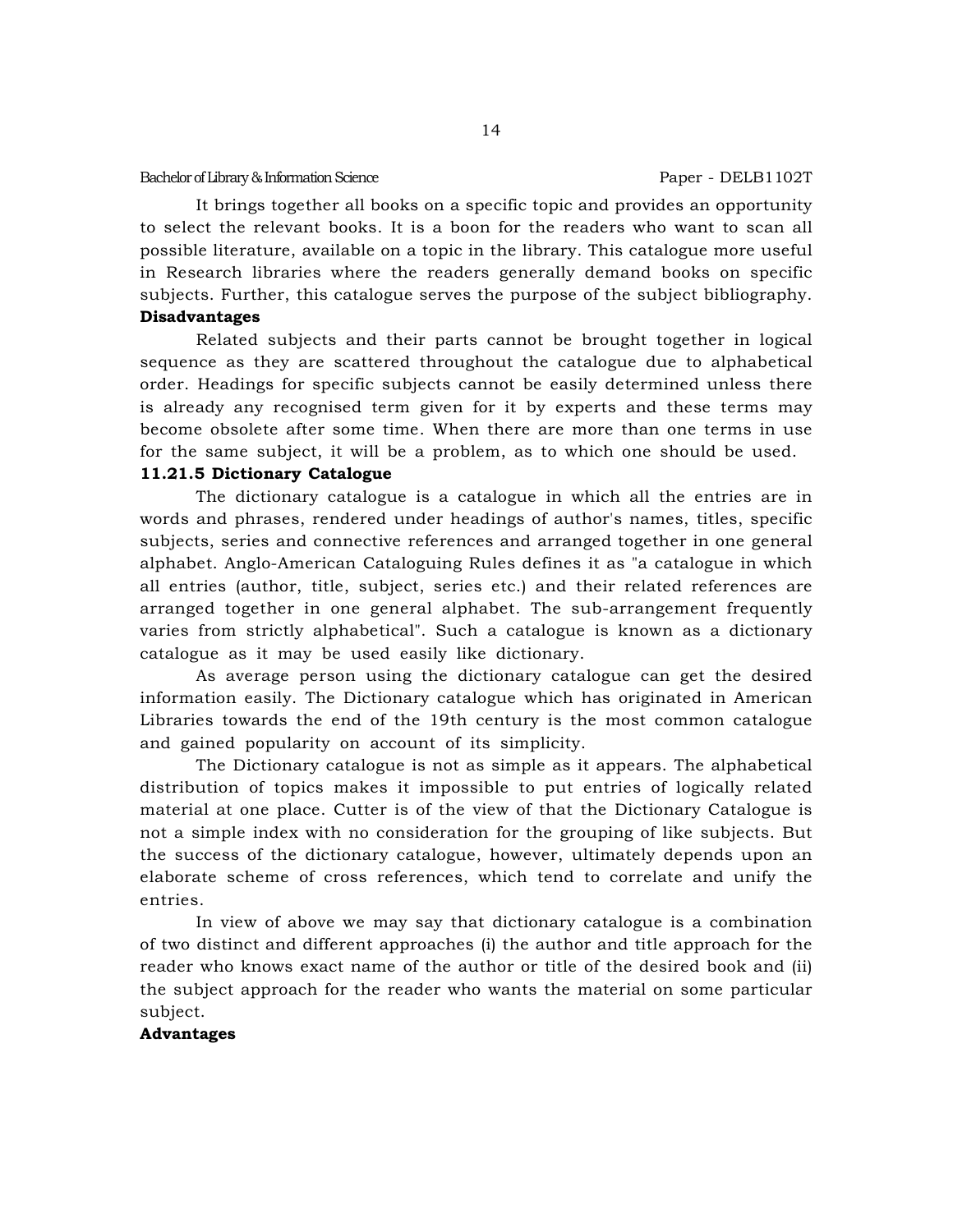- 1) Dictionary arrangement being popular and simple, is easy to the readers for consultation.
- 2) It provides a direct approach to those who approach through specific subject. Further the specific headings provide quick reference.
- 3) It takes care of all possible alphabetical approaches a reader is likely to follow to find relevant material of his choice.

# **Disadvantages**

- 1) It is not possible to bring together related topics in a logical sequence as the subject entries get scattered due to natural order of alphabets.
- 2) A user would find it difficult to know about the material on all aspects of a given specific subject due to scattering created by alphabetical ordering of subjects.
- 3) Consultation of reference entries of a subject may often prove to be tiresome and there is always a possibility of missing one or more vital headings.
- 4) The verbal terms used to denote certain specific subject headings may gradually become obsolete and when there are two terms representing the same subject, it is a problem to the cataloguer as to which of the terms should be assigned as heading.

Despite various shortcomings, the use of the dictionary catalogue is the most common in the libraries of the United States of America and many other parts of the world including India.

# **2.2.2.2 Classified Catalogue**

It is a catalogue, in which subject entries are arranged, according to some scheme of classification. There are two forms of displaying the subject catalogue - one form by making use of notation of the scheme of classification employed called classified part which is the principal component of this catalogue ; and the second form by means of words, terms or phrases chosen to represent different subjects, called alphabetical (subject) catalogue which is arranged alphabetically.

According to Ranganathan, a classified catalogue is one which has two parts (bipartite), one containing call number entries and the other containing words entries called classified part and alphabetical part respectively.

- i) Classified part (in which entries are made under the class symbol of the subjects of the books), will contain main entries and cross reference entries, arranged according to a scheme of classification.
- ii) The alphabetical part (in which entries are in words, terms or phrases) will contain added (secondary) entries arranged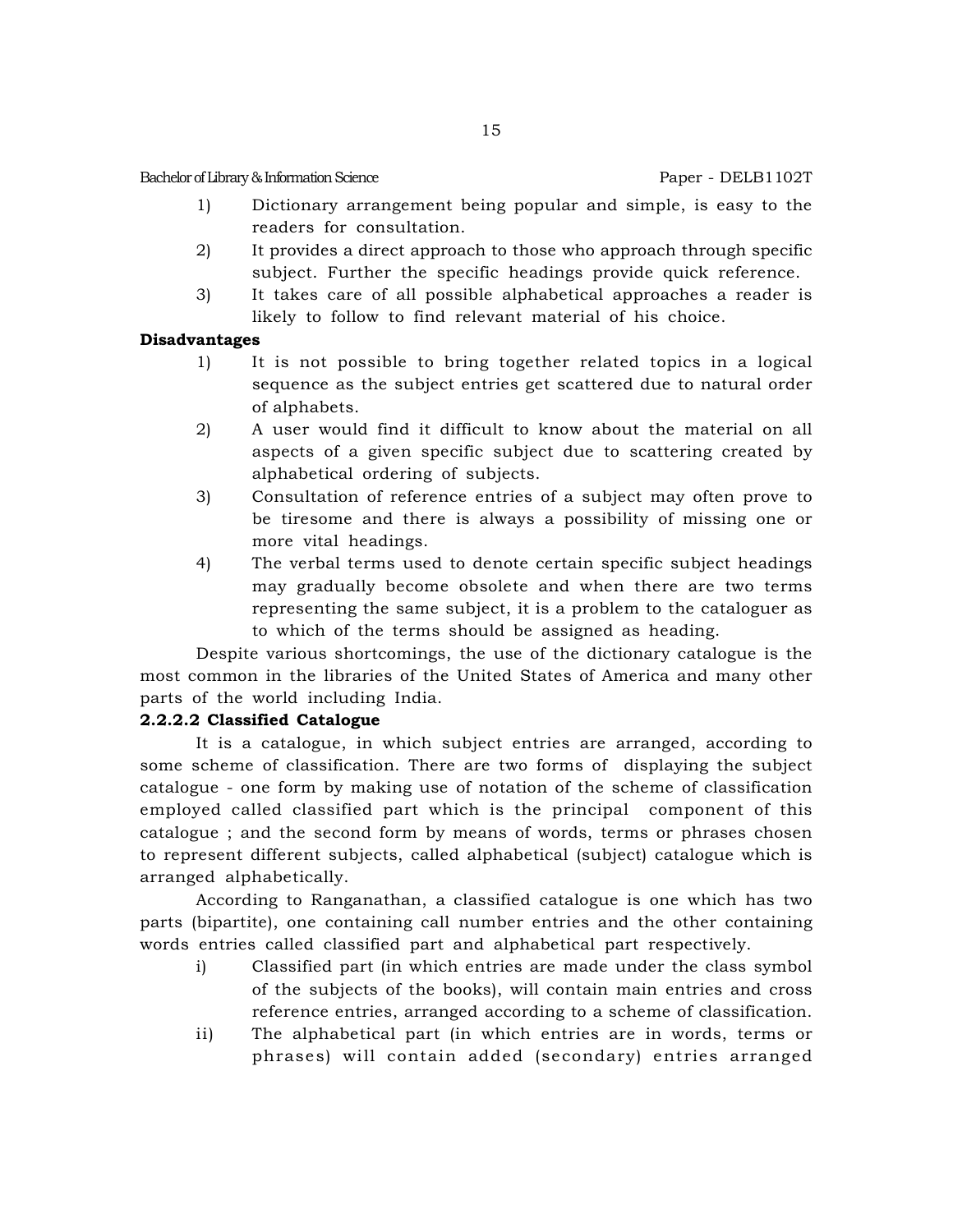alphabetically) like a dictionary catalogue). As discussed earlier this alphabetical part consists of headings under author, title, editor, translator, series and specific subjects etc.

# **Advantages**

- 1) This catalogue brings together in one place all the available materials on a particular subject as well as those areas of subjects closely related to that subject. It stimulates use of additional materials. Alphabetical subject catalogue satisfies conscious needs of readers but classified catalogue stimulates hitherto unrealised needs. This is a great advantage for a research worker.
- 2) The notational system which is the basis for this catalogue, is independent of natural language.
- 3) This helps in easy compilation of subject bibliographies through reproduction of specialised sections (groups or classes) of the catalogue.
- 4) This enables to overcome language barrier through the use of an arrangement that depends for its effectiveness upon logical relationship rather than linguistic association.
- 5) For exhaustive literature searching on a particular subject the classified catalogue offers potential search strategy. Display of logically related fields facilitate checking all approaches.
- 6) Strength and weakness of subjects many be easily evaluated with the help of classified catalogue.

# **Disadvantages**

- 1) The notation by which the entries are arranged is not so commonly understood by the users.
- 2) The use of classified catalogue by users is limited as the general users fail to understand the meaning of notational system provided by librarians to represent various subjects.
- 3) In practice, a classified catalogue is not sufficient by itself because it fails to satisfy author, title and subject approach of users.
- 4) Its total dependence on the classification system for the arrangement of entries in the main body of the catalogue, some times limits the autonomy of the cataloguer as he cannot provide any more subsidiary entries to suite the need than the classification system would permit.

Although the classified catalogue has received attention in the last decades or so, it is still uncommon in the United States. But quite definitely it does not belong to a general library. In other words, the public libraries, and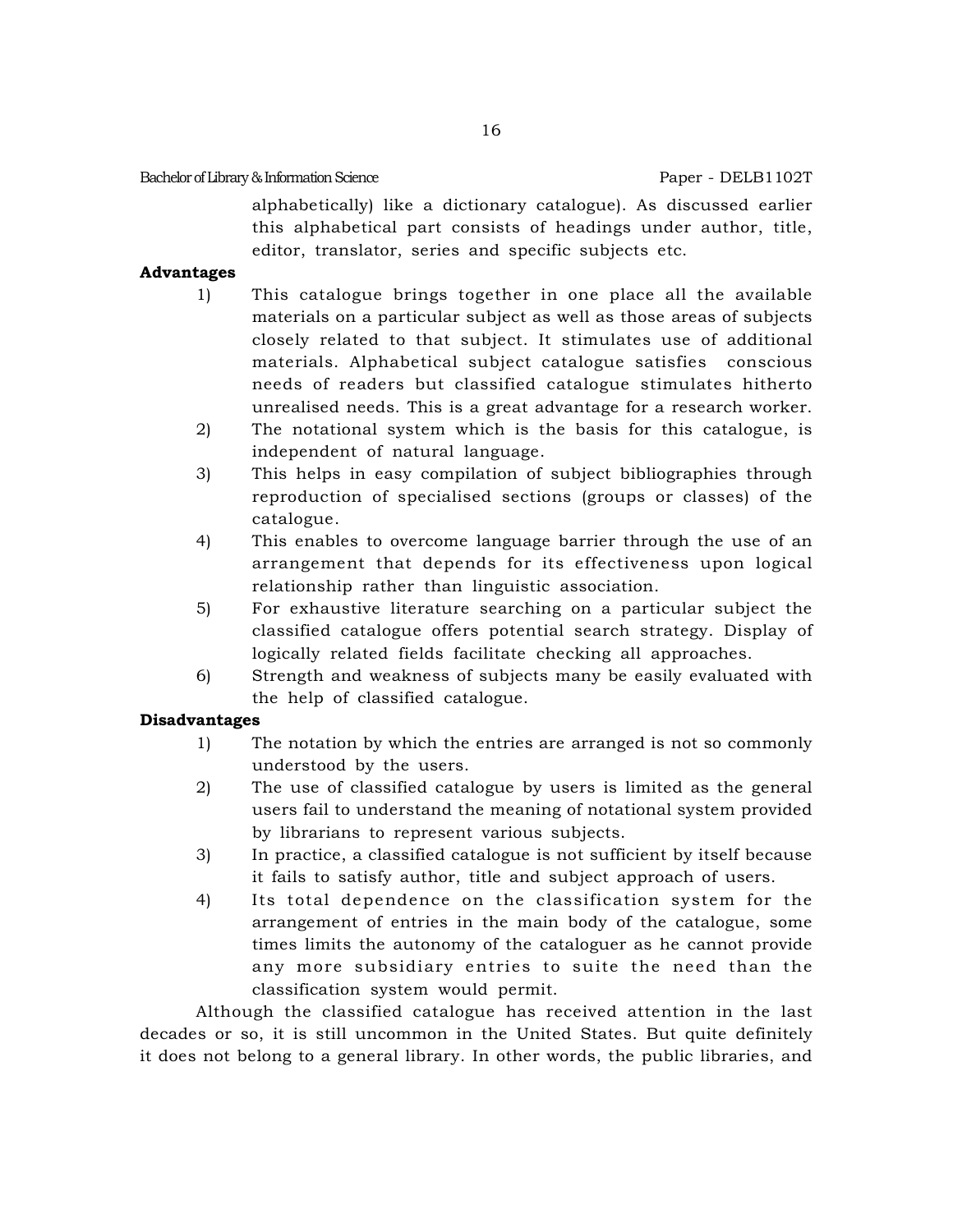school libraries find the dictionary catalogue more suitable and the research libraries and special libraries prefer the classified catalogue. However, in practice, a majority of libraries use the dictionary catalogue.

#### **2.2.2.3 Alphabetico-classed catalogue**

It is a kind of subject catalogue which attempts to incorporate the advantages of both Dictionary Catalogue and classified catalogue. It has been introduced in some American Libraries as an alternative form of the classified catalogue. But it could not gain popularity as it could neither satisfy the readers in favour of classified catalogue nor those in favour of dictionary catalogue.

In it, either the major subject divisions are arranged in a classified order and subordinate subjects within major division in the alphabetical order or the major subject divisions are put in alphabetical order with subordinate subjects arranged in classified sequence.

For example, if major divisions like Physics, Chemistry, Botany, Economics are arranged in a classified pattern, within each major division, its subordinate divisions will be arranged alphabetically i.e. within the major subject like Physics, its subordinate divisions (subjects) like Dynamics, Electricity, Gases, Heat, light, Magnetism etc. will be arranged alphabetically. Like this the other pattern will be vice-versa to the above arrangement.

In this catalogue one can get all the related material in a collection in a logical manner. This catalogue has not been experimented fully and therefore much cannot be said about this form.

#### **2.2.2.4 Divided catalogue**

A dictionary catalogue may be divided into two parts, an author and subject catalogue. Some academic and large libraries in USA have divided the dictionary catalogue into two separate sequences consisting of (i) author /title, and (ii) alphabetic subject entries, which may be termed as DIVIDED CATALOGUE. This is intended a) to increase ease of consultation, b) to reduce complexities in the filing of entries, and c) to improve the physical layout of the library catalogue. However, it is said that this catalogue does not possess any distinct advantages over a dictionary catalogue.

#### **2.2.2.5 SHELF LIST**

It is also a catalogue of books which is arranged in the order in which they stand on the shelves i.e. it reflects the arrangement of books on the shelves. It is compiled with cards of each book giving the author, title, edition, number of volumes (if more than one), number of copies, call number and other essential items are deemed necessary for a particular library. The entries in a shelf list are in brief form. The call number or the distinctive symbol which stands for a book determines the arrangement of the cards in the shelf list in the exact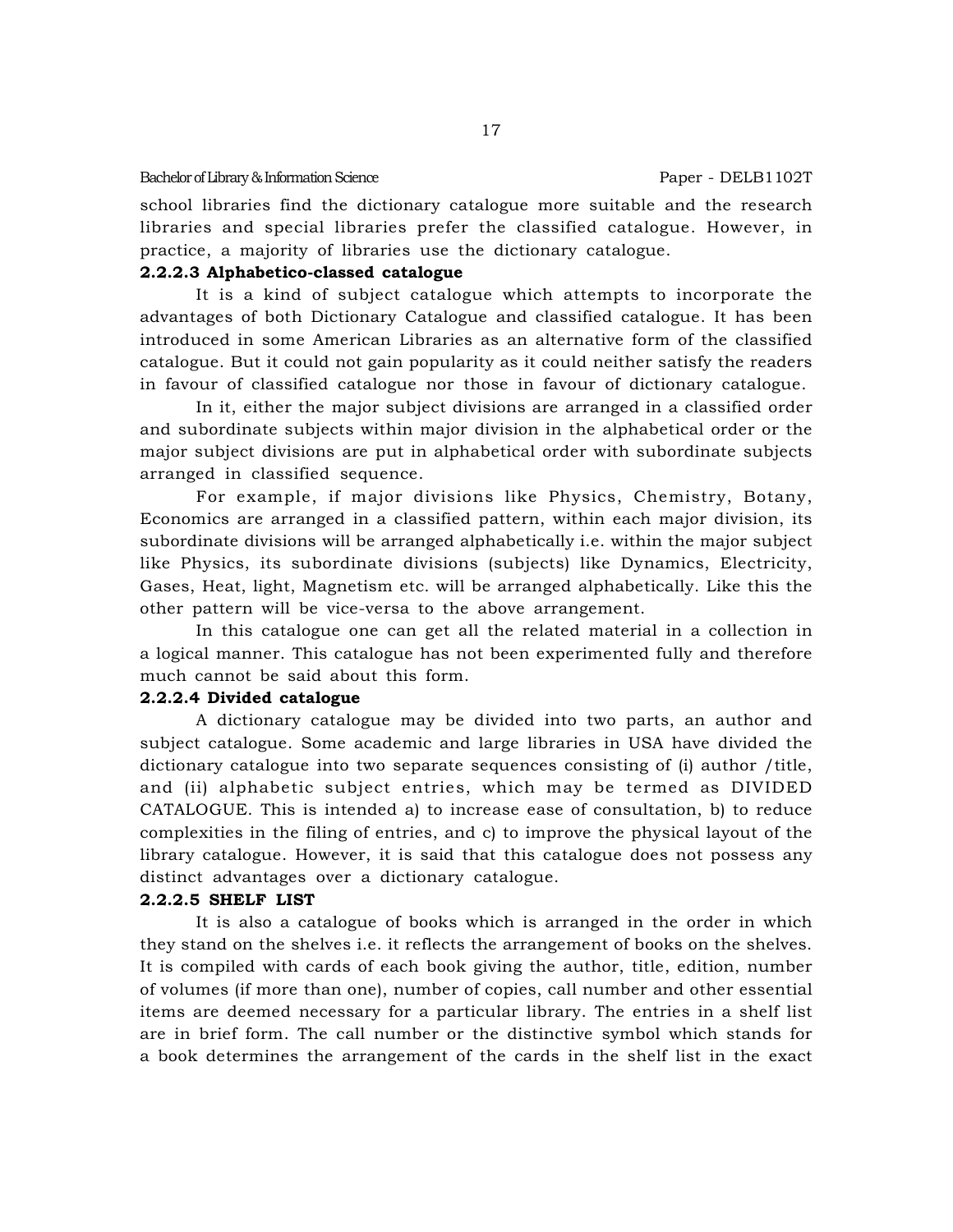order of the arrangement of books in the shelves.

It serves as an inventory of the stock of books in the library. It also facilitates the annual stock verification. It is a very important record of the location of all the copies. Some libraries use cards of slightly variant size (generally smaller size than the original catalogue cards) for the shelf list.

# **2.2.3 Comparative study of Dictionary and classified Catalogue**

Dictionary catalogue and classified catalogue are two widely used and popular inner forms of catalogue. Usefulness and capability of Dictionary Catalogue has increased manifold than other alphabetical catalogues as it has developed elaborate arrangement for cross references to match diverse approaches of users to find their required documents. Classified catalogue, on the other hand, giving natural view of the subjects also incorporate various

| No. | <b>Features/Aspects</b> | <b>Dictionary Catalogue</b>   | <b>Classified Catalogue</b>    |
|-----|-------------------------|-------------------------------|--------------------------------|
| 1.  | Arrangement             | alphabetical<br>Unified       | Bipartite : a) classified      |
|     |                         | sequence of authors,          | part arranged according        |
|     |                         | titles,<br>collaborators,     | to class numbers, and          |
|     |                         | subjects, etc.                | (b) Alphabetical index.        |
| 2.  | Subject Collocation     | Subjects and their sub groups | Presents perfect subject       |
|     |                         | got scattered due to          | Collocation.                   |
|     |                         | alphabetical sequence;        |                                |
|     |                         | can be collocated by a        |                                |
|     |                         | system of cross references    |                                |
| 3.  | Author Collocation      | Collocates<br>works<br>οf     | Alphabetical<br>part           |
|     |                         | authors                       | collocates<br>works<br>of      |
| 4.  | Devices to achieve      | 'See' and 'See'<br>also'      | authors                        |
|     | collocation             | devices help achieve          | devices<br>Various<br>to       |
|     |                         | collocation                   | achieve<br>collocation         |
|     |                         |                               | classified<br>and<br>in        |
| 5.  | Ease of use             | Simple and easy to use. A     | alphabetical parts.            |
|     |                         | single search helps to        | Only skilled users can         |
|     |                         | find desired information      | consult classified part        |
|     |                         |                               | while<br>easily,               |
| 6.  | Bibliographic           | Subject bibliographies        | alphabetical part is easy      |
|     | Compilations            | and reading lists can not     | to use.                        |
|     |                         | conveniently<br>bee           | Subject bibliographies         |
| 7.  | Collection              | prepared                      | can<br>be<br>$\overline{very}$ |
|     | evaluation              | Strength and weakness of      | conveniently prepared          |
|     |                         | a particular subject is       | Collection strength or         |
|     |                         | difficult to evaluate         | weakness of a subject          |
|     |                         |                               | can be easily evaluated.       |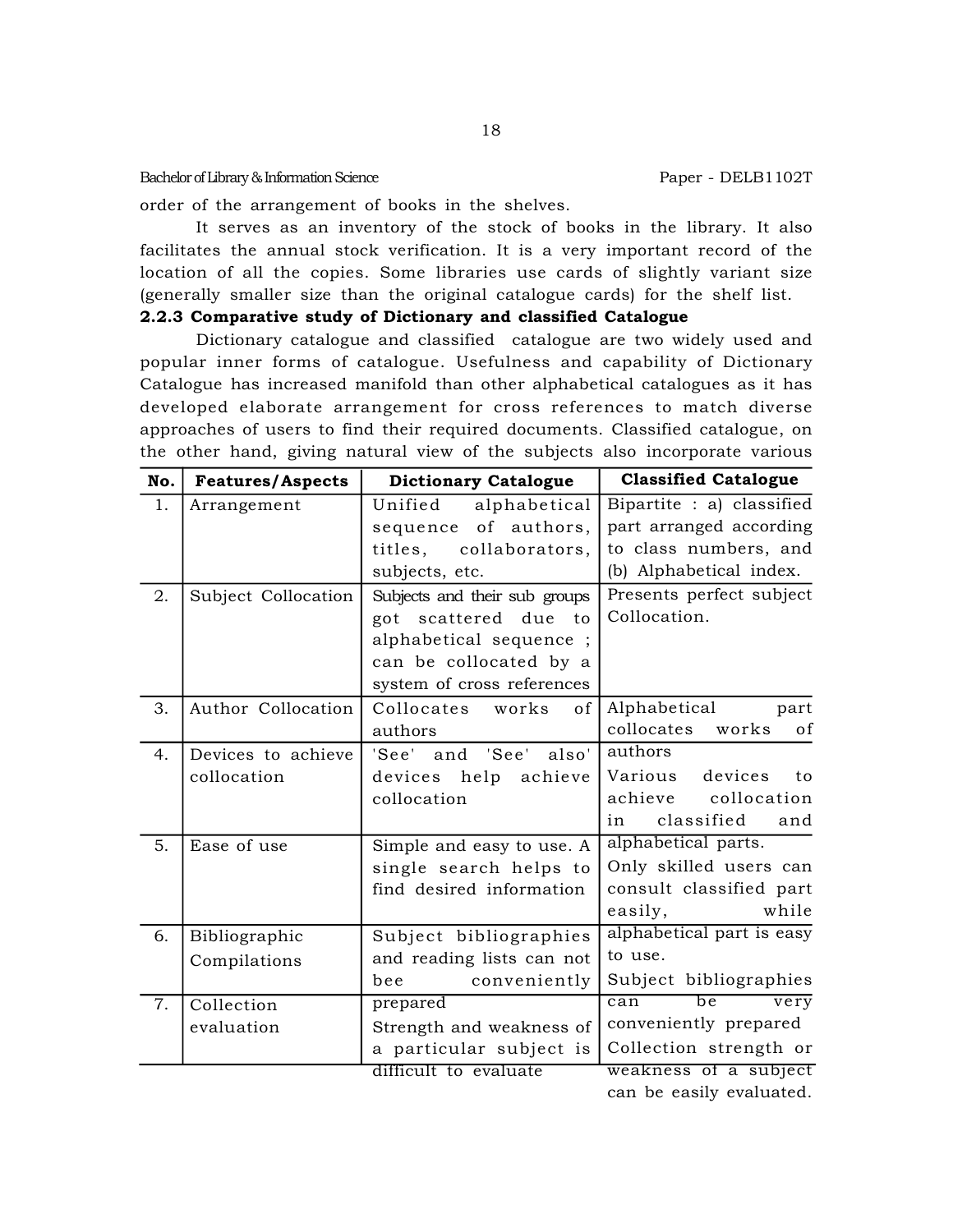features of a dictionary catalogue in its alphabetical part.

A comparative study depicting various features of strength and weakness of both the codes has been given in the following tabular form :

#### **Self Check exercise**

1. List different types of Inner forms of a library catalogue. (Write your answer and compare it with model answer provided in the end of this lesson).

#### **2.2.4 Physical Forms of Library Catalogues**

The bibliographic records of a library collection are generally recorded in a Catalogue. The catalogue serves the purpose of communicating briefly the facts about the documents in the collection. These essential facts include bibliographic description giving the identification of class number, Author, title, editions and imprint information. It also provides physical characteristics of the document. The information provided in the catalogue allows a user to identify particular items in the collection or to select relevant items for specific purposes.

The manner in which the library Catalogue can be made available for use by the readers has produced a number of physical forms of presentation.

The physical forms of Catalogue from distant past to the present, may be broadly arranged in the following categories :

12.41 Conventional or Traditional Forms

12.42 Non-conventional or Modern forms

We may study them in detail as follows :

#### **2.2.4.1 Conventional or Traditional Forms**

The predominant types of physical forms of Catalogue falling in this category are :

| 2.2.4.1.1 | Printed Book Catalogue   |
|-----------|--------------------------|
| 2.2.4.2.2 | The Card Catalogue       |
| 2.2.4.2.3 | The Sheaf Catalogue      |
| 2.2.4.2.4 | The Guard Book Catalogue |
|           |                          |

## **2.2.4.1.1 Printed Book Catalogue**

This kind of Catalogue has been a traditional form adopted in many large libraries which used to publish a general printed catalogue of their collections upto a particular date and then issue periodical supplements to keep the original volume up-to-date. In other words a book Catalogue is a list of the holdings of a particular library collection or a group of collections in form of a book. This is the oldest form of library catalogue.

The items may be recorded by writing with hand as in a manuscript catalogue ; by a printing process ; or, by typing. The book-form of the catalogue was the predominant form of library catalogue until the late nineteenth century,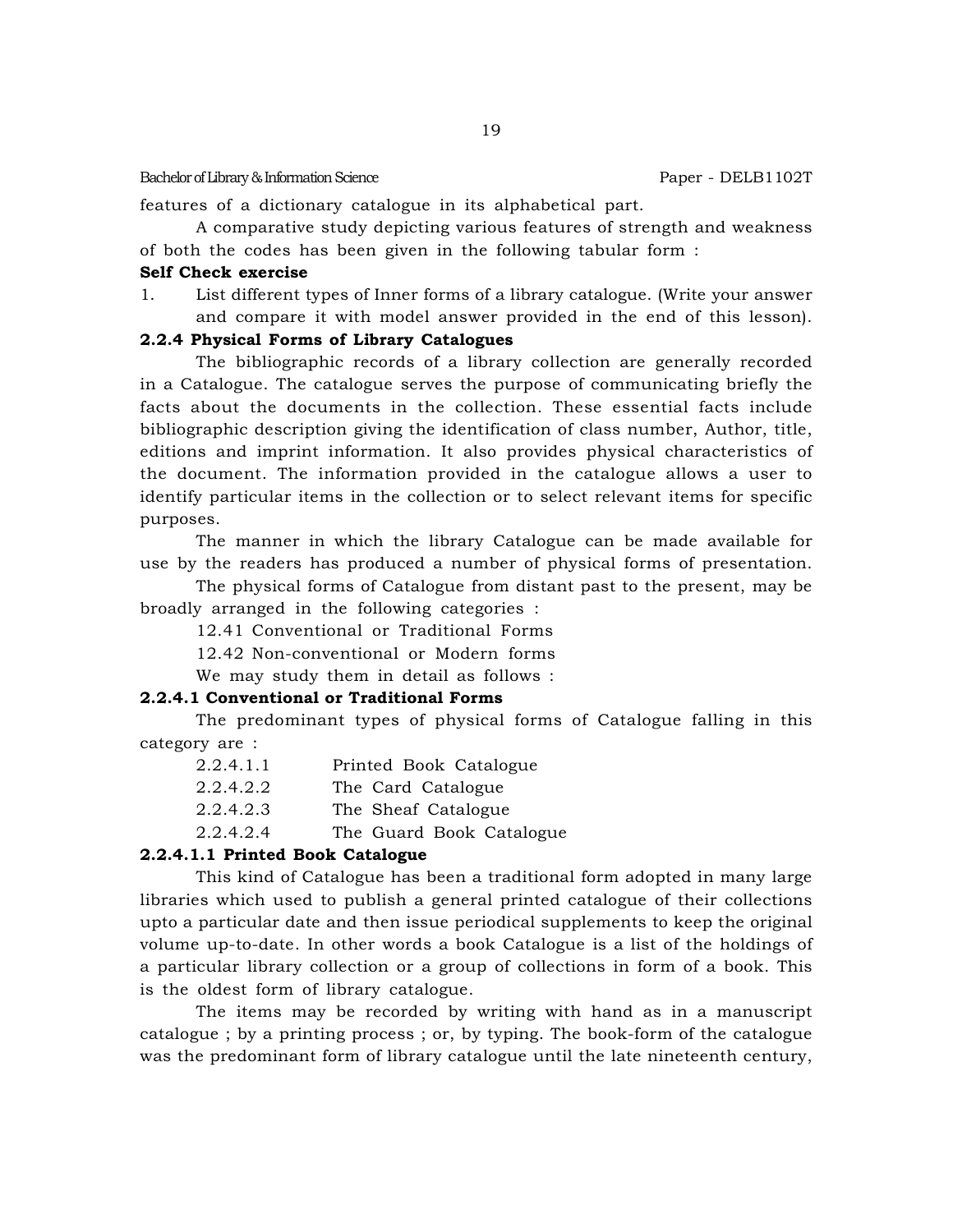when the idea of the card catalogue began to spread.

The Catalogue in printed form was first published in America in 1723. It was known as "Harward Catalogue" and later Yale Book Catalogue was issued in 1745.

As the libraries developed, it became more and more difficult to keep the printed book catalogue up-to-date. Consequently it was replaced by much better forms such as Sheaf and Card forms. Henceforth use of the formal printed book Catalogue was confined to static collections such as those of reference libraries.

The Catalogues at British Museum, Library of Congress and the Author Catalogue of Printed Book in the National Library, Calcutta are but a few examples of Printed Book Catalogue.

# **Advantages**

- 1) This type of Catalogue occupies much less space than Card Catalogue.
- 2) The book catalogue is portable and is easy to consult in any part of the library as well as outside the library.
- 3) Many entries can be seen on a single page at a glance.
- 4) Printed book catalogues of National Libraries or large special libraries are of great value to smaller libraries both as bibliographical tools as well as cataloguing aids.
- 5) Multiple copies can be placed at the disposal of users for easy consultation.

### **Disadvantages**

- 1) In printed book catalogue, it is generally not possible to add or insert entries under the same heading at later stage after its final publication.
- 2) It is expensive to produce.
- 3) This form of Catalogue can never be kept up-to-date and in many cases it does not reveal the exact collection of the library. Supplements are therefore issued to keep it up-to-date. Such supplements however, make browsing difficult as one has to brows a number of supplements to locate an entry.
- 4) Once the entries in this form of catalogue are printed and bound into a volume, it becomes a closed record and no new entry can be added to it.
- 5) The pages on which entries are printed are less durable than cards.

# **2.2.4.1.2 Card Catalogue**

The Card Catalogue is a much familiar form in present day libraries. During the eighteenth century, libraries in Finance had adopted cards for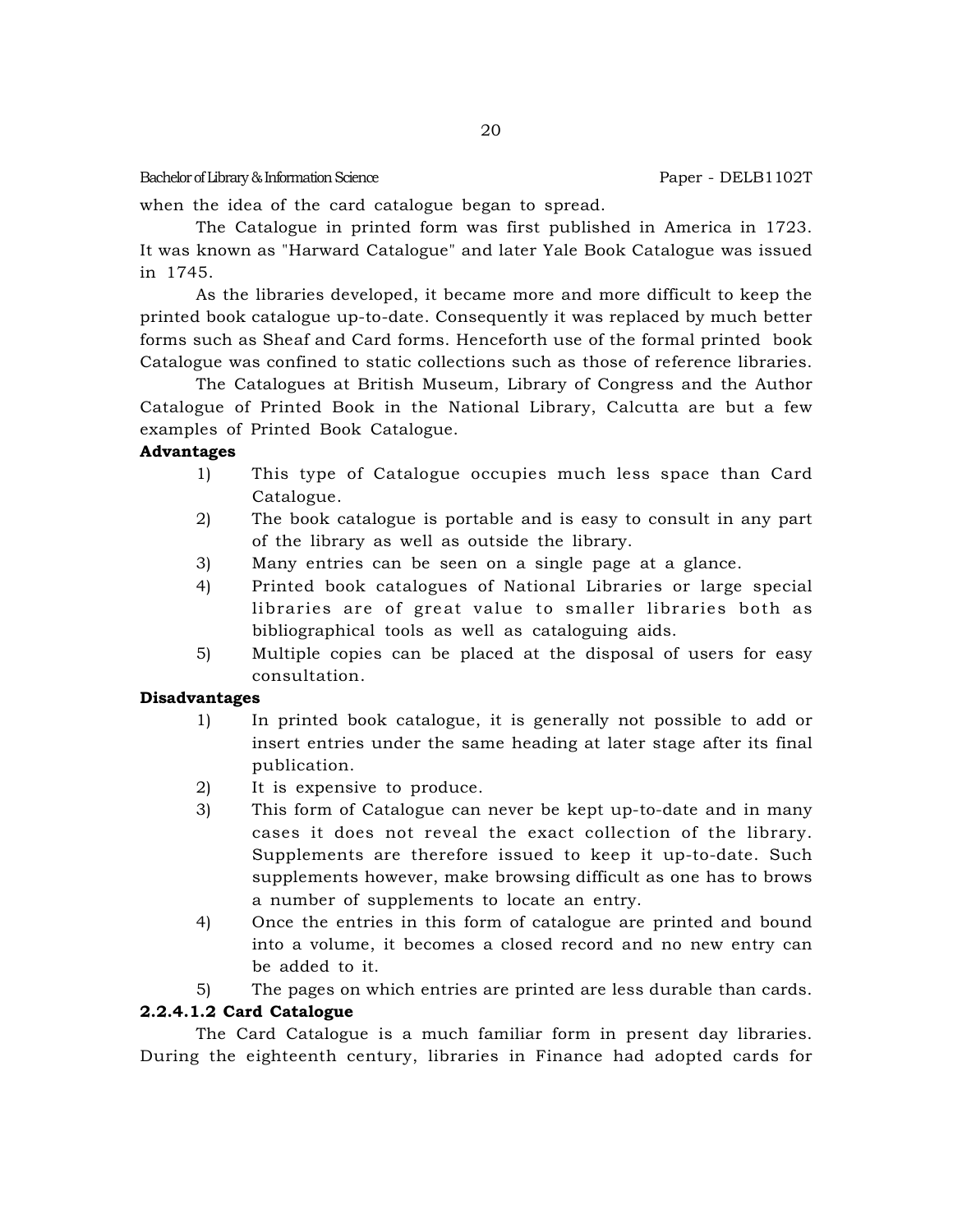Catalogues. Soon this form of catalogue took shape and attained popularity from the beginning of twentieth century. The introduction of printed Card Service by library of Congress in 1901, contributed the wide spread use of Card Catalogue.

In this form cards of uniform size  $(5'' \times 3''$  or  $12.5 \text{ cm} \times 7.5 \text{ cm})$  are used for each entry, which are then arranged in any desired order in cabinet drawers specifically made for this purpose. A hole in the middle of the bottom edge of each card is meant for a locking rod. Each entry, in it, is a unit which can easily be manipulated.

# **Advantages**

- 1) The Card Catalogue can be kept up-to-date with maximum ease by inserting new entries.
- 2) It is easier to consult the Card Catalogue as all entries are arranged in a systematic way.
- 3) The greatest advantages of the card is that it is single, selfcontained flexible unit that is capable of manipulation.
- 4) The card can be changed or replaced by new cards, to keep pace with changes, if desired.
- 5) It is possible to group all entries with the same heading in card catalogue.
- 6) This type of Catalogue is durable, as cards are strong enough to stand wear and tear.

### **Disadvantages**

- 1) Because the Card Catalogue is not portable, it has to be consulted where it is located in the library.
- 2) While consulting Card Catalogue, a reader may occupy a number of drawers.
- 3) As the size of Card Catalogue grows it occupies a considerable amount of space thereby creating space problem.
- 4) It is costly to maintain, as the cost of Cards and cabinets is high.
- 5) The Cards can be removed or even mutilated by errant readers.

# **2.2.4.1.3 The Sheaf Catalogue**

In this form each entry is recorded on separate paper slips of a uniform size generally 6"x4" size notched at the left edge and protected by board on front and back. These slips are filed in a specially made loos leaf binder secured by mechanical clasp or metal fastener. Such a binder contains about 500 to 600 slips each. These binders are kept in specially constructed pigeon holes of a catalogue cabinet.

Entries can be arranged in any order. They can easily be inserted or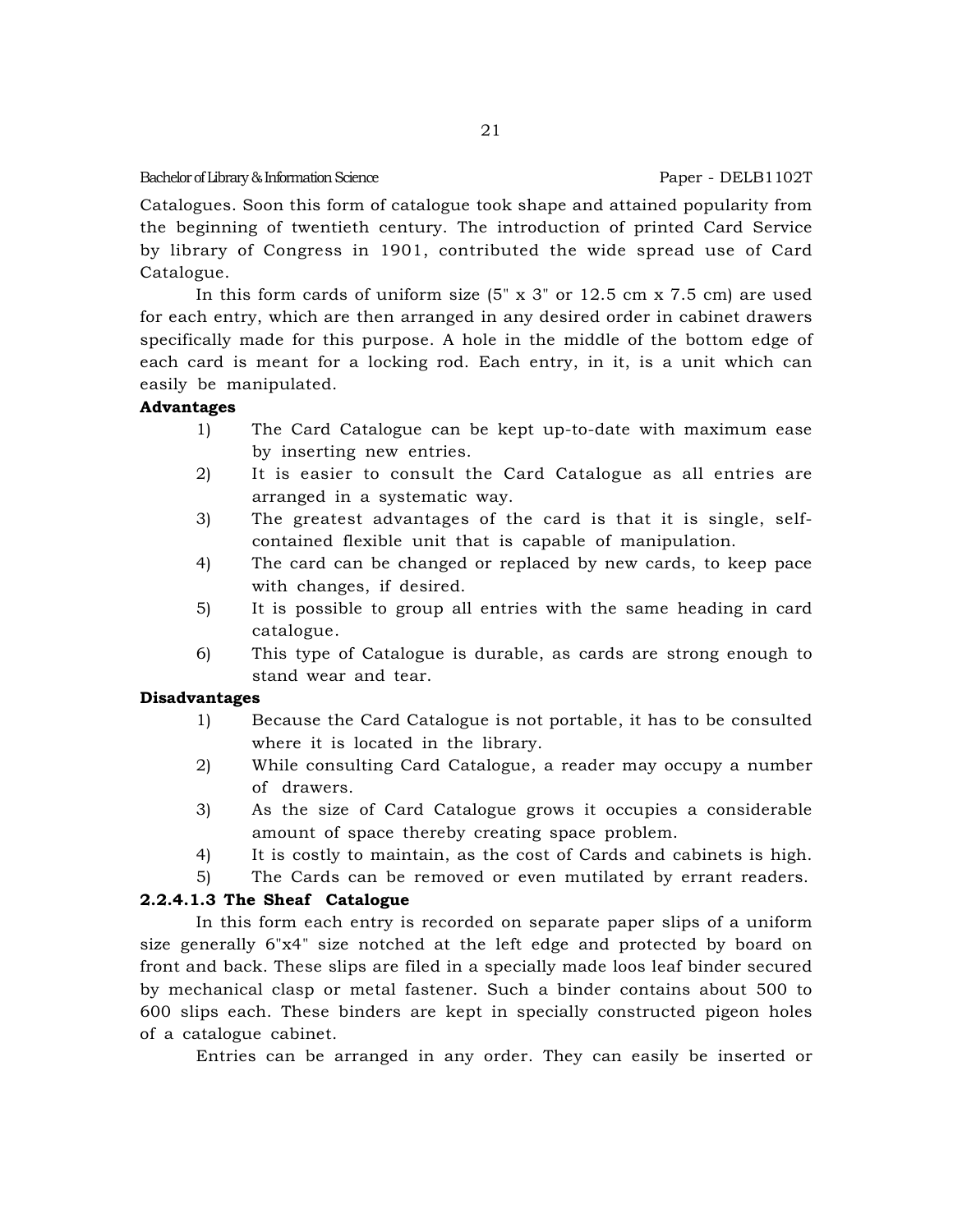withdrawn without affecting the arrangement of entries.

# **Advantages**

- 1) It does not occupy much space.
- 2) It is relatively cheaper to maintain.
- 3) It has flexibility of insertion and withdrawal of entries.
- 4) Open person using the Catalogue does not prevent others from using other binder.

# **Disadvantages**

- 1) The slips are not as durable as Cards.
- 2) A reader could deliberately remove a slip.
- 3) While recording one book on one sheaf, there is wastage of space because the sheafs are bigger in size than the cards. If more entries are made on the slip, then the insertion or withdrawl of entries will be difficult.

# **2.2.4.1.4 The Guard-Book Catalogue**

In this form of Catalogue entries are made on slips of paper and mounted in the required sequence on the blank leaves of large guard-books. The entries have to be kept as widely spaced as possible to allow for additional insertions. In case of filling up of a page the entries are cut from the particular page of the Guard-book and further dispersed over an increased number of leaves.

# **Advantages**

- 1) Retains the format of the book-catalogue, though it is much less compact.
- 2) It permits insertion of entries, though some additional effort has to be made for this job.
- 3) Updating of sequence is possible.

# **Disadvantages**

- 1) The size, number and bulk of the guard-book increases with the passage of time.
- 2) It is difficult to maintain strict order of entries in Guard-Book.
- 3) Lot of time is wasted when already mounted entries are cut and remounted on new pages of Guard-Book.
- 4) The constant withdrawls required by most libraries may make this form impracticable.

# **2.2.4.2 Non-conventional or Modern computerized Forms of Catalogue**

The change in form of documents from book to non-book material such as microfilms, microfiche and more recently CD-ROM and multi-media interactive computer works and text files on internet has influenced the traditional forms of Catalogue. Physical forms of catalogue have undergone a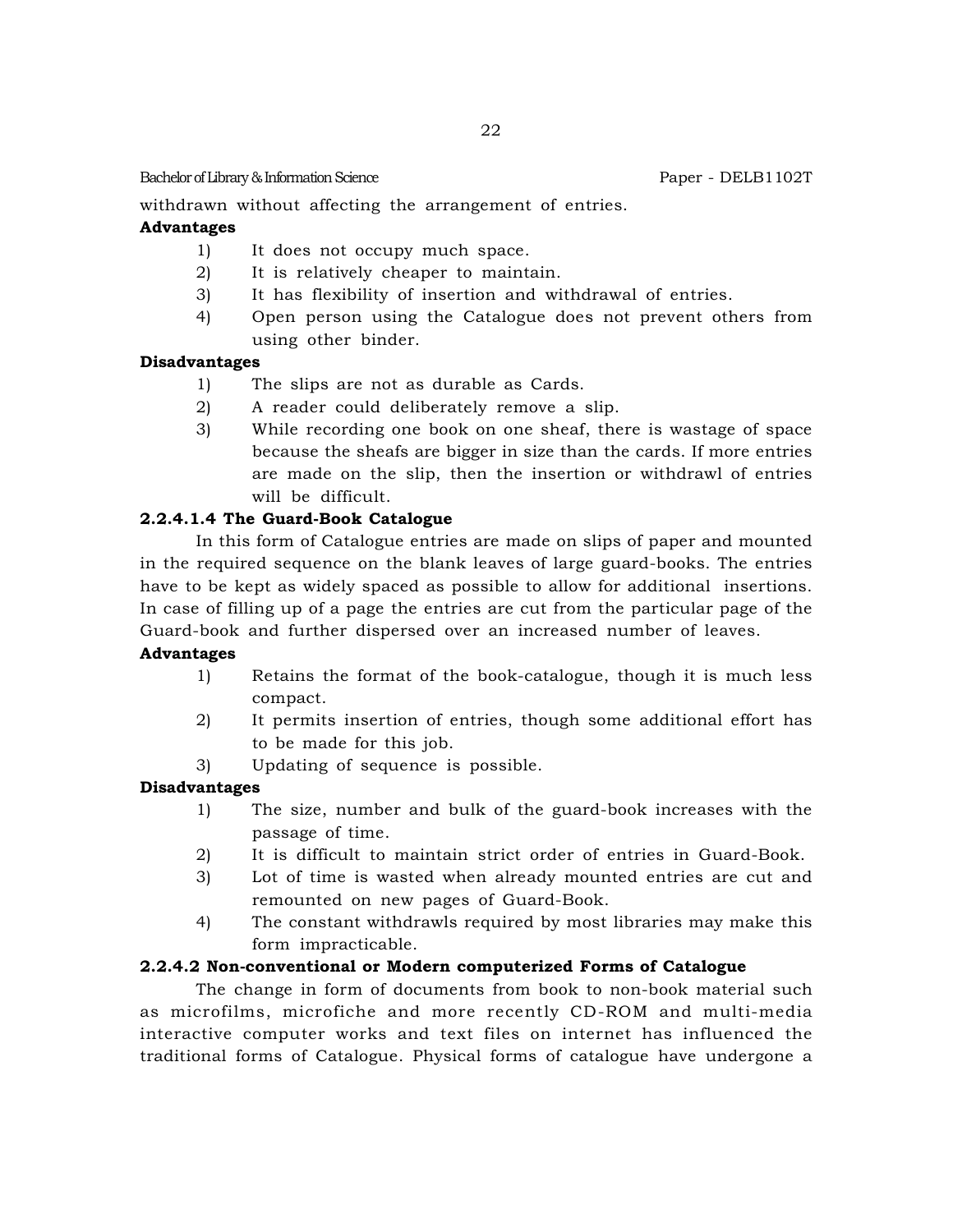drastic change. With the result various non-conventional or modern and sophisticated forms of physical forms of catalogue have been developed to make the work of information revival Exhaustive and Expeditious.

Some of the non-conventional physical forms of catalogue are as follows:

- 12.42.1 VisualIndex form Catalogue
- 11.42.2 Microform Catalogues
- 11.42.3 Computer-output Microform (COM)
- 11.42.4 Machine Readable Catalogue (MARC)
- 11.42.5 Online Catalogue
- 11.42.6 Online Public Access Catalogue (OPAC)
- 11.42.7 CD-ROM Catalogue

# **2.2.4.2.1 Visible Index form of Catalogue**

Visible Index form of Catalogue is extensively used in libraries attached to business and industrial houses. This form of Catalogue is also used in academic libraries specially university libraries for maintenance of records of current periodicals.

The cards used in this form of Catalogue are usually 12.5 cm x 20 cm. The card is inserted into a hinged kraft pocket exposing the top portion. These pockets are held in a specially prepared steel cabinets.

Such steel cabinets are available in India under the trade name Kardex. Generally, Kardex is used in Indian libraries for maintaining records of current journals and periodicals.

'Chaindex' and 'Stripdex' are other two names under which visible Index form Catalogues are commercially available. However, those are rarely used in Indian libraries. Kardex is quite popular in Indian libraries for maintaining periodicals records.

# **2.2.4.2.2 Microform Catalogues**

A microform catalogue contains cataloguing records in micro image and requires the use of a microform reader for viewing.

There are various media for microform catalogue, such as microfilm (continuous negative), microcard (positive), and microfiche (negative) film.

Microform catalogue is the better substitute of the book form catalogue as far as economy in duplication is concerned. Once a microform catalogue is produced, it is much cheaper to duplicate than a book catalogue.

A microform catalogue may be produced by photographing book catalogues. Entries in microform catalogues are greatly reduced and printed upon a film or fiche. The microforms cannot be read by naked eyes. A suitable microform reader, which magnifies the reduced images on the film or fiche and projects them on a screen is necessary for consulting microform catalogues.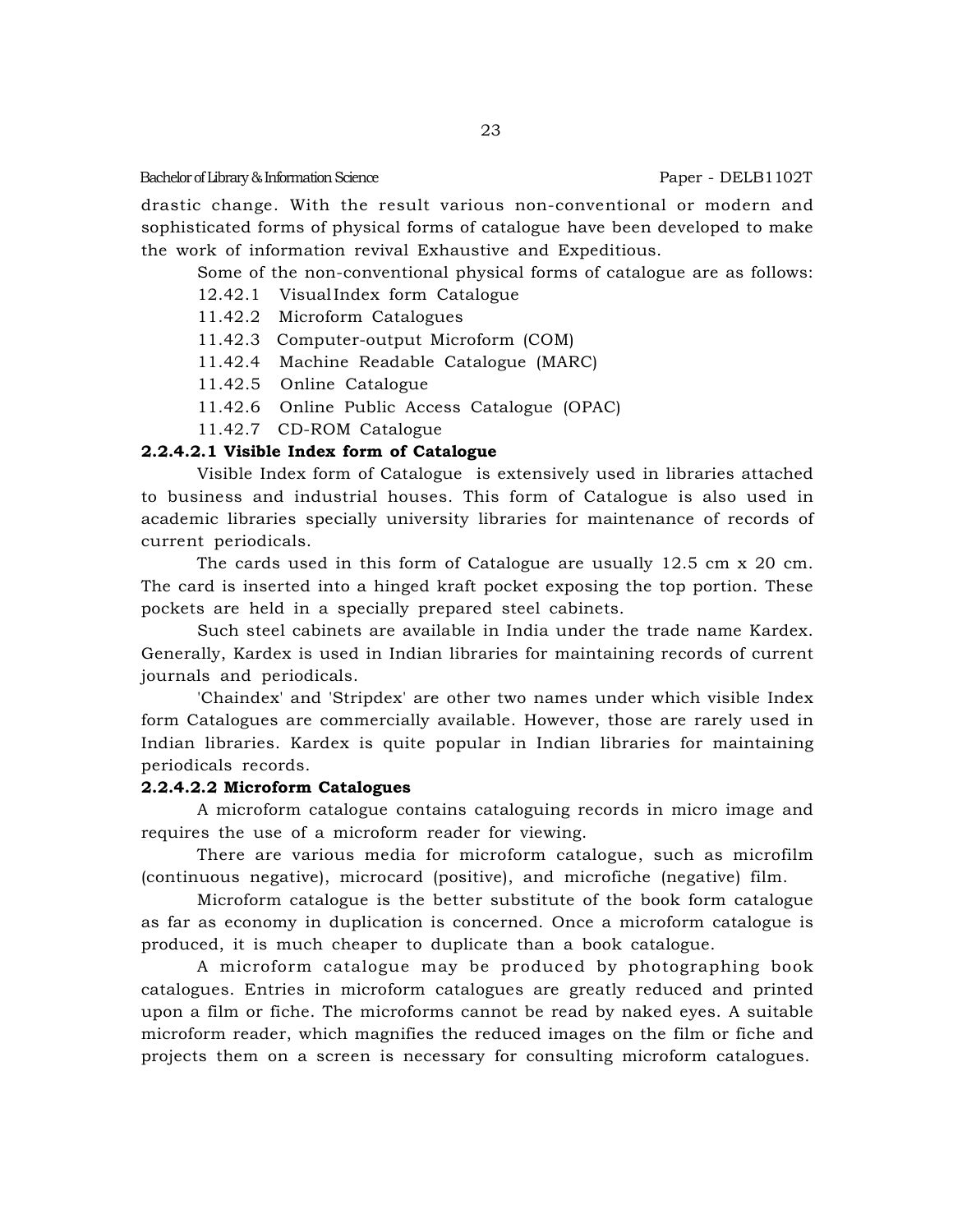As stated earlier microform catalogues may either be in the form of a microfilm or in the form of a microfiche.

# **2.2.4.2.2.1 Microfilm**

 Microfilm can be on a single reel, but generally it is rolled in a cassette containing the reals so that the film can be wound forwards or backwards within the container at the time of consultation.

# **2.2.4.2.2.2 Microfiche**

Microfiche is a transparent card type format and generally give 200 frames per card. Microfiche has the advantages of a direct access to a particular frame whereas a microfilm requires a serial search through the film to locate a required entry, which is a time consuming process compared to direct access method afforded by microfiche.

Microfiche provides simpler and quicker access to a required group of frames, eliminating the irritating task of running through the microfilm roll. The user selects the appropriate fiche, which is inserted into the reader, and he can locate the frame containing the needed information. It consumes the user's time before and after locating the page or information continuing the data desired.

# **Advantages**

- 1) Microform catalogues are easy to use and maintain.
- 2) These are compact and occupy less space in the library.
- 3) They are portable and accessible to users depending upon number of copies of catalogues and machines available.
- 4) Multiple copies of these catalogues can be prepared easily at least cost.

# **Disadvantages**

- 1) These can not be used without microform readers.
- 2) These require special care and protection from heat, light and sun.

# **2.2.4.2.3 Computer-Output Microform (COM)**

Computer output microform (COM) is a more recent method of produce a microform catalogue directly from machine-readable records.

The COM device converts the digital information contained on the computer-generated magnetic tape into print displayed on microform. Thus, the recent advances in micrographics have been combined with the technology of the computer in catalogue production, resulting in lower costs and more efficient updating.

The COM format is getting popularity. Special readers are required for the magnified display of COM generated image printers, which can be used to create paper copies. Several book jobbers and vendors, around the world have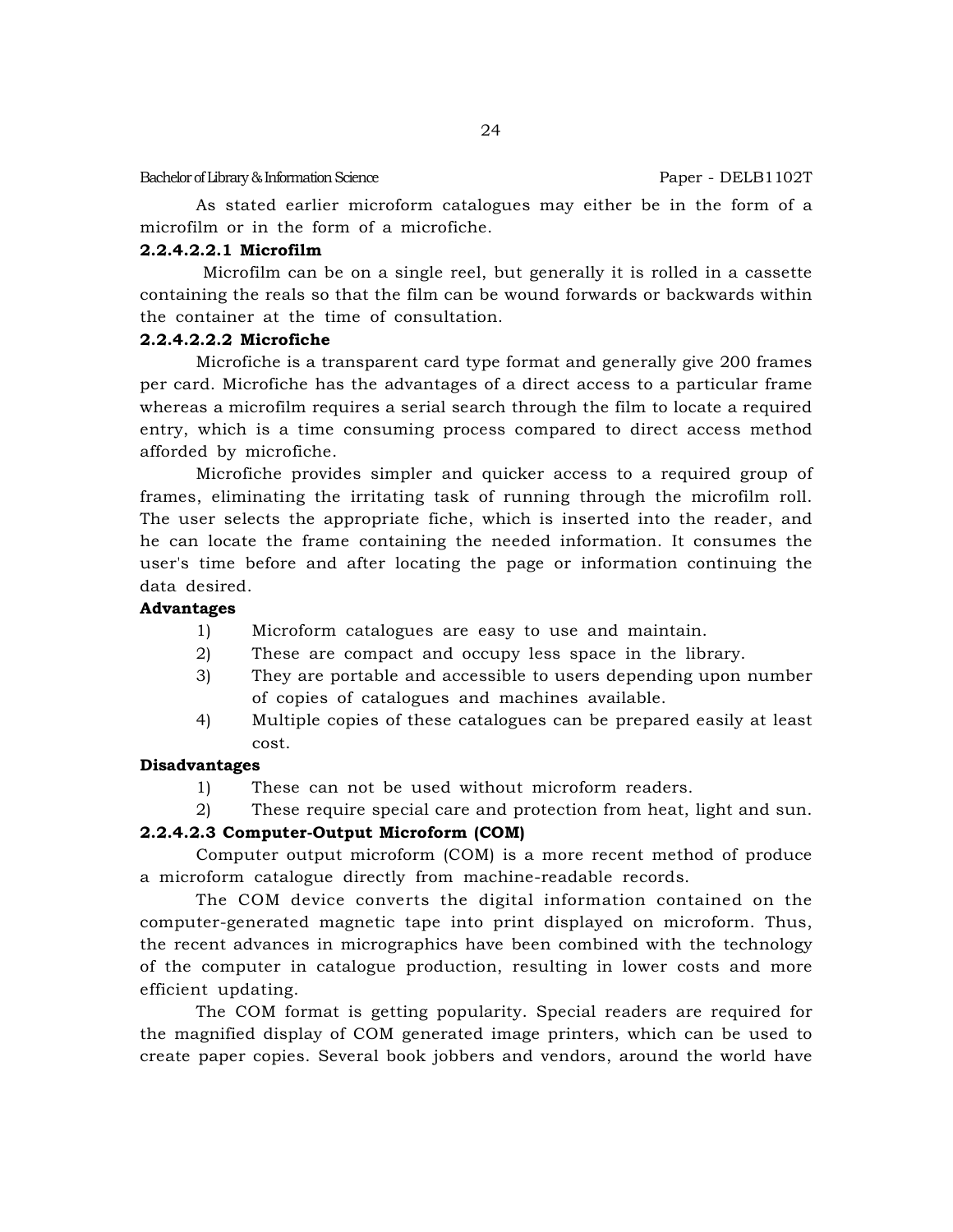developed software capable of producing COM catalogue from library supplied bibliographic data.

# **Advantages**

- 1) COM catalogues is inexpensive to reproduce and can be placed in various locations inside and outside library.
- 2) There can be separate films for author entries, title entries and subject entries.
- 3) Several records can be viewed at a time.
- 4) Entries can be easily printed if printer is available.
- 5) Equipment is relatively inexpensive.

# **Disadvantages**

- 1) Deleted materials remain in the file until the next update.
- 2) Microforms are not often very readable as compared to print.

In recent years COM catalogue is becoming perhaps the most practical alternative.

#### **2.2.4.2.4 Machine-Readable Catalogue (MARC)**

The history of MARC format goes back to the late 1960s, when the library of Congress and other research libraries recognised that computer processing of bibliographic information had to be employed in order to solve problems such as cataloguing backlogs, and to provide better services to readers. This led to adoption of the MARC-I communications format for exchange of bibliographic data among libraries.

Librarian were not unanimous regarding type of access points required to take full advantage of an automated cataloguing system. The format MARC-II was a considerably improved version in the light of experiences and opinions of important libraries and a specific survey carried out for studying the requirements of the users.

#### **MARC Format**

The MARC format is identified by  $(1)$  its structure,  $(2)$  content designators and (3) contents of the record.

#### **Structure of MARC Format**

The structure of US-MARC is given below :-

| Leader | Directory | <b>Control Fields</b> | Variable data fields |  |
|--------|-----------|-----------------------|----------------------|--|
|        |           |                       |                      |  |

**Leader :** Leader is the first twenty four characters of a MARC record. The purpose of the leader is to provide information such as length of the record, status, the type of bibliographic item and bibliographic level of record etc., which is necessary to initiate processing of the record. A leader looks like this : 00334 nam bb 22001691 bb 4500.

The length of the record is given by the first five character - 00334, and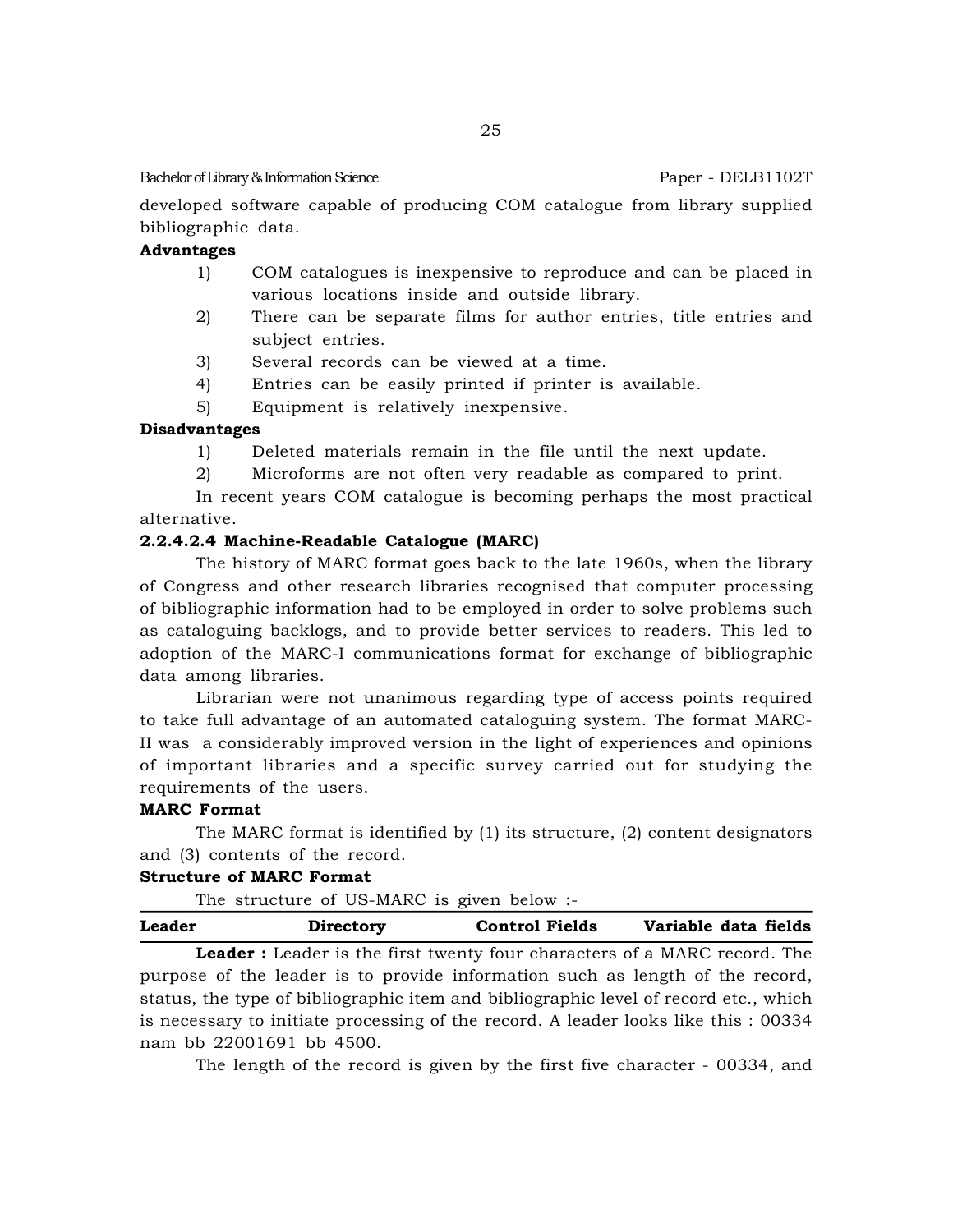the length of the leader and record directory is given by the characters 00169. b in the example above represents a blank.

26

**Record Directory :** The record directory is an index to the location of variable length fields within the record. The number of fields in the directory will be equal to the number of fields in the record. It consists of a variable number of fixed-length entries.

Each of these entries is made up of three elements : a three character field tag, a four character field length and a five character starting character position as shown in the figure below :

# **Items in Record Directory**

| l`ag | Field length | Starting character Position |
|------|--------------|-----------------------------|
| ገበՋ  | ገበ41         | በበበበ6                       |

Directory enables the location of those parts of the record which are required in the processing of information. It is automatically generated by the computer programme.

**Control Fields :** Directory is followed by the control fields which are data fields consisting of information such as LC Card Number, date of entry on the file, data of publication, language of the text, country of publication, etc.

Control fields, that is, those fields whose tag numbers start with 00 procede other fields.

**Variable data fields :** These are made up of single as well as groups of data elements. Each variable data field consists of indicators, subfield codes, data elements and field terminator. A tag is attached to each variable data field and that tag is stored in the directory. For example 100 is tag for personal name in main entry, 110 for corporate name in main entry and 130 for uniform title heading etc.

The MARC bibliographic format is a family of bibliographic formats. The first difference in the MARC format is based on the country of adoption, such as US MARC, UK MARC and CAN MARC indicating that these formats are accepted in United States, United Kingdom and Canada respectively. Many other countries such as Australia, Denmark, France, Germany, Italy, Japan, Norway and Sweden have developed their own MARC formats. The various MARC formats developed by different countries have variations in respect of content and content designators. An effort has been made through adoption of ISO 2709 to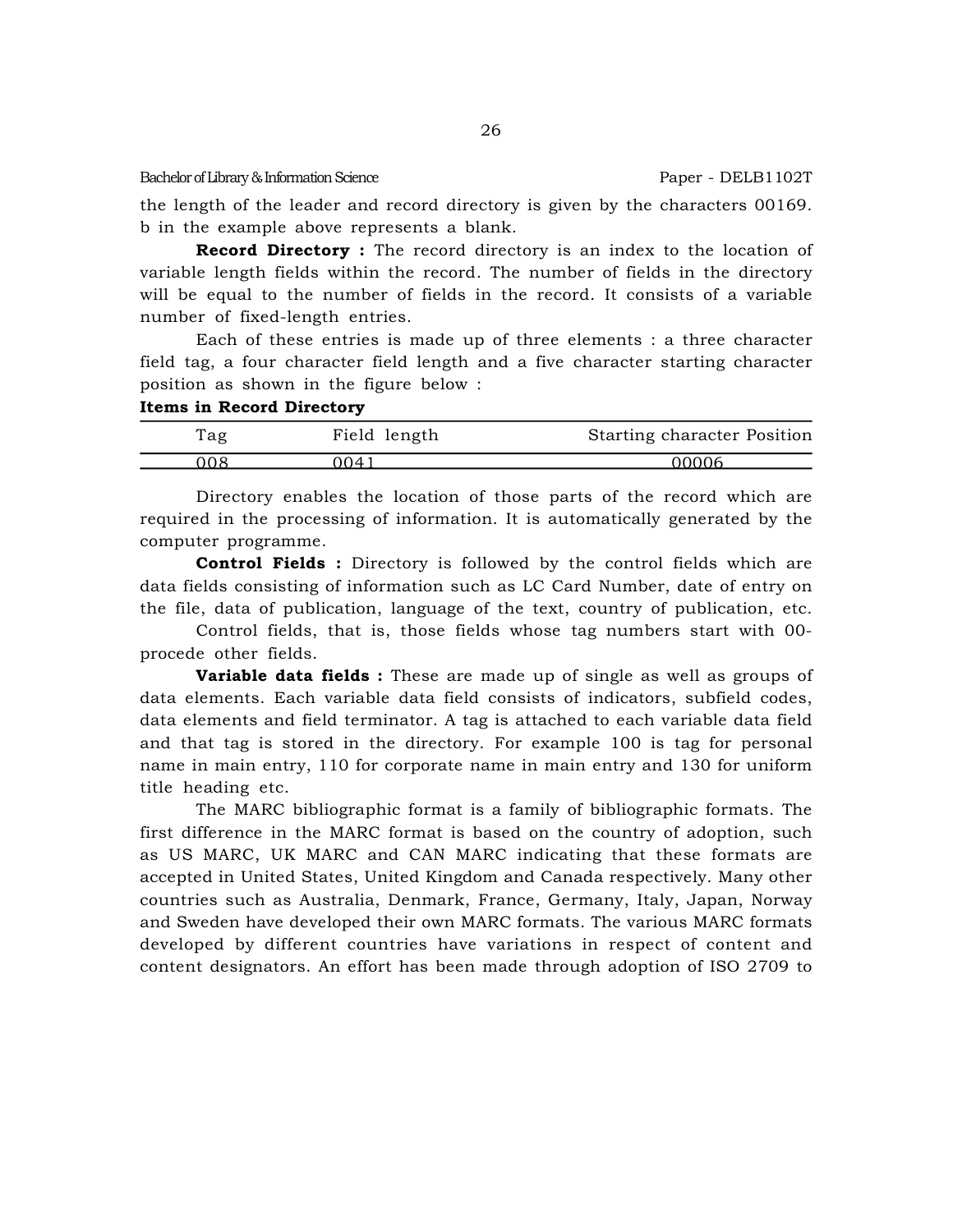standardise these national formats. IFLA has developed UNIMARC to provide standard MARC format to achieve bibliographic control at international level.

Another difference in the MARC format is based on the type of bibliographic information they contain. There are currently MARC formats for books, films, serials, archival and Manuscripts Control, computer fields, maps, music, and visual materials.

The Machine Readable Bibliographic information Committee (MARBI) of the American Library Association recently initiated the process of integrating these multiple formats into one integrated format.

# **2.2.4.2.5 Online Catalogue**

Online catalogue is a organised, machine-readable accumulation of records which are maintained on disks or other direct-access computer storage media for retrieval by library users and staff members working at interactive terminals.

Online systems are linked directly with the computer which can be used immediately for processing and searching. Results are displayed on a screen or visual display unit and printed in Hard Copy through a printer.

# **2.2.4.2.5.1 Online Public Access Catalogue (OPAC)**

The "Online Public Access Catalogue" (OPAC) is the newest and most sophisticated catalogue format. It is pertinent to mention here that all online catalogues are Public Access Catalogues. OPAC has overshadowed all other events in the history of cataloguing during the past decade. OPAC can be accessed via a computer terminal. Such catalogues allow any person to browse the catalogue database to know whether library has got specific title of document, and if library is using an integrated library software package. The enquirer may also know whether the book is available with the library or issued out. Even it is easy to know the person holding the book. Hence reminders or reservations can be effected.

OPAC is the newest and most sophisticated Catalogue format. Online catalogues are known as realtime interactive retrieval systems. In other words in OPAC user is connected directly to the information source i.e. catalogue. **Advantages**

- 1) Online computer catalogue can be easily updated and can also provide "See" and "See also" references easily.
- 2) CRT terminals can be provided at many places.
- 3) New access points and search capabilities can be added at any time.

# **Disadvantages**

- 1) Systems failure hinders access to the catalogue and hence the collection.
- 2) Safety of cataloguing Data on the hard Disc (H.D.) is a problem.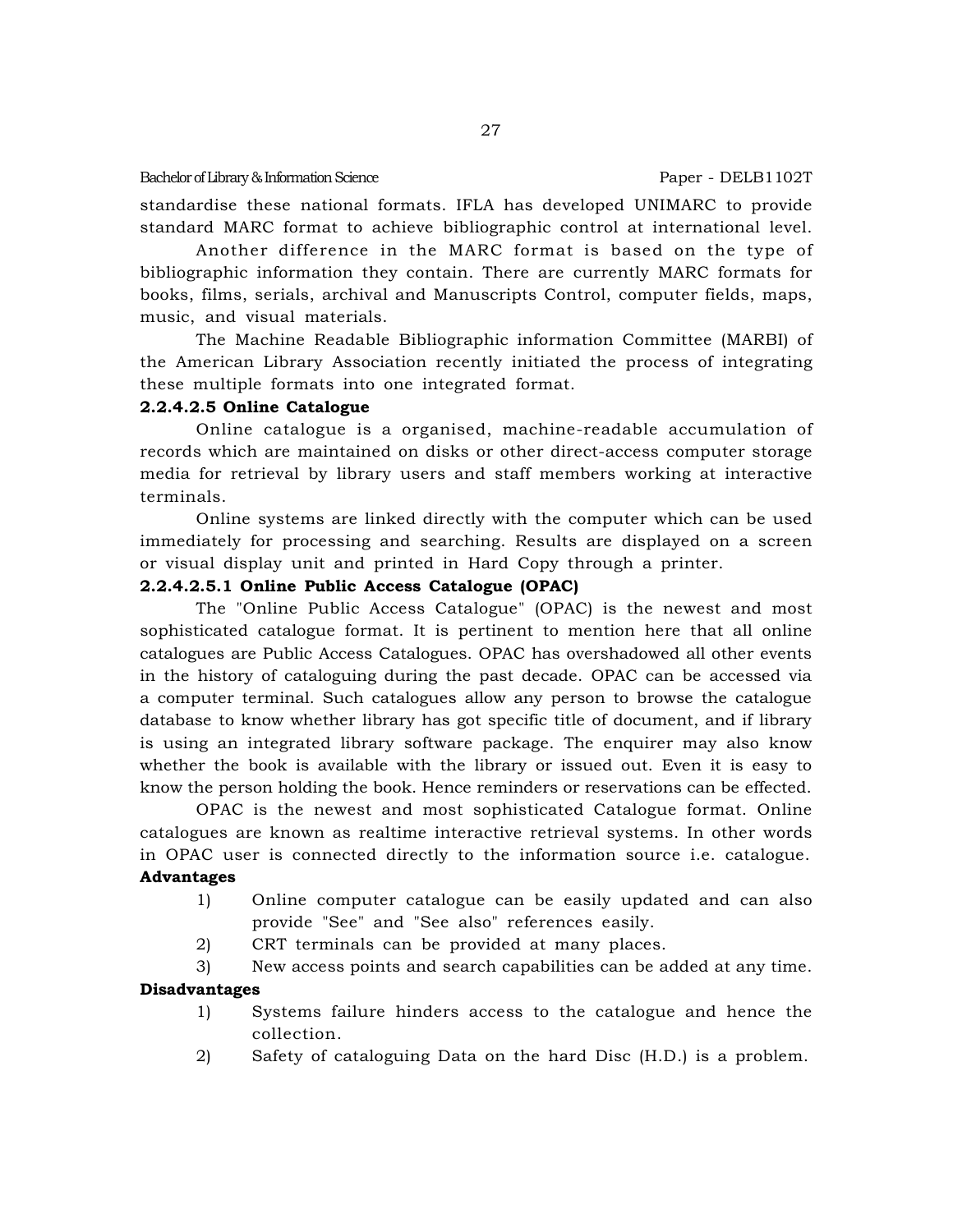#### **2.2.4.2.5.2 CD-ROM Catalogue**

CD-ROM (Compact Disc Read Only Memory) is latest MARC format. A CD-ROM catalogue provides excellent search facilities.

It is advantageous to transport CD-ROM catalogue from one place to another even by post. CD-ROM with accompanying software performs some or all of the following functions :

- (a) Local-public access Catalogue.
- (b) Union Catalogue in support of Interlibrary loan.
- (c) Reference database of bibliographic information.
- (d) Resource data file for extraction of records to be used in retrospective conversion, card production, and on going additions to a local online database.

It is wrong to compare CD-ROM to microform. The microform search is similar to manual catalogues whereas CD-ROM offers the same facilities as online searching as it provides a better user interface. Graphics and sound can also be provided through interface. Although CD-ROM is slow in comparison of online retrieval, it does not cause any problem in a library catalogue situations.

# **2.2.5 Features of Physical Forms of Catalogues**

We have studied various physical forms of Catalogues. It is pertinent here to devise some technique to judge which type of physical form of catalogue should be used for a particular type of library.

Selection of Physical form of catalogue should be based on the following features :

- (1) **Browsing :** It should be able to help in browsing and scanning of number of entries at a time.
- (2) **Use :** It must be easy to use.
- (3) **Up-to-dateness :** It must be easy to keep it up-to-date.
- (4) **Multiple Copies :** It must be able to produce multiple copies easily.
- (5) **Size :** It's size should be so compact that it should occupy as little space as possible.
- (6) **Access Points :** It should provide multiple access points so that users may be able to consult it from different angles.

# **Self Check exercise**

2. List the physical forms of library catalogue (Write your answer and compare the same with the model answer given at the end of the lesson).

#### **2.2.6 Summary**

We have discussed various types and forms of library catalogue in this lesson. Inner forms are broadly grouped into alphabetical and classified forms while physical forms are broadly grouped into Conventional or Traditional and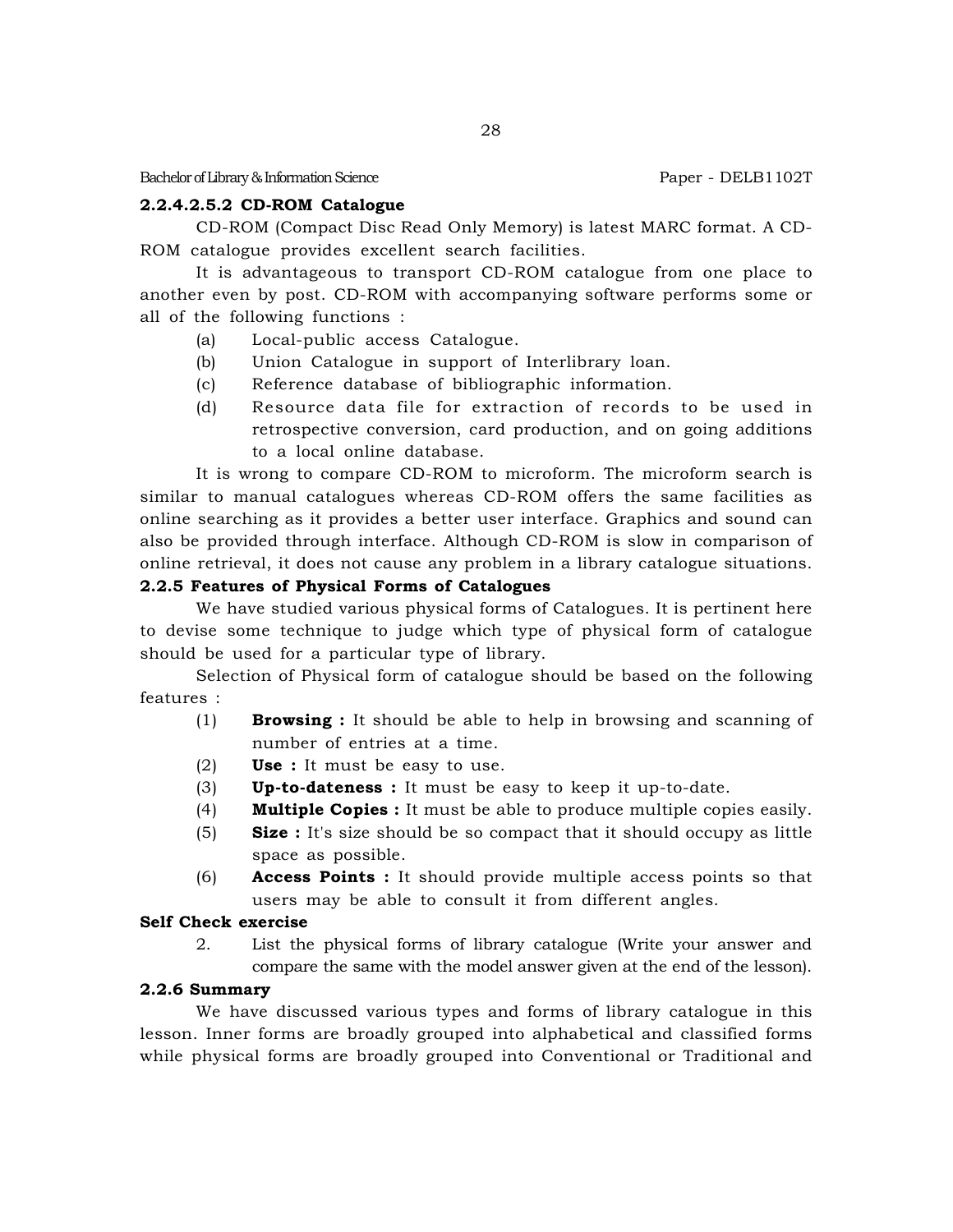Non-conventional or Modern Computerised forms of catalogue. While carefully studying the lesson you will be able to grasp the concept and merits and demerits of various forms. You will also be able to form a picture in your mind about which form of catalogue can be suitable fore a particular library.

# **2.2.7 Key Words**

**Bibliographic record format :** The layout of Bibliographical data of a document in a machine - readable form or in machine printout.

**Database** - Information stored in computer files and accessible via a remote terminal and telecommunication link.

**Extension** - Breadth and width of coverage of a subject.

**Intention** - Depth of coverage of a subject.

**Microform** - A generic term indicating any form of document in a reduced form whether on flat or on roll film or on other material.

**Sheaf** - Slip of paper

# **2.2.8 Model Answers to Self Check Exercises**

# **1 1. Alphabetical Catalogue**

- 1.1 Author Catalogue
- 1.2 Name Catalogue
- 1.3 Title Catalogue
- 1.4 Subject Catalogue
- 1.5 Dictionary Catalogue
- **2. Classified Catalogue**
- **3. Alphabetic-Classed Catalogue**

# **2. 1. Conventional or Traditional Forms**

- 1.1 Printed Book Catalogue
- 1.2 The Card Catalogue
- 1.3 The Sheaf Catalogue
- 1.4 The Guard Book Catalogue

# **2. Non-Conventional or Modern Forms**

- 2.1 Visible Index Form Catalogue
- 2.2 Microform Catalogues
- 2.3 Computer Output Microform (COM)
- 2.4 Machine Readable Catalogue (MARC)
- 2.5 Online Catalogue
- 2.6 Online Public Access Catalogue
- 2.7 CD-ROM Catalogue

# **2.2.9 Further Readings**

1. Hunter, Eric J. and Bakewell, K.G.B. Cataloguing. 3rd ed. London Library Association. 1991.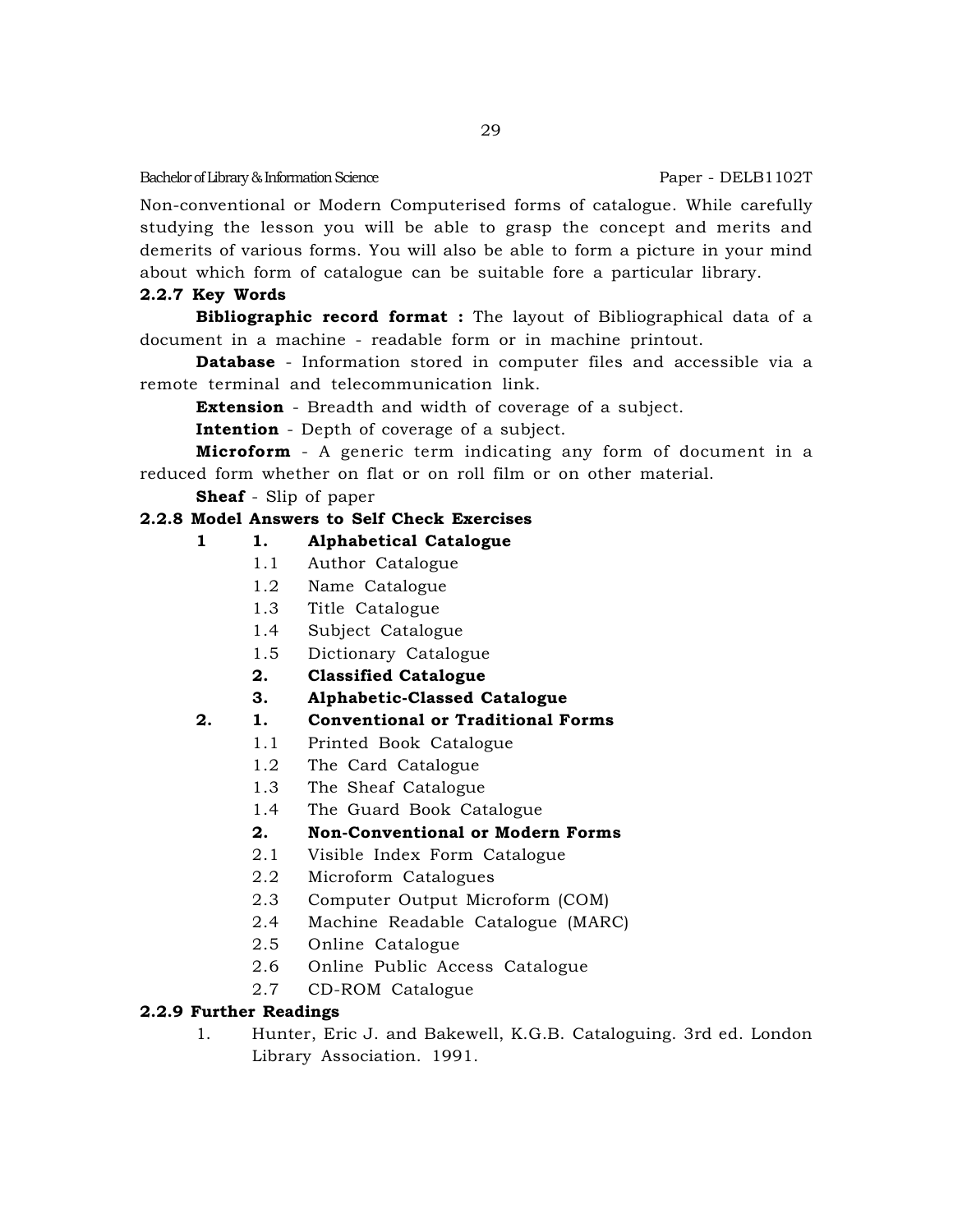- 2. Girja Kumar and Krishan Kumar : Theory of Cataloguing. 5th rev. ed. New Delhi : Vikas Publishing House, 2006.
- 3. Viswa Nathan, C.G. Cataloguing Theory and Practice. Ess Ess Pub. 2008.
- 4. Krishan Gopal. Library online Cataloguing in digital way. Delhi : Authors Press, 2000.
- 5. Tripathi SM and Shokeen, SN : Fundamental of Library Cataloguing, YK Pub: Agra; 1999.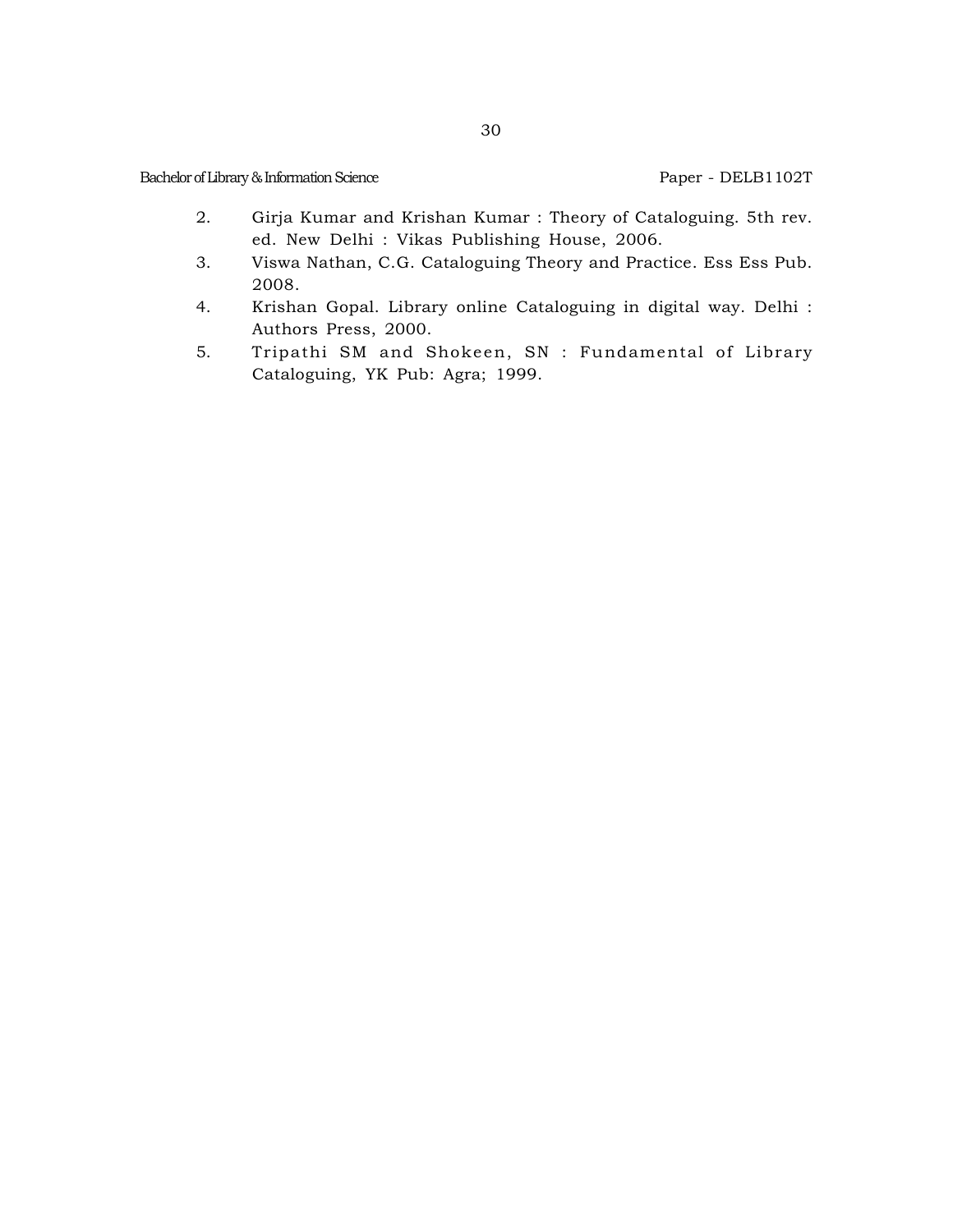**Lesson No. 2.3**

# **Filing of Entries : Arrangement of Entries of Dictionary and Classified Catalogue**

# **Structure**

- 2.3.0 Objectives
- 2.3.1 Introduction
- 2.3.2 Filing
	- 2.3.2.1 Filing-Meaning and Purposes
	- 2.3.2.2 Brief History of Filing Rules
- 2.3.3 Problems in Filing Entries
- 2.3.3 Entries Beginning with the same word or words
	- 2.3.3.2 Initials and Acronyms
	- 2.3.3.3 Numerals
	- 2.3.3.4 Diacritical Marks
	- 2.3.3.5 Abbreviations
	- 12.3.6 Signs and Symbols
	- 2.3.3.7 Subject Headings
	- 2.3.3.8 Initial Articles
- 2.3.4 Principle Methods of Filing Entries
	- 2.3.4.1 Alphabetic Filing
		- 2.3.4.1.1 Letter by Letter Arrangement
		- 2.3.4.1.2 Word by Word Method
		- 2.3.4.1.2 Ranganathan's Alphabetization Principles
		- 2.3.4.1.2.1 Gestalt Principle of Alphabetization 12.4.2Classified Filing
		- 2.3.4.2.1 Class Numer Arrangement
		- 2.3.4.2.2 Shelf List Filing
- 2.3.5 ALA Filing Rules
- 2.3.6 Summary
- 2.3.7 Key Words
- 2.3.8 Model Answers
- 2.3.9 Further Readings

#### **2.3.0 Objectives**

This lesson on deals with arrangement of entries in an alphabetical order and in a classified order. The study of this lesson will help you in familiarising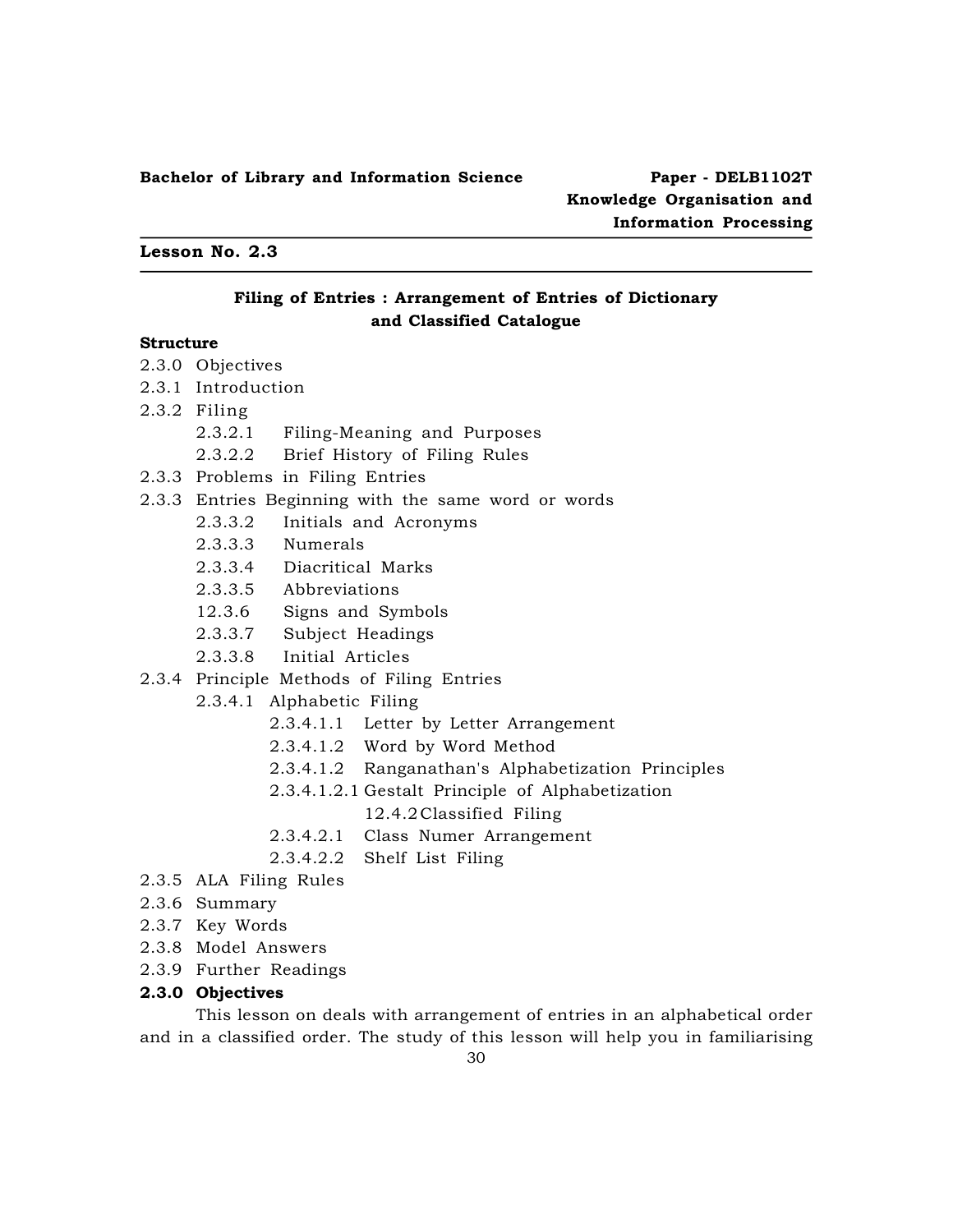with principles of filing alphabetical and classified entries. You will also be learning some rules and principles developed by Ranganathan and few other authors for filling of entries.

#### **2.3.1 Introduction**

Arrangement of entries is very essential and important part of catalogue. Filling of entries alphabetically or in a classified order may appear simple and straight forward at first glance, but in reality; many problems arise in filling, which must be attended and resolved. The problems multiply as the number of entries in a catalogue increase.

Dr. Ranganathan stressed on systematic arrangement i.e. classified or dictionary. Alphabetisation is used in dictionary catalogue. It is also used in the alphabetical part of a classified catalogue. In classified catalogue the main entry cards are arranged according to class number provided by notational system of a classification scheme adopted by the library. In the case of a dictionary catalogue the entries are arranged in alphabetical order.

Filing of entries is a mechanical work. Any wrong filing may cause loss of time to users and will be of no use. Consistency should be followed throughout filing of entry cards. In modern libraries the catalogue is used as the primary tool for the location and retrieval of books and other documents. Therefore, whatever policies are adopted and whatever method is used, entries must be filed in the catalogue in an order or sequence provided by some standard catalogue code.

**2.3.2 Filing -** Disorder leads to dislocation and to avoid such a situation everything should be put in its place. If we make a heap of things together due to one or the other reason, then it will create utter chaos and confusion. Hence there is need to put the things in proper places.

#### **2.3.2.1 Filing- Meaning and Purpose**

Filing means arranging things in an orderly manner. Once the entries are ready these should be filed in some order into the catalogue.

The main purpose of filling or entries in a library catalogue is to arrange them in a systematic order - alphabetical or classified, so as to help users find documents at the earliest possible time. In other words we may say that systematic filing of entries helps users to save their precious time.

# **2.3.2.2 Brief History of Filing Rules**

Over the years a number of filing codes have been developed. Few significant filling codes have been discussed in the following pages :

**2.3.2.2.1 Cutter :** "Rules for Dictionary Catalogue" by Charles Ammi Cutter also provides rules for filing. These rules were developed in concurrence with his ideas of Dictionary Catalogue. The basic principle of arrangement is the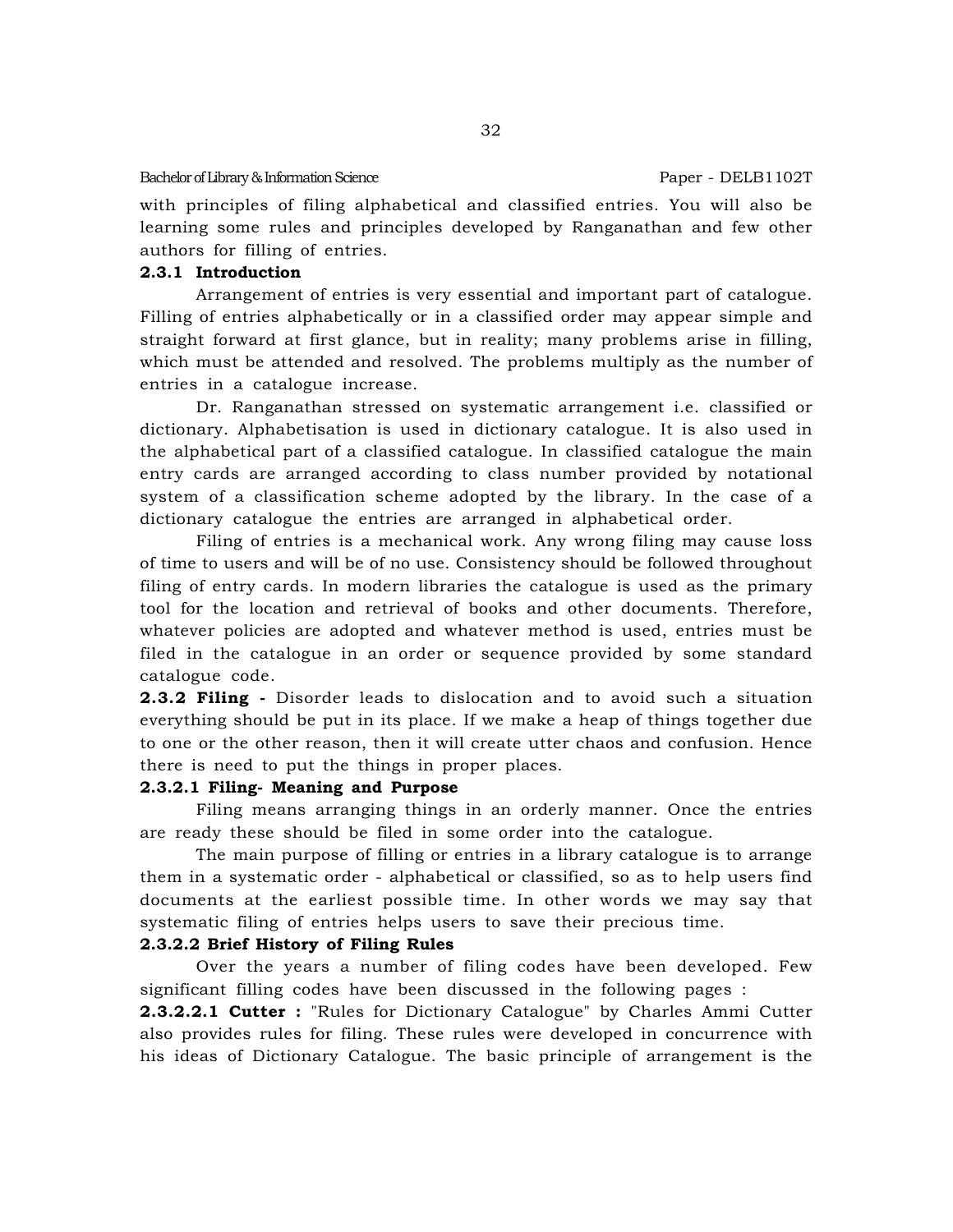alphabetical sequence and the interfiling of author, title and subject entries. Certain features of classified grouping were introduced, resulting in departures from the strictly alphabetical order.

**2.3.2.2.2 Berghoffer :** Professor Christian W. Berghoeffer introduced an interesting filing system for Frankfurter Sammelkatalog towards the end of the nineteenth century. He divided the catalogue into three sections - a personal section, a geographical section and a title section.

In the personal section initials and fore names of authors are ignored, and all titles are arranged in one alphabetical sequence under each surname. The Bergheoffer system is particularly useful for union catalogues as it claims to save filing and searching time.

**2.3.2.2.3 ALA (1942) :** Summary of various acceptable methods of filling in contemporary American Libraries was represented in "ALA rules for filing catalogue cards". As there was no real concensus, alternatives were given in 60 percent of the rules. Many of the rules provide classified subgroupings within the alphabetical sequence.

**2.3.2.2.4 BSI (1951) :** British Standard Institute (BS 1749 : 1951) provides rules for Alphabetic Arrangement of Entries in Catalogue."

**2.3.2.2.5 ISI (1959) :** Indian Standard Institute (ISI) developed "Rules for making alphabetical Index" in 1959.

**2.3.2.2.6 LC (1956) :** Library of Congress developed "Filing Rules for the Dictionary Catalogue" for the Library of Congress in 1956. These rules show considerable departure from the strictly alphabetical order particularly in the interfiling of different kinds of entries.

**2.3.2.2.7 CCC (1964) :** "Classified catalogue code (CCC)" by Dr. S.R. Ranganathan provides rules for arranging main entries according to call number notation given by classification system and also rules for Alphabetical part. Ranganathan has tried to achieve mechanization of the arrangement of entries by specifying the rules of alphabetical and rules for writing in an integrated manner. These rules shall be discussed at appropriate places in this lesson.

**2.3.2.2.8 ALA (1968) :** Keeping in view the new developments in cataloguing rules in the 1960s and constant pleas from librarians for a simplified filing code, a second edition of "the ALA Rules for Filing Catalogue Cards" was issued. This edition stresses the importance of correlation between the formation of headings and the filing order. The basic principle is the straight alphabetical order (disregarding punctuation) with only a few exceptions. The major exception is that personal surname entries are grouped together and filed before other entries bearing the same word or combination of words.

These rules shall be further discussed in this lesson at an appropriate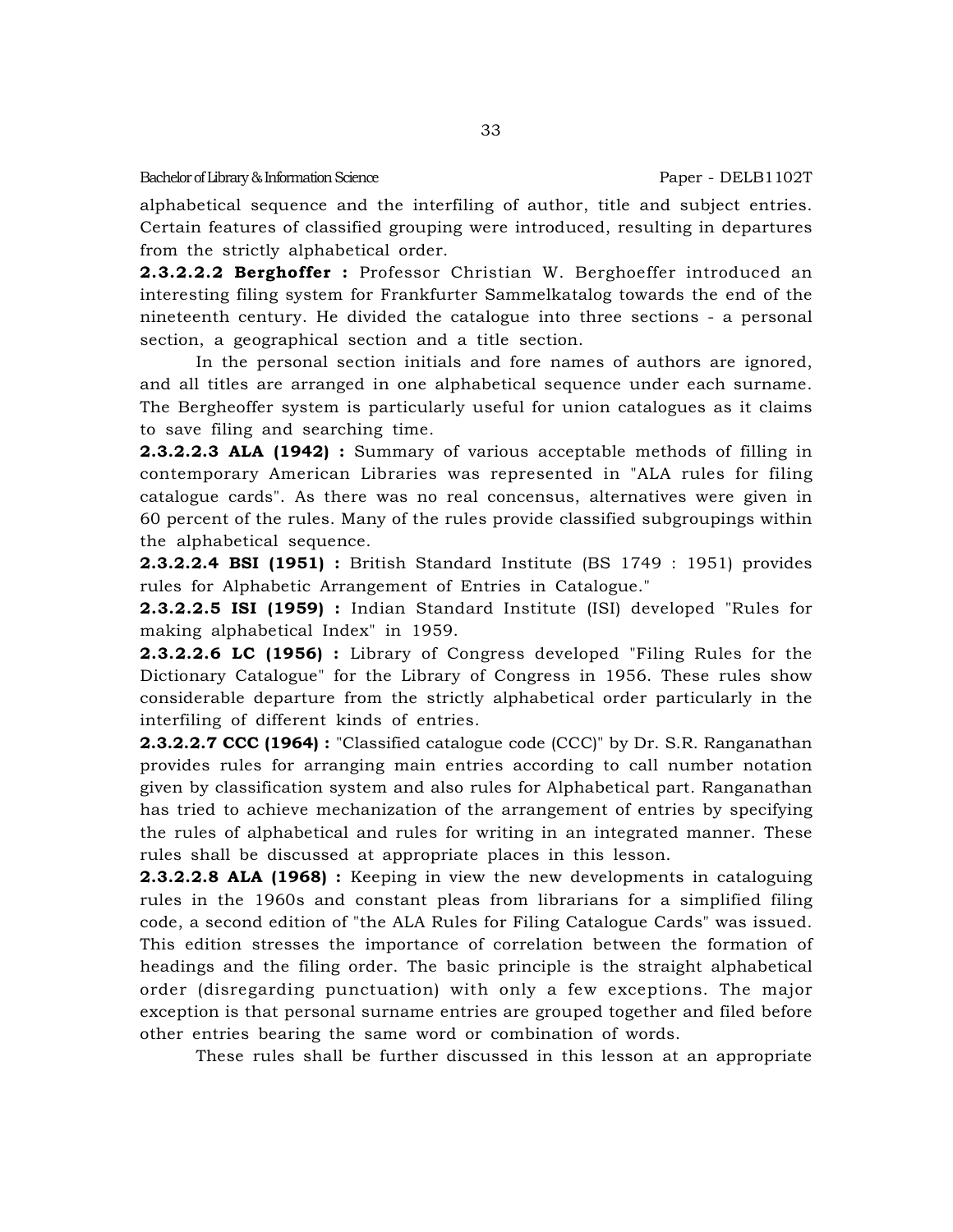34

place.

**2.3.2.2.9 ALA Abridged (1968) :** This is an abridged edition of the preceding code. It contains the same basic rules as the full version, but with most of the specialized and explanatory material omitted. It was designed for the catalogs of small and medium-sized general libraries.

**2.3.2.2.10 LC (1971) :** Because the 1956 rules were developed specially for card catalogues and are not amenable to computer filing, a new set of filing rules was developed at the Library of Congress by John C. Rather to make the new code hospitable to various kinds of users ; searching for a known item with perfect information ; searching for an item with incomplete or inexact information ; and browsing. A provisional version was issued in 1971. The basic principles underlying this code are : (1) elements in a heading should be taken in exactly the form and order in which they appear ; (2) related entries should be kept together if they would be difficult to find when a user did not know their precise form ; and (3) a standard set of fields should be established for each major type of filing entry. This code is currently being used at the Library of Congress in a number of its computer-produced files and catalogues, e.g. Library of Congress Subject Heading and Library of Congress Catalogs : Film and other Materials for Projection.

**2.3.2.2.11 Computer filing rules :** Laborious work of filing of entries can be successfully handled with the help of computers. Computers are now being used in various library operations and in bibliographic control. Although computer can provide efficiency to the work filing but still there are some drawbacks in computer filing. Computers can not think like human being. Suppose you give instructions to the computer saying ignore the initial articles like 'A', 'An' and 'The' while filing. Then for a title like 'ABC of Indian policies" the computer will file the entry as "BC of Indian Policies", which is quite unhelpful arrangement. However, with proper programming instructions some of the problems can be solved. The first code to deal specifically with. Computer filing was published in 1966 under the title "Computer filing of Index, Bibliographic and Catalogue Records" by Therefore, C. Hines and Jessica L.

**2.3.2.2.12 BLAISE Filing Rules :** BLAISE stands for British Library Automated Information Services. The BLAISE filing rules is based on the Report of a working party on computer filing set up by the Library Association, Cataloguing and Indexing group.

These rules were drafted keeping in view the principles developed by the International Organisation for Standardization (ISO). They are presented in four sections : (1) order of characters (2) Exceptional treatment of certain combinations of characters, (3) Filing and non-filing elements in headings and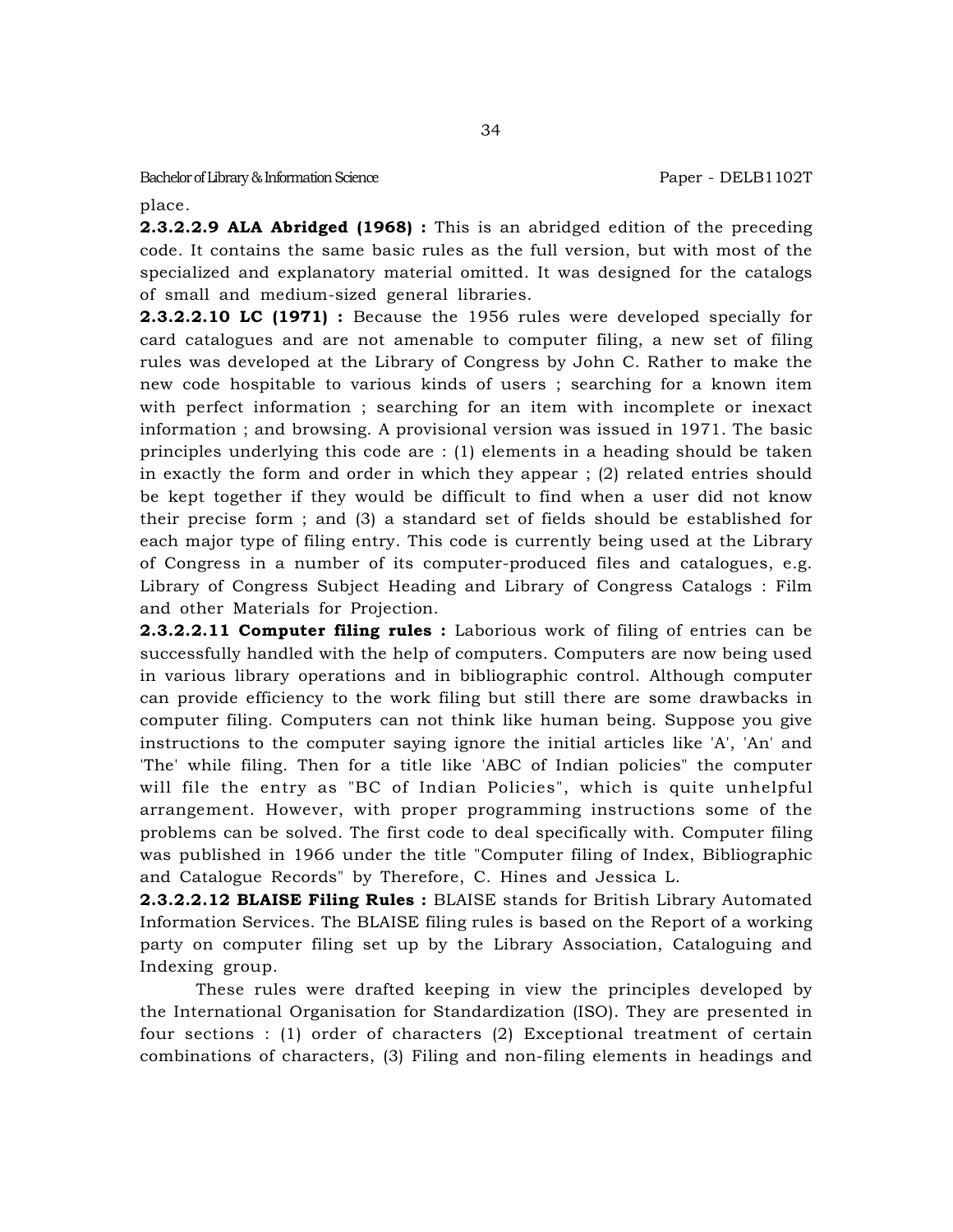uniform titles, and (4) order of entries. Blaise rules do not contain an index, which limits its use.

# **2.3.3 Problems in Filing entries**

The alphabetical sequence is not as simple as it looks. In many situations the arrangement of catalogue entries need modifications of the basic principle in order to make the catalogue useful. Non alphabetical characters also appear in the headings and can not be handled by the simple instruction of alphabetical arrangement. Few major problems in filing have been discussed here. Each code mentioned above seeks to resolve these problem in their own ways.

#### **2.3.3.1 Entries Beginning with the Same Word or Words**

Generally headings representing different kinds of entries (author, title, subject, cross-references) begin with the same word or words. For example, the words "London", "Rose", "Love", etc., may appear as the entry word of any of the three kinds of entry. In such a case, the question is whether it would be useful from the user's point of view to file them in a strictly alphabetical order, or whether it might be more useful to group them by kind of entry first and then alphabetize within each group.

#### **2.3.3.2 Initials and Acronyms**

How to file initials and acronyms ? Initials generally filed as separate one-letter words. Acronyms, on the other hand, are often filed as words rather than initials. The problems arises when, in some cases, it is not exactly clear whether a group of letters written together are meant to be initials or an acronym.

# **2.3.3.3 Numerals**

These may be filed numerically in a separate sequence from the alphabetical file or filed as if spelled out (normally in the language of the entry), i.e., 1,500 as fifteen hundred and 4,002 as Four thousand two. The latter is a more common practice. However, exceptions must be made in some cases : e.g. Henry II and Henry V are filed as Henry 2 and Henry 5 instead of "Henry the Second" and "Henry the Fifth".

#### **2.3.3.4 Diacritical Marks**

The treatment of diacritical marks such as umlauts, accents, diereses, etc., varies. They are disregarded in most cases. In some cases, they may have a filing value. For example, ü may be filed as u or ue.

#### **2.3.3.5 Abbreviations**

Another problem in alphabetic filling is how to treat the abbreviations. Irish and Scottish names usually use prefixes like M, Mc, Mc and Mac. ALA, LC and CCC provide for filing them according to their apparent alphabetical make up, as provided by the author. But BLAISE rules prefer filing such prefixes under Mac.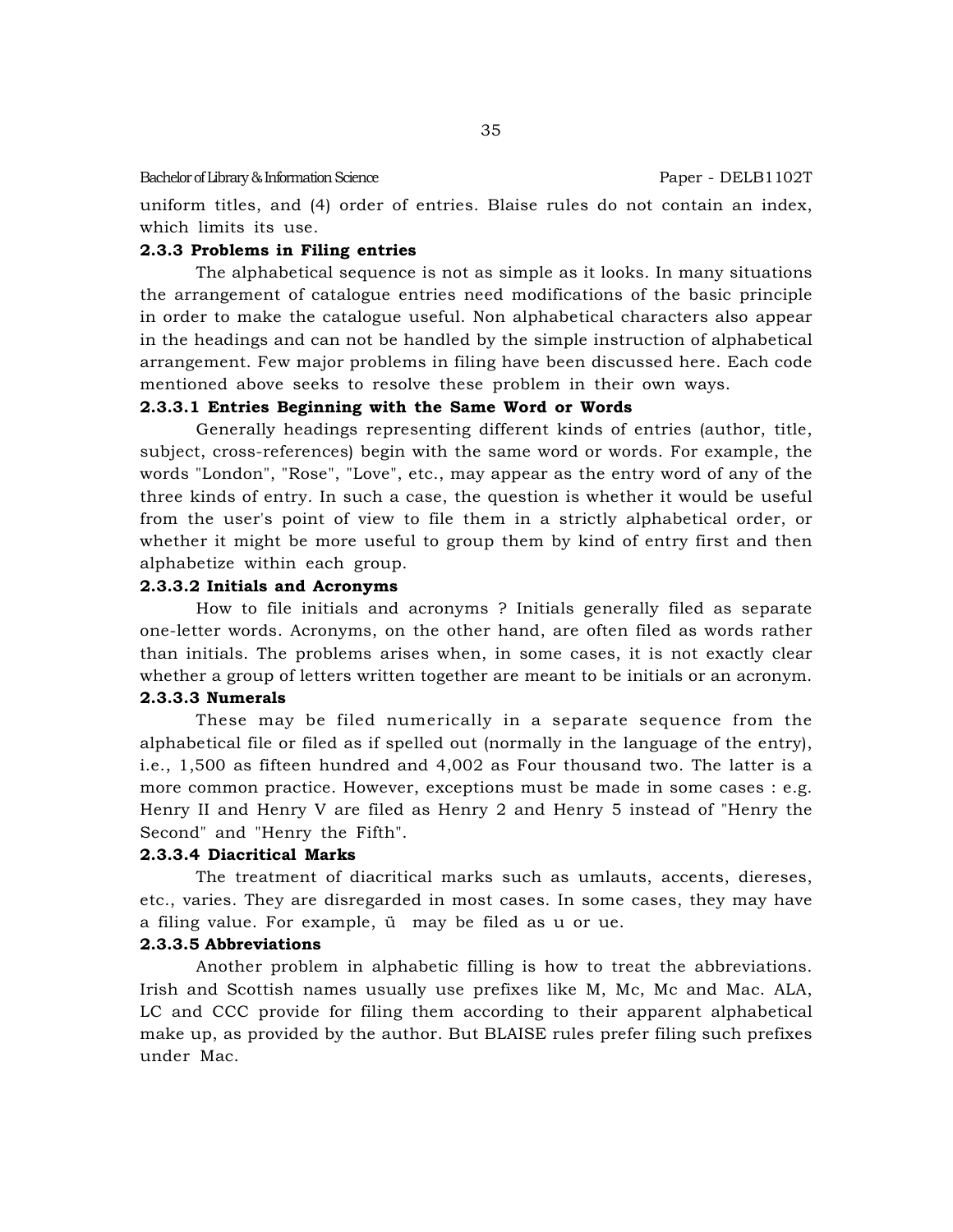#### **2.3.3.6 Signs and Symbols**

Non-alphabetical and non-numerical signs, including punctuation marks, must be taken into consideration. A decision must be made with regard to how they should be filed. The codes again vary in their treatment.

#### **2.3.3.7 Subject Headings**

Methods of interfiling subject headings beginning with the same word also vary. The following headings taken from LC Catalogs : Subject Catalog.

Cookery - History

Cookery - Periodicals

Cookery - (Horse meat)

Cookery, American

Cookery, French

Cookery for diabetics

are not filed in a strictly alphabetical order. The same headings, according to the ALA rules, are arranged in the following order :

Cookery, American

Cookery for diabetics

Cookery, French

Cookery - History

Cookery (Horse meat)

Cookery - Periodicals

## **2.3.3.8 Initials articles**

Few titles of books begin with articles 'A', 'An' or 'The'. So while filing of initial article is taken into consideration them "A Bibliography of the Panjab" will be filed under letter A, but if the initial article is ignored the same title will be filed under 'B'. It may be pointed out here that in many cases the users may look for "Bibliography of Punjab" and not "A Bibliography of Punjab".

### **2.3.4 Principle Methods of filing entries**

Two principles methods of filing entries in the catalogue have been developed over a period of time.

12.4.1 Alphabetic Filing

12.4.2 Classified Filing

## **2.3.4.1 Alphabetic Filing**

The alphabetic system of filing entries in the Catalogue uses three methods of alphabetisation.

12.4.11 Letter by Letter ;

12.4.12 Word by Word ; and

12.4.13 Ranganathan's Alphabetization Principles

**2.3.4.1.1 Letter by Letter Arrangement :** This type of filing is also known as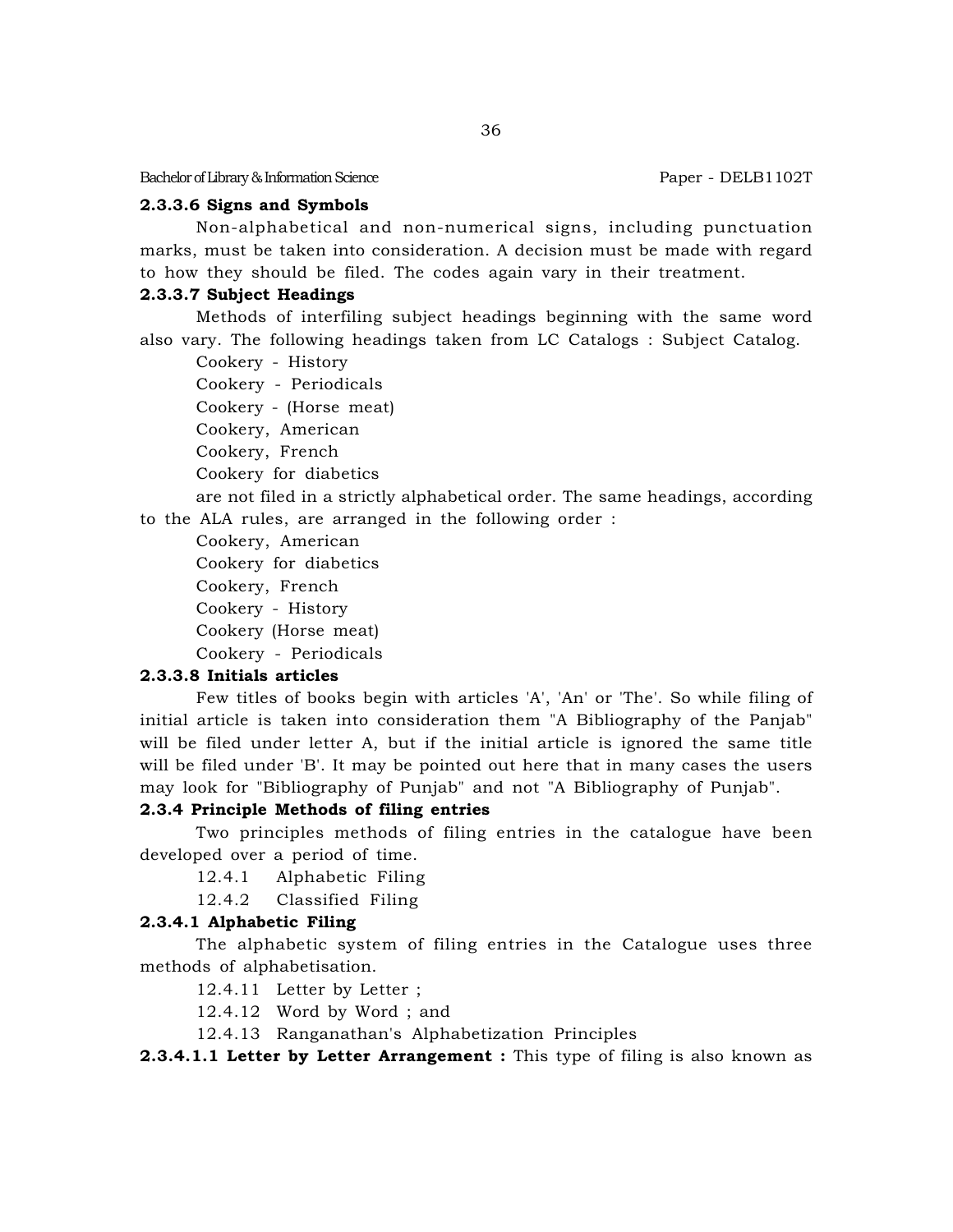"all through alphabetization' or "Solid System". Although alphabetization is simple and may be followed by semi-literate or even a layman.

In this method of filing each letter is considered in determining the sequence. In other words we may say that although arrangement is the arrangement of letters from first letter of the entry element to the last letter without making any differences in any word element. This is the easiest method to apply in libraries.

Example : The following items have been arranged letter by letter : New

New Amsterdam Newark New Castles New Delhi Newman North North Delhi Northern North India

Letter by letter arrangement ignores presence of space, punctuation marks, accounts, apostrophes, brackets, difference in style of writing and printing of letter, etc. Although letter by letter method is easy to follow but to make it effective it needs some special rules for - (a) abbreviations, (b) symbols and signs, (c) weights, (d) mathematical symbols and numerals, etc.

**2.3.4.1.2 Word by Word Method :** It is also known as nothing before something method. In this method each word is considered to be a unit. Space left between one word and the following word is treated as nothing. So "something" should follow only after "nothing" is filed.

Example : Filing of following items illustrates word by word arrangement. New

New Amesterdam New Castles Newark Newman North North Delhi North India North Pole Northern The difference between "although" and "nothing before something"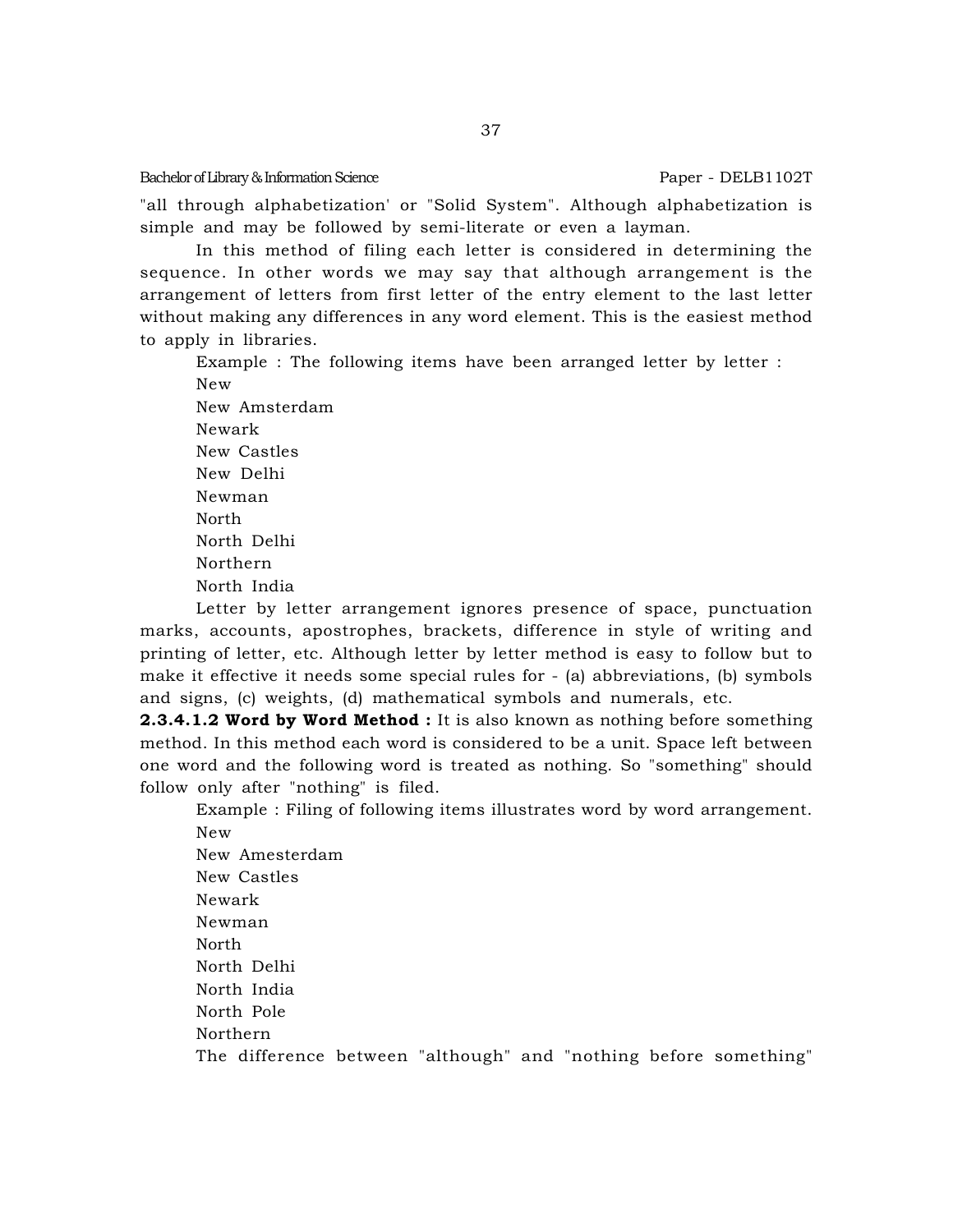arrangement merely rest with giving consideration to vacant space left between successive words. While "letter by letter" arrangement ignores vacant space ; word by word arrangement treats vacant space as "nothing". So in word by word method due consideration is given to see that next word should be filed only after "nothing" is filed.

Libraries in most of western countries prefer word by word arrangement. The space between words is regarded as nothing. Hence the word "New" which has nothing after it comes before New Amesterdam which has nothing between New and Amesterdam.

#### **2.3.4.1.3 Ranganathan's Alphabetization Principles**

Ranganathan in his classified catalogue code (CCC) has given separate rules of arrangement of entries in alphabetical part in Chapter E.H. It has mentioned that :

- 1. **By alphabet :** The entries in the alphabetical part are to be arranged strictly by alphabet, as in dictionary.
- 2. **Initial Articles :** Initial articles such as 'A', 'An' and 'The' are to be omitted while filing alphabetically (Rule EH 2)
- 3. **Umlaut :** German words spelt with the vowels a, o, u are to be arranged as if they were spelt a, o and u respectively. Such vowels are known as umlauts and written as ä, ö and ü (Rule EH 31)
- 4. **Scotish names :** Scotish names with the prefix "Mac and its abbreviated forms such as Mc and M' are to be arranged according to their apparent alphabetical make up". (Rule EH 4)
- 5. **Saint and its Variants** : Names beginning with 'St and Ste are to be treated according to their apparent make up like scottish names". (Rules EH 5)
- 6. **Superior Comma** : "The superior comma in Scottish or Irish name or in a possessive case is to be ignored" (Rule EH 6)

### **2.3.4.1.3.1 Gestalt Principle of Alphabetisation**

Ranganathan has propounded the gestalt theory of alphabetisation for filing entries in alphabetical part of the classified catalogue in his CCC.

He prefers giving ascending scale of ordinal values to the numerals, letters and symbols.

Rule EH 70 in Chapter EH of CCC reads as "The following ascending scale of ordinal values is to be borne in mind in arranging entries in the Alphabetical Part :

- 1. Section Space ;
- 2. Full stop ;
- 3. Comma ;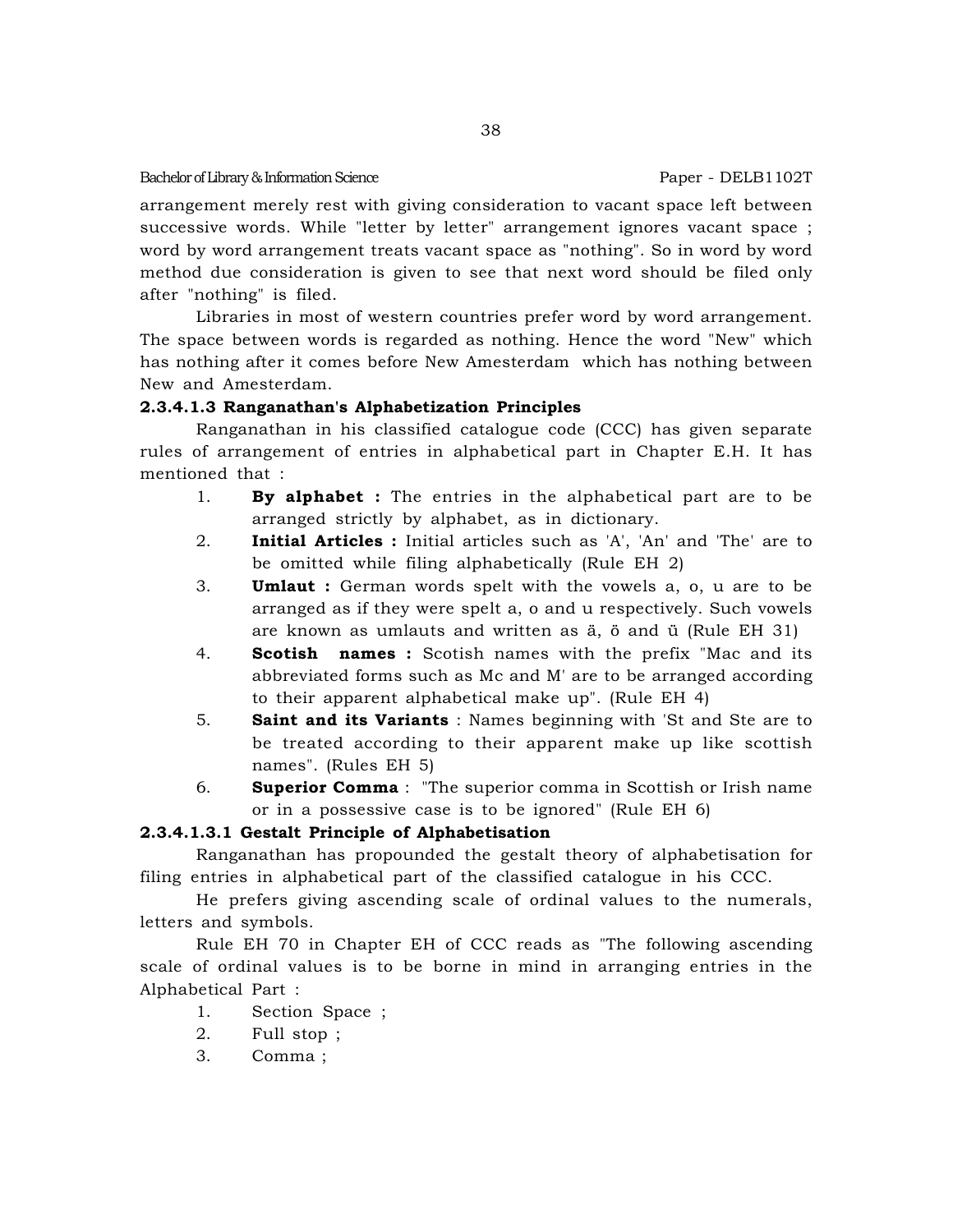- 4. Numerals in their natural sequence ;
- 5. Bracket ;
- 6. Words in Roman ;
- 7. Words in Italics or underlined words ;
- 8. The word 'and ' or its substitute semicolon ; and
- 9. Etc. "

Ranganathan is not for the rule 'nothing before something'. He is for all through alphabetisation but with the difference that the arrangement to be guided by what is visible. For example 'Mac' and 'Mc' are not to be equated at all.

## **2.3.4.2 Classified Filing**

All such entries which begin with class number or Call Number are known as notation entries and the arrangement of all such entries in a Catalogue is known as classified arrangement. In other words this arrangement is by subjects in a logical sequence designated by numbers or other symbols.

Classified Catalogue Code (CCC) by S.R. Ranganathan provides for rules for arranging entries in classified sequence in "Chapter EG", according to which guidance for filing entries in classified sequence may be sought as below :

- (i) Rule EG1 states that "entries in the classified part are to be arranged according to Class Numbers provide in their respective leading sections".
- (ii) Rule EG21 states that "Among the entries with the same Class Number in their respective leading sections, those with one or more book numbers are to have precedence over those without them."
- (iii) "Entries with Book Numbers in their respective leading sections are to be arranged among themselves by the book Numbers" states rule EG22.
- (iv) "Entries with the same Class Numbers as well as Book Numbers in their respective leading sections will be a sequence of "continued" entries and they are to be arranged among themselves in numerical sequence", states rules EG24.
- (v) Rule EG31 states that "Entries with the same Class Number and without Book Numbers in their respective leading sections are to be arranged among themselves by the Book Numbers, if any, in their respective third sections".
- (vi) Rule EG32 guides that "Such of the entries coming under rule EG31 of this chapter as have the same Book Numbers in their respective third sections, are to be arranged among themselves by the Class Numbers occurring in their respective Third Sections."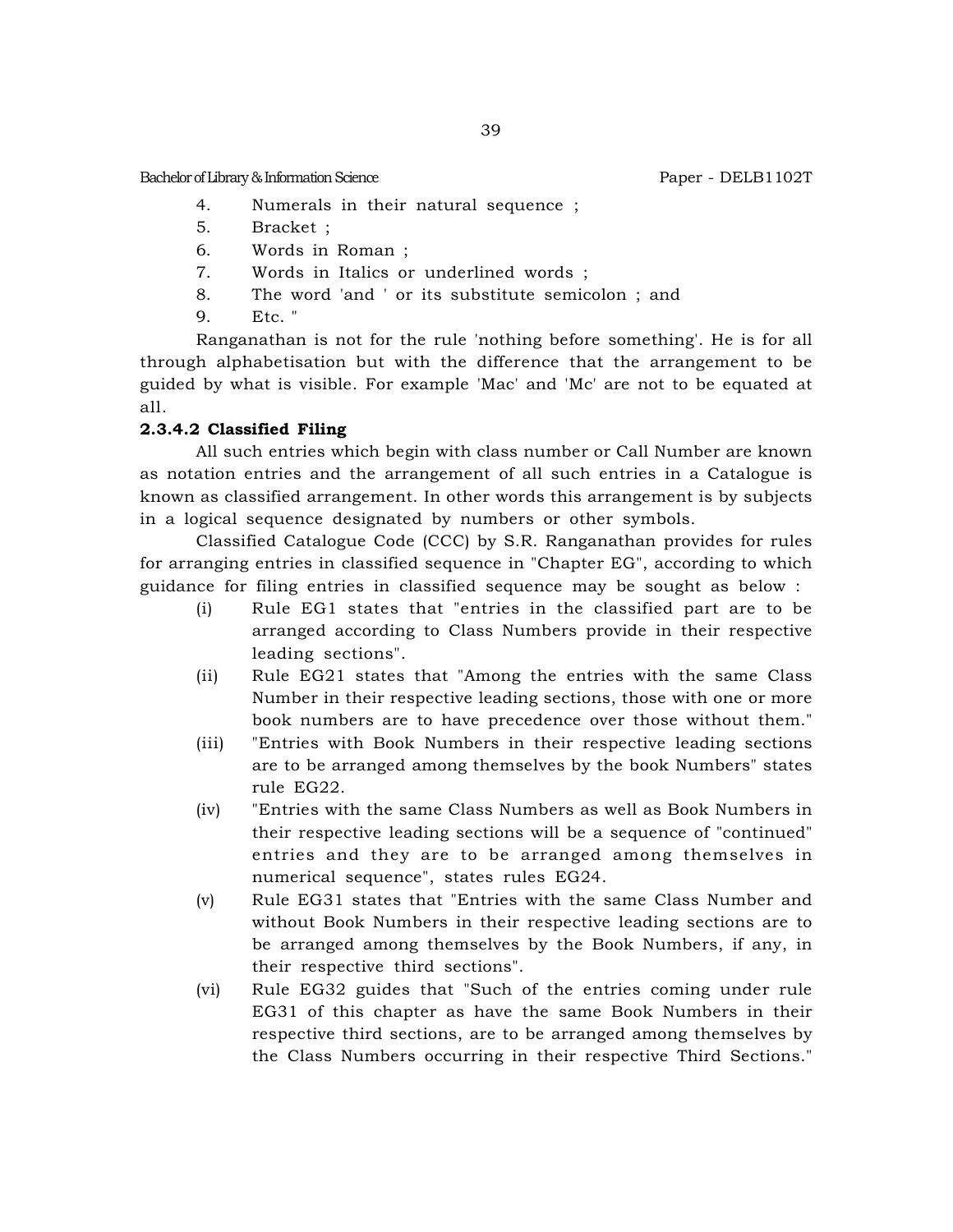#### **2.3.4.2.1 Class Number Arrangement**

The entries in a classified part are arranged by means of Class Numbers given in their leading sections. In other words, this is an arrangement of entries according to the Class Number or Call Number symbol assigned to each entry.

In the Seventh edition of Colon Classification following ascending value has been assigned to the digits :

\* - " & . : ; - a b - .. z 1 2 - - 9 A .......Z

Example : The following Class Number arrangement describes the precedence of entries in classified order :

 $C^*Z$  $C - E$ C"a  $\mathcal{C}$ C & E C ' Poo C.73  $C:2$  $C;5$ C,5 C-K  $C=9R$ 

#### **2.3.4.2.2 Shelf List Filing**

Shelf list is a catalogue of books in the order in which they are located on the shelves. It is a useful and important record of the location of all the copies. In a library it can also serve some of the functions of an accession register.

Shelf list reflects arrangements of documents in the library. In other words we may say, the classificatory arrangement of the documents in the library can be understood through the entries in the shelf list. Entries in the shelf list are therefore class Number and Call Number entries.

Example of filing shelf list entries, when Dewey Decimal Classification (DDC) scheme is used, is given below :

Example :

DDC Class Number order

| Financial Economics | 332 |  |  |  |
|---------------------|-----|--|--|--|
|---------------------|-----|--|--|--|

- 332.1 Banks and Banking
- 332.113 Relation to Private Banks
- 332.15 International Banks and Banking
- 332.175 General Banking Services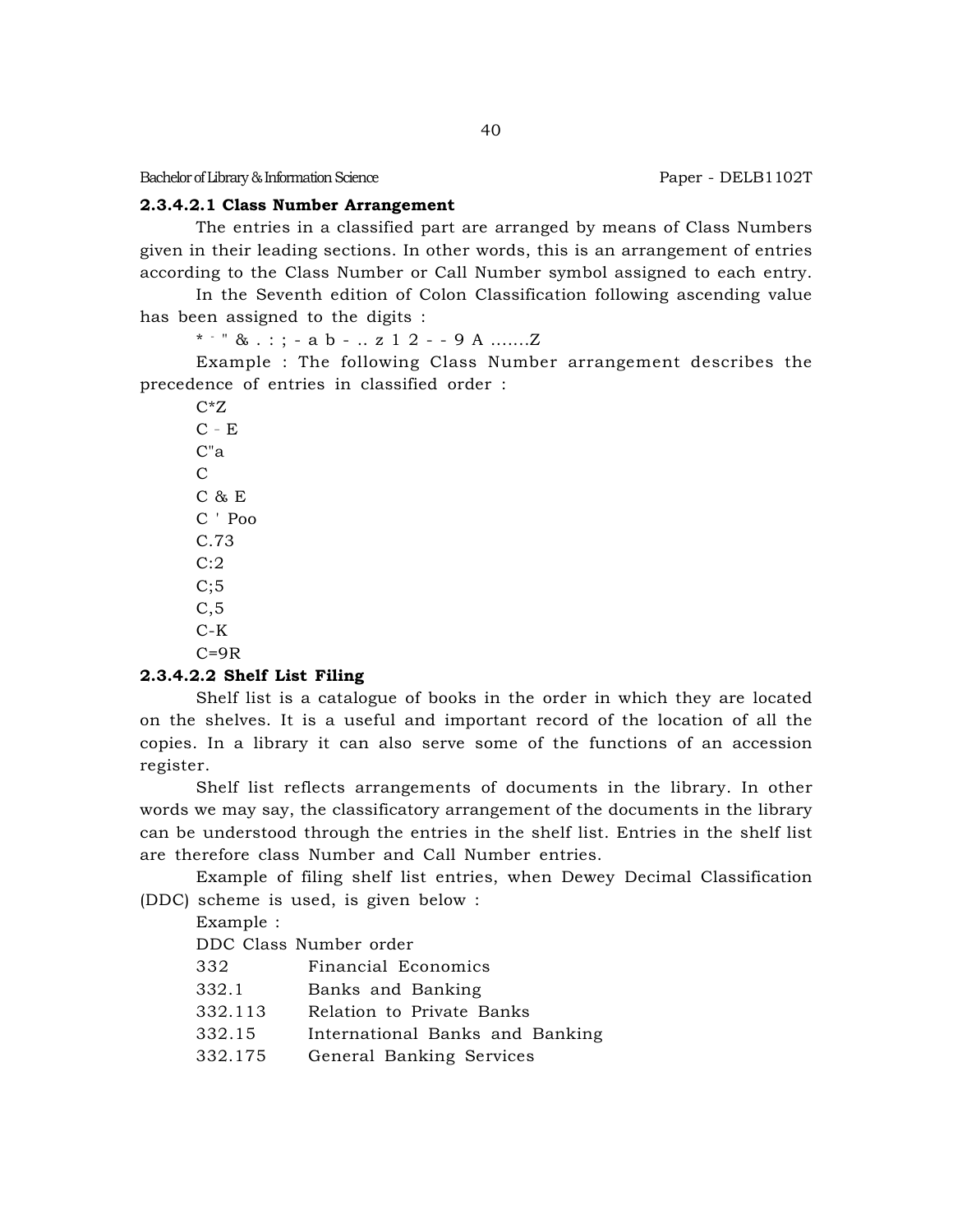Two or more books bearing same Class Number are individualized with the help of Books Numbers assigned to them. It is needless to explain here that Class Number and Book Number from Call Number. Book Numbers are constructed through various methods such as - Cutter two or three figure alphanumeric tables, Cutter Senborn tables, etc.

### **2.3.5 ALA Filing Rules**

Historical development of ALA filing rules has been given in sections 2.3, 2.8 and 2.9 of this lesson. As these rules are used for filing of entries in majority of libraries throughout the world, a brief summary of significant filing rules of ALA is given here. Students may consult 2nd ed. (1968) of "ALA filing rules" for detailed study.

**2.3.5.1** "The basic order is alphabetical, word by word, except in certain areas where a numerical or chronological arrangement is preferable" (Rule 1)

**2.3.5.2** When the same word or combination of words, is used as the heading of different kinds of entries, the entries are arranged alphabetically word-byword, disregarding kind of entry, form of heading, and punctuation, except that personal surname entries are arranged before other entries beginning with the same word or combination of words.

**2.3.5.3 Articles :** ALA rule 4.1 states that "Disregard an initial article in all languages and file by the word following it. However an exception to this rule is certain foreign proper names beginning with an article..."

## **2.3.5.4 Initials**

Initials are regarded as one letter word. ALA (Rule 5) prefers groups of initials to file before longer words beginning with the same initials letter.

Example A A.A A.D.I. A.L.A. A.M.A. A.S.M. A.S.T.M. Abstracts American Armer

**2.3.5.5 Abbreviations :** ALA (rule 6) states that (a) "file abbreviations as if spelled in full in the language of the entry, apart from. "Mrs" which is filed as written. It further states that (b) "Arrange initials and other abbreviations for geographical names...as if written in full" and, (c) "If subject subdivisions are abbreviated in subject headings as they commonly are in the tracing, arrange them as if written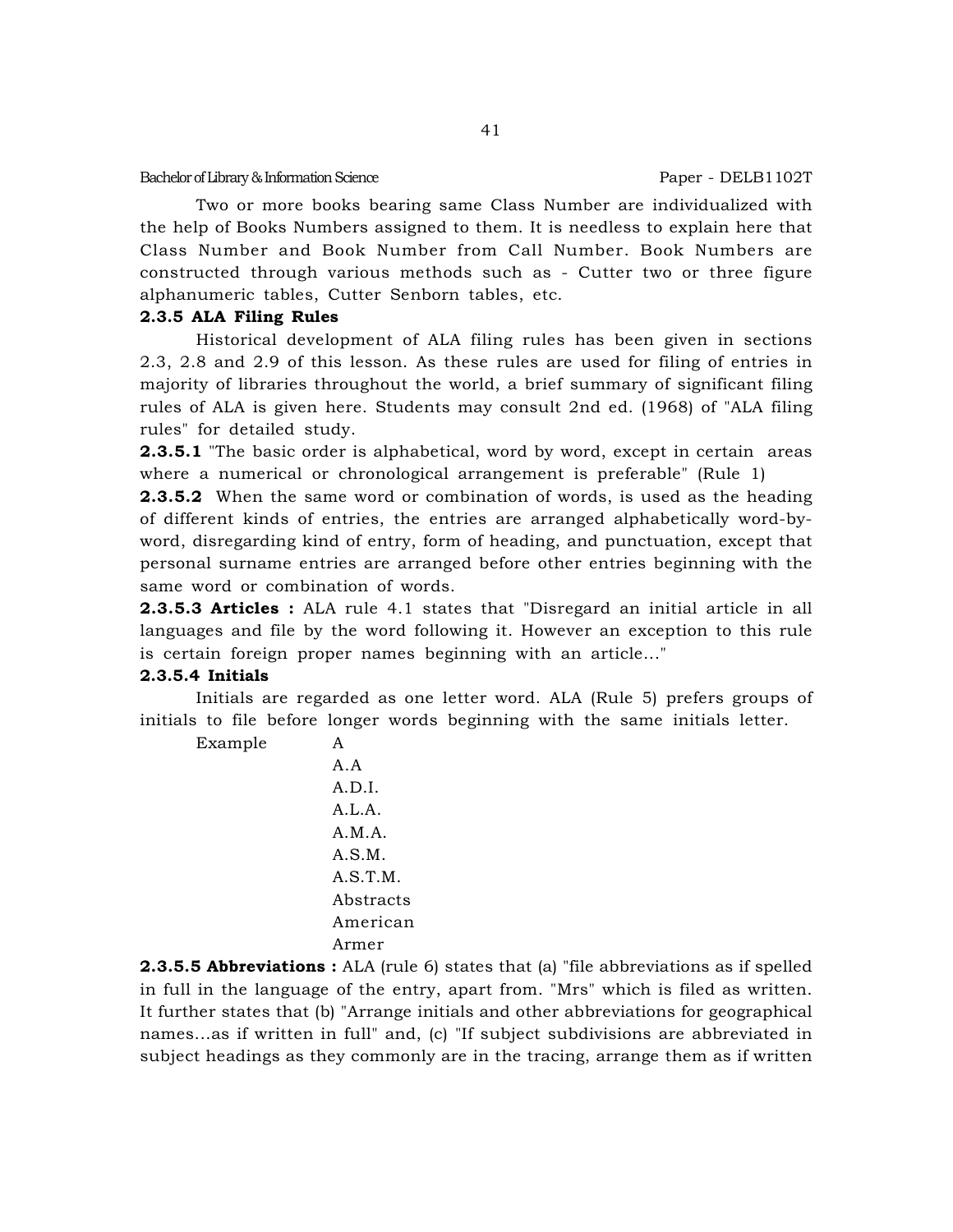in full."

**2.3.5.6 Numerals :** "Numerals in titles should be arranged as if spelled out in the language of the entry" (ALA Rule 9)

**2.3.5.7 Signs and Symbols :** ALA rule 8 states that (a) "disregard signs such as ...or - at the beginning or within title", (b) "arrange the ampersand  $(8)$  as 'and', 'et', 'and' according to the language in which it is used, and (c) "arrange signs and symbols that are ordinarily spoken as words as if they were written out."

Example : Gandhi and Andrews Gandhi & Secularism Gandhi and Social Work Rs. 10/- per head (Ten Rupees per head) Rs. and Ps. (Rupees and Paisas).

**2.3.5.8 Hyphenated Words :** ALA (Rule 11) treats hyphenated words as separate words unless (a) "they sometime appear in the Catalogue without hyphen (e.g. Pressmark and Press-mark), or (b) the first part of the hyphenated word cannot stand alone with the same meaning as it has in the compound word (e.g. Antifreeze)

**2.3.5.9 Different Spellings :** Revised edition of ALA advocates the use of one form only with a "see" reference from the others.

**2.3.5.10 Arrangement of Surnames** : ALA (Rule 24) in its move towards simplicity, adopts the following arrangement :

- 1. Surname alone,
- 2. Surname alone followed by dates,
- 3. Surname followed by initials
- 4. Surname followed by designations or forenames, in one alphabetical sequence.

Example : Johnson

Johnson, A. 1500 Johnson, Adam Johnson, J Johnson, James, 1805-1881 Johnson, James , 1900- Johnson, Major-General.

**2.3.5.11 Subject arrangement :** ALA (Rule 32C) shows a trend towards simplification and greater use of straight forward alphabetical order, as given below :

- 1. Subject without subdivision,
- 2. Period divisions, arranged chronologically,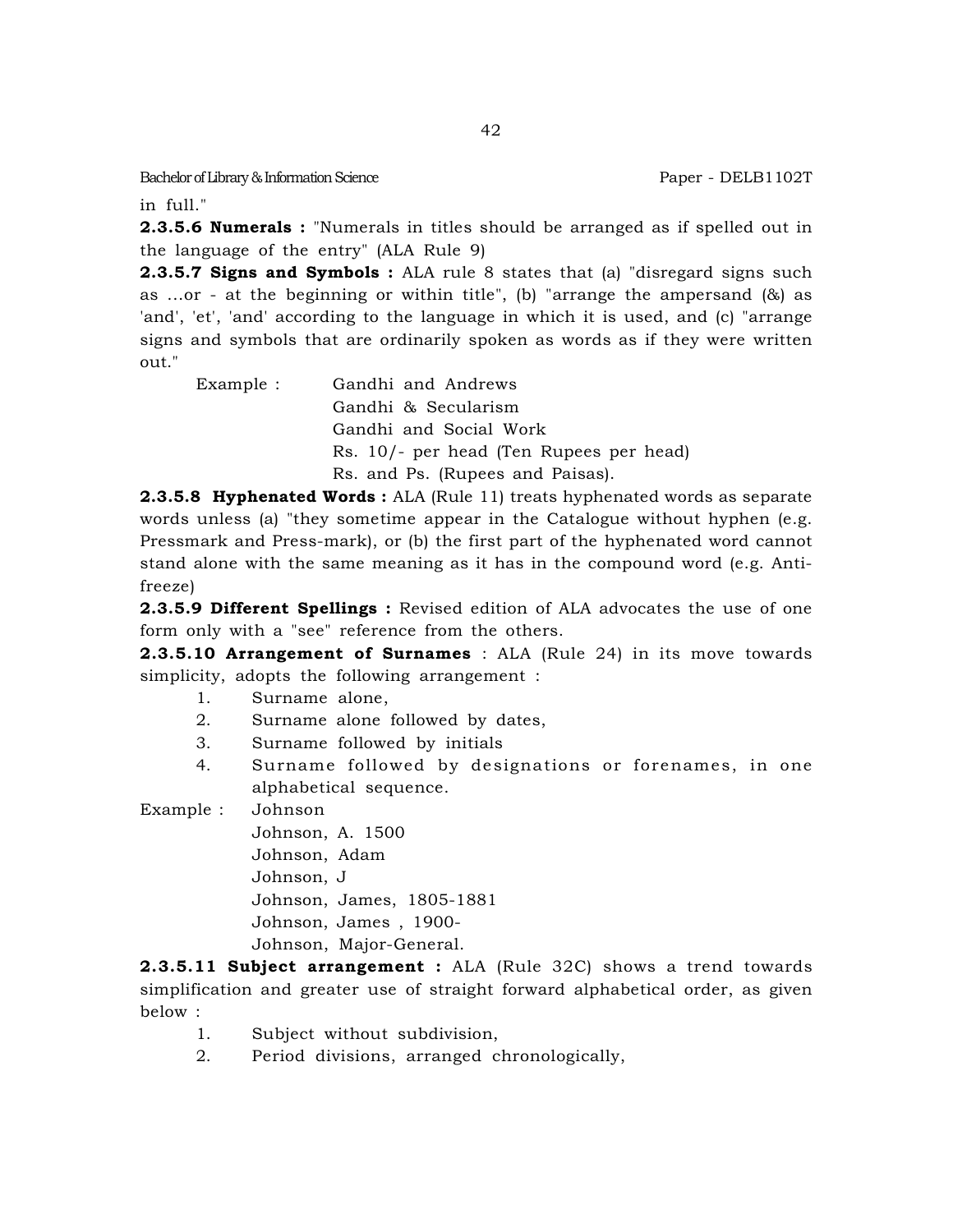3. Alphabetical extension of the main subject heading (Form, subject and geographical) divisions, inverted subject headings, subject followed by parenthetical term, and phrase subject heading), interfiled word by word in one alphabet with titles and other headings beginning with the same word, disregarding punctuation.

Example : CHILDREN CHILDREN - 19th Century CHILDREN, Abnormal CHILDREN - Bibliography CHILDREN - Illegitimate CHILDREN IN LITERATURE CHILDREN (INTERNATIONAL LAW) CHILDREN - Poetry

**2.3.5.1.2 Place Entry :** Where there are different kinds of entries under the same Geographic Heading (Authors, titles, subjects) order shall be - author without subheading, subject without subdivision and heading for Subject Divisions.

### **Self-Check Exercise**

(Compare your answers with model answers given in the end of this lesson)

- 1. Enumerate the major systems of filing.
- 2. Arrange the following words by "Letter by Letter" Love, Lacklustre, Ludhiana, London, Law, Lova, Local, List, Listing.
- 3. Arrange the following colon classification Numbers : X:51 X,44 X'N47 Xa X:51.42 X 4. Arrange the following words by "Word by Word" God, Good, Goodness, Government, Girl, Green, Greenland, Gift, Gift Pack.

#### **2.3.6 Summary**

Filing means arranging things in an orderly manner. Catalogue entries are filed in a helpful sequence on the basis of entry elements given on the catalogue cards to meet the user approaches. The main purpose of filing of entries in a library catalogue is to arrange them in a systematic order - alphabetical or classified. It also discusses brief historical development of filing rules.

This lesson discusses various linguistic problems coming in way while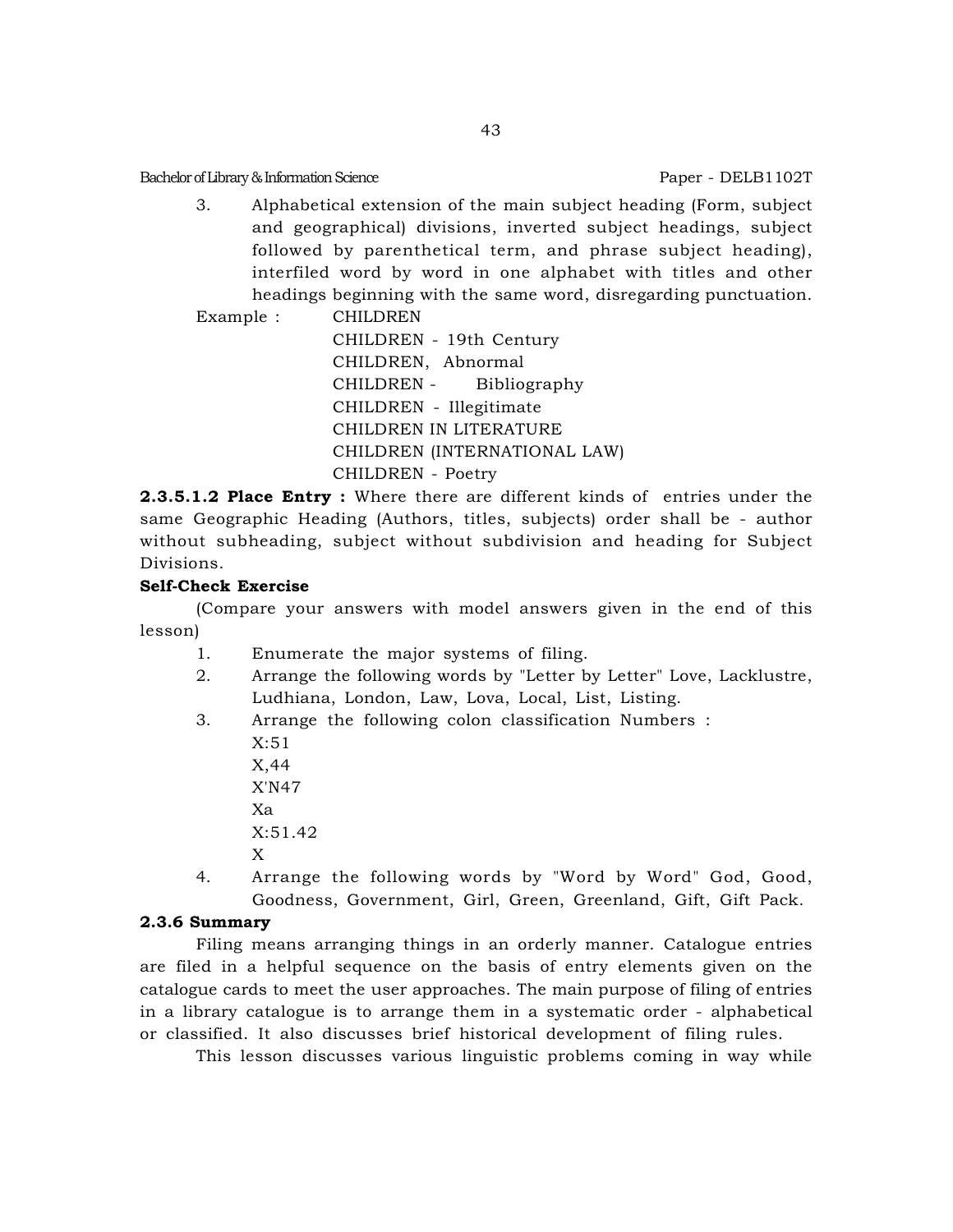filing alphabetically and the possible solutions to solve such problems. It also discusses shelf list arrangement and Ranganathan's principles regarding classified arrangement of filing. Rules for computer filing of entries have also come into existence.

## **2.3.7 Key Words**

- **Acronym :** A word formed from the initial letter or letter of each of the successive parts or major parts of a compound term.
- **Mixed Notation :** A notation formed by combining two or more species of symbols such as combination of letters, symbols and numerals.
- **Pure Notation :** A notation that uses consistently only one type of symbols throughout (i.e. either only letters or only numerals).
- **Shelf List :** A record of processed documents in a library arranged in the order of the items in the shelves.

# **2.3.8 Model Answers**

- 1. The Major systems of filing are : a) Berghoeffer System, b) ALA Filing Rules, c) Library of Congress Filing Rules, d) Computer Filing, e) BLAISE Filing Rules, and f) Ranganathan's Principles.
- 2. Letter by Letter

Lackluster Law List Listing Local London Lova Love Ludhiana 3. Xa X X'N47 X.44 X:51 X:51.42

4. Word by Word Gift Girl God Good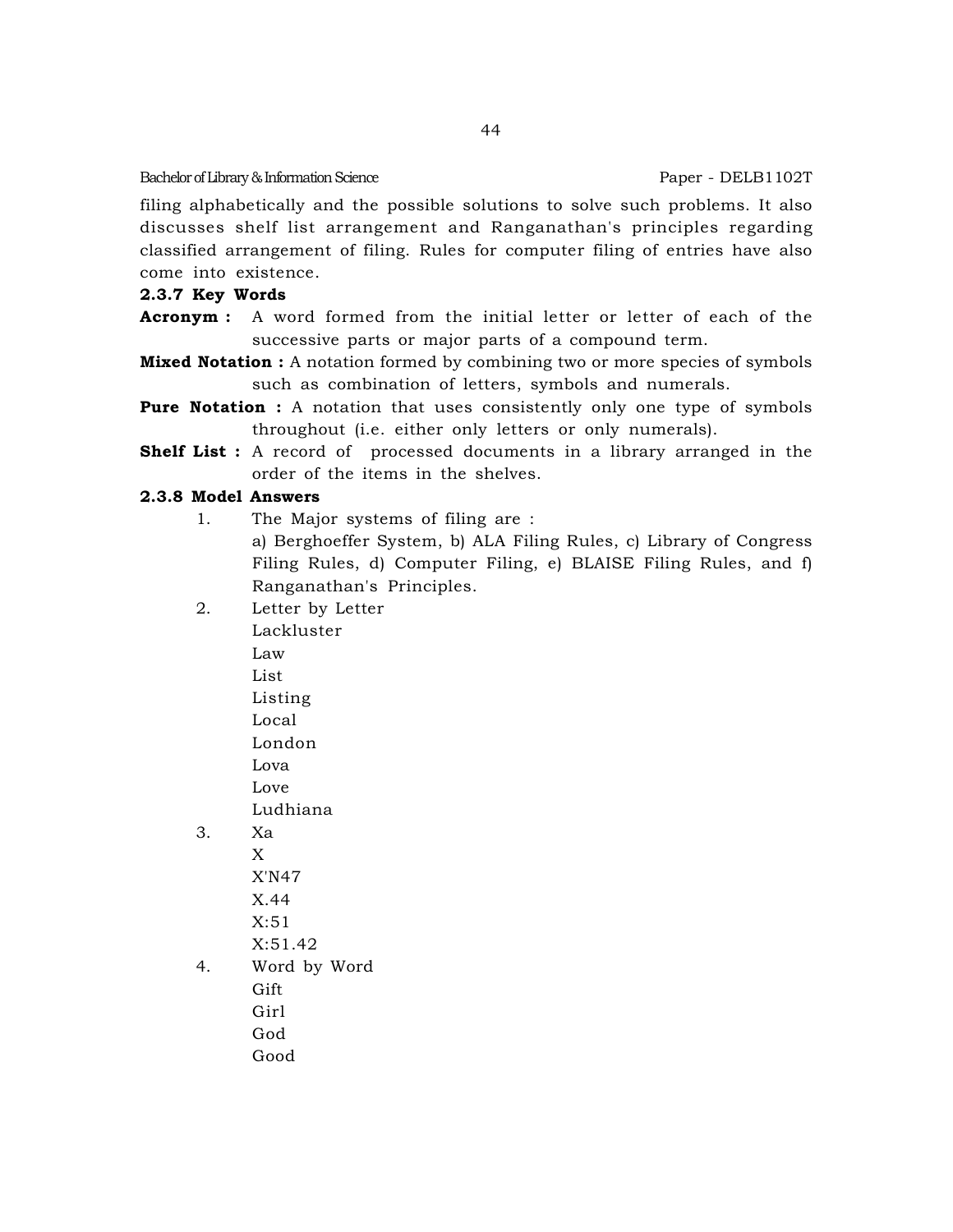Good Goodness Government Green Greenland

## **2.3.9 Further Readings**

- 1. Girja Kumar and Krishan Kumar : Theory of Cataloguing. 5th rev. ed. New Delhi : Vikas Publishing House, 2006.
- 2. Hunter, Eric J. and Bakewell, K.G.B : Cataloguing. 3rd ed. London : Libray Association, 1991.
- 3. Ranganathan, S.R. Classified Catalogue code with additional rules for Dictionary Catalogue Code. 5th ed. Bombay, Asia Publishing House, Bombay.
- 4. M.T.M. Khan: Anglo-American Cataloguing Rules (AACR); Shree Pub. 2005.
- 5. Needham, C.D. : Organisation Knowledge in Libraries : an introduction to information retrieval. 2nd rev. ed., London : Andre Deutsch, 1977.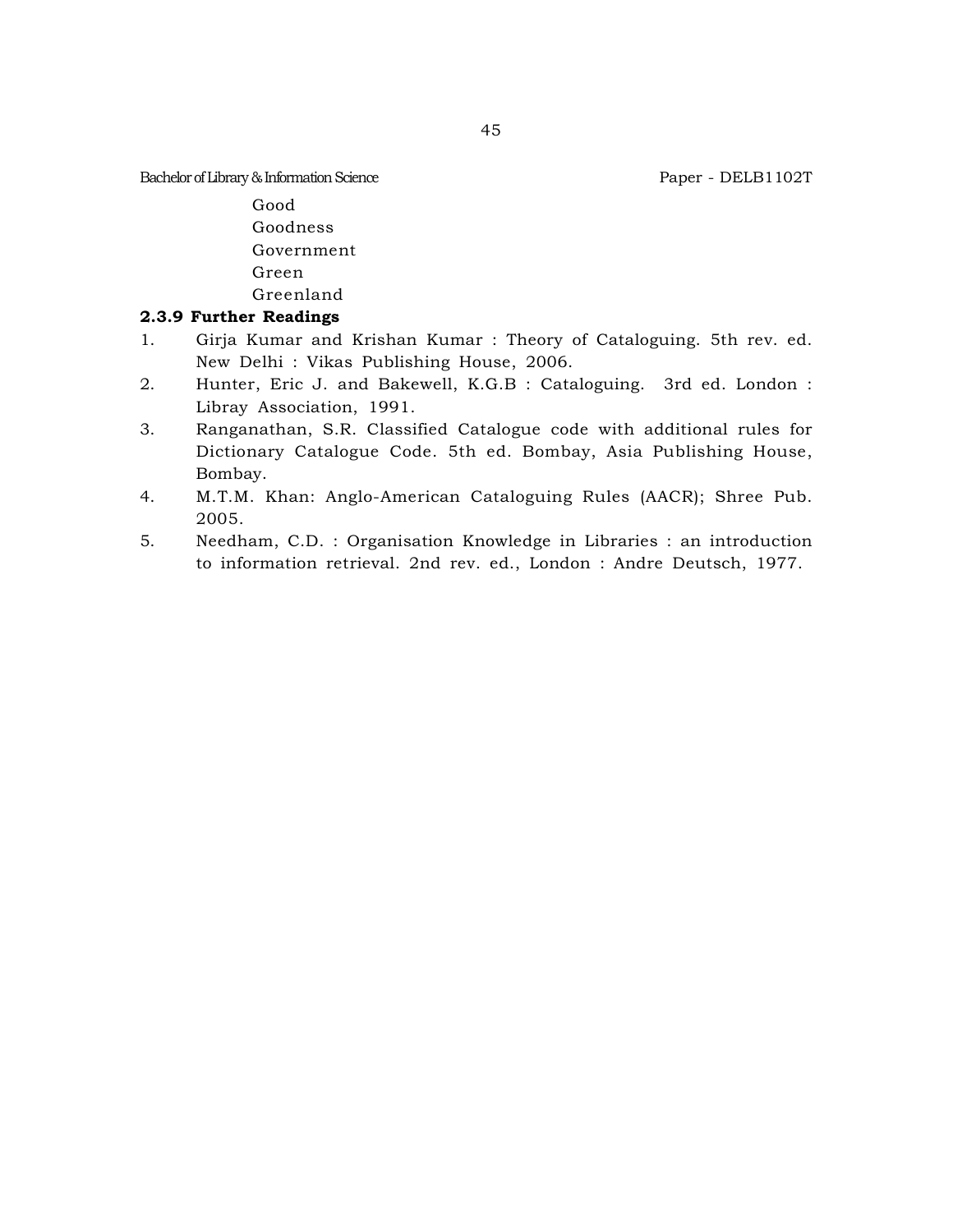### **Lesson No. 2.4**

## **Descriptive Cataloguing : Current Trends is Standardization, Description and Exchange (ISBD, MARC, CCF)**

### **Structure**

|            | 2.4.0 Objectives                                                 |                                                  |  |  |  |
|------------|------------------------------------------------------------------|--------------------------------------------------|--|--|--|
|            | 2.4.1 Introduction                                               |                                                  |  |  |  |
| 2.4.2 ISBD |                                                                  |                                                  |  |  |  |
|            |                                                                  | 2.4.2.1. Historical Development                  |  |  |  |
|            |                                                                  | 2.4.2.2. Objectives of ISBD                      |  |  |  |
|            | $2.4.2.3$ Scope of ISBD                                          |                                                  |  |  |  |
|            |                                                                  | 2.4.2.4 ISBD and How it Works                    |  |  |  |
|            | 2.4.2.5 ISBD's uses to ordinary non-professional library patrons |                                                  |  |  |  |
|            | 2.4.2.6 Structure of IBSD                                        |                                                  |  |  |  |
|            | 2.4.2.7 Punctuation of ISBD                                      |                                                  |  |  |  |
|            | 2.4.3. ISBD and AACR 2                                           |                                                  |  |  |  |
|            |                                                                  | 2.4.3.1 Arrangement of Bibliographic Information |  |  |  |
|            |                                                                  | 2.4.3.2 Levels of Description                    |  |  |  |
|            | 2.4.3.3 Punctuations                                             |                                                  |  |  |  |
|            |                                                                  | 2.4.3.4 Sources of Information                   |  |  |  |
|            | 2.4.4 MARC                                                       |                                                  |  |  |  |
|            | 2.4.4.1                                                          | What is MARC ?                                   |  |  |  |
|            |                                                                  | 2.4.4.2 MARC I & II                              |  |  |  |
|            |                                                                  | 2.4.4.2.1 Genesis and Development of MARC        |  |  |  |
|            | 2.4.4.2.2 UNIMARC                                                |                                                  |  |  |  |
|            | 2.4.4.2.3 MARC-21                                                |                                                  |  |  |  |
|            | 2.4.4.3                                                          | MARC Structure                                   |  |  |  |
|            | 2.4.4.4                                                          | Main MARC 21 Fields                              |  |  |  |
|            | 2.4.4.5                                                          | Features of MARC                                 |  |  |  |
|            | 2.4.5 Common Communication Format (CCF)                          |                                                  |  |  |  |
|            | 2.3.5.1                                                          | Historical Development                           |  |  |  |
|            | 2.3.5.2                                                          | Objective of CCF                                 |  |  |  |
|            | 2.3.5.3                                                          | Scope and Use of CCF                             |  |  |  |
|            | 2.3.5.4                                                          | Structure                                        |  |  |  |
|            |                                                                  | 2.3.5.5 Features of CCF                          |  |  |  |
|            | 2.4.6 Summary                                                    |                                                  |  |  |  |
|            |                                                                  |                                                  |  |  |  |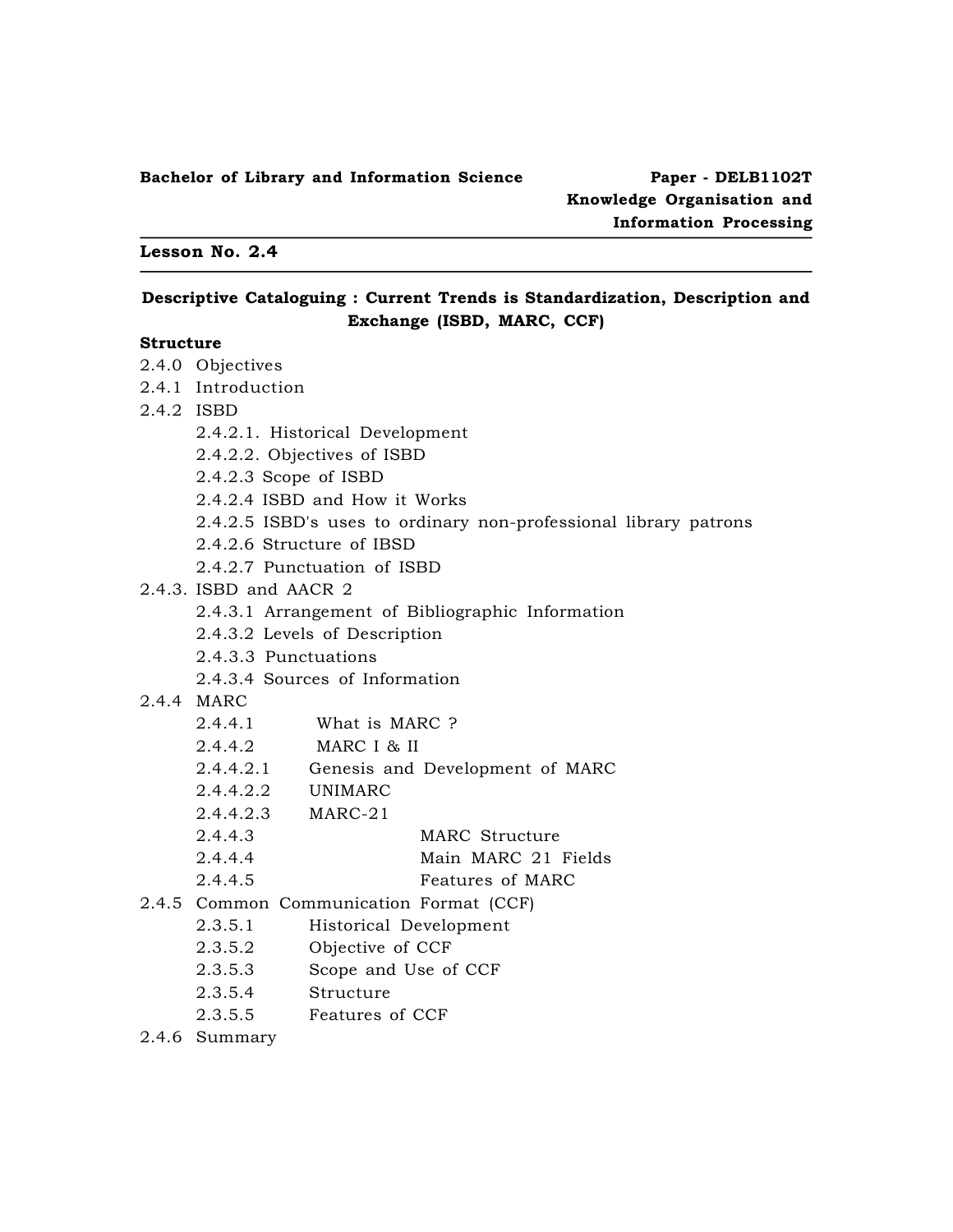- 2.4.7 Glossary
- 2.4.8 References
- 2.4.9 Self Check Exercise
- 2.4.10Answers to Self Check Exercise

### **2.4.0 Objectives**

- This lesson will make the learner familiar with the following :
- a. the concept and purposes of descriptive cataloguing.
- b. current trends in standardization, description and exchange viz. ISBD, MARC and CCF
- c. development and structure of ISBD, MARC and CCF

## **2.4.1 Introduction**

Descriptive cataloguing is connected with the information shown in the body of the entry as district from the heading. ALA Glossary of Library terms defines descriptive cataloguing as "that phase of the process of cataloguing which concerns itself with the identification and description of books".

On the basis of this definition, three major purposes of descriptive cataloguing can be pointed out :

- i. To assist in the choice of a document by stating its subject, level of the contents etc.
- ii. To assist in the choice of a document by starting its edition and other features that may identify the books as a separate and independent book.

iii. To place or arrange the entry of books in the most useful place. Following two factors play an important role in descriptive cataloguing

:

• What should be the subject of description and their order ; and

What should be the extent of description.

Codes of cataloguing carry rules on these two issues. Major sources of information of description is title page of a document but the basic problem is to decide which elements should be included and what should be the order of these elements. These elements usually consist of title, subtitle, alternative title, author statement, edition, imprint, collation, series, notes and annotation. These elements are usually given in the order given as above. The basic idea behind the order is to place the most important element first.

There has always been close relationship between the descriptive cataloguing rules and the emerging formats for machine readable cataloguing records. That relationship has become so close that periodically we hear suggestions that the cataloguing rules be rewritten in MARC tags or that a single standard should govern both the coding and the content of MAR records.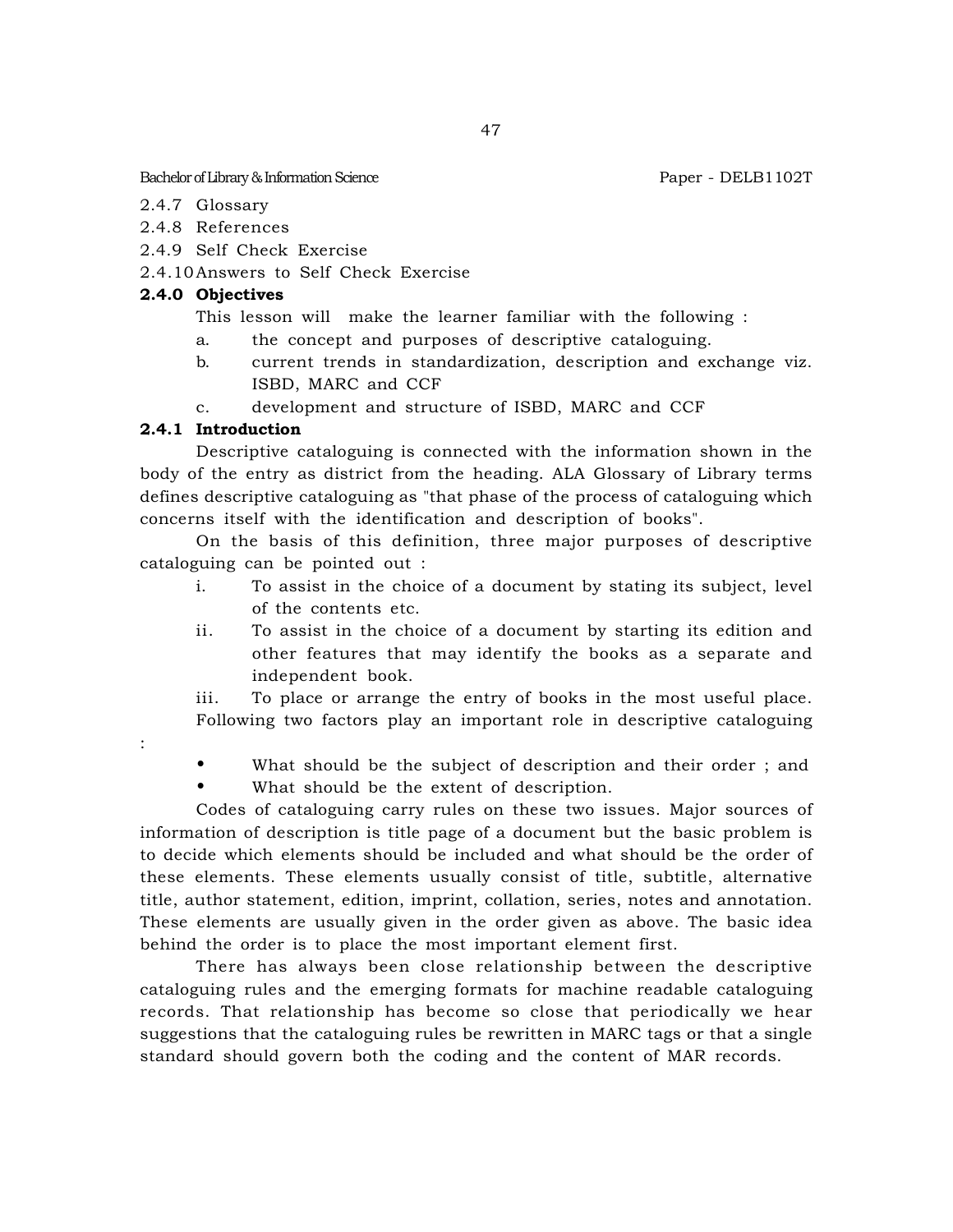Today, descriptive cataloguing is largely governed by a jointly developed cataloguing code Anglo-American Cataloguing Rules, 2nd edition (AACR 2) which conforms to International Standard Bibliographic Description (ISBD). Before we discuss standard description of an item according to AACR 2, it is essential to discuss ISBD first.

### **2.4.2 ISBD**

### **2.4.2.1 Historical Development**

The concept of ISBD evolved initially from a study of eight national bibliographies prepared during 1966-67 by Michael Gorman of British Library. This study was made on behalf of IFLA. The international meeting of cataloguing experts held at Copenhagen in 1969 discussed it and set up a Working Group to work on it. The Working Group published its final recommendations in 1971 under the title International Standard Bibliographic Description. In the following years, this format was accepted and adopted by many national bibliographies. In the course of its applications, many ambiguities was brought out. These were discussed at the IFLA Conference held in Gzenoble in 1973. As a result of this conference, two documents were published in 1974, the first standard edition of ISBD (M) and a set of recommendations for ISBD (S) which was finally published in 1977.

Due to wide acceptance of ISBD (M), it was considered desirable to develop a general ISBD that could serve as the framework for specific ISBDs. ISBD (G) was published in 1977. Since then, other ISBDs have also been developed, including those for cartographic materials, non-book materials, printed music, antiquarian materials, component parts and computer files.

#### **2.4.2.2 Objectives of ISBD**

The objectives of ISBD are threefold :

- 1. To facilitate records from various sources to be interchangeable.
- 2. To assist in the interpretation of records across language barriers.
- 3. To assist in the conversion of bibliographic records in machine readable.

#### **2.4.2.3 Scope of ISBD**

ISBD prescribes the type, order and composition of all information records with exception of points of access, suggested classification and certain codes on the card by a national or local cataloging agency. The type, quantity and shape of the subheading, unit card entry and additional entries are not governed by ISBD. The choice and provision of suggested classification is left to the cataloguing agency. The result of these exclusions is that ISBD is free of any features of bibliographic scheme that are not generally agreed upon or that are likely to change with different applications of bibliographic record.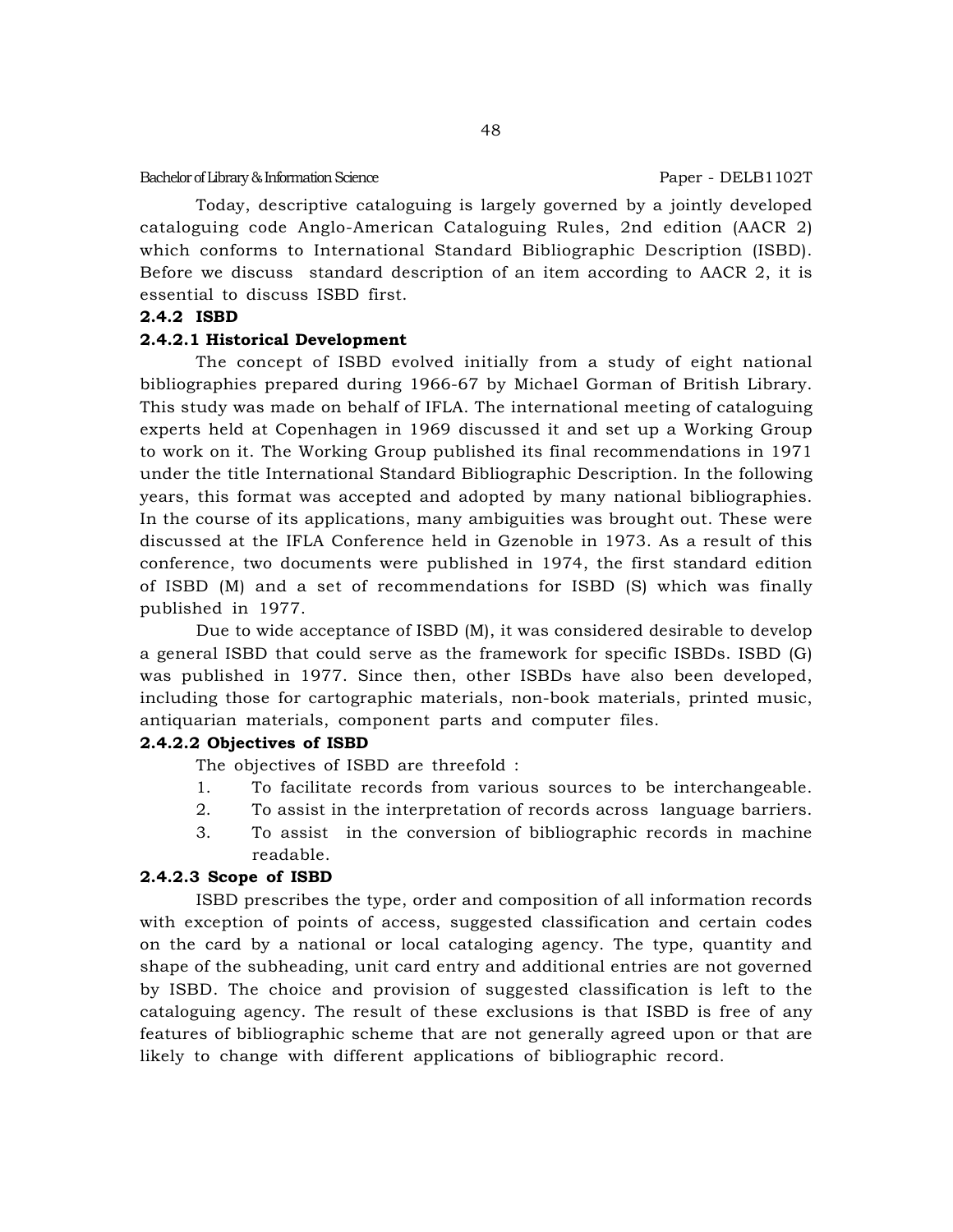What is covered by ISBD is what is commonly known as the body of the entry plus collation notes and the data connected to the International Standard Book Number.

# **2.4.2.4 ISBD and How it Works**

ISBD is prescription for the generation and arrangement of bibliographic information in single and multiple volume monographic publications. It provides generalized directions to the cataloguer, and is to be supplemented by national cataloguing codes either in preparation or in use. These codes fill in many details left unspecified in the ISBD prescription. The prescription follows very closely the types of data normally considered to be essential to a complete bibliographic description of a work. ISBD having world wide acceptance will help in international exchange of bibliographic information.

Two principal benefits will flow from the adoption of ISBD. First, cataloguing data generated in one country may be used in the national bibliographies of any number of other countries with little or no modification. The second benefit will accrue to users, whether librarians or library patrons. As the straight forward ISBD format becomes widely known, catalogue consultation will become simpler.

# **2.4.2.5 ISBD's Uses to Ordinary Non-professional Library Patrons**

- 1. It divides all bibliographic data into areas of information within the record.
- 2. It specifies the order to elements of data within each area.
- 3. It provides signals that delimit each area and each element within that area.

# **2.4.2.6 Structure of ISBD**

ISBD divides the data in a bibliographic description into seven areas of information. Each area of information is itself divided into one or more elements of information. While the order and punctuation of each element is fixed, its presence is of course dependent upon the material being catalogued. The elements of each area are :

- 1. Title and statement of authorship area :
	- 1. title proper
	- 2. parallel titles
	- 3. other titles
	- 4. title information
	- 5. statement of authorship
- 2. Edition area :
	- 6. edition statement
	- 7. statements of authorship relating to the edition.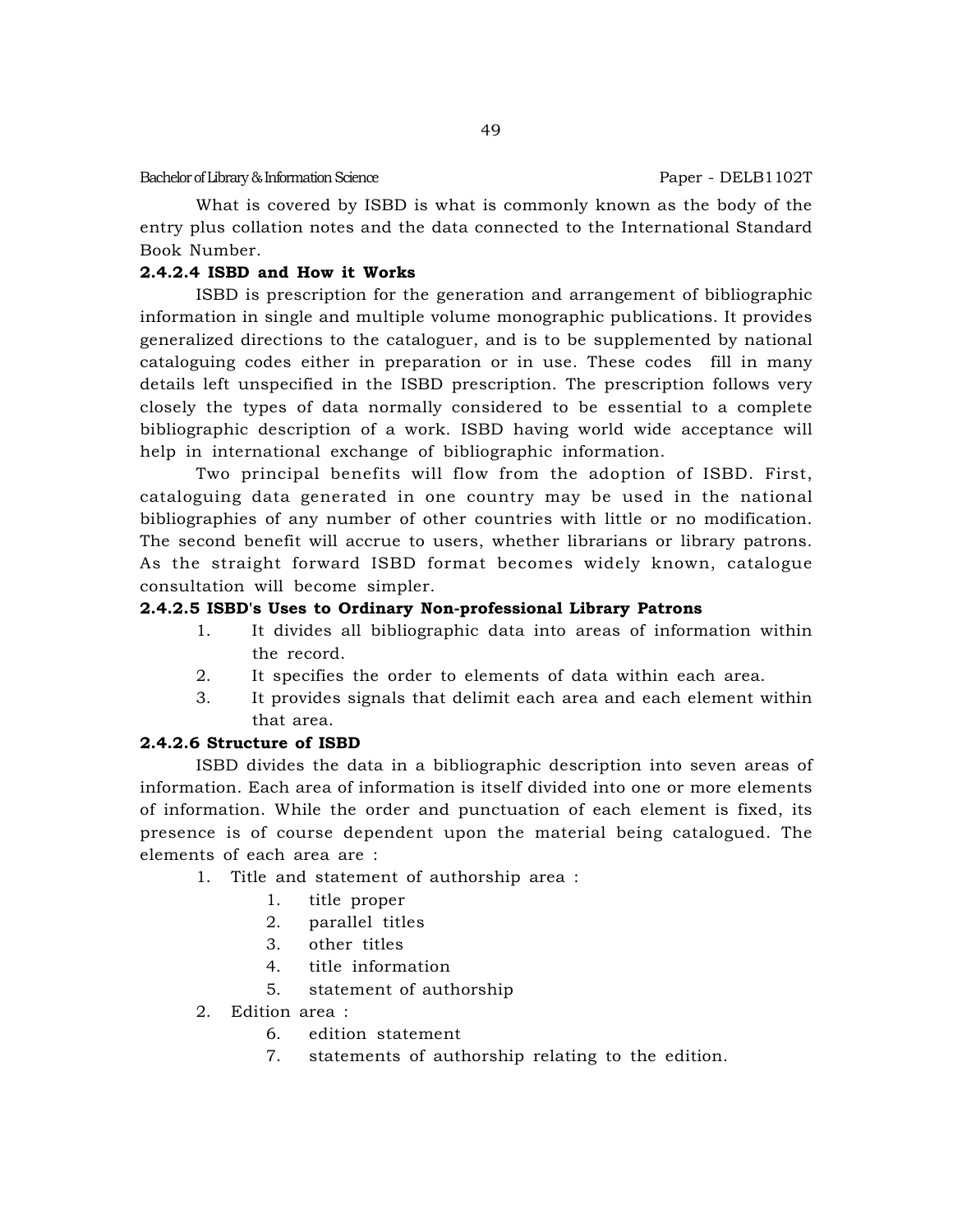Bachelor of Library & Information Science **Paper - DELB1102T** Paper - DELB1102T

- 3. Imprint area :
	- 8. place of publication
	- 9. name of publisher
	- 10. date of publication
	- 11. place of printing
	- 12. name of printer
- 4. Collation area :
	- 13. number of volumes and/or number of pages
	- 14. illustrations
	- 15. physical size
	- 16. accompanying materials
- 5. Series area :
	- 17. series statements
- 6. Notes area :
	- 18. notes as appropriate
- 7. ISBN, binding and price area :
	- 19. International Standard Book Number
	- 20. binding
	- 21. price

There are twenty-one different elements of information to be dealt with in the seven areas of information. It is important to remember that not all will occur on every book being catalogued, and that some may occur in more than one form, as in the case of notes.

## **2.4.2.7 Punctuations of ISBD**

Each elements has been recommended to be indicated by prescribed punctuation marks. These marks will be very helpful in recognizing the beginning for termination of each field or area in the record, specifically in the context of mechanized handling of bibliographical data. The punctuation marks used in ISBD are as follows :

Title proper [no signal precedes Title Area]

- = parallel title
- : other title
- / statement of authorship
- . edition statement [device signals beginning of Edition Area]
- / statement of authorship relating to the edition
- . place of publication [device signals beginning of Imprint Area]
- ; other places of publication after initial place
- : name of publisher
- , date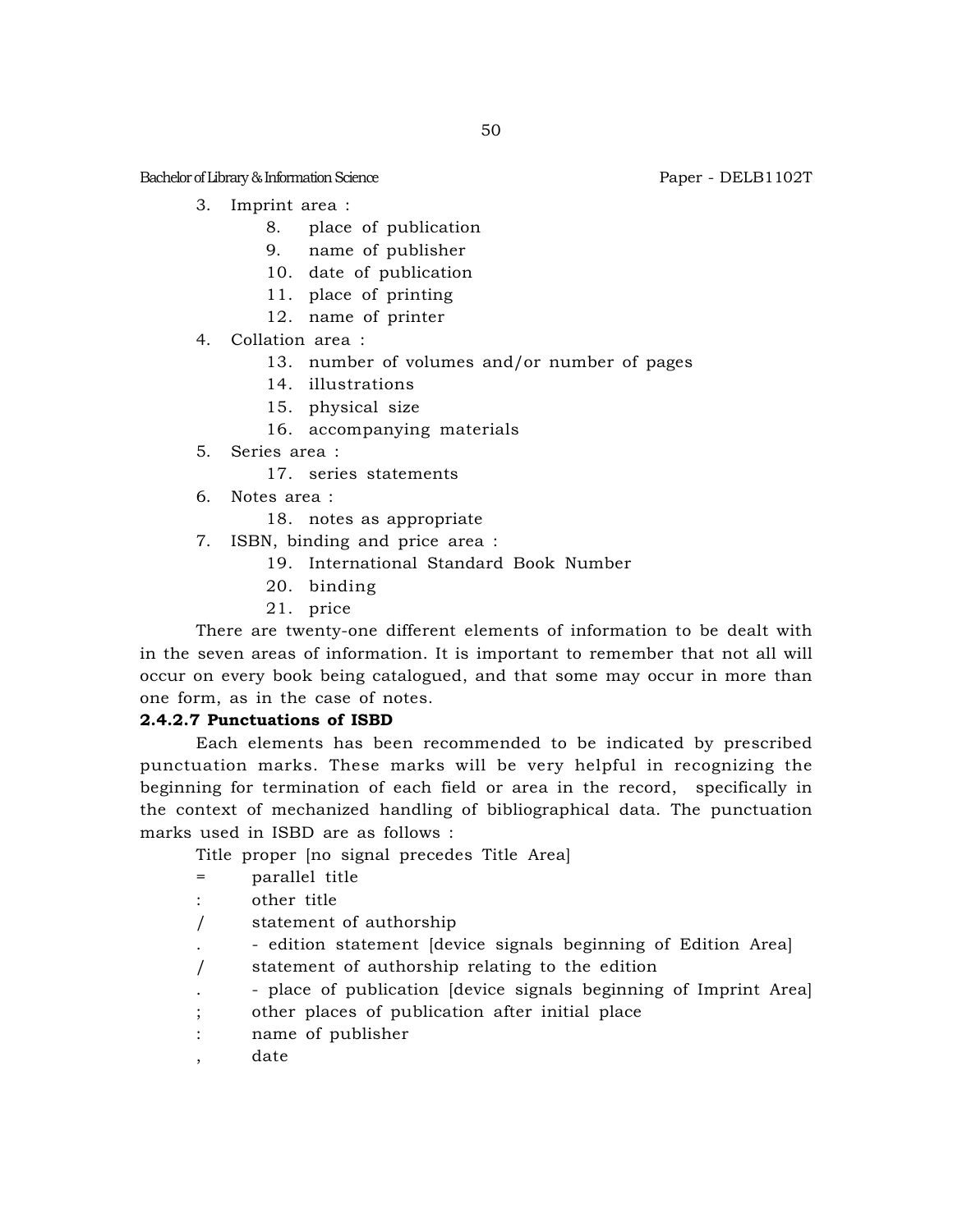Bachelor of Library & Information Science **Paper - DELB1102T** Paper - DELB1102T

- ( place of printing
- : name of printer)
- . pagination [device signals beginning of Collation Area]
- : illustration statement
- size

& accompanying material

. - (series statement [device signals beginning of Series Area ; open parenthesis signals the beginning of a separate series statement]

: subseries

- ; number attached to a series or subseries statement
- ) [a close parenthesis delimits the end of each separate series statement]
- Note [no device is used to signal beginning of Notes Area because it starts on a separate line]
	- . second note [signal placed at end of first note on line above]
	- . late note. [period closes Notes Area in ISBN, binding, price Area begins on a separate line from Notes Area]

ISBN [no device signal is used as ISBN, binding, price Area begins on a separate line from Notes Area]

. - ISBN [device signals beginning of ISBN, binding, price Area is placed directly after Collation area on a noteless record]

binding [space between ISBN and binding]

: price

Any of the element listed may be either present or absent in any given record. As long as the appropriate punctuation is placed in front of the appropriate element, or that element is placed on a separate line, no trouble will result. For the scheme to work, the order of elements must not be altered in any way. A missing element is treated as an empty class :

Title proper = parallel title; other title/statement of authorship. -

Title proper : other title/ statement of authorship. -

Title proper/ statement of authorship. -

Title proper. - edition statement

### **2.4.3 ISBD and AACR 2**

In AACR 2, ISBD (M) serves as the basis for the rules of descriptive information for monographic materials (books and non-serial items) and ISBD (G) for the description of all types of publications in all types of media.

AACR 2, chapter 1 gives the general rules for describing all materials, chapters 2-12 give the rules in greater detail for specific types of materials and chapter 13 gives special rules for preparing bibliographic entries for part of a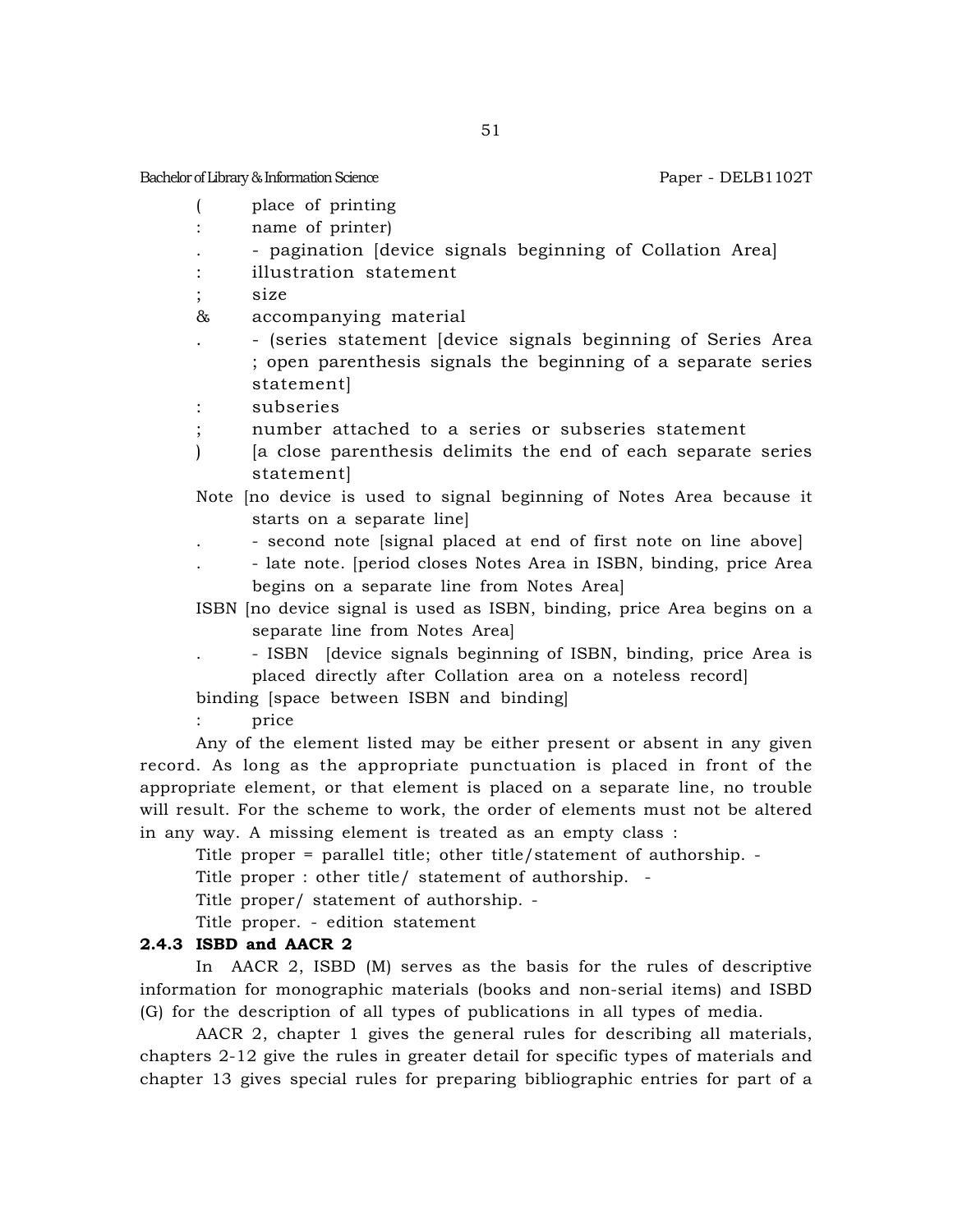larger work.

## **2.4.3.1 Arrangement of Bibliographic Information**

AACR 2 groups the physical description of a work into the following eight

areas :

:

- 1. Title and statement of responsibility
- 2. Edition
- 3. Material specific
- 4. Publication, distribution
- 5. Physical description
- 6. Series
- 7. Note
- 8. Standard number and terms of availability

## **2.4.3.2 Levels of Description**

Rule 1.0D contains specifications for the following three levels of description

#### **First Level of Description**

Title Proper / first statement of responsibility, if different from main entry heading in form or number or if there is no main entry heading. - Edition statement. - Material (or type of publication) specific details.- First publisher, etc., date of publication etc. - Extent of item. - Note (s). - Standard Number.

### **Second Level of Description :**

Title proper [general material designation] = Parallel title : other title information / first statement of responsibility ; each subsequent statement of responsibility. - Edition statement / first statement of responsibility relating to the edition. - Material (or type of publication) specific details. - First place of publication, etc. : First publisher etc., date of publication, etc. - Extent of item; other physical details ; dimensions. - (Title proper of series / statement of responsibility relating to series, ISSN of series ; numbering within the series. Title of subseries, ISSN of subseries; numbering within subseries). - Note(s). - Standard Number.

#### **Third Level of Description**

The third level of description will be in accordance with the rules that are applicable to the item being described.

It may be noted that the level of description to be followed is essentially a policy matter of the library. It is usually based on the size, type and the need of the library. The libraries commonly adopt the second level of description.

## **Catalogue Card Skelton**

The elements to be included under the second level of description can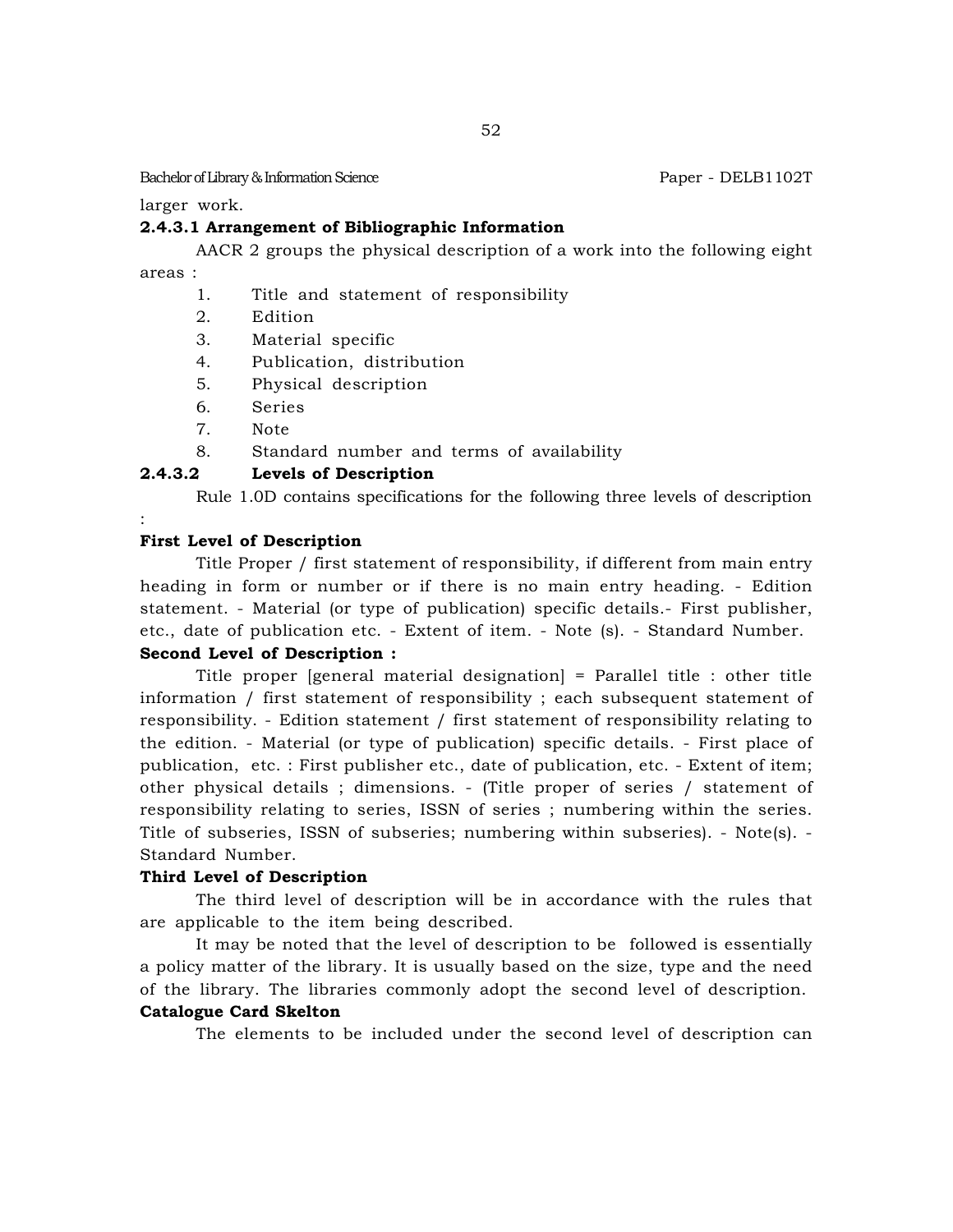be represented in the following standard card.

## **Call No**

Title proper ]general material designation] = parallel title : other title information / first statement of responsibility ; each Subsequent statement or responsibility. - Edition Statement / first statement of responsibility relating to the edition. - First place of publication ; etc : first publisher, etc. date of publication etc. Extent of item : other physical details ; dimension. - (Title proper of series / statement of responsibility relating to series ISSN of series ; numbering within the series).

Note (s)

Standard No.

## **2.4.3.3 Punctuations**

While writing description in the entry, the following points should strictly be observed with regard to punctuation marks :

## **Title and Statement of Responsibility Area**

- a. The general material designation shall be enclosed in square brackets "[ ]"
- b. Each parallel title shall be preceded by an equal sign. "="
- c. Each unit of other title information, like subtitle, explanatory title etc. shall be preceded by a colon. ":"
- d. The first statement of responsibility shall be preceded by diagonal slash "/"
- e. Each subsequent statement of responsibility shall be preceded by a semicolon, ";"

e.g. War and peace ; a novel / Leo Tolstoy ; translated from the Russian by Constance Garnett.

Schiffsmodellbau = Ship model building / Von Pieter Hennings.

## **Edition Area**

- a. The edition area will be preceded by a full stop, space, dash, space  $\overline{\phantom{a}}$  .
- b. The subsequent edition statement will be preceded by a comma ","
- c. The first statement of responsibility following an edition or subsequent edition will be preceded by a diagonal slash. "/"
- d. Each subsequent statement of responsibility relating to an edition shall be preceded by a semicolon. ";"

e.g. .- 5th ed. /by C. Ellis.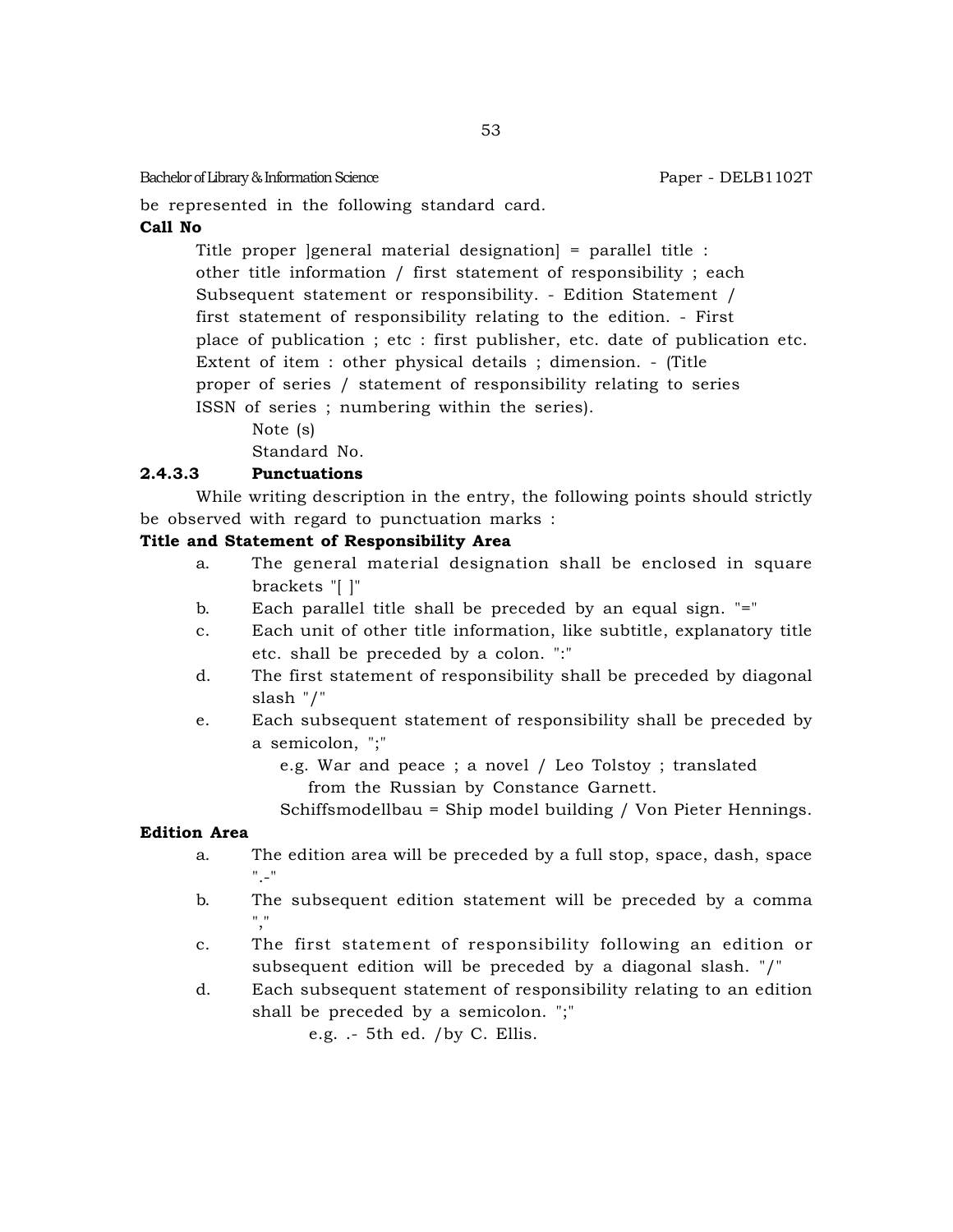Bachelor of Library & Information Science **Paper - DELB1102T** Paper - DELB1102T

## **Publication, Distribution Area**

- a. The publication, distribution area shall be preceded by a full stop, space, dash, space. ". "
- b. The second or subsequent named place of publication, distribution etc. shall be preceded by a semicolon. ";"
- c. The name of a publisher, distribution, etc. shall be preceded by a colon. ":"
- d. The supplied statement of function of a publisher, distribution, etc. shall be enclosed in square brackets. "[ ]"
- e. The date of publication, distribution etc. shall be preceded by a comma. ","

e.g. . - London : Smith, 1992.

## **Physical Description Area**

Start the physical description area from a new paragraph; i.e. beginning from the second indention.

- a. Other physical details (other than dimension) shall be preceded by a colon. ":"
- b. The dimensions shall be preceded by a semicolon. ";"
- c. The statement of accompanying material shall be preceded by a plus sign "+"
- d. The physical details of accompanying material shall be enclosed within parenthesis. "( )"

e.g. 271 p. : ill. ; 23 cm + atlas

## **Series Area**

- a. The series area shall be preceded by a full stop, space, dash, space ".\_"
- b. Each series statement shall be enclosed in parenthesis. "( )"
- c. Parallel titles of series or subseries shall be proceded by an equal sign "="
- d. Other title information related to series or subseries shall be preceded by a colon. ":"
- e. The first statement of responsibility relating to a series or subseries shall be preceded by a diagonal slash. "/"
- f. The subsequent a statement of responsibility relating to a series or subseries shall be preceded by a semicolon. ";"
- g. The numbering within a series or subseries shall be preceded by a semicolon. ";"

e.g. - (Publication series / Madras Library Association; no. 24).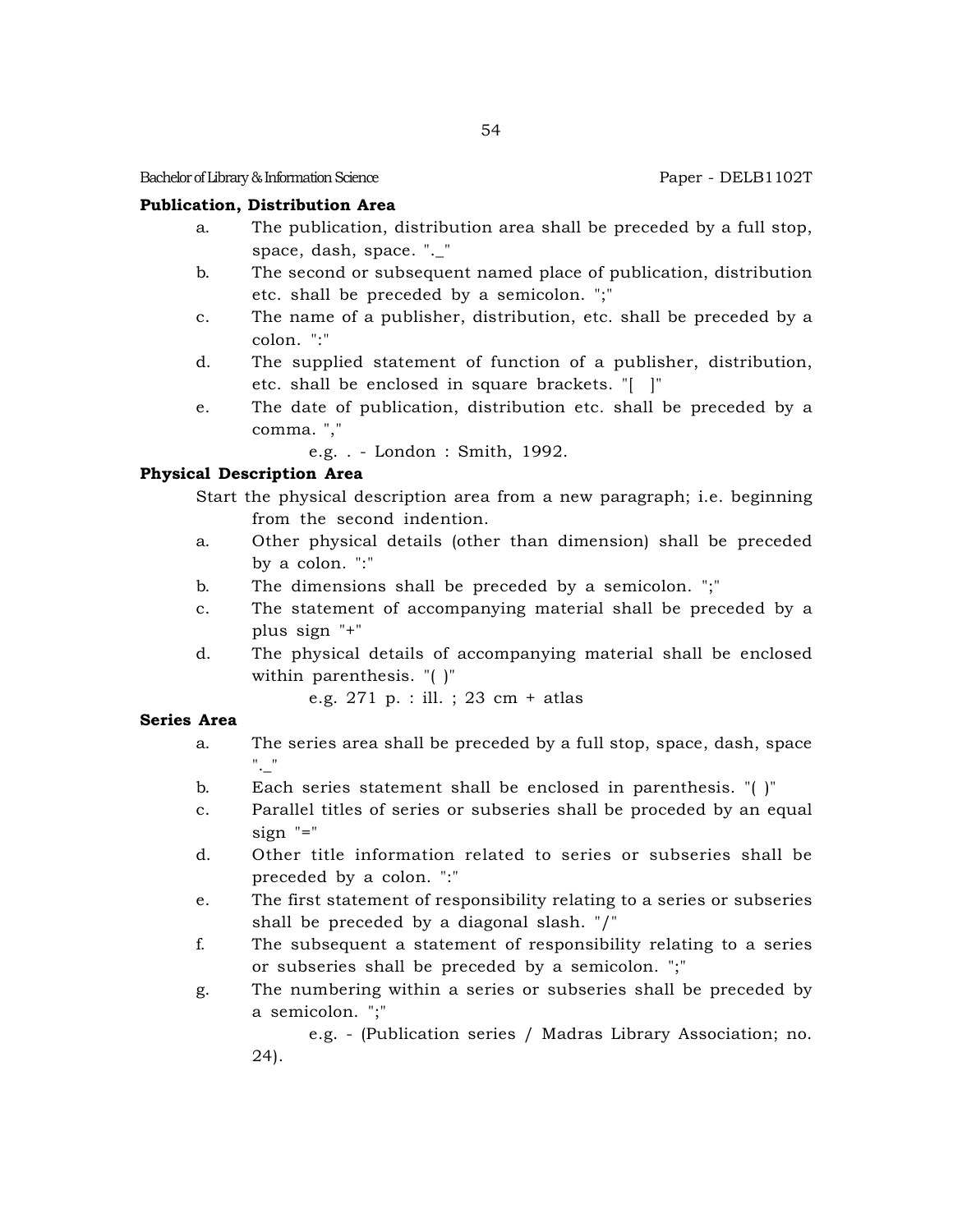#### **Note Area**

Start the note area from a new paragraph, i.e. beginning from the second indention. Each type of note shall be started from the new paragraph.

> e.g. Bibliography : p. 320 - 410. Library has v. 1, 3-5 and 8 only

#### **ISBN**

The ISBN is preceded by the letters ISBN and is given with the approved segmentations or with hyphen between the parts of the number.

e.g. ISBN O-7131-1646-3

Additions to the ISBN are made in parenthesis.

e.g. ISBN O -7131-1646-3 (vol. 1)

**Binding** : The inclusion of binding is optional. The binding when given follows the ISBN to which it is related.

e.g. ISBN O-901727-88-1 Paperback.

**Price** :The inclusion of price is optional. It is given after the ISBN and binding to which it is related.

e.g. O-85163-001-4 Paperback : £ 0.50.

Addition to price are made in parenthesis.

e.g. :  $\pounds$  3.00 ( $\pounds$  2.50 to members)

## **General Punctuations**

- a The omission of part of an element shall be depicted by mark of omission. "..."
- b The Conjectural interpolation shall be indicated by a question mark within the square brackets "[?]"

### **Spacing**

While writing description in the entry, the following points should strictly be observed with regard to spacing before and after the prescribed rules.

- a. Each mark of punctuation shall be preceded by a space and also followed by a space except in case of comma, full stop, hyphen and opening and closing parenthesis and square brackets.
- b. Do not preceded a comma, full stop, hyphen and closing parenthesis and square brackets by a space.
- c. Do not give space after the hyphen and opening parenthesis and square brackets.
- d. The mark of omission shall be preceded and followed by a space.

## **2.4.3.4 Sources of Information**

Rule 1.0A1 States to prefer information found in the chief source to information found elsewhere. The information taken from outside the prescribed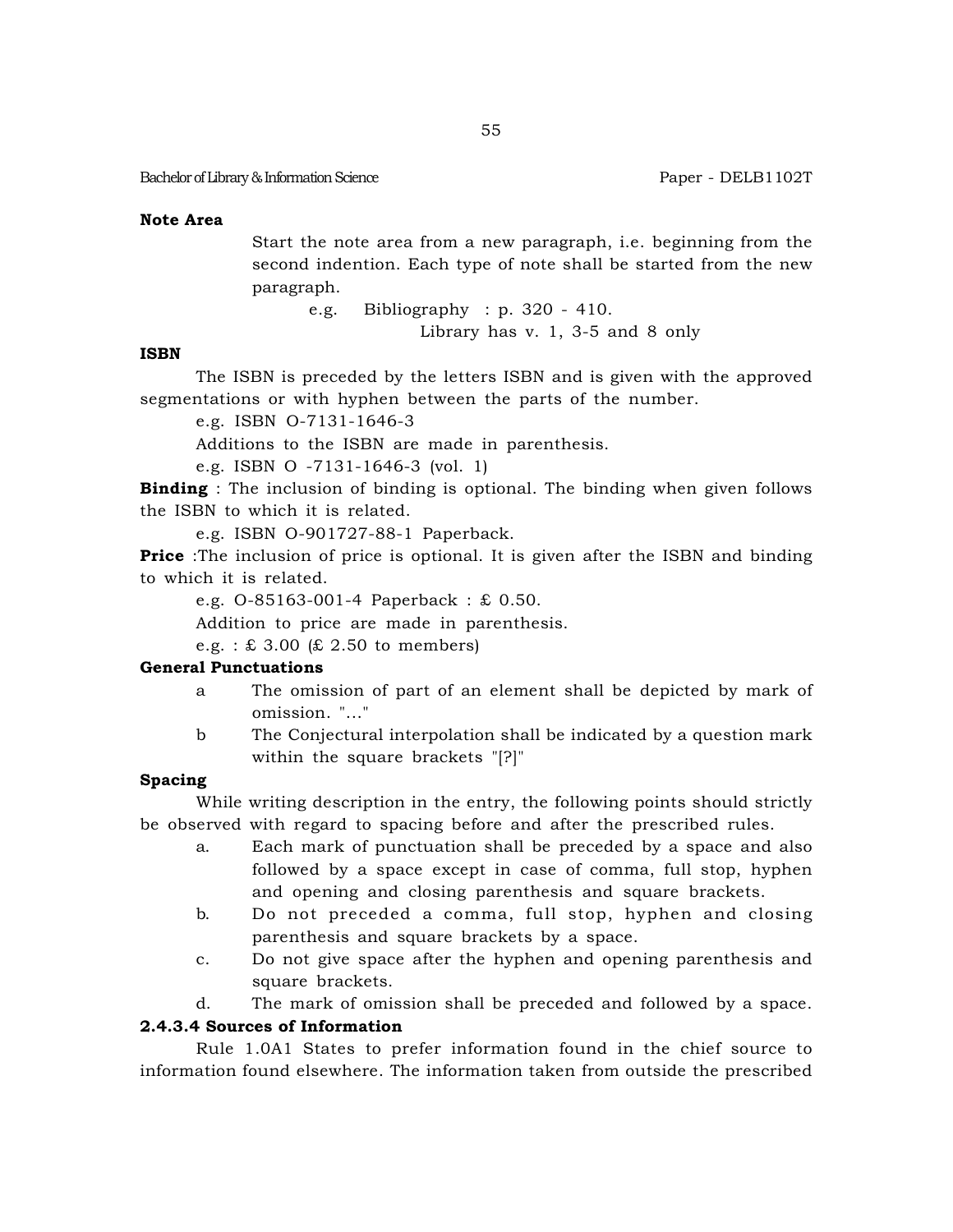source(s) is to be enclosed in square brackets. Rule 2.0B2 prescribes the following sources of information for various areas.

| Area                                  | Prescribed source of information                     |
|---------------------------------------|------------------------------------------------------|
| Title and statement of responsibility | Title page                                           |
| Edition                               | Title page, other preliminaries, and<br>the colophon |
| Publication, distribution etc. area   | Title page, other preliminaries, and<br>the colophon |
| Physical description area             | The whole publication                                |
| Series                                | The whole publication                                |
| <b>Notes</b>                          | source<br>Anv                                        |

## **13.4 MARC**

## **2.4.4.1 What is MARC ?**

MARC stands for machine readable cataloguing. It is neither a catalogue in itself nor a method of cataloguing, but a group of formats employing a particular set of conventions for the identifications and arrangement of bibliographic data for handling by computer.

#### **2.4.4.2 MARC I & II**

#### **2.4.4.2.1 Genesis and Development of MARC**

Library of Congress (LC) was the first to design and experiment on a machine readable catalogue (MARC) record format. It started MARC 1 project in 1966. The main aim of this project was to distribute Library of Congress cataloguing data in a machine readable form to various libraries for the reading materials received by them so as to facilitate them to meet the explosion of knowledge and the increasing demand for easy and quick provision of required information. Similar work was in progress in the United Kingdom by Council of the British National Bibliography. It had set up BNB MARC project producing machine readable data in the printed British National Bibliography (BNB)

These parallel development led to Anglo-American co-operation on MARC project which was initiated in 1968 and was instrumental in developing the concept of MARC as a communication format. Inspite of the cooperation there were two versions of MARC i.e. LCMARC II and BNB MARC II later known as US MARC and UK MARC.

#### **2.4.4.2.2. UNIMARC**

Since the development of LCMARC II and BNB MARC II, a number of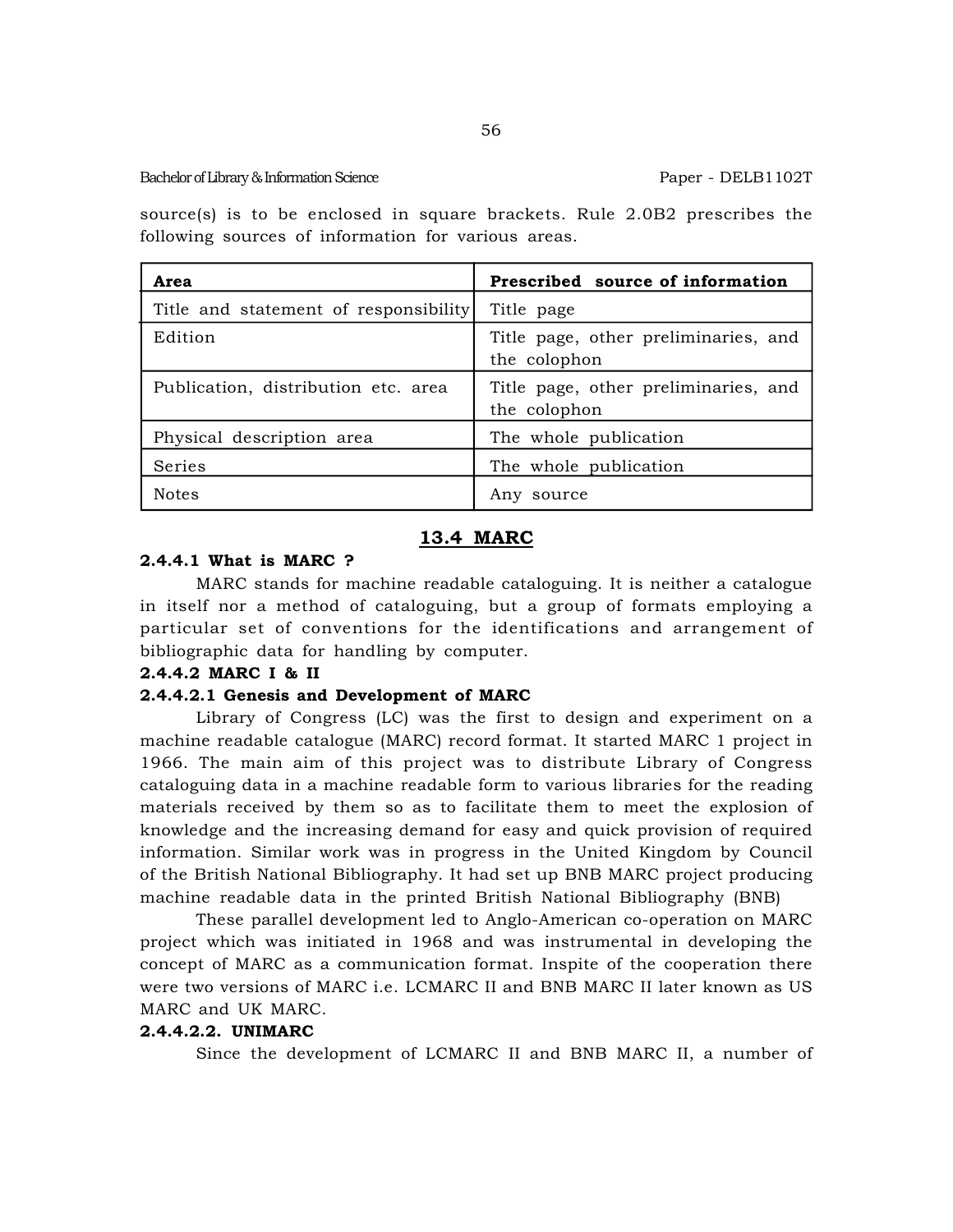national formats such as CANMARC (Canada), AUSMAR (Australia), MABI (Germany), ANNAMARC (Italy), DANMARC (Danish), IBERMARC (Spain), SWEMWRC (Sweden) appeared. Though all of these formats adhere to ISO 2709 record structure or its equivalent national standard, they showed wide variation in respect of concept and content designators. These differences necessitated suitable programmes to be written for one agency to use the records of another. Within the LCMARC itself the variety of materials added to the complexity of interchange of records. In August 1971, a recommendation was made to IFLA that they assume the responsibility for establishing an international standard for content designators. In August 1972, at IFLA General Conference in Budapest, the IFLA Committee on Cataloguing and IFLA Committee on Mechanization jointly sponsored the IFLA Working Group on content designators. In 1973, the Group recommended a SUPERMARC, which was based on ISBD. This was later called as MARC International Format (MIF) from which the UNIMARC was developed in 1977. The development of UNIMARC solved the problem of incompatibility as it was so designed to accept records created in any MARC Format. Records in one MARC format could be converted into UNIMARC and then be converted into another MARC format. It requires only two programmes - one to convert into UNIMARC and another to convert from UNIMARC - instead of having to write a separate programme for each MARC format.

The primary purpose of UNIMARC is to facilitate the international exchange of data in machine-readable form between national bibliographic agencies towards the standardization of bibliographical information reflected in the International Standard Bibliographic Description (ISBDs).

A second edition of UNIMARC was published by IFLA International Office for UBC with a handbook with the intention of guiding the users in its application.

## **2.4.4.2.3.MARC-21**

The library of Congress and the National Library of Canada harmonized the USMARC and CAN/MARC formats in a single edition in early 1999 under a new name MARC-21. The Network Development and MARC Standards Office at the National Library of Congress and the Standards and Support Office at the National Library of Canada maintain the MARC 21.

MARC 21 format is a set of codes and content designators for encoding machine readable records. Formats are defines for the following five types of data :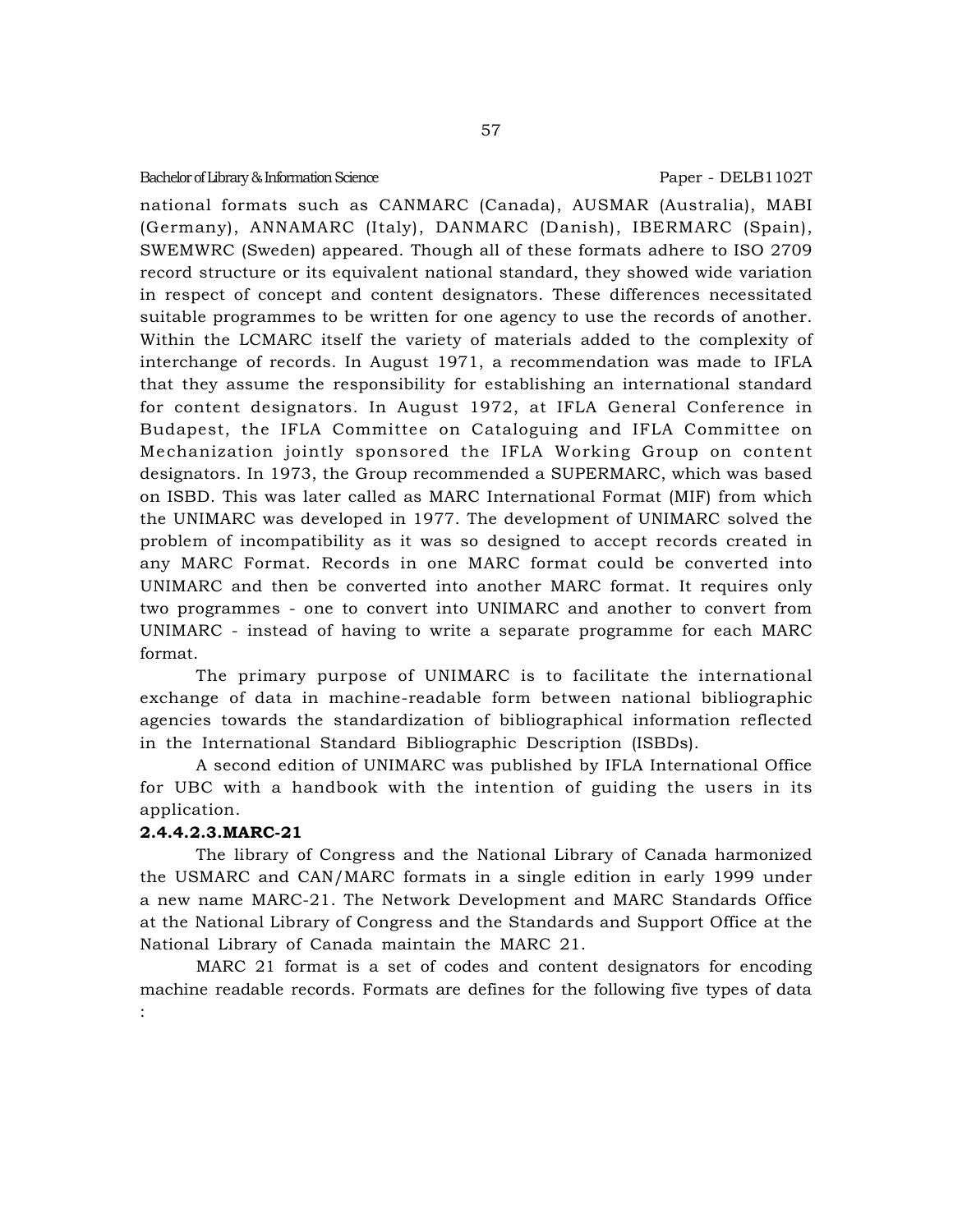- MARC 21 Format for Bibliographic Data : contains format specifications for encoding data elements needed to described, retrieve and control various forms of bibliographic material including books, serials, computer files, maps, music, visual materials and mixed materials.
- MARC 21 Formats for Holding Data : contains format specifications for encoding data elements pertinent to holdings and location information for all forms of material.
- MARC 21 Format for Authority Data : contains format specifications for encoding data elements relating to bibliographic records that may be subject to authority control.
- MARC 21 Format for Classification Data : contains format specifications for encoding data elements relating to classification numbers and the associated captions.
- MARC 21 Format for Community Information : provides format specifications for records containing information about events, programs, services, and so on, so that this information can be integrated into the same OPAC as data in other record types.

# **2.4.4.3 MARC Structure**

The format of MARC structure includes :

- Leader
- Record directory
- Variable fields

## **Leader**

Leader provides information about the ensuing records such as the total length of the record code and the bibliographic level. It consists of first 24 characters with position counted from 0-23.

Character position

- 0-4 Logical record length
- 5 Record status
- 6 Type of record
- 7 Bibliographic level
- 8-9 Blank
- 10-11 Indicator count and subfield code count
- 12-17 Base address
- 17-19 Implementation defined positions
- 20-22 Entry map
- 23 Undefined and set to 0

They are used to indicate nine types of data such as length, status, type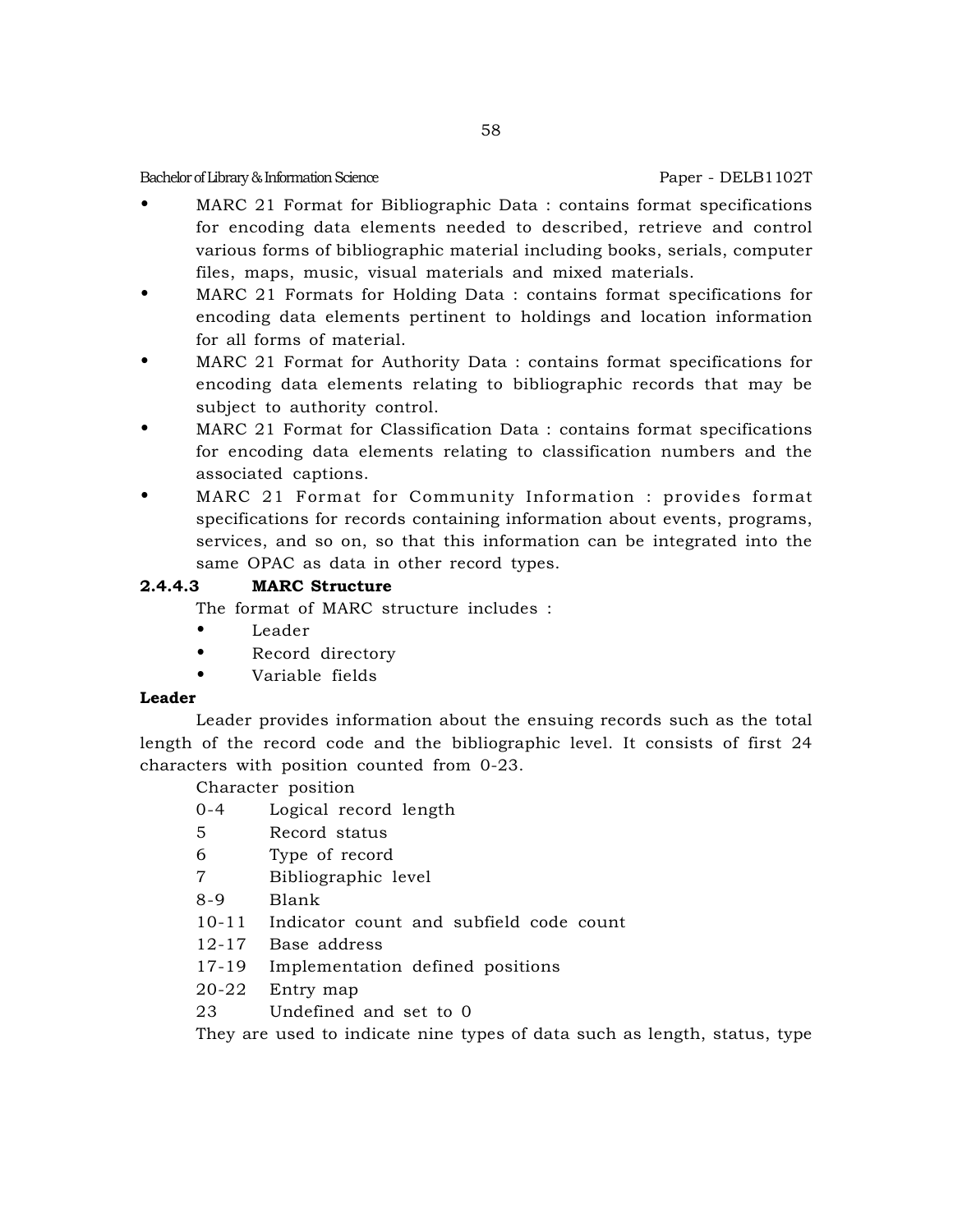of record, bibliographic level of record, blank characters, subfield code, base address, defined position of records and entry position.

### **Record Directory**

Immediately following the leader, the directory begins. Directory tells what variable fields are in the record and where they are placed. There is a 12 character record directory for each variable field. The record directory helps in the retrieval of the select field from the record. A field terminator is used to mark the end.

## **Variable Fields**

The data content of the record is divided into variable fields each designated by a three-character tag. The MARC 21 format distinguishes two types of variable fields :

- Variable control fields
- Variable data fields

Variable control fields consist of data and a field terminator. The OOX fields (007-009) in the MARC 21 format are variable control fields.

Variable data fields contain the textual information that describes the bibliographic items being catalogued. All fields except OOX are variable data fields.

## **2.4.4.4 Main MARC 21 Fields**

The principal fields in MARC 21 record are as under :

- 100 Main entry heading : personal author
- 110 Main entry heading : corporate body
- 111 Main entry heading : conference
- 130 Main entry heading : uniform title
- 240 Uniform title
- 243 Collective title
- 245 Title and statement of responsibility
- 250 Edition
- 260 Publication, etc.
- 300 Physical description
- 440 Series in added entry form
- 490 Series not in added entry form
- 5- Notes
- 700 Added entry : person
- 710 Added entry : corporate body
- 711 Added entry : conference
- 8- Added entry : series

#### **2.4.4.5 Features of MARC**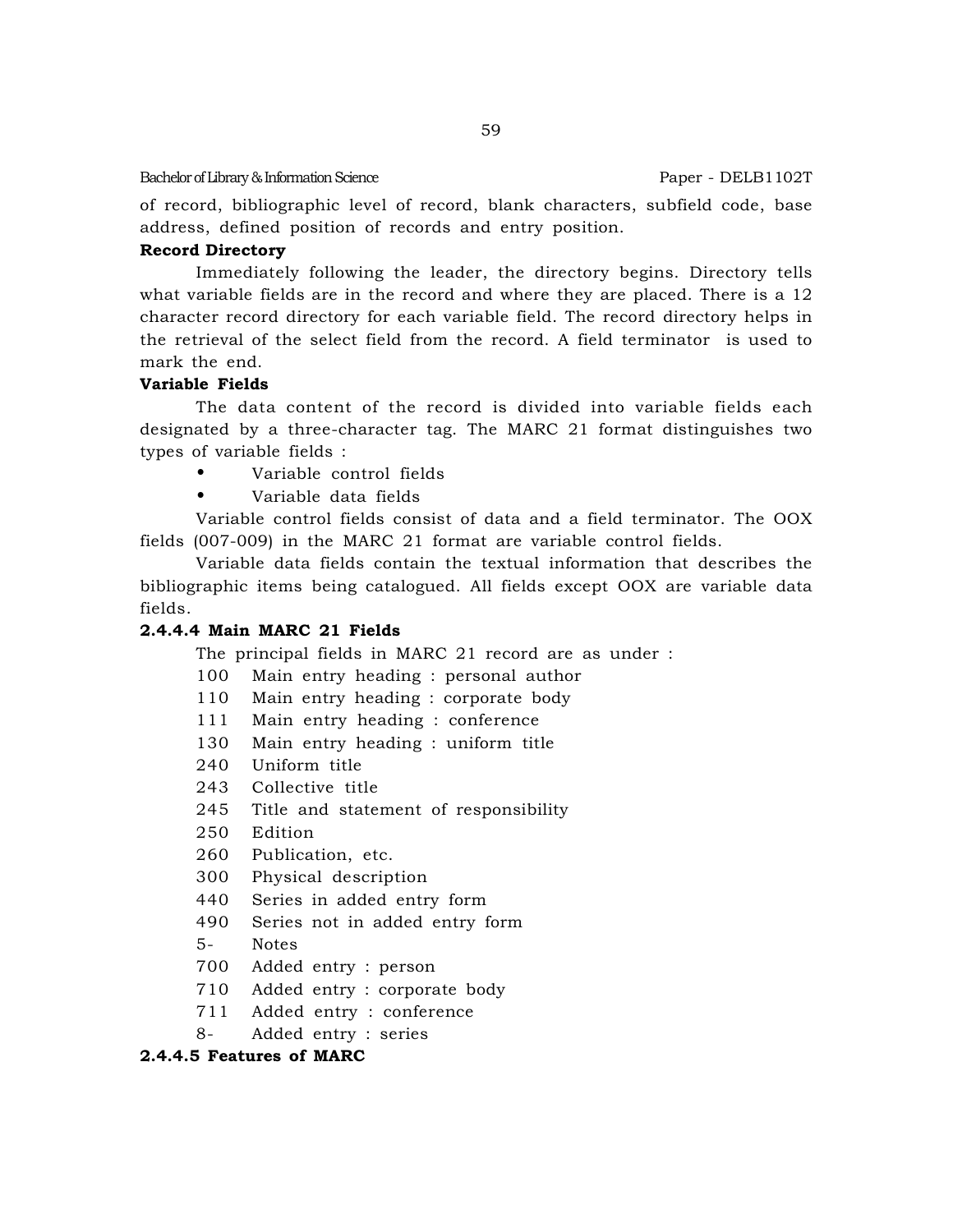The main features of MARC are :

- 1. The MARC format offers better resource sharing opportunities for libraries.
- 2. It is suitable for download and derives bibliographic records from a wider range of sources, particularly from Internet.
- 3. It gives superior coverage of non-book material and separate format for bibliographic data.
- 4. MARC 21 includes more effective route to adopt new standards for the future, in particular, metadata standards for digital material disseminated on electronic media.

## **2.4.5 Common Communication Format (CCF)**

## **2.4.5.1 Historical Development**

The rapid growth of the international bibliographic exchange formats on the one hand and lack of compatibility amongst them on the other led to the convening of International Symposium on Bibliographic Exchange Formats in Sicily in April 1978 to study the desirability and feasibility of establishing maximum compatibility among existing bibliographic exchange formats. The symposium was organized by UNISIST International Centre for Bibliographic Description in collaboration with International Organization for Standardization (ISO). As a result of this symposium an adhoc Group was constituted for developing the Common Communication Format (CCF). After prolonged deliberations and discussions by the experts, the Group decided to follow certain principles.

- 1. The structure of the new format would conform to ISO-2709.
- 2. The core record would consist of a small number of mandatory data elements essential to bibliographic description, identified in a standard manner.
- 3. The core record would be larger in number by adding optional data elements, identified in a standard manner.
- 4. A standard technique would be developed for accommodating levels, relationships, and links between bibliographic entities.

Besides it was also resolved that CCF would provide a bridge between the existing major international exchange formats, while taking into account the International Standard Bibliographic Description (ISBD) developed by IFLA.

The Group duly considered and compared all of the data elements in the Reference Manual, UNIMARC, Guidelines for ISDS, MEKOF - 2, ASIDIC / EUSIDIC / ICSU-AB/NFAIS Interchange specifications and the USSR-US Common Communication Format. Basing on the above six standard formats as a basic guide, the Group identified a small number of data elements which were used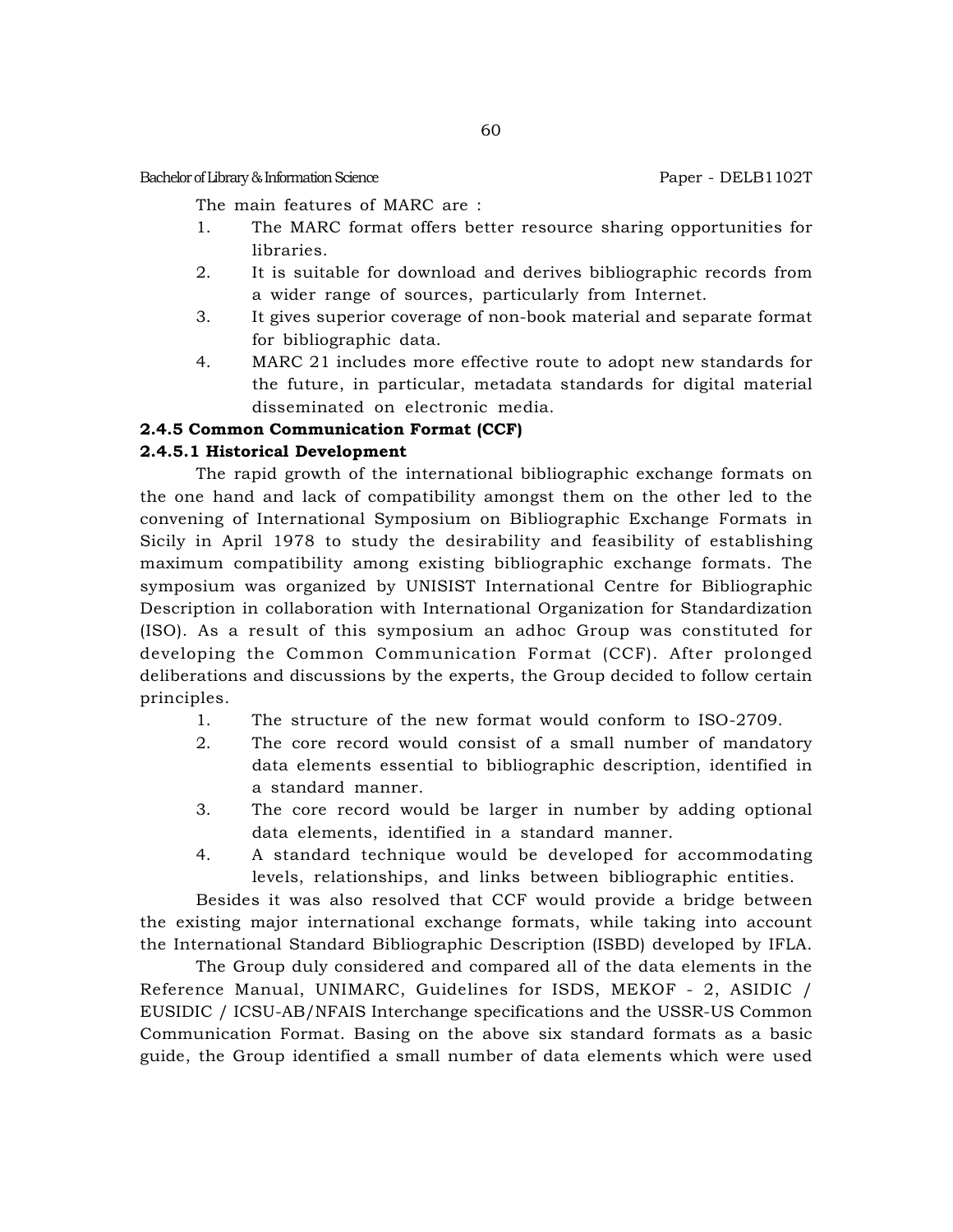virtually by all information handling communities, including both the libraries and the abstracting and indexing organizations. These commonly used data elements form the core of the CCF. The Group also developed a technique to establish relationship between bibliographic records and between elements within bibliographic records. The concept of the record segment and a method for designating relationships between records, segments and fields were also developed.

The first edition of CCF was published in 1984 and the second in 1988 and subsequently it was decided that the scope of CCF would be extended to incorporate provisions for data elements for recording factual information that are used often for referral purposes. As a result, the third edition of CCF was divided into two volumes : CCF / B for holding bibliographic information and CCF  $/$  F for factual information. CCF (B and F, taken together) has been designed to provide a standard format.

## **2.4.5.2 Objectives of CCF**

The main objective of CCF is to provide a detailed and structured method for recording a number of mandatory and optional data elements in a computer readable bibliographic record for exchange purpose between two and more computerized systems.

## **2.4.5.3 Scope and Use of CCF**

The CCF is designed to provide a standard format for three major purposes.

- 1. To permit the exchange of bibliographic records between the groups of libraries and the abstracting and indexing services.
- 2. To permit a bibliographic agency to use a single act of computer programs to manipulate bibliographic records received from both the libraries and the abstracting and indexing services.
- 3. To serve as the basis of a format for an agency's own bibliographic database, by providing a list of useful data elements.

To assist the development of individual systems, UNESCO has published Implementation Notes' for users of the Common Communication Format (CCF). The above purposes have been achieved :

- 1. By specifying a small number of mandatory data elements which are recognized by all sectors of the information community as essential in order to identify an item.
- 2. By providing mandatory data elements that are sufficiently flexible to accommodate varying descriptive practices. A section entitled 'USE' for each field and subfield indicates whether the use of that data element is mandatory or optional.
- 3. By providing a number of optional elements which may be useful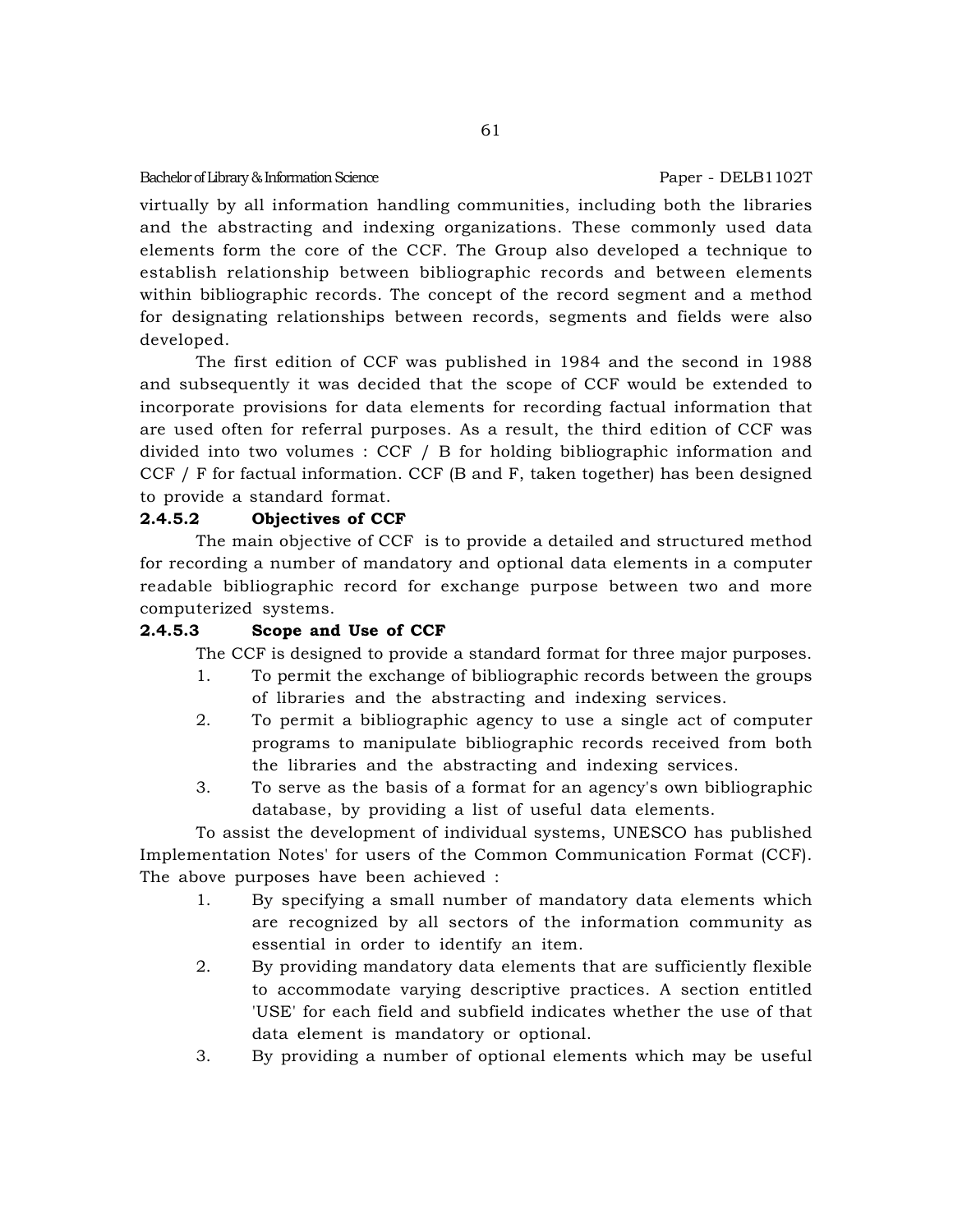to describe an item according to the practices of the agency which creates the records.

- 4. By permitting the originating agency to include non-standard elements which are considered useful within its system even though they are not used by other agencies.
- 5. By providing a mechanism for linking records and segments of records without imposing on the originating agency any uniform practice regarding the treatment of related groups of records or data elements.

## **2.4.5.4 Structure**

The record structure of the Common Communication Format comprises a specific implementation of the international standard ISO 2709. Each CCF consists of four parts :

- a. Record Label
- b. Directory
- c. Datafields
- d. Record Separator

**Record Label :** Each CCF record begins with a record label of 24 characters. The contents of the characters are described below.

- 0 to 4 Record length. It includes the length of the label, directory, data fields, and field separator. A record can have a maximum length of 99999 characters.
- 5 Record status. It indicates with a code whether the record is new, replaced one, deleted one, etc. e.g. a = New Record.
- 6 Blank
- 7 Bibliographic level. It is indicated with a code e.g., m = monograph
- 8 Blank
- 9 Blank
- 10 '2'. The indicator length. Many fields are provided with indicators, and indicator requires 2 characters positions, e.g., 01.
- 11 '2'. The subfield identifier length. Here, 2 indicates the two characters used as subfield identifier, e.g., @A
- 12 to 16 Base address of data. In indicates the location of the first character of the first datafield within a record. It is to be noted that first datafield begins after the last directory in a record.
- 17 to 19 Blank
- 20 '4' The 'length of datafiled'. Here '4' indicates that a data field is of four character length. Hence, the maximum length of a datafield can be of 9999 characters.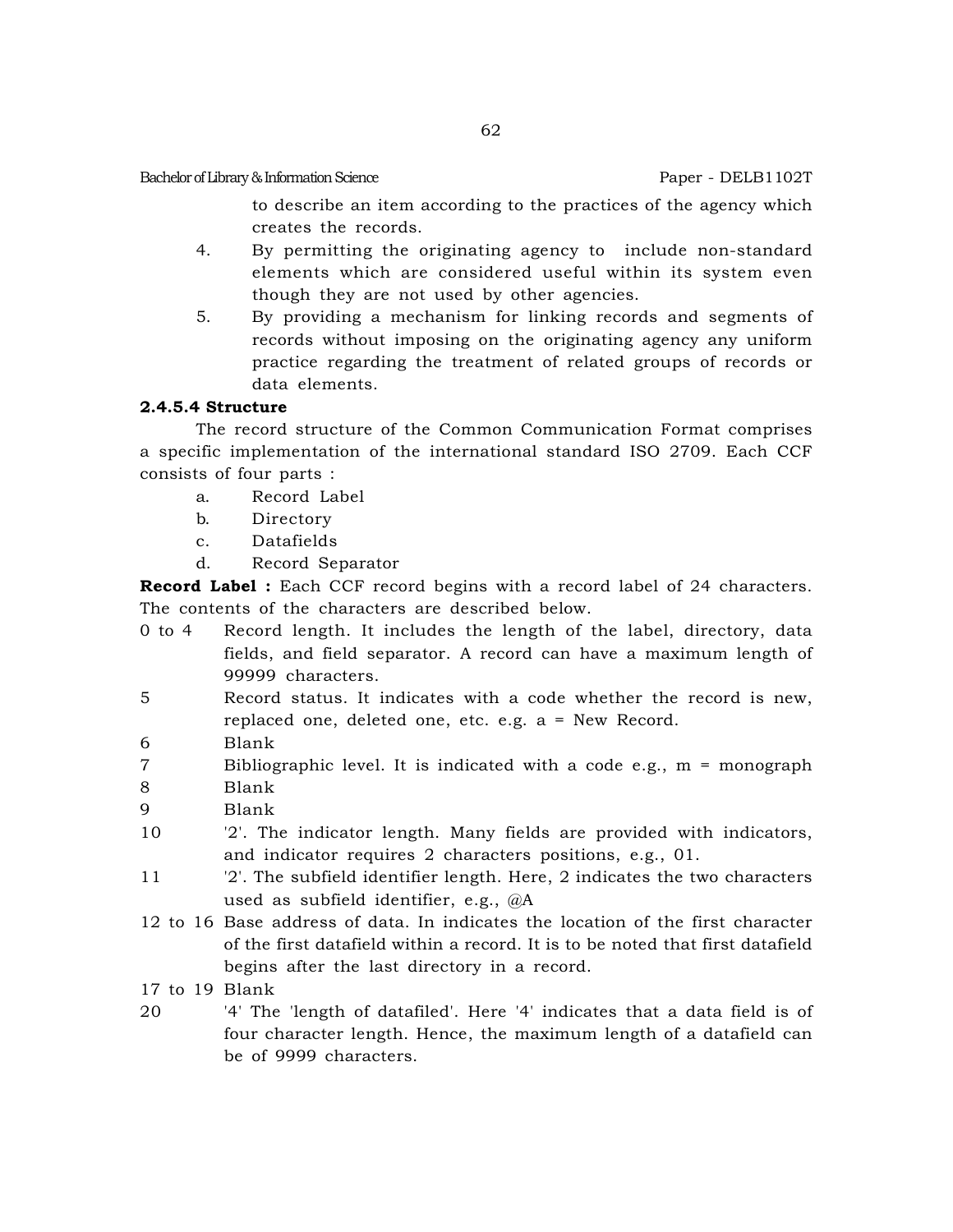- 21 '5' . The length of 'starting character position' in the directory. Here '5' indicates that the starting character position is represented by 5 digits.
- 22 '2'. The length of implementation defined selection of each entry in the directory. Of the two characters indicated in this position by '2', one character indicates the segment identifier, and the other the occurrence identifier.
- 2.3 Blank

**Directory :** Directory comprises of five parts and is of 14 character length. The five parts are :

- i. Tag
- ii. Length of data field
- iii. Starting character position
- iv. Segmented identifier
- v. Occurrence identifier
- Tag : It is a character numerical code representing the datafield which corresponds to the directory entry e.g., 010.
- Length of datafield : It indicates the length of datafield with 4 digits e.g., 0034. The length of datafield indicates the length of the indicators, subfield identifies, data, and field separator, all in terms of characters.
- Starting character : It indicates with a five-digit number, the position of the first position character of a datafield counted from the base address of data.
- Segmented identifier :It is a single character chosen from numericals (0 to 9) and / or capital letters (A to Z) which designates the datafield as being the constituent of a particular segment.
- Occurrence identifier: It is a single character chosen from numericals (0 to 9) and / or capital letters (A to Z). It is used to differentiate multiple occurrences of datafields within the same record segment.
- A directory entry looks like the following 3000140021702 in which
- 300 indicates tag number
- 0041 indicates length of datafield
- 00217 indicates that the data field begins two hundred seventeen characters after the base address of data.
- 0 indicates the first segment.
- 2 indicates the third occurrence.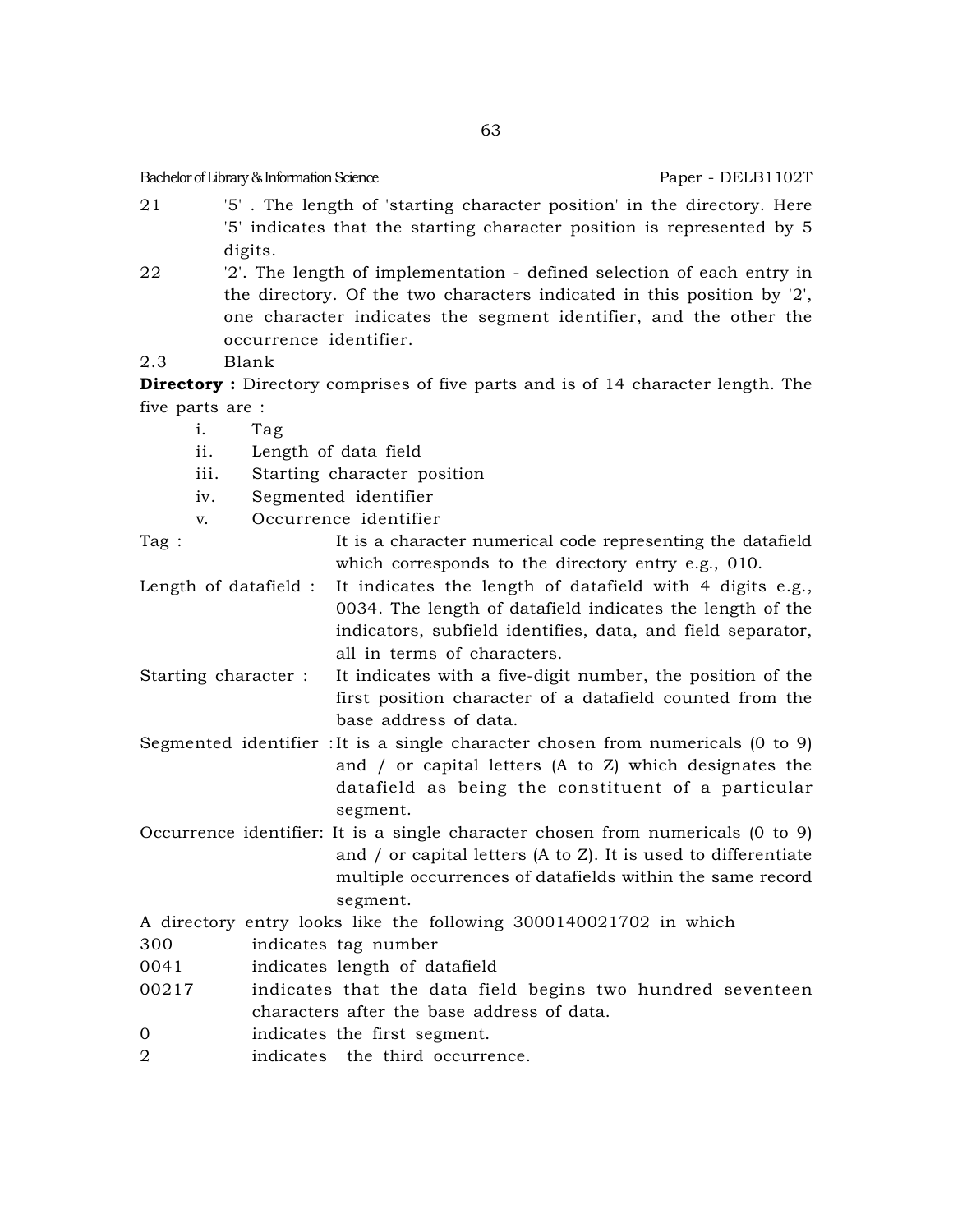### **Datafields :** A datafield comprises of four basic components

- i. Indicators
- ii. Subfield identifier
- iii. Subfield
- iv. Field separator

Subfields can be more than one within the same datafiled. Every subfield is preceded by a subfield identifier.

Indicator Provision of indicators has been made in many datafields of CCF. Indicators are two digits, each of which may convey a distinct meaning. For example, in the field 021-Completeness of Record, the indicator 12 mean that the record contains only standard data elements (indicator 1) obtained from a CIP record (indicator 2)

- Subfield identifier It consists of two characters, of which one is  $(a)$ , and the other one is capital letter (A to Z).
- Subfield It is a separately identified constituent of a datafield, and contains data element. A subfield is followed by either another subfield identifier or a data field separator.

Datafield separator It constitutes the final character of every datafield.

Given below is an example of a datafield :

11@ATagore@BR.N.@D1861-1941@070

The tag for this data is 300, which appears in the directory corresponding to this datafield. In this datafield the characters represent the following :

1 (Ist character) indicates that the person has primary responsibility for the contents of the item described in this segment of the record.

1 (2nd character) the form of the name of the person comes from the authority file of the agency.

@A The first subfield identifier.

Tagore The data elements of the first subfield, which is the surname of the person.

@B The second subfield identifier.

- R.N. The data element of the second subfield, which are the initials of the forename of the author.
- @D The third subfield identifier. The subfield indicates the years 1861-1941 of birth and death of the person.
- 1861-1941 Data element of the third subfield.

@E The fourth subfield identifier. It shows that the person's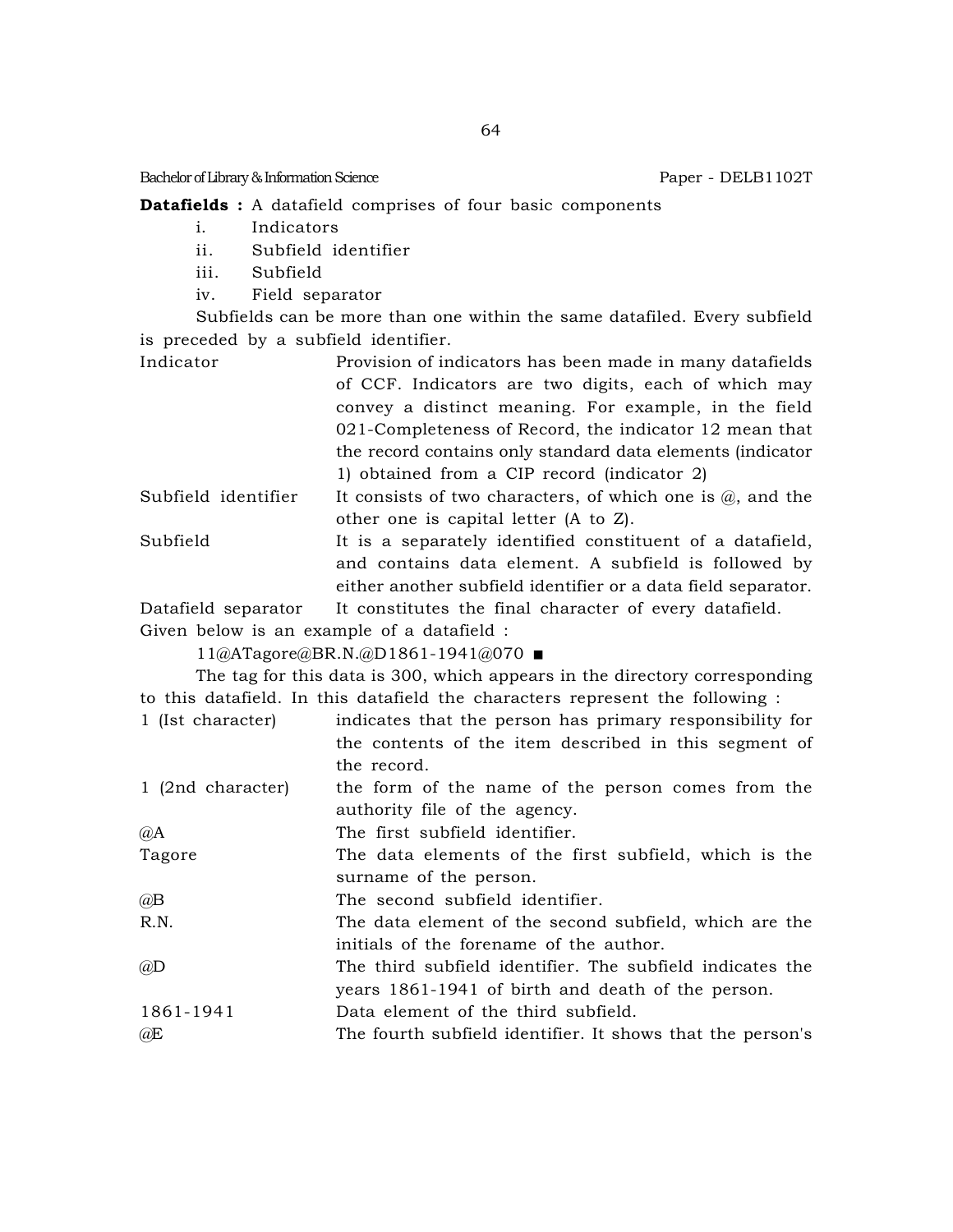role is that of the author.

070 Data element of the fourth subfield.

Datafield separator.

## **Record Separator**

The record separator (Character  $1/13$  of ISO 646) is the final character of the record. It follows the field separator of the field datafield of the record.

## **2.4.5.5 Features of CCF**

The unique features of CCF are :

- 1. It can be used too produce catalogue cards as all the necessary data elements are incorporated.
- 2. It is user friendly and rather catalogue friendly as no cataloguing rules are imposed.
- 3. It is flexible and very popular format among UN organizations and international bodies. Many developing countries are adopting it for the creation of bibliographic records in machine readable form. Bibliographic agencies following AACR 2 can be conveniently converted to CCF format.
- 4. It provides basic data elements and has facility for optional elements and private fields thus enabling an agency to incorporate new standard elements considered important.
- 5. It facilitates a library and bibliographic agency to use a single set of computer programe for the exchange of data.
- 6. Some of the mandatory data elements are flexible and can accommodate verifying descriptive practices.

## **2.4.6 Summary**

This lesson discusses the current trends in standardization, description and exchange of bibliographic records. In this lesson, various bibliographical record formats such as ISBD, MARC and CCF have been discussed in great detail. The relation between ISBD and AACR 2 has also been highlighted.

## **2.4.7 Glossary**

| Antiquarian |               | : It refers to old and rare books.                               |
|-------------|---------------|------------------------------------------------------------------|
| Data        | $\mathcal{L}$ | It refers to facts or information. Each record contains data     |
|             |               | which refers to a separate entity recognized by the system       |
|             |               | e.g. books, journals etc.                                        |
| Field       |               | : Field is a part of record which contains data referring to one |
|             |               | characteristic of the entity or unit represented by the record.  |
| Record      | $\mathcal{L}$ | A record is a group of related data elements treated as a unit.  |
| Subfield    |               | : It is a part of a field which cannot stand completely in       |
|             |               | isolation from the data in the field.                            |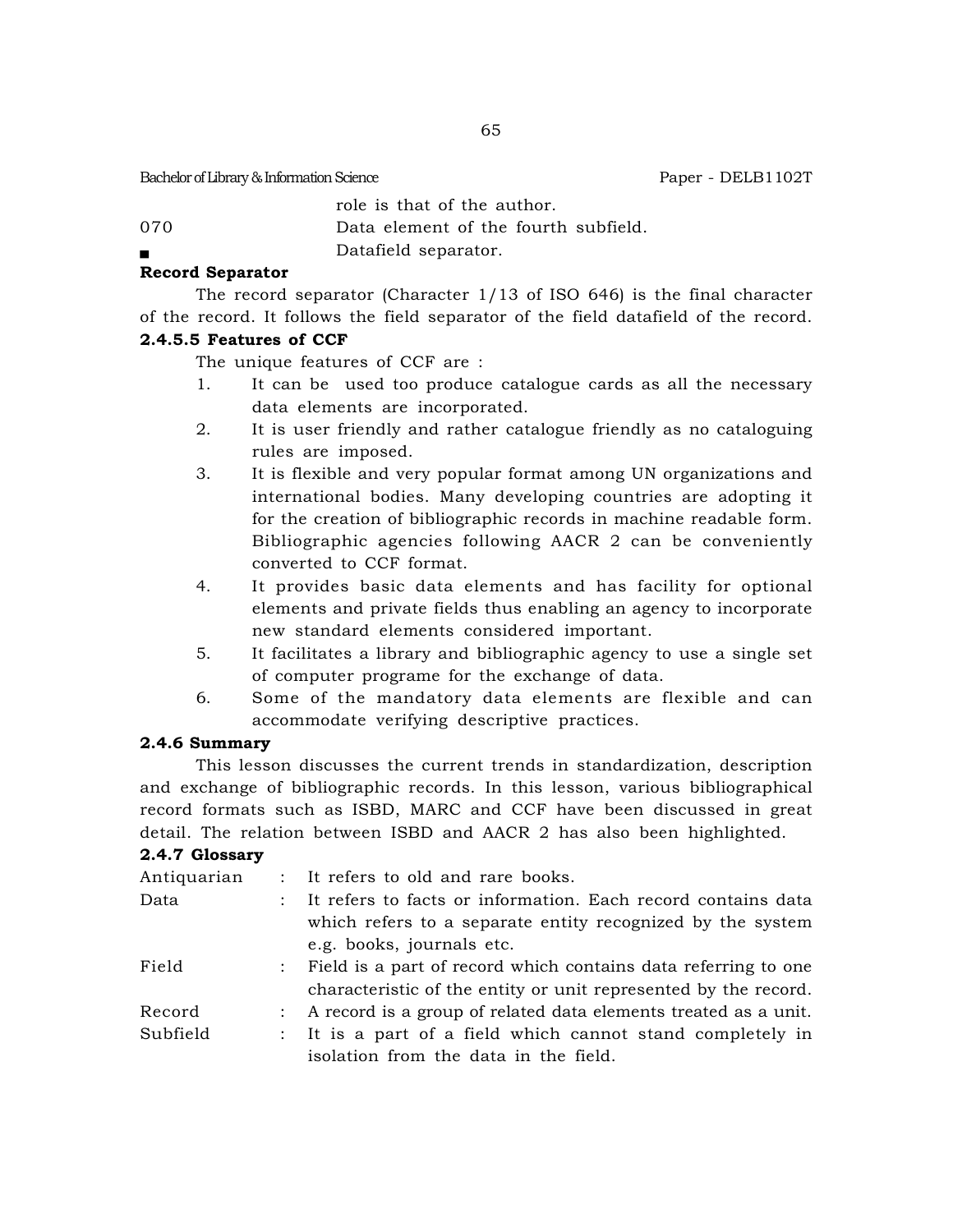## **2.4.9 References**

- 1. Bowmen, J.H. (2003). Essential cataloguing. London : Facet Publishing.
- 2. Chowdhury, B.K. (1997). Common Communication Format (CCF) : An attempt to bridge the wide gulf between major international bibliographic exchange formats. In R.G. Prashar, ed. Library and Information Science. Vol. 1, New Delhi : Concept, pp. 337-342.
- 3. Chowdhury, B.K. and others (2002). MARC : A bird's eye view. CLIS Observer. Vol. 20 (3 & 4), pp. 72-77.
- 4. Chowdhury, G.G. (2004). Introduction to modern information retrieval. 2nd ed. London : Facet Publishing.
- 5. Hopkinson, Allan (1985). The UNESCO Common Communication Format. Annals of Library Science and Documentation. Vol. 32 (1-2), pp. 1-6.
- 6. Jange, S. (2003). MARC Compatible : Perspective for development. IASLIC Bulletin. Vol. 48 (3), pp. 153-166.
- 7. Kashyap, M.M. (1989). Standard bibliographic data designing system and communication format for Indian libraries and information. ILA Bulletin. Vol. XXV (3), pp. 111-123.
- 8. Sen, B.K. (1991). Form MARC to CCF. ILA Bulletin. Vol. 27, pp. 22-37.
- 9. Sinkankas, G.M. and Daily, J.E. (1974) International cataloguing and International Standard Bibliographic Description. In Allan Kent and others. Encyclopaedia of Library and Information Science. Vol. 12, New York : Marcel Dekker.

# **2.4.9 Self Check Exercise**

Note : Write the answers in the space given below each question and check your answers with the answers given at the end.

1. State the objectives of ISBD

## 2. List main fields of MARC 21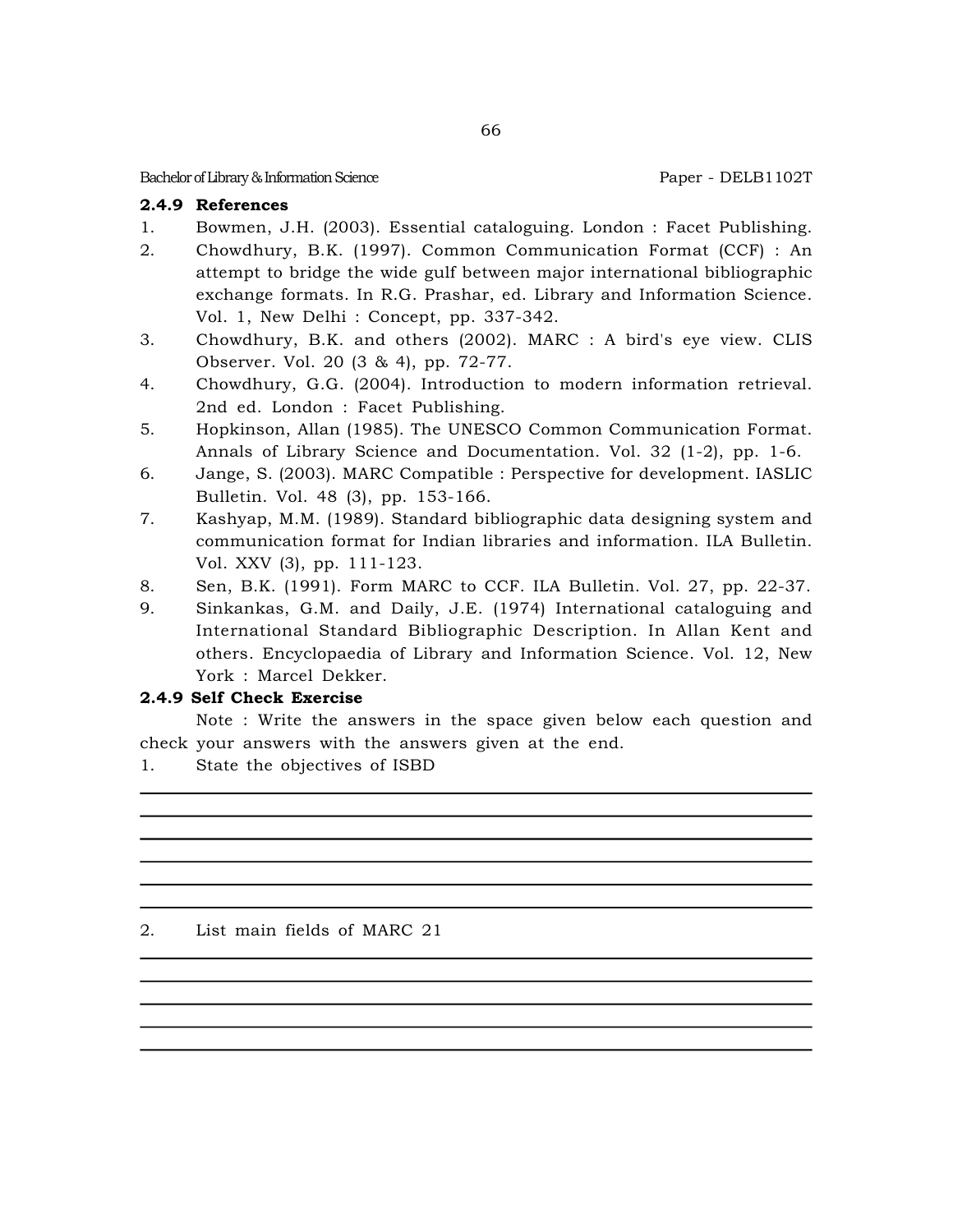3. What is the scope of CCF ? Discuss.

4. State main features of CCF.

## **2.4.10 Answers to Self Check Exercise**

- 1. The objectives of ISBD are as under :
	- 1. To facilitate records from various sources to be interchangeable.
	- 2. To assist in the interpretation of records across language barriers.
	- 3. To assist in the conversion of bibliographic records in machine readable form.
- 2. The main fields in MARC 21 record are as under :
	- 100 Main entry heading : personal author
	- 110 Main entry heading : corporate body
	- 111 Main entry heading : conference
	- 130 Main entry heading : uniform title
	- 240 Uniform title
	- 243 Collective title
	- 245 Title and statement of responsibility
	- 250 Edition
	- 260 Publication, etc.
	- 300 Physical description
	- 440 Series in added entry form
	- 490 Series not in added entry form
	- 5- Notes
	- 700 Added entry : person
	- 710 Added entry : corporate body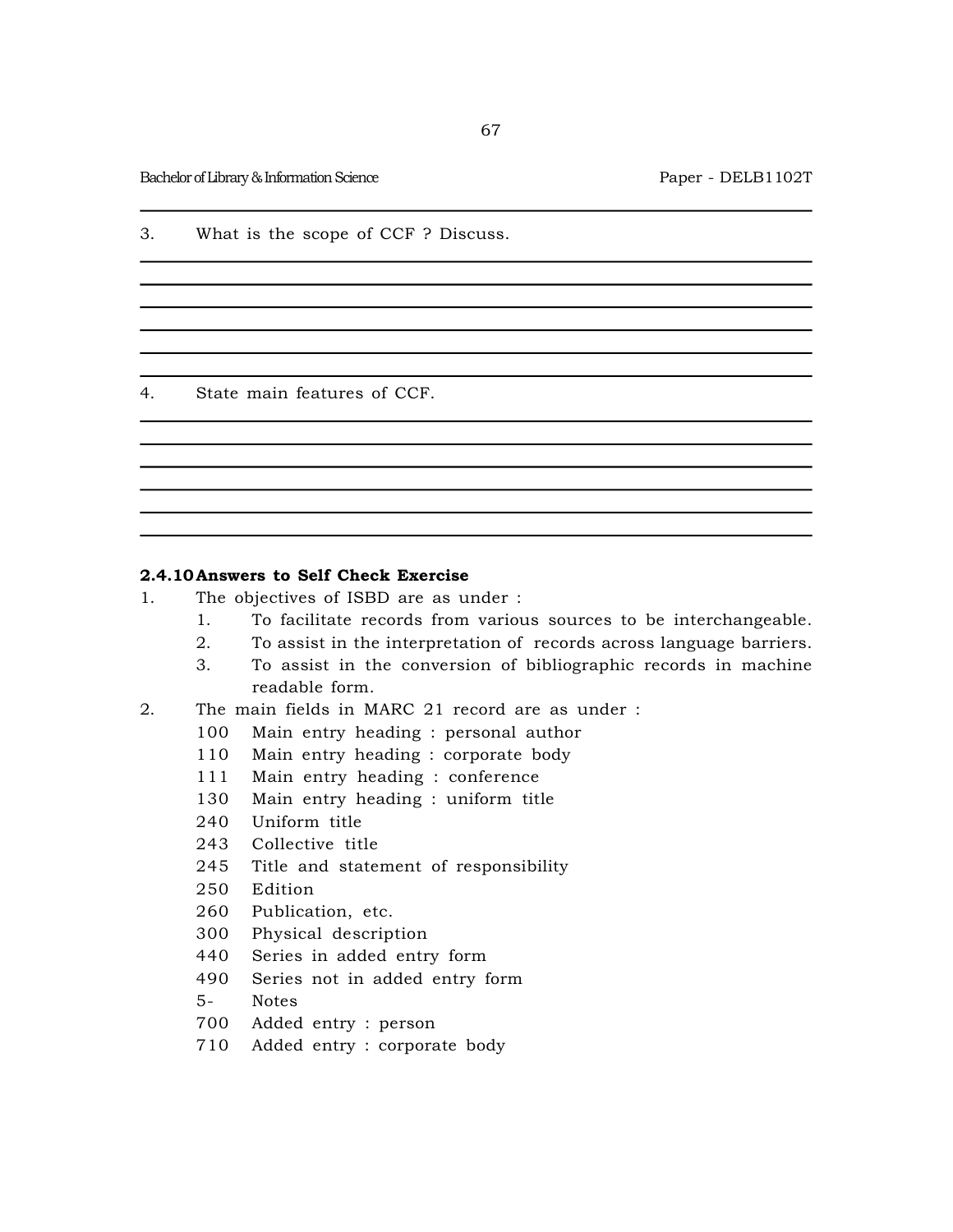- 711 Added entry : conference
- 8- Added entry : series

3. The CCF is designed to provide a standard format for three major purposes :

- 1. To permit the exchange of bibliographic records between the groups of libraries and the abstracting and indexing services.
- 2. To permit a bibliographic agency to use a single set of computer programs to manipulate bibliographic records received from both the libraries and the abstracting and indexing services.
- 3. To serve as the basis of a format for an agency's own bibliographic database, by providing a list of useful data elements.
- 4. The main features of CCF are :
	- 1. It can be used to produce catalogue cards as all the necessary data elements are incorporated.
	- 2. It is used friendly and rather catalogue friendly for no cataloguing rules are imposed.
	- 3. It is flexible and very popular format among UN organizations and international bodies. Many developing countries are adopting if for the creation of bibliographic records in machine readable form. Bibliographic agencies following AACR 2 can be conveniently converted to CCF format.
	- 4. It provides basic data elements and has facility for optional elements and private fields thus enabling an agency to incorporate new standard elements considered important.
	- 5. It facilitates a library and bibliographic agency to use a single set of computer programe for the exchange of data.
	- 6. Some of the mandatory data elements are flexible and can accommodate verifying descriptive practices.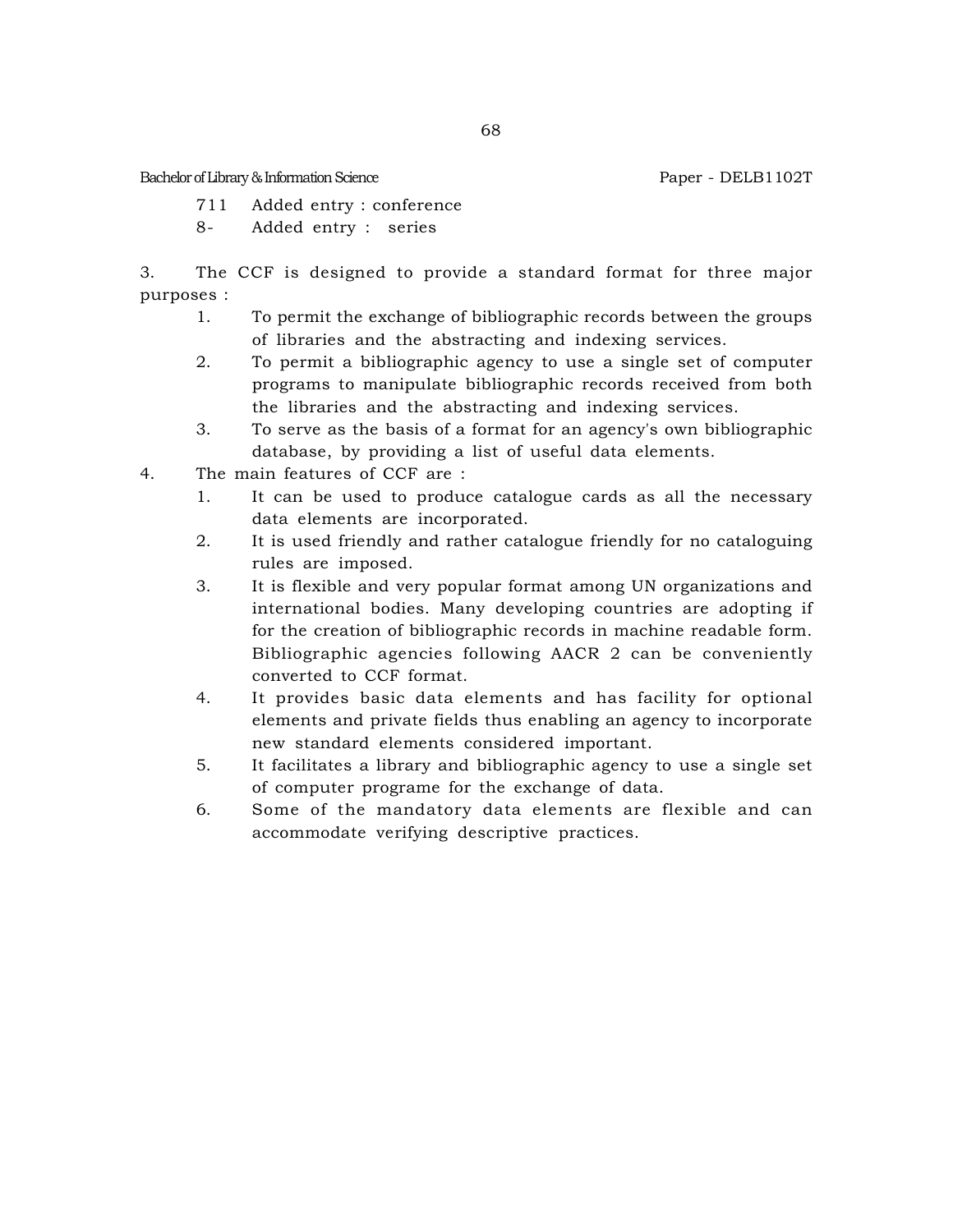#### **BACHELOR OF LIBRARY & INFORMATION SCIENCE Paper - DELB1102T**

**Knowledge Organisation & Information Processing**

**LESSON NO. 2.5 AUTHOR: DR. AMRITPAL KAUR**

### **STANDARD CODES OF CATALOGUING : AACR AND CCC**

## **Structure**

- 2.5.0 Objectives
- 2.5.1 Introduction
- 2.5.2 Anglo-American Cataloguing Rules (AACR)
	- 2.5.2.1 AACR 1 (1967)

2.5.2.1.1 Structure of AACR 1

- 2.5.2.2 AACR 2 (1978)
	- 14.2.2.1 Options
	- 14.2.2.2 Structure of AACR 2
- 2.5.2.3 AACR 2, 1988 Revision
	- 2.5.2.3.1 Structure of the Rules 1988 Revision
	- 2.5.2.3.2 Comments
- 2.5.3 Classified Catalogue Code (CCC)
	- 2.5.3.1 Genesis and Development
	- 2.5.3.2 Successive Editions
	- 2.5.3.3 Structure of CCC
	- 2.5.3.4 Features of CCC
	- 2.5.3.5 Comments
- 2.5.4 Summary
- 2.5.5 Glossary
- 2.5.6 References
- 2.5.7 Self Check Exercise
- 2.5.8 Answers to Self Check Exercise

#### **2.5.0 Objectives**

The objectives of this lesson are to make the learner familiar with:

- i. The emergence and development of AACR and CCC
- ii. The salient features of AACR and CCC

### **2.5.1 Introduction**

The catalogue code means a set of rules with defined terminology designed for cataloguing purposes and rule means a single provision to carry out cataloguing. The catalogue codes and rules guide the cataloguer as to how the entries for books are to be prepared so that one and the same system and pattern might exist for ever who so ever has done it.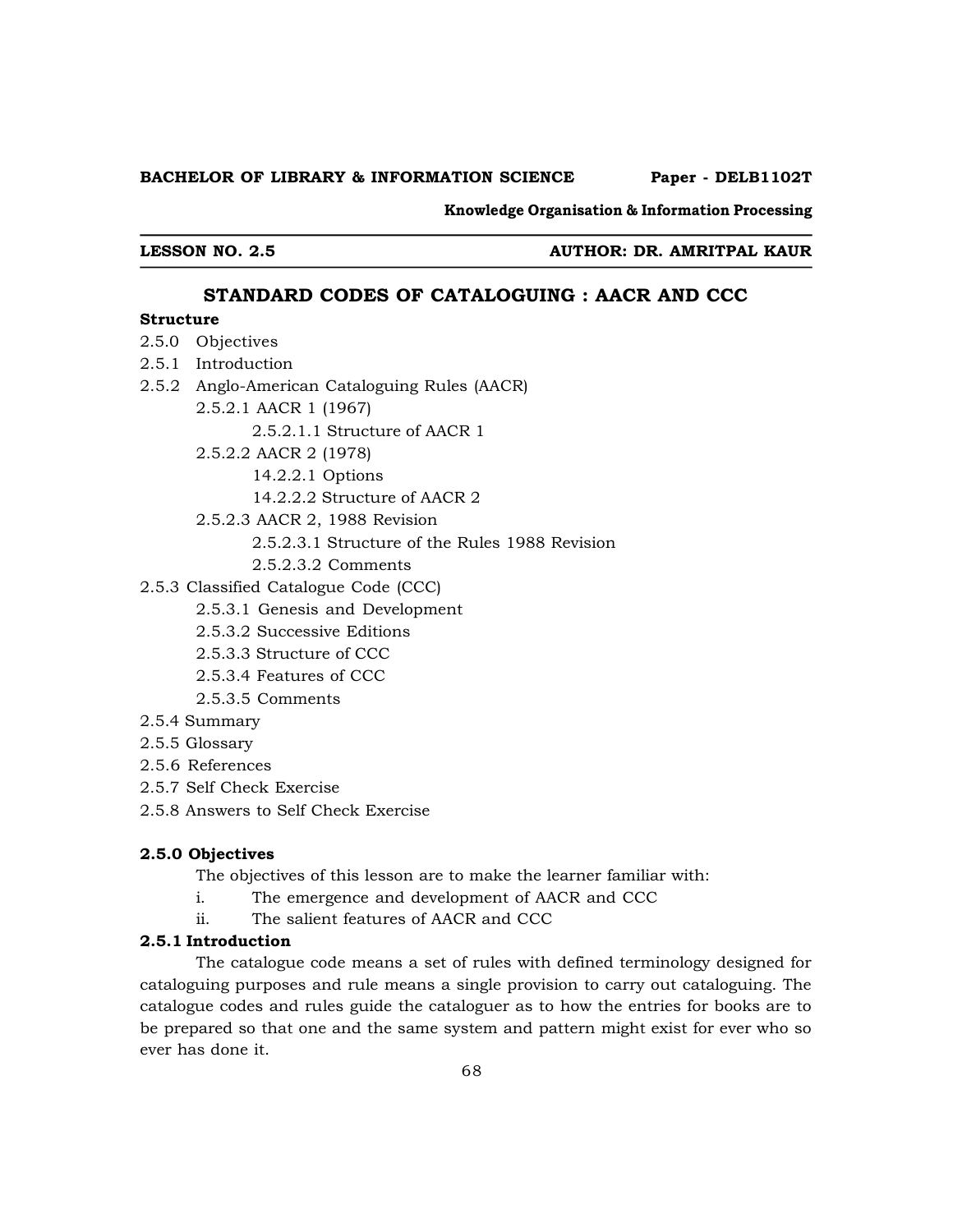Since the middle of the nineteenth century, a series of cataloguing codes has been developed. Each new code sought to improve on the preceding ones. Most of the earlier codes represent the efforts of individuals, and the later ones result from corporate undertakings. In this lesson, the discussion will be confined to two important codes i.e. AACR and CCC

# **2.5.2 ANGLO-AMERICAN CATALOGUING RULES (AACR)**

#### **Background**

The seeds of AACR were sown in 1908 with the development of ALA Code. The code was the result of joint efforts of American Library Association (ALA) and Library Association (LA). By the 1920's, AA code was under criticism. The need for revision was repeatedly expressed. In the 1930's, the committees of ALA and LA began revision. The LA dropped out at the outbreak of the II World War. The ALA continued along producing a draft code in 1941. The final version appeared in 1949 covering author and title heading, the rules for description being separately published by Library of Congress under the title "Rules for Descriptive Cataloguing."

ALA 1949 and LC 1949 served as the standards for descriptive cataloguing for American libraries until the appearance of the Anglo-American Cataloguing Rules in 1967.

### **2.5.2.1 AACR 1 (1967)**

"Anglo American Cataloguing Rules, Northern American Text, Chicago, 1967." "British Text, London, Library Association, 1967."

Due to dissatisfaction with the 1949 code, Samuel Lubetzky, the then bibliographic consultant of Library of Congress was asked by the Board of Cataloguing Practice and Research of ALA to make a detailed analysis of 1949 code. His findings were published in a pamphlet entitled "Cataloguing Rules and Principles: a critique of the ALA rules for entry and proposed design for their revision, 1953". Later on in 1956, he was invited by ALA to add a revision of 1949 code and the result was Code of Cataloguing Rules, Author and Title Entry: an unfold draft 1960.

In 1961, International Conference on Cataloguing Principles (ICCP) was held in Paris. The influence of Lubetzky is closely to be seen in ICCP principles. Lubetzky edited AACR from 1956-64. But later on due to differences of opinion on rules of institutions, he resigned and C. Summer Spalding completed the work from 1964-66. The new code was published in 1967 in two editions - the North American edition and the British edition. The code was prepared by the ALA, the LC, the LA and the Canadian LA. Both the editions are essentially based on the same principles but with a few alternative rules for choice and rendering of headings.

The salient features of AACR1 are given below:

- 1. The rules in AACR1 are based on 'Statement of Principles' adopted by ICCP in 1961. These rules depart very little from the Paris Principles.
- 2. The code includes rules for author/title main entry headings, added entry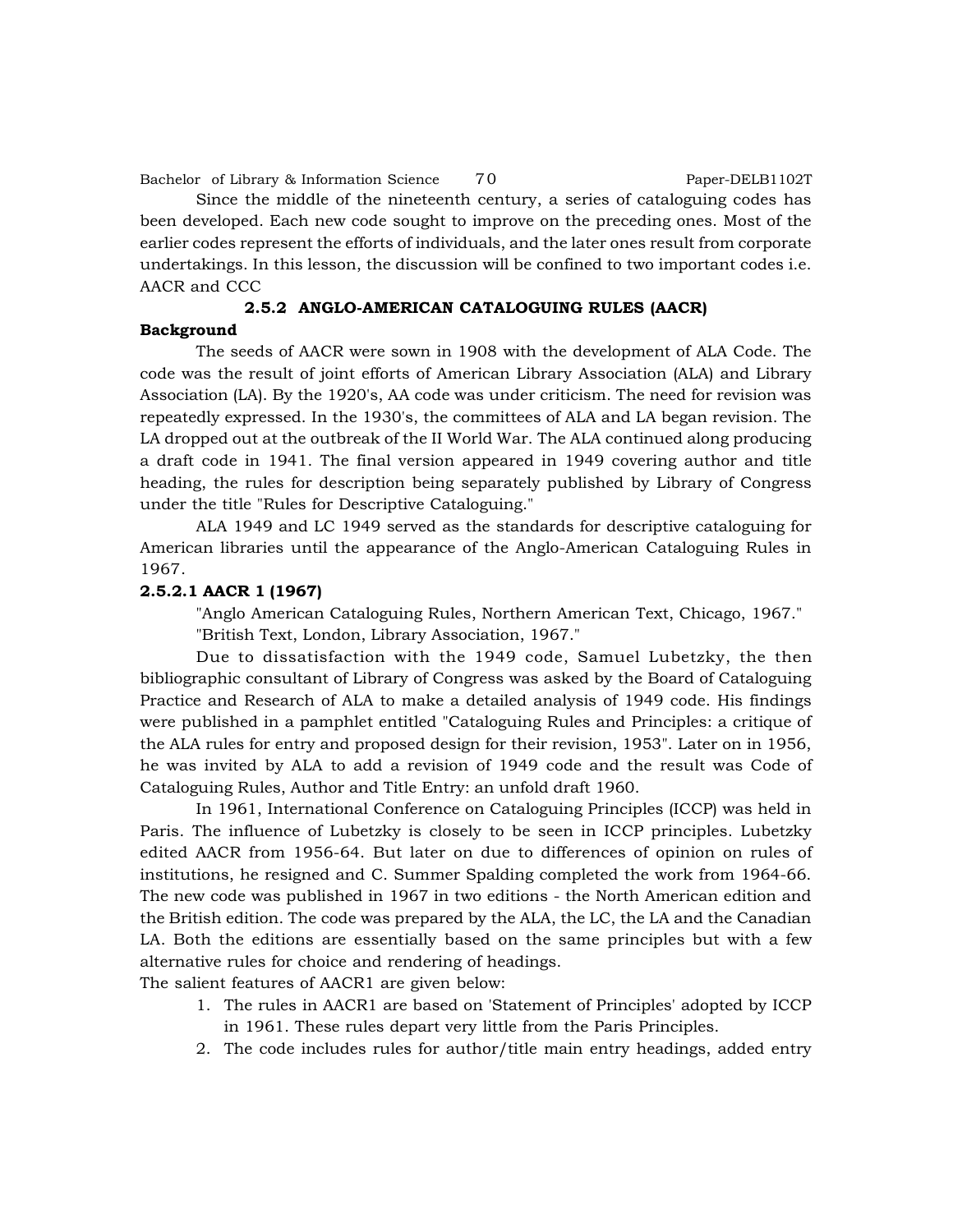## Bachelor of Library & Information Science 71 Paper-DELB1102T headings and references, uniform titles for both title and author entry, description and all these in relation to any type of material. The code covers books, book-like and non-book materials.

3. Sufficient number of entries and references for documents catalogued have been prescribed to provide for meeting various approaches which can be anticipated reasonably from the users. All the entries for particular persons or corporate bodies are supposed to be given under a uniform heading or are to be related by means of references, thereby meeting the requirements of multiple entry alphabetical catalogues.

## **2.5.2.1.1 Structure of AACR 1**

AACR 1 contains 15 chapters arranged in three dimensions:

Part 1: Entry and Heading

Part 2: Description

Part 3: Covers entry and description of non-book material

Then there are six appendices which provide a glossary of cataloguing terms, rules for capitalization, abbreviations, punctuations and diacritics, rules for entry and heading that differ in the British text.

## **2.5.2.2 AACR 2 (1978)**

Since the publication of AACR 1 in 1967, certain significant developments pointed to the desirability of complete overhauling of the code. The factors which necessitated the development of AACR 2 are as under:

- i) The formulation of international standards for the description of monographs, serials and other media indicated the need to redraft the AACR provisions for bibliographic description so that the code would facilitate the effort to promote international exchange of bibliographic data.
- ii) Rules for non-book materials in AACR (1967) had been considered inadequate from the beginning, a situation which resulted in the proliferation of various cataloguing codes for non-book materials.
- iii) The points of divergence between the separate North American and British text of AACR had been gradually reconciled, leading to the prospects of a unified code.
- iv) There had been numerous piecemeal revisions and changes in the rules since 1969 (revision of chapters 6, 12 and 14) which rendered the code rather inconvenient to use.
- v) Increasing mechanization, the growth of centralized and cooperative bibliographic services and networks, introduction of number of new media necessitated to make a code in tune with the computer possibilities.

In order to respond to all these problems, changes and developments, the second edition of Anglo-American Catalogue Rules (AACR 2) was brought out in 1978. It was prepared by the American Library Association, the British Library, the Canadian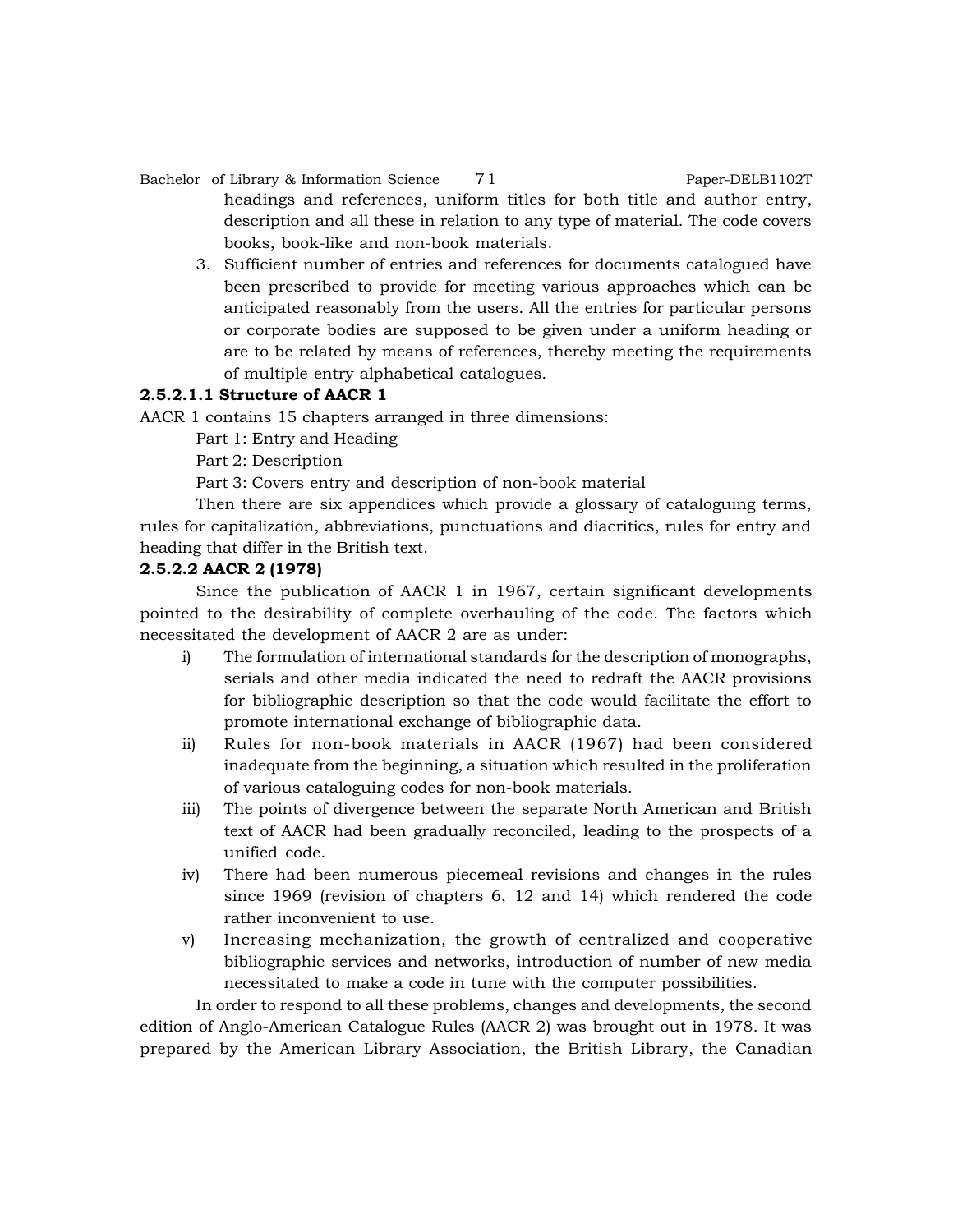Bachelor of Library & Information Science 72 Paper-DELB1102T Committee on Cataloguing, the Library Association and the Library of Congress.

AACR 2 represents a more radical break with the past practice. This is quite evident from the following objectives established at the meeting of Joint Steering Committee for revision of AACR 1 in 1974:

- i) To reflect developments in machine processing of bibliographic record.
- ii) To reconcile in a single text the North American and British Text, including official changes since 1967.
- iii) To consider for inclusion of amendments and changes and work currently in progress, with attention paid to international interests.
- iv) To maintain general conformity with the Paris Principles of 1961, and the ISBD as a basis for the bibliographic description of monographs and to the principle of standardization in the bibliographic description of all types of material.

#### **2.5.2.2.1 Options**

AACR 2 contains a number of options indicated by 'Optional addition', 'Alternative rule', or 'Optionally'. These allow individual libraries or cataloguing agencies to make decisions based on individual considerations in cases where more than one provisions are equally valid.

#### **2.5.2.2.2 Structure of AACR 2**

AACR 2 consists of two parts. Part 1 covers rules for a standard description of all kinds of library material. This part is closely based on International Standard Bibliographic Description (ISBD) for general materials and those for special types of material. Part II deals with the determination and establishment of headings, or access points in the catalogue, under which the descriptive information is to be presented to catalogue users and with the making of references to those headings. This part contain rules for choice of main and added entries (Chapter 21), form of headings and uniform titles (chapters 22-25) and references (chapter 26).

The above division is based on ISBD approach. ISBDs make a distinction between bibliographic description and access points. AACR 2 has taken into consideration, the present day requirements. It is based on the assumption that bibliographic records are meant to be put to multiple uses. In the application of rules of AACR 2, first of all a cataloguer is expected to establish in a standard form a set of descriptive data relating to physical object being catalogued at a particular time. Next he is supposed to provide name and title access points by means of headings and uniform titles to enable the user of a catalogue to find standard description of the concerned physical objects.

#### **2.5.2.3 AACR 2, 1988 Revision**

The implementation of AACR 2 disclosed certain inconsistencies in the rules. This led to further clarification and modification in the rules. As a result, Joint Steering Committee (JSC) was constituted by the Library of Congress, ALA, LA, Canadian LA and Australian LA to take further steps for revision and improvements. As a result, three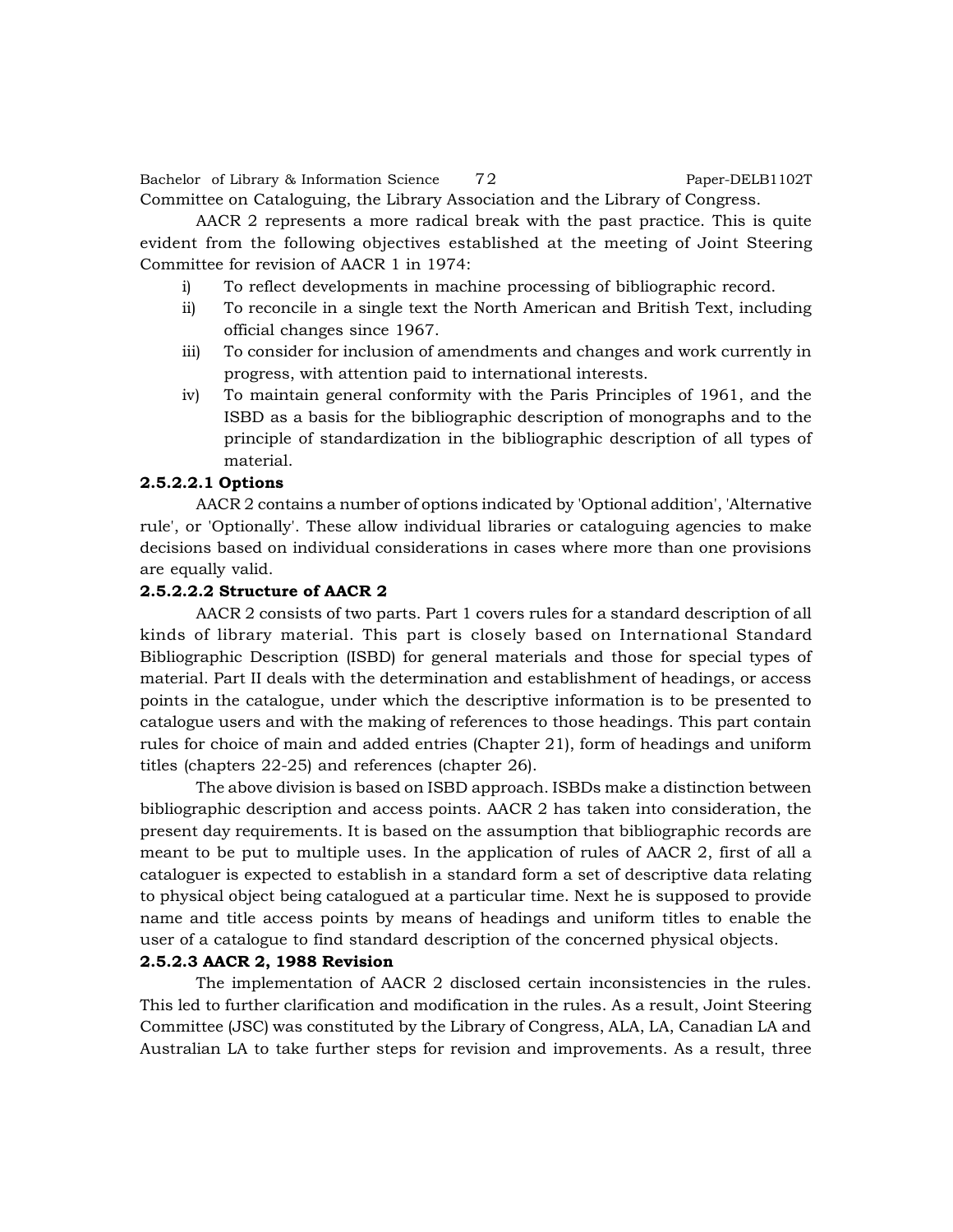Bachelor of Library & Information Science 73 Paper-DELB1102T sets of revisions of AACR 2 comprising of Geographical corrections, Textual amendments, and altered and additional rules were issued in 1982, 1984 and 1986. A draft revision of chapter 9 for computer files was also prepared and published in 1986 in response to the ever-changing nature of computer files. With these changes, it was considered appropriate to issue a revised edition of AACR 2. The JSC decided to call the new edition Second Edition 1988 Revision instead of the 'third edition' due to the fact that the rules have not been radically recast.

The revision, therefore did not result either in the change of basic concept, principles or structure. The changes in AACR, 1988 revision include revisions of rules approved since the publication of AACR 2 (1978); incorporation of the revised chapter on computer files; revision of a number of rules regarding music; rethinking of the concept of separate bibliographic identities, the treatment of titles, author headings, geographic names, and corporate bodies; and provisions for describing material for the blind and otherwise visually impaired. In addition, many existing rules and examples were corrected or clarified.

#### **2.5.2.3.1 Structure of the Rules 1988 Revision**

 The structure of the rules is same as that of AACR 2 (1978). The code is divided into two parts:

Part 1: Description

Part 2: Headings, Uniform Titles and References

Part 1 consists of 13 chapters. Chapter 1 gives the general rules describing all materials. Chapters 2-12 give the rules in greater detail for specific types of materials and chapter 13 gives special rules for preparing analytical entries and multi-level description. These are as follows:

- Chapter 1: General rules for description
- Chapter 2: Books, pamphlets and monographs
- Chapter 3: Cartographic material
- Chapter 4: Manuscripts
- Chapter 5: Music
- Chapter 6: Sound recordings
- Chapter 7: Motion pictures and video recordings
- Chapter 8: Graphic materials
- Chapter 9: Computer files
- Chapter 10: Three-dimensional artifacts and realia
- Chapter 11: Microforms
- Chapter 12: Serials
- Chapter 13: Analysis

Part 2 consists of 6 chapters as follows :

- Chapter 21: Choice of access points
- Chapter 22: Headings of persons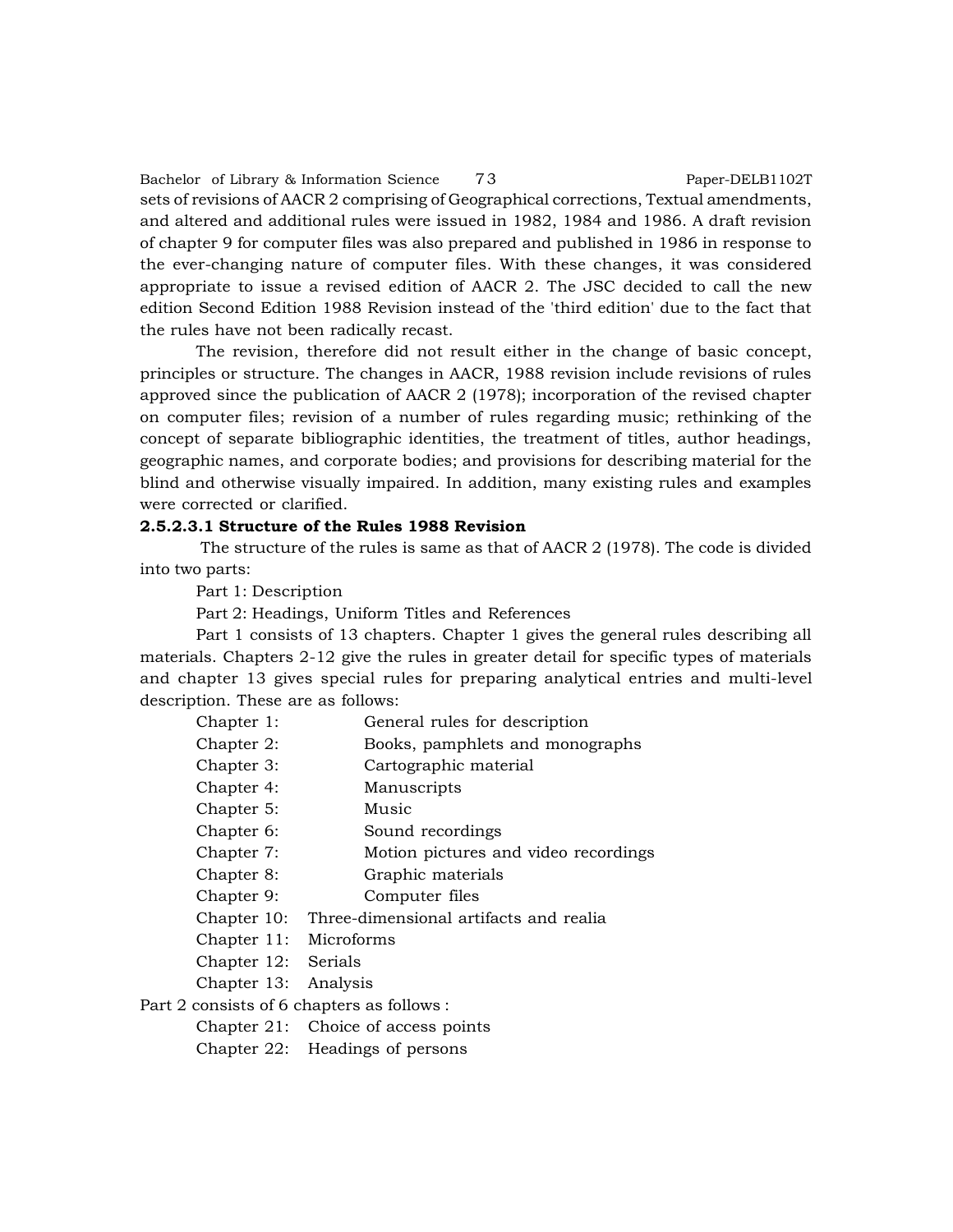Bachelor of Library & Information Science 74 Paper-DELB1102T

Chapter 23: Geographic names

Chapter 24: Headings for corporate bodies

- Chapter 25: Uniform titles
- Chapter 26: References

It also provides four appendices i.e. A. Capitalization, B. Abbreviations, C. Numerals, D. Glossary, and an Index.

In both the parts, the rules proceed from the general to the specific. In part 1 the specificity relates to the physical medium of the items being catalogued, to the level of the detail required for each element of the description and to the analysis of an item containing separate parts. The code also has the provision for optional and alternative rules enabling the libraries to choose the appropriate option as per their requirements.

## **Comments**

Though AACR 2, 1988 is a big step towards the idea of international bibliographic exchange of cataloguing data and the framers of the code have tried their best to provide detailed rules for the new emerging media, yet it has not succeeded fully to take into account the advances in library automation. This is so because the rules cannot be static. These must respond to the changing needs. This means that fast developments in the field of cataloguing due to technological advances demand that there must be continuous revision of the code to keep it responsive to the demands of the libraries.

#### **2.5.3 Classified Catalogue Code (CCC)**

#### **2.5.3.1 Genesis and Development**

The Classified Catalogue Code owes itself to the sense of revolt induced in the mind of Ranganathan while learning cataloguing (AA Code of 1908) in 1924-25 at the School of Librarianship of the University College in London. He realised some drawbacks in it and was not satisfied with the prevailing cataloguing systems. After returning to India, he classified and catalogued 70,000 books single handed and taught cataloguing from 1929-38. He also spent a considerable time on forum duty in his library and observed the cataloguing approaches of the readers. He tried his best to provide a scientific basis to cataloguing procedure. The first edition of the code appeared in 1934. It was not based on any scientific method or canons. The first application of scientific method to cataloguing and catalogue code was made in 1938. Between 1934- 38, some of the rules of CCC came out for critical examination from time to time both in class room discussion and in staff meetings to consider the problem books in cataloguing. At these discussions certain normative principles of cataloguing took shape. These normative principles were called canons of cataloguing which were applied to the rules of cataloguing in the successive editions.

# **2.5.3.2 Successive Editions**

The second edition of CCC was published in 1945. It reflected symbiosis between classification and cataloguing. The method of chain procedure was evolved to derive Class Index Entries from Class Number. It also incorporated rules for the style of writing,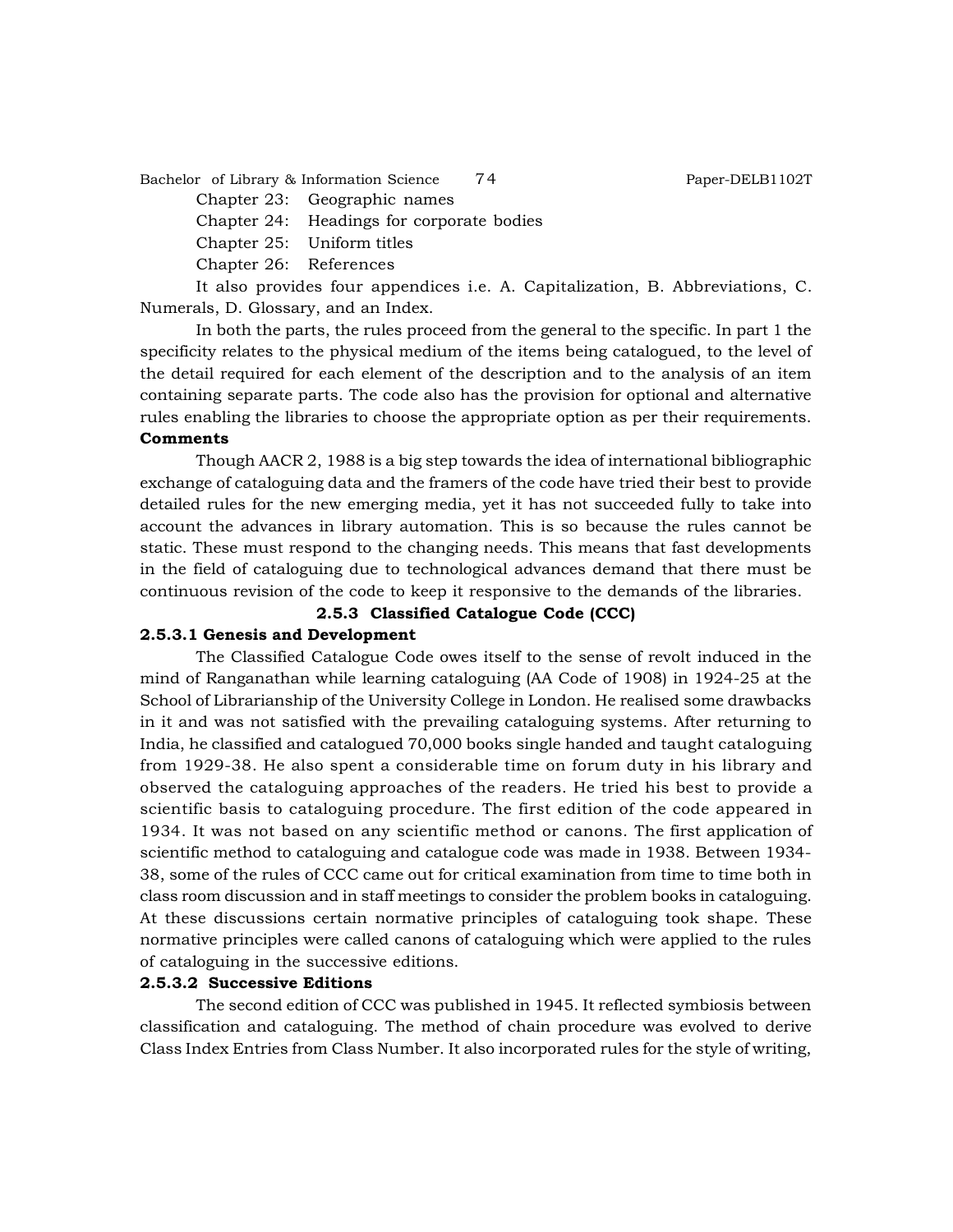Bachelor of Library & Information Science 75 Paper-DELB1102T alphabetization, Gesalt theory of alphabetization. The third edition appeared in 1951. It included rules for union catalogue of periodical publications and rules for an abstracting periodical. This edition also provided an English-Sanskrit Glossary of Cataloguing Terms to form the basis of cognate terminology in the several Indian languages.

The fourth edition came out in 1955. It implemented the layout for cataloguing code recommended in the book 'Heading and Canons'. It added the supplementary rules needed in the building of a national bibliography; separated the problems of the determination of the authorship of a document, the choice of heading, and its rendering, and prescribed the rules for them in independent chapters. It made some changes in the style of writing and corresponding changes in the Rules for Alphabetization. The necessary alternative rules for a Dictionary Catalogue Code were given in appropriate places in the Classified Catalogue Code itself thus eliminating the need for a separate Dictionary Catalogue Code.

Edition fifth which appeared in 1964 included the following new chapters and

part:

Chapter CD: Law of Symmetry Chapter DD: Physical form Chapter DE: Centralized Cataloguing Chapter KK: Homonym in class index headings Chapter KL: Feature heading Part V: Non-conventional documents

# **2.5.3.3 Structure of CCC**

The structure of the code is well laid. The first nine parts (A to H and J) form the approach. Many important issues such as canons, normative principles, evolution of the catalogue, recording, terminology, conflict of authorship, names of persons and rendering of names are dealt with. The next eleven parts (K to N, P to V) give the substantive rules for cataloguing such as rules for different kinds of entries i.e. main, class index, book index, cross reference index and cross reference entries of books and periodicals, rules for compilation of union catalogues of books and periodicals; national bibliography; indexing periodical; abstracting periodical; and cataloguing of incunabula and non-book materials. The last part W contains the end matter i.e. glossary of terms; bibliographical references and index.

# **2.5.3.4 Features of CCC**

The distinctive features of CCC are following:

- 1. The code is based on canons and normative principles evolved by Ranganathan, and perhaps is the only code in English language providing rules for constructing a classified catalogue.
- 2. It has provision of rules for compilation of union catalogue of books and periodical publications, national bibliographies, indexing and abstracting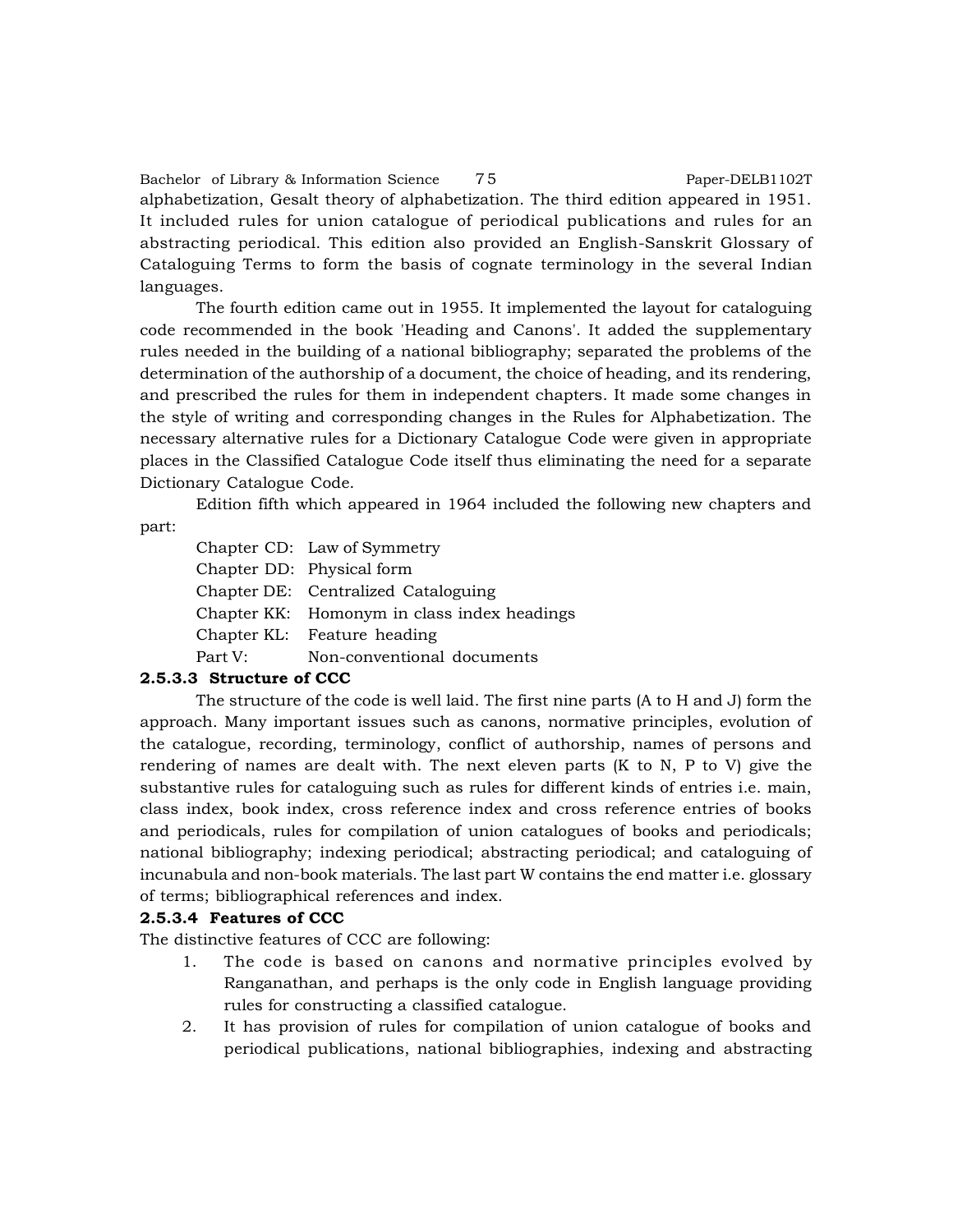Bachelor of Library & Information Science 76 Paper-DELB1102T periodicals.

- 3. The chain procedure is the unique device in CCC which is a most important contribution of Dr. Ranganathan to the art of cataloguing. This is a mechanical device to derive the subject headings from class number either for class index or for subject headings to be used for a dictionary catalogue.
- 4. CCC attaches much importance to the title page and its overflow pages in order to get details to be incorporated in catalogue entries.
- 5. The code lays stress on economy. It does not allow the use of imprint and collation in the catalogue entry which are considered to be part and facet of an entry for identification of the document. The book number contributed in accordance with colon classification of Dr. Ranganathan indicates the years of publication of the document. Additional information to the title statement of the entry in CCC is the edition of the books.
- 6. The code is free from the restriction of language. It takes into consideration (i) language of the library (ii) scale of language in which the language of the library comes first and the others come in the descending sequence of favouredness. This also implies the concept of 'script of the library' and of 'favoured script'.
- 7. It is though very much Indian in character but meant for union application.

# **2.5.3.5 Comments**

Though CCC is only complete cataloguing code and is also consistent in many respects, yet it lacks in certain areas of rules for cataloguing. It lacks in providing complete bibliographical information which sometimes causes confusion and difficulties. No rules for cataloguing of non-book materials have been provided that are essential for cataloguing purposes of such materials.

It needs revision so as to respond to the changes that have taken place since 1964.

#### **2.5.4 Summary**

This lesson discusses the development of two important codes i.e. Anglo American Catalogue Rules (AACR) and Classified Catalogue Code (CCC). Also describes in detail the salient features of both AACR and CCC.

## **2.5.5 Glossary**

| Gesalt alphabetization |  | In Gesalt alphabetization, ordinal values are given to      |
|------------------------|--|-------------------------------------------------------------|
|                        |  | "word space", "sentence space" and "paragraph space".       |
|                        |  | Different values are also given to "capital letters" "small |
|                        |  | letters" and "letters in italics".                          |
| <b>ICCP</b>            |  | It stands for International Conference on Cataloguing       |
|                        |  | Principles. It was held in Paris in 1961.                   |
| <b>ISBD</b>            |  | It stands for International Standard Bibliographic          |
|                        |  | Description.                                                |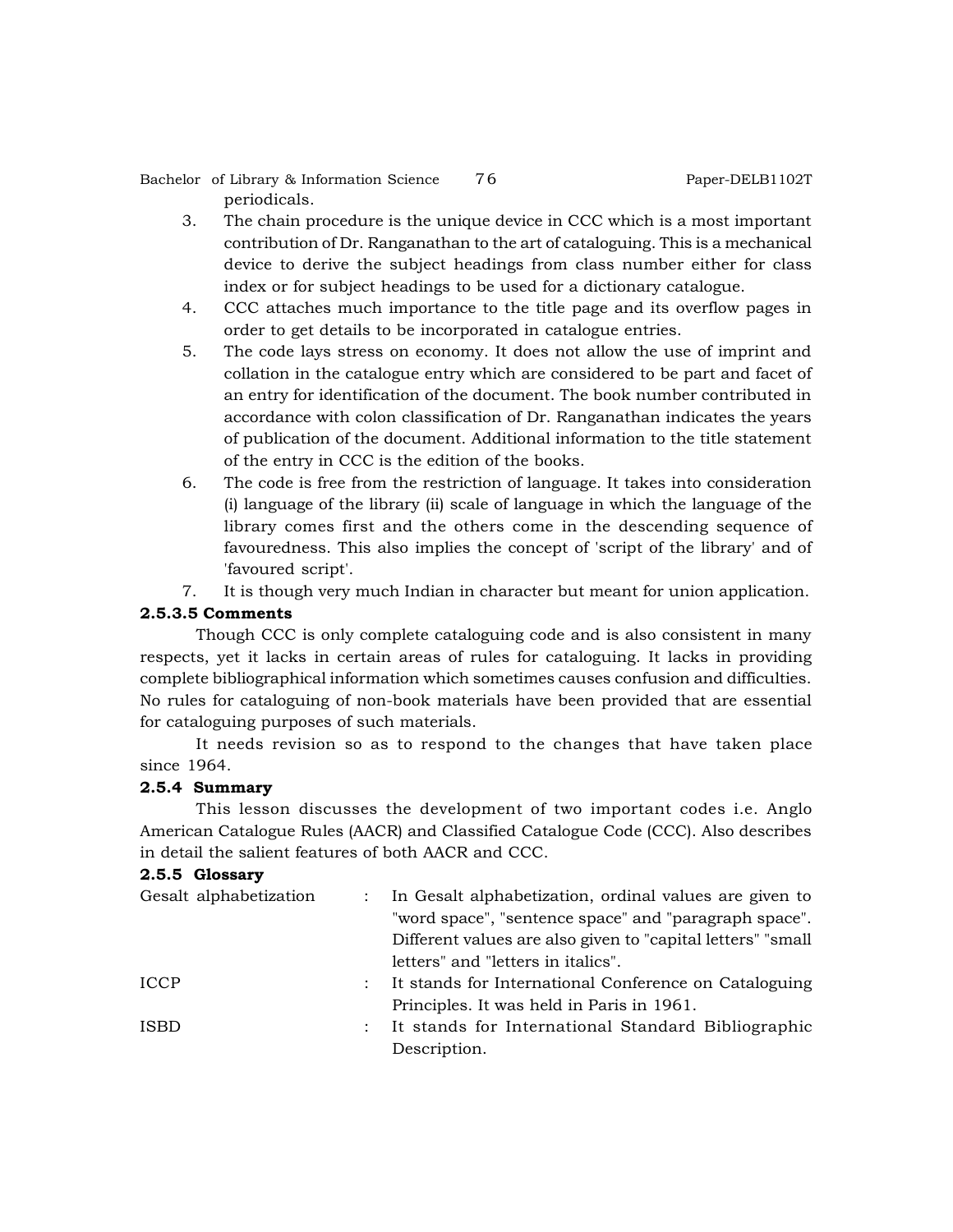Bachelor of Library & Information Science 77 Paper-DELB1102T

# **2.5.6 References :**

- 1. Anglo American Cataloguing Rules (1978) 2nd ed. London: Library Association.
- 2. Chan, Lois Mai (1994). Cataloguing and Classification: An introduction. 2nd ed. New York: McGraw Hill.
- 3. Hanson, ER and Daily, JE (1974). Catalogs and Cataloging. In Encyclopaedia of library and Information Science. Vol. 4. London: Marcel Dekker, pp. 242-305.
- 4. Krishan Kumar & Girja Kumar : Theory of Cataloguing. 5th rev. edition, New Delhi: Vikas,2006.
- 5. Ranganathan, SR (1964). Classified Catalogue Code with Additional Rules for Dictionary Catalogue Code. Bombay: Asia Publishing House.
- 6. Tripathi, SM and Shokeen, SN: Fundamental of Library Cataloguing : YK Pub. Agra, 1999.

# **2.5.7 Self Check Exercise**

**Note:** Write the answers in the space given below each question and check your answers with the answers given at the end.

<u> 1989 - Johann Harry Harry Harry Harry Harry Harry Harry Harry Harry Harry Harry Harry Harry Harry Harry Harry</u> \_\_\_\_\_\_\_\_\_\_\_\_\_\_\_\_\_\_\_\_\_\_\_\_\_\_\_\_\_\_\_\_\_\_\_\_\_\_\_\_\_\_\_\_\_\_\_\_\_\_\_\_\_\_\_\_\_\_\_\_\_\_\_\_\_\_\_\_\_\_\_\_\_\_\_\_\_\_\_\_\_\_\_\_\_\_\_\_\_\_\_\_\_\_ <u> 1989 - Johann Barn, amerikan bernama di sebagai bernama di sebagai bernama di sebagai bernama di sebagai bern</u>  $\ldots \ldots \ldots \ldots \ldots \ldots$ 

<u> 1989 - Johann Harry Harry Harry Harry Harry Harry Harry Harry Harry Harry Harry Harry Harry Harry Harry Harry</u> \_\_\_\_\_\_\_\_\_\_\_\_\_\_\_\_\_\_\_\_\_\_\_\_\_\_\_\_\_\_\_\_\_\_\_\_\_\_\_\_\_\_\_\_\_\_\_\_\_\_\_\_\_\_\_\_\_\_\_\_\_\_\_\_\_\_\_\_\_\_\_\_\_\_\_\_\_\_\_\_\_\_\_\_\_\_\_\_\_\_\_\_\_\_ <u> 1989 - Johann Barn, amerikan bernama di sebagai bernama di sebagai bernama di sebagai bernama di sebagai bern</u>  $\ldots \ldots \ldots \ldots \ldots \ldots$ 

<u> 1989 - Johann Harry Harry Harry Harry Harry Harry Harry Harry Harry Harry Harry Harry Harry Harry Harry Harry</u> \_\_\_\_\_\_\_\_\_\_\_\_\_\_\_\_\_\_\_\_\_\_\_\_\_\_\_\_\_\_\_\_\_\_\_\_\_\_\_\_\_\_\_\_\_\_\_\_\_\_\_\_\_\_\_\_\_\_\_\_\_\_\_\_\_\_\_\_\_\_\_\_\_\_\_\_\_\_\_\_\_\_\_\_\_\_\_\_\_\_\_\_\_\_ <u> 1989 - Johann Harry Harry Harry Harry Harry Harry Harry Harry Harry Harry Harry Harry Harry Harry Harry Harry</u>  $\ldots \ldots \ldots \ldots \ldots \ldots$ 

1. Define a library catalogue code.

# 2. Discuss briefly structure of ACCR2.

3. Describe briefly structure of CCC.

#### **2.5.8 Answers to Self Check Exercise**

1. The catalogue code means a set of rules with defined terminology designed for cataloguing purposes and rule means a single provision to carry out cataloguing. The catalogue codes and rules guide the cataloguer as to how the entries for books are to be prepared so that one and the same system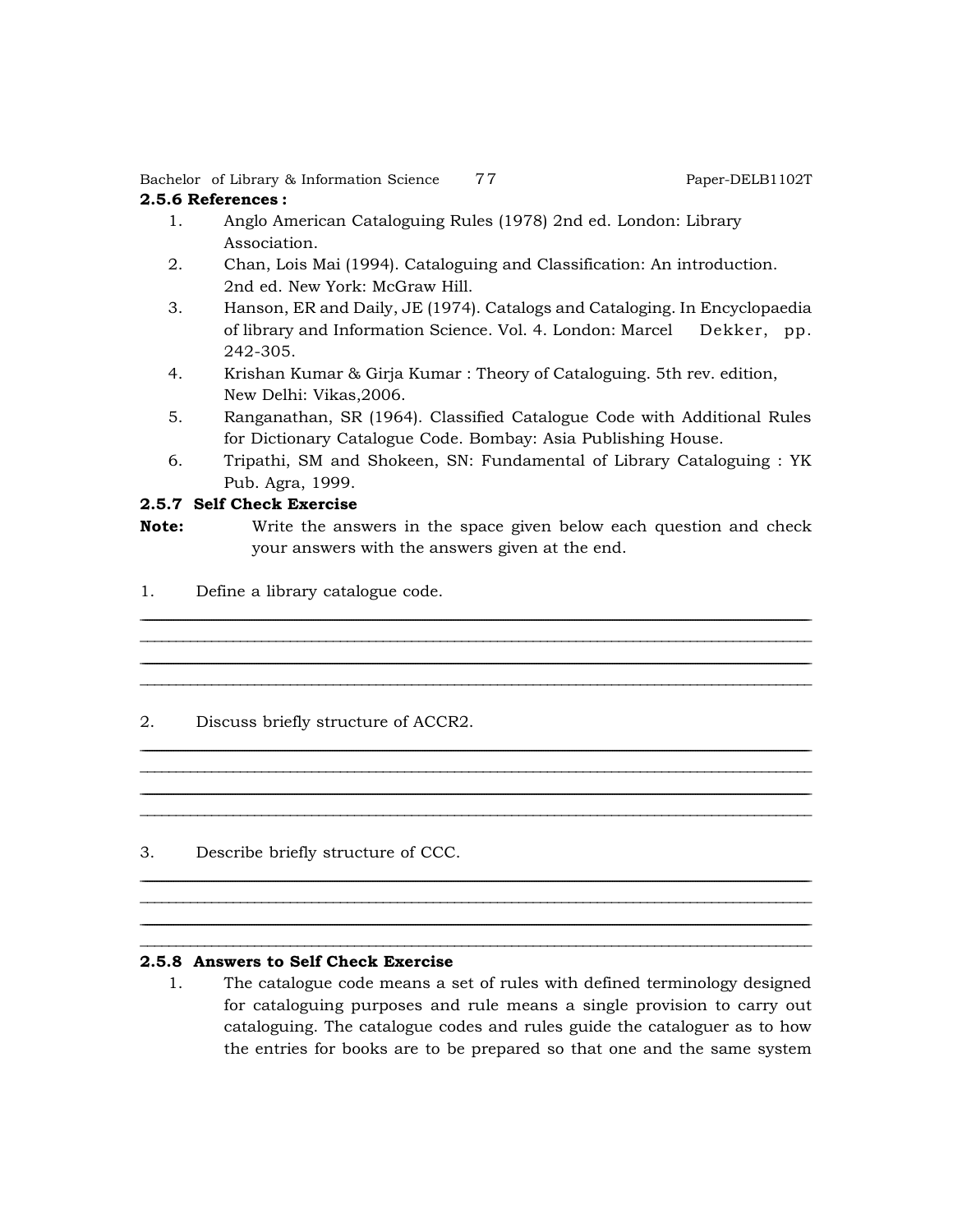Bachelor of Library & Information Science 78 Paper-DELB1102T

and pattern might exist for ever who so ever has done it.

- 2. AACR 2 consists of two parts. Part 1 covers rules for a standard description of all kinds of library material. This part is closely based on International Standard Bibliographic Description (ISBD) for general materials and those for special types of material. Part II deals with the determination and establishment of headings, or access points in the catalogue, under which the descriptive information is to be presented to catalogue users and with the making of references to those headings. This part contain rules for choice of main and added entries (Chapter 21), form of headings and uniform titles (chapters 22-25) and references (chapter 26).
- 3. The structure of CCC is as follows :

The first nine parts (A to H and J) form the approach. Many important issues such as canons, normative principles, evolution of the catalogue, recording, terminology, conflict of authorship, names of persons and rendering of names are dealt with. The next eleven parts  $(K$  to  $N$ ,  $P$  to  $V$ ) give the substantive rules for cataloguing such as rules for different kinds of entries i.e. main, class index, book index, cross reference index and cross reference entries of books and periodicals, rules for compilation of union catalogues of books and periodicals; national bibliography; indexing periodical; abstracting periodical; and cataloguing of incunabula and non-book materials. The last part W contains the end matter i.e. glossary of terms; bibliographical references and index.

**BACHELOR OF LIBRARY & INFORMATION SCIENCE Paper - DELB1102T**

**KNOWLEDGE ORGANISATION & INFORMATION PROCESSING**

**LESSON NO. 2.6 AUTHOR: DR. AMRITPAL KAUR**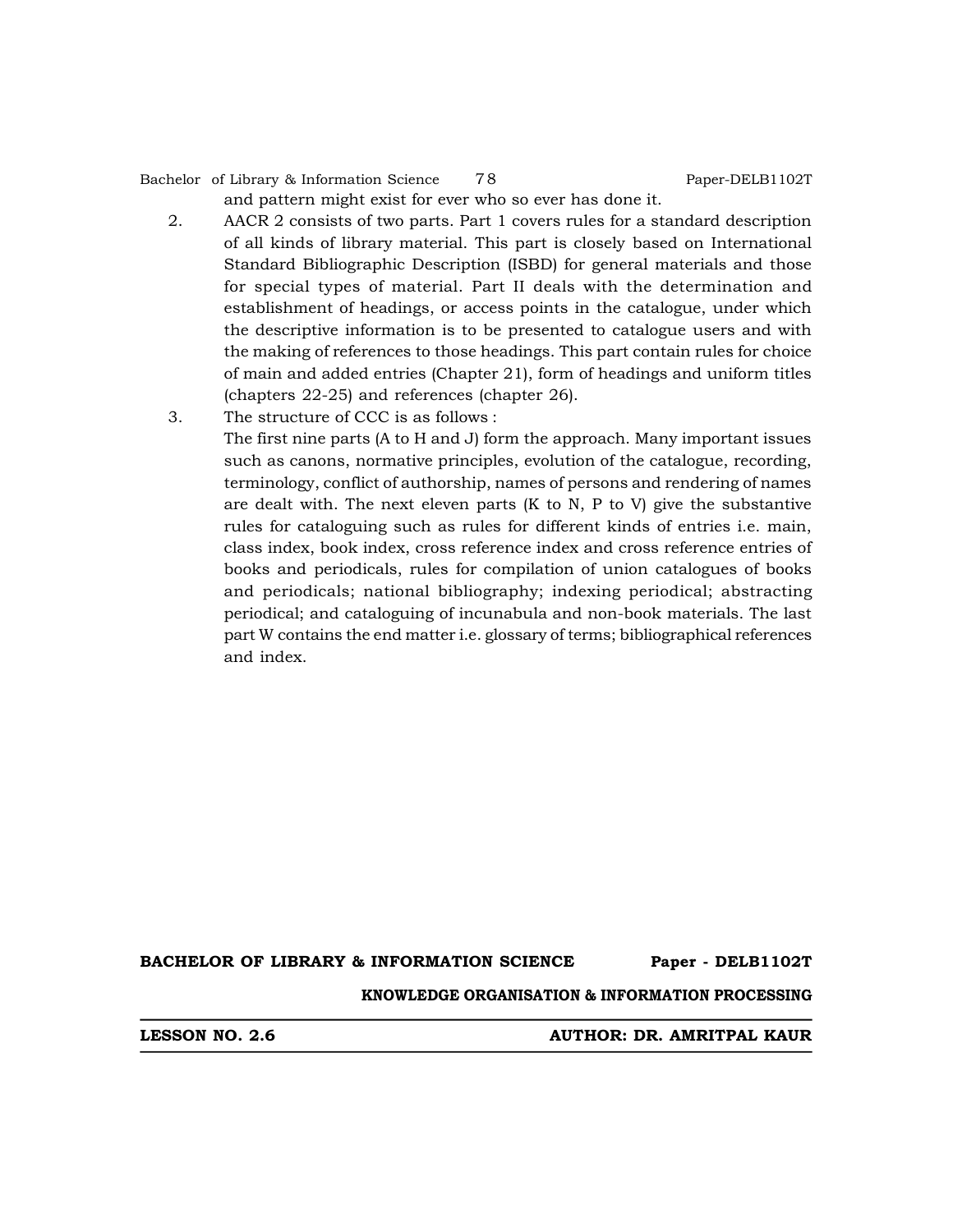# **CANONS AND PRINCIPLES OF CATALOGUING**

#### **Structure**

- 2.6.0 Objectives
- 2.6.1 Introduction
- 2.6.2 Canons of Cataloguing
	- 2.6.2.1 Canon of Ascertainability
		- 2.6.2.1.1 Purpose
		- 2.6.2.1.2 Comments
	- 2.6.2.2 Canon of Prepotence
		- 2.6.2.2.1 Purpose
		- 2.6.2.2.2 Comments
	- 2.6.2.3 Canon of Individualization
		- 2.6.2.3.1 Homonyms
	- 2.6.2.4 Canon of Sought Heading
		- 2.6.2.4.1 Purpose
		- 2.6.2.4.2 Implication
		- 2.6.2.4.3 Subject Headings and Chain Procedure
	- 2.6.2.5 Canon of Context
		- 2.6.2.5.1 Mode of Book Production
		- 2.6.2.5.2 Context of Open Access
		- 2.6.2.5.3 Effect of National and International Bibliographies
		- 2.6.2.5.4 Change in Context
	- 2.6.2.6 Canon of Permanence
		- 2.6.2.6.1 Purpose
		- 2.6.2.6.2 Implication
	- 2.6.2.7 Canon of Currency
		- 2.6.2.7.1 Purpose
		- 2.6.2.7.2. Current among whom, a dilemma
	- 2.6.2.8 Canon of Consistence
		- 2.6.2.8.1 Implication
	- 2.6.2.9 Canon of Recall Value
		- 2.6.2.9.1 Application
		- 2.6.2.9.2 Comments
- 2.6.3 General Normative Principles
	- 2.6.3.1 Five Laws of Library Science
		- 2.6.3.2 Laws of Interpretation
		- 2.6.3.3 Law of Impartiality
		- 2.6.3.4 Law of Symmetry
		- 2.6.3.5 Law of Parsimony
		- 2.6.3.6 Principle of Local Variation
		- 2.6.3.7 Principle of Osmosis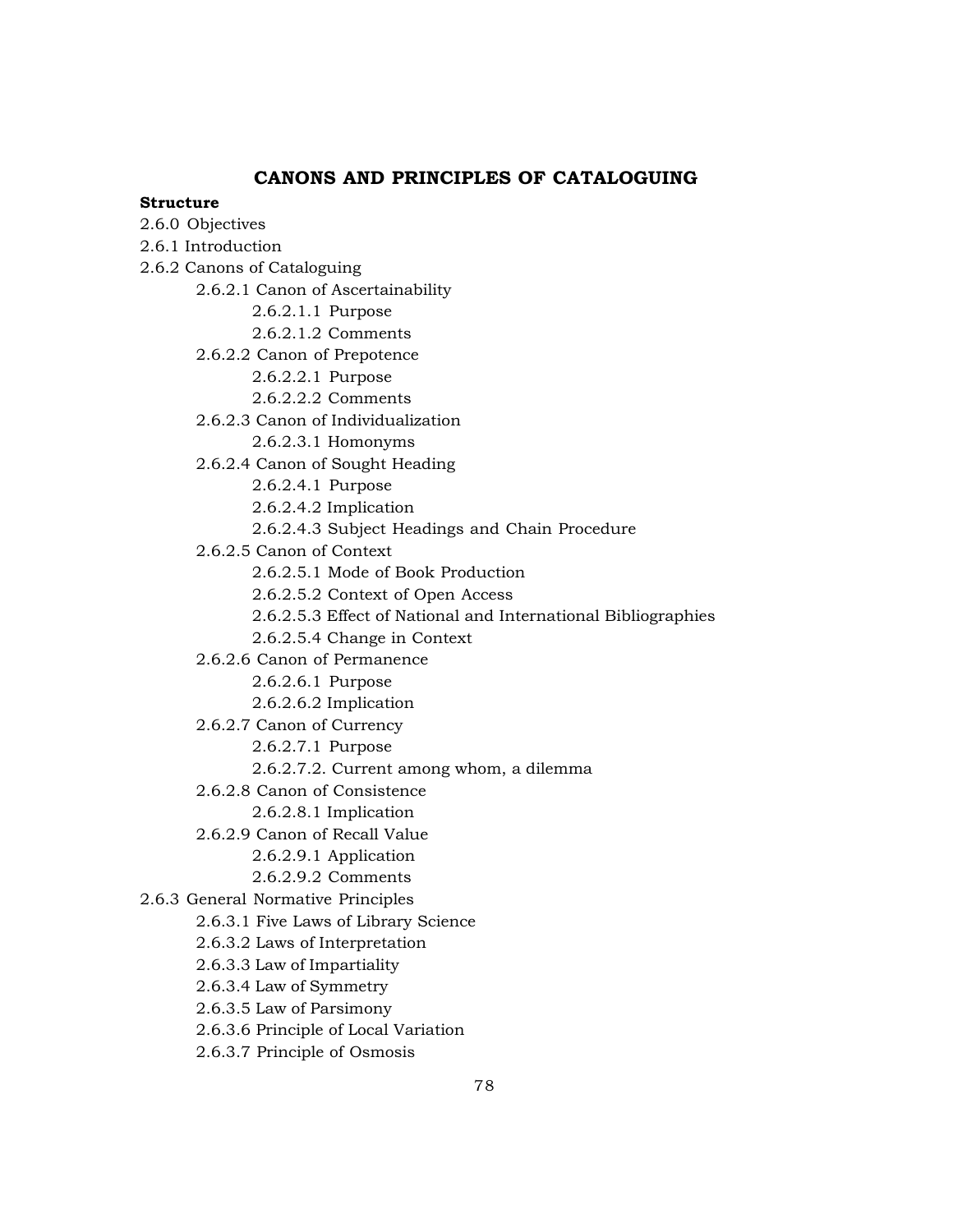Bachelor of Library & Information Science 80 Paper-DELB1102T

2.6.4 Summary

2.6.5 Glossary

2.6.6 References

2.6.7 Self Check Exercise

2.6.8 Answers to Self Check Exercise

## **2.6.0 Objectives**

The objective of this lesson is to make the learner familiar with the canons and principles of cataloguing propounded by Dr. Ranganathan.

#### **2.6.1 Introduction**

Dr. Ranganathan wanted to provide scientific basis to cataloguing. After great devotion, experimentation and observation, he succeeded in making cataloguing a science by establishing his normative principles and canons of cataloguing. For the first time these appear in his book 'Theory of Library Catalogue' published in 1938. It contained five laws of library science, six canons of cataloguing and Law of Parsimony. Over the time, these have been revised and elaborated. The 5th ed. of Classified Catalogue Code (CCC) (1964) contained eight canons of cataloguing, five basic laws and two principles. In Dec. 1969, in Slant to Documentation, the Canon of Recall Value was added. In total, there are nine canons, five laws of library science, four basic laws and two principles.

#### **2.6.2 Canons of Cataloguing**

 Canons of Cataloguing means the application of specific normative principles to cataloguing. These are those guiding principles which provide the basis for drafting catalogue codes and guide the cataloguers in their day to day work of cataloguing to achieve uniformity, consistency and accuracy. These are as under:

- 1. Canon of Ascertainability
- 2. Canon of Prepotence
- 3. Canon of Individualization
- 4. Canon of Sought Heading
- 5. Canon of Context
- 6. Canon of Permanence
- 7. Canon of Currency
- 8. Canon of Consistency
- 9. Canon of Recall Value

#### **2.6.2.1 Canon of Ascertainability**

Ascertainability means something which is not fictitious but ascertainable. Similarly, the Canon of Ascertainability prescribes that the information found on the title page of a document and its overflow pages should determine the choice and rendering of various sections. However the following are the exceptions: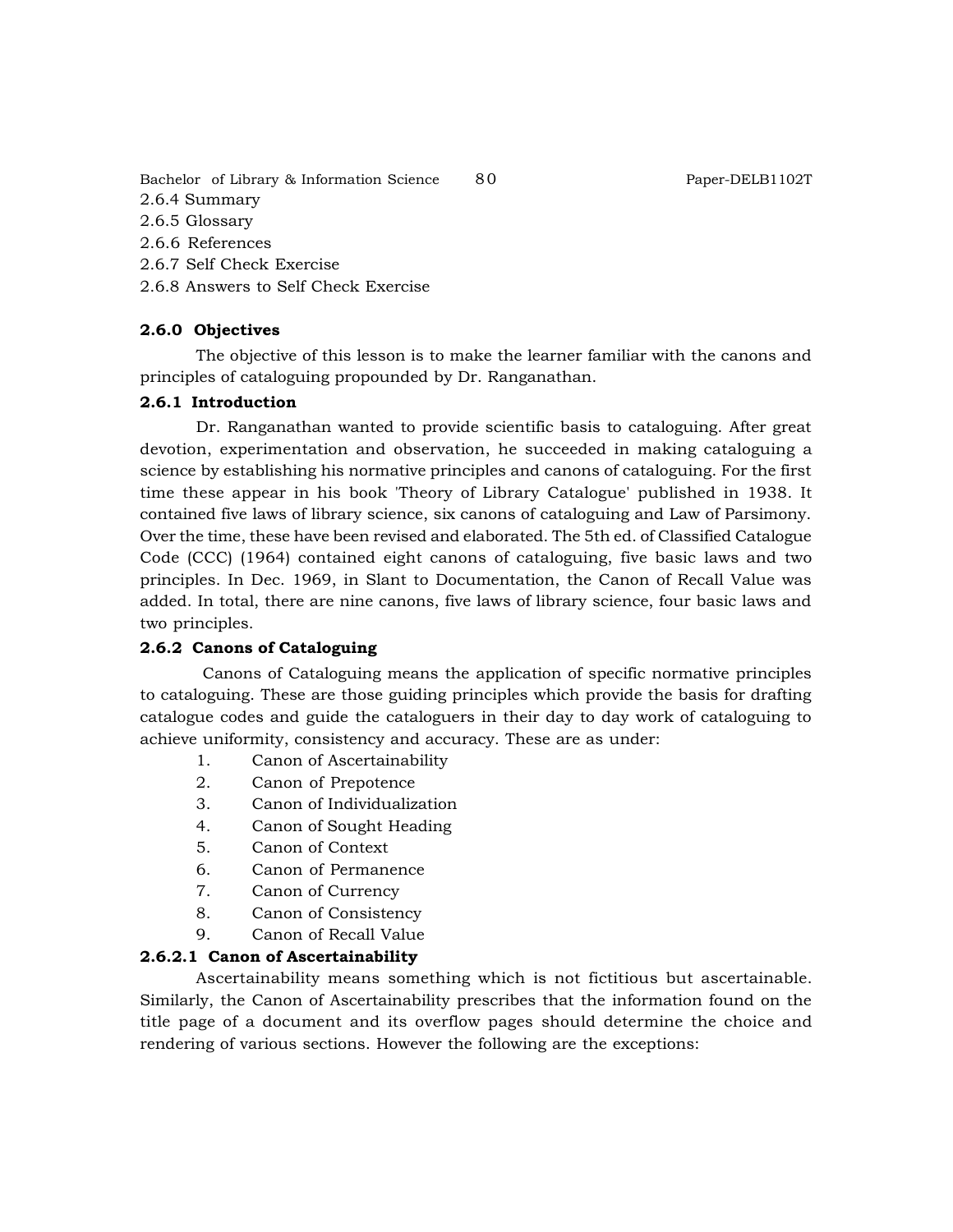Bachelor of Library & Information Science 81 Paper-DELB1102T

- 1. Extract note, extraction note and related book note of the main entry are not given in the book itself, the information is included from the cataloguer's side.
- 2. The leading section and directing section of cross reference entry in a classified code and subject analytical in a dictionary catalogue are not given on the title page.
- 3. Book index entries derived from the extract, extraction related book note, are also be based on imaginary information outside sources.
- 4. The heading and directing section of the class index entry is not given in the book.
- 5. Directing section in the cross reference index entry other than the name entry is not given on the title page.

#### **2.6.2.1.1 Purpose of Canon of Ascertainability**

Its purpose is to achieve consistency and conformity in the heading. The cataloguer need not to search out the information from the outside sources. To achieve this objective, an international standard for the title page and its overflow pages should be adopted.

#### **2.6.2.1.2 Comments on Canon of Ascertainability**

It is essential to know how this canon is satisfied by AACR II and CCC and how it is disregarded by both the codes.

AACR II respects this canon to a good extent vide rule no.21.OB. It states that the title page is the chief source of information for a printed book.

Rule 21.6.B1 indicates to enter a work of shared authorship under the person or corporate body, if any to whom principle responsibility is attributed by wording or the layout of the chief source of information.

Thus AACR II accepts the directions of the canon to a great extent. But it violates the canon also. In many places, it prescribes the use of information appearing in the text of a book or appearing outside the book when the statements appearing in the chief source of information are ambiguous or insufficient.

CCC fully regards this canon. Chapter MA 1 prescribes title as the source for the preparation of main entry. At one or two places, there is purposeful violation of this canon e.g. Rule MD 4 states, if the title page gives only a pseudonym in the place of the author's name the pseudonym is to be used as heading and if the real name is not given on title page but is to be found from outside the sources, it is to be added in the square brackets. Then it is violated vide rule no. JG 3 which states if the name of a series does not occur anywhere in the book but occurs in some other book of the series, it is to be taken from that book.

#### **2.6.2.2 Canon of Prepotence**

Canon of Prepotence is for the arrangement of entries in a catalogue. It states that potency to decide the position of an entry among the various entries in a catalogue, if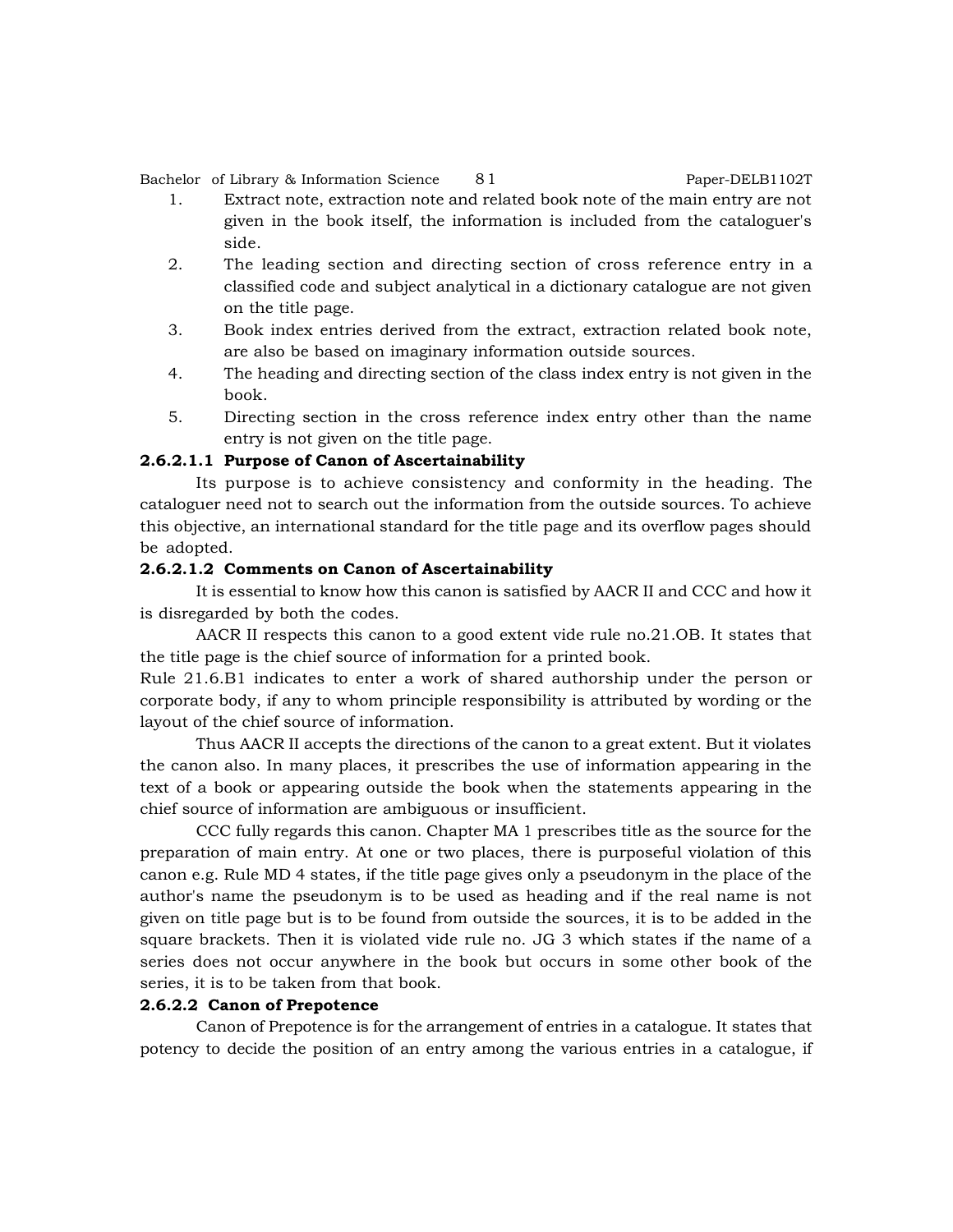Bachelor of Library & Information Science 82 Paper-DELB1102T possible be concentrated totally in the leading section. Within the leading section, as far as possible it should be concentrated in the entry element. If total concentration in the leading section is not possible, then minimum possible potency should be allowed to overflow beyond it to later sections, and even this spillover should be distributed in the later sections in a decreasing sequence of intensity.

# **2.6.2.2.1 Purpose**

The success of library catalogue depends on the arrangement of entries and any mistake in the order of arrangement will make the catalogue ineffective. The objective of this canon is to guide the cataloguer in the arrangement of entries.

# **2.6.2.2.2 Comments: How the main entry of CCC and AACR II is following the canon of Potency?**

The Canon of Prepotence has its full say in the call number entry of the classified catalogue. In it, the leading section is occupied by a call number. The filer need not look beyond the leading section. But in case of AACR, the potency of arrangement with regard to main entry outflows to title section. Because the same author might have written more then one document, therefore the filer will have to look beyond to first section to file the cards in the catalogue. Same is true of other entries in the dictionary catalogue.

# **2.6.2.3 Canon of Individualization**

The canon states that the name of an entity-be it of a person, geographical entity, a corporate body, a series, a subject used as a heading of a catalogue entry should be made to denote one and only one entity, by adding to it the necessary and sufficient number of individualizing elements.

#### **2.6.2.3.1 Homonyms**

If the name of an entity used as heading is not individualized, this will cause homonyms. This will in turn mislead readers as well as librarians. Both the codes CCC and AACR II have prescribed the additions of individualizing elements to avoid this problem.

#### **How the homonym has been resolved in CCC and AACR II**

CCC prescribes the year of birth as an individualizing element after the name of a person vide Rule JA5 e.g. RANGANATHAN (SR) (1892-1972).

Rule JB31 prescribes the name of country as an individualizing element after the name of a geographical entity having the same name but belonging to different countries e.g.

PUNJAB (India)

PUNJAB (Pakistan)

Similarly individualizing elements have been prescribed for names of a corporate body.

Rule JC4 states that the name of the head of a government is to be provided with the name of the occupant of that office as an individualizing element.

e.g. INDIA, PRESIDENT (Rajendra Prasad).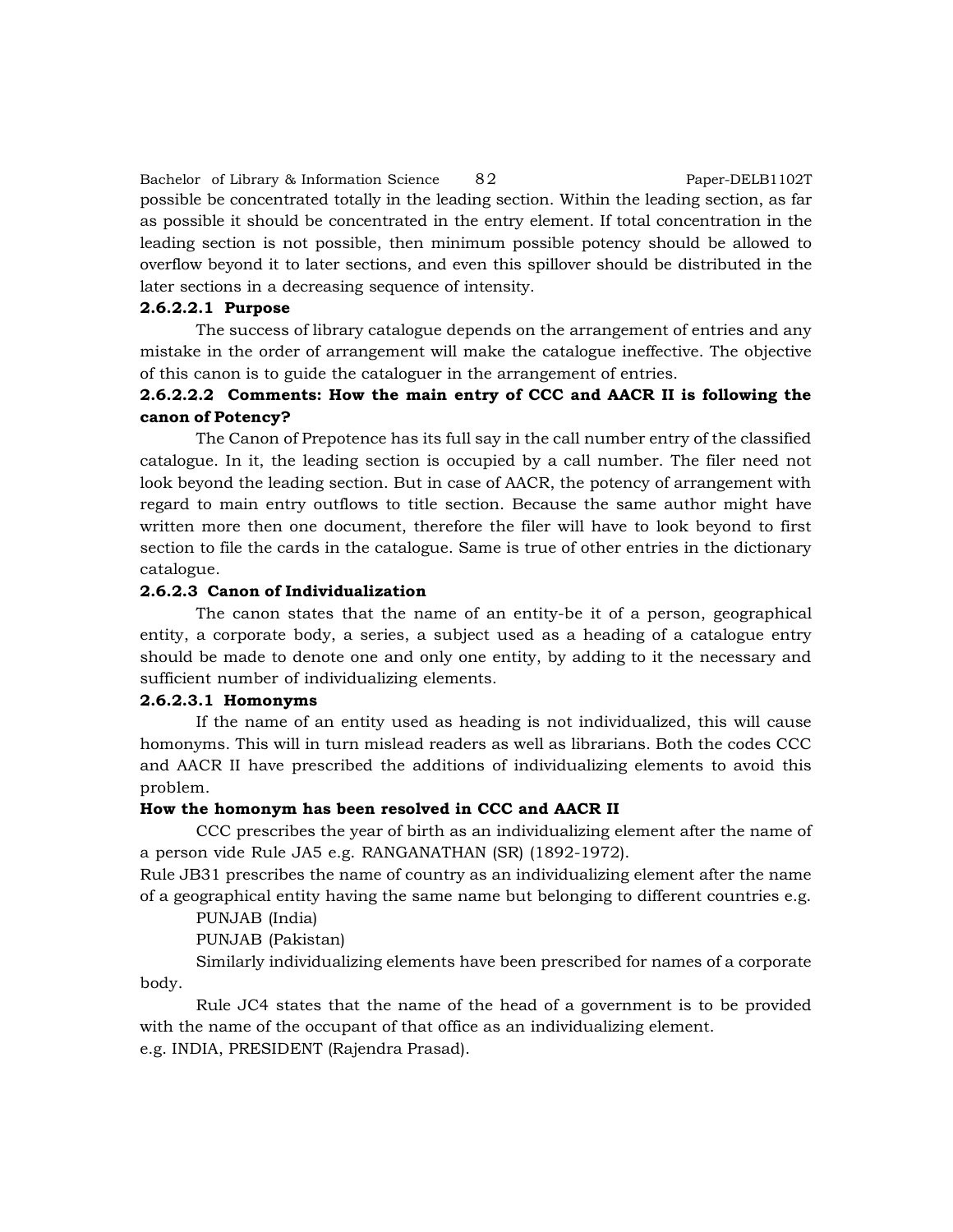Bachelor of Library & Information Science 83 Paper-DELB1102T

Rule No. JE2 states that the place of a conference and its year are to be added as individualizing elements to the name of conference.

e.g. CATALOGUING (International Conference on - principles) (Paris) (1961)

In AACR II also the individualizing elements have been prescribed to resolve homonym.

In order to resolve homonym in the personal names, Rule No. 22.18 prescribes to add the date of birth and death of a person. e.g. Ranganathan, S.R., 1892-1972.

Rule 24.4 prescribes the following order of preference to distinguish bodies with the same name. Rule 24.4 C states to add the name of the place in which the body is located if the same name has been used by another body in a different location e.g.

Panjab University, India;

Panjab University, Pakistan.

Rule 24.4C2 states to add the name of the country, state, province etc. in parentheses instead of the local place name if the name has been used by different bodies that have a character that is national, state, provincial etc.

e.g. Labour Party (Gt. Brit.)

Labour Party (New Zealand)

#### **2.6.2.4 Canon of Sought Heading**

This canon prescribes that the decision regarding the choice and rendering of the heading for main and added entries should be based on the fact whether a reader or library staff is likely to look for a document under it or not.

#### **2.6.2.4.1 Purpose**

This canon takes into consideration the sought approaches of the users. It avoids unnecessary overloading of the catalogue by eliminating the entries which are not going to be sought.

# **2.6.2.4.2 Implication**

The decision whether any of the users may or may not make an approach for a particular heading will be based on the judgement of the cataloguer. The judgement should be based on the experience of seeing the reader on reference counter. It is further based on the obligation of the reference section to give a reader alternative to a document when the one actually sought is not in the library. The alternative may be essentially the same as the one sought. This approach can be satisfied by providing notes on the main entry such as 'Extract' from or 'A portion printed as' e.g. Dr. Ranganathan published a book 'Five Laws of Library Science'. After a few years, he published 'Union Library Act' which is infact the chapter of Five Laws of Library Science. A reader coming to library may demand Union Library Act but the library does not have it. It has only Five Laws of Library Science. The reader's need can be satisfied by Five Laws of Library Science.

#### **2.6.2.4.3 Subject Headings and Chain Procedure**

With the implication of this canon, rules of chain procedure were revised. Now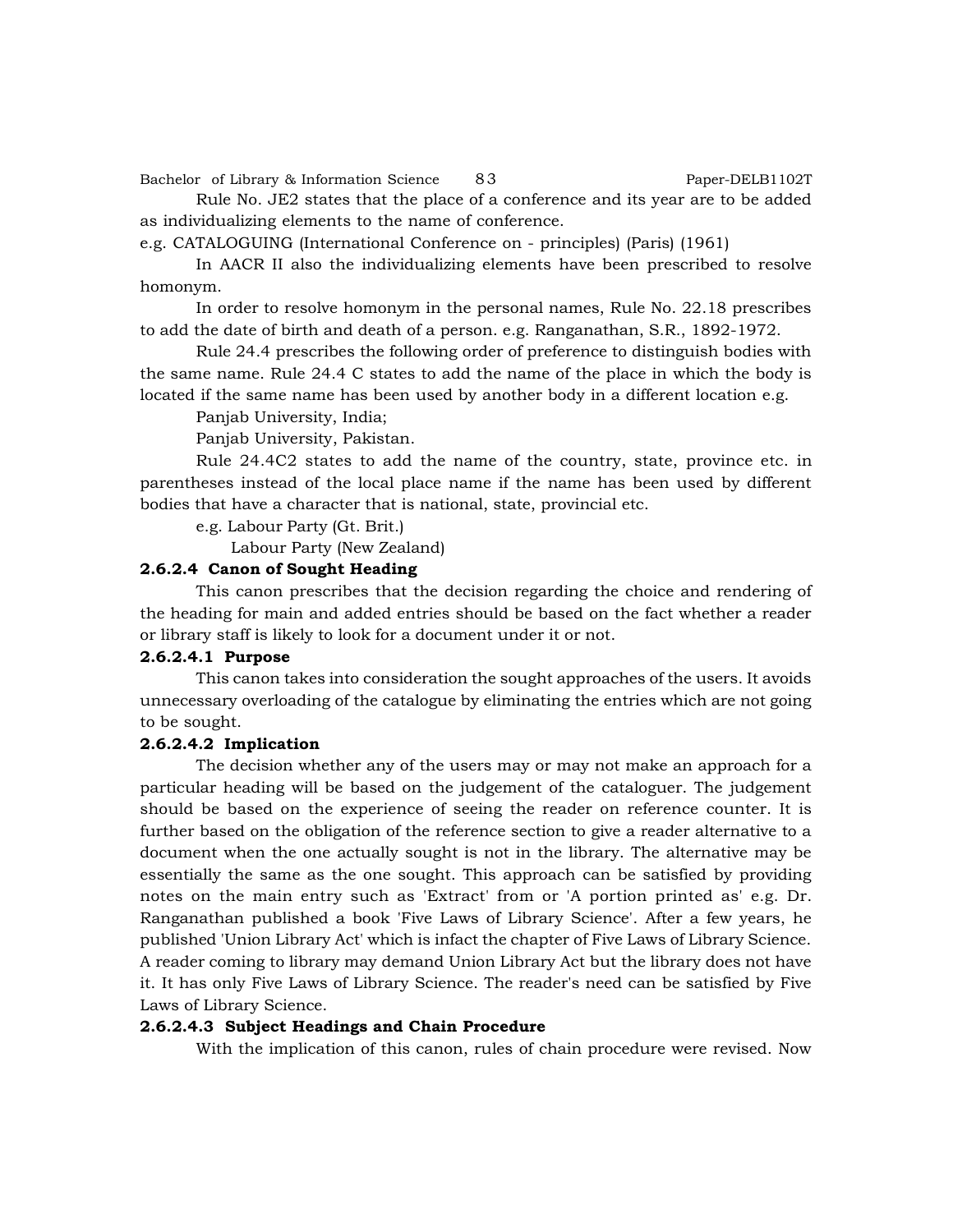Bachelor of Library & Information Science 84 Paper-DELB1102T only sought headings are chosen for the provision of class index entries. This has led to the reduction in the number of entries.

#### **2.6.2.5 Canon of Context**

The canon prescribes that the rules of a catalogue should be formulated in the context of :

- I. The prevalent nature of the cataloguing features of the book in relation to mode of book production.
- II. The nature of the organization of libraries prevalent in regard to the mode and quality of library services and
- III. The coming into existence of published bibliographies particularly bibliographical periodicals

The rules should be amended from time to time to keep pace with changes in the context.

#### **2.6.2.5.1 Mode of Book Production**

In earlier days when manuscripts were loosely assembled sheets, a detailed description regarding collation and peculiarities of individual leaves was essential but with the invention of printing and increase in the annual output of the printed books full cataloguing became very costly. It was realized that there was no need to give full details regarding physical aspects in the catalogue of a service library.

# **2.6.2.5.2 Context of Open Access**

A change has occurred in the context by the introduction of open access system. Now the barrier between the reader and the book collection has been removed. In an open access library, many of the details including annotations can be left out.

#### **2.6.2.5.3 Effect of National and International Bibliographies**

Subject analyticals should not be provided for documents which have been analyzed in national and international bibliographies.

# **2.6.2.5.4 Change in context**

The world of books is not static. The context is ever changing. The nature of books, readers, and libraries also keeps changing. The canon of context demands that cataloguing practices should also be changed to keep pace with changes. It means that the rules in the catalogue code should also be revised keeping in view the above changes. Due to application of information technologies in the libraries and demand for uniform cataloguing practices ISBDs have been brought out by IFLA. These have been designed mainly to facilitate conversion of records to machine readable form and to serve as a means for communication of bibliographical information. In order to keep pace with the developments and change in context, AACR I has been revised to incorporate the provisions of these standards.

## **2.6.2.6 Canon of Permanence**

The principle prescribes that no element in an entry, the heading in particular should be subjected to change by the rules of a catalogue code, except when the rules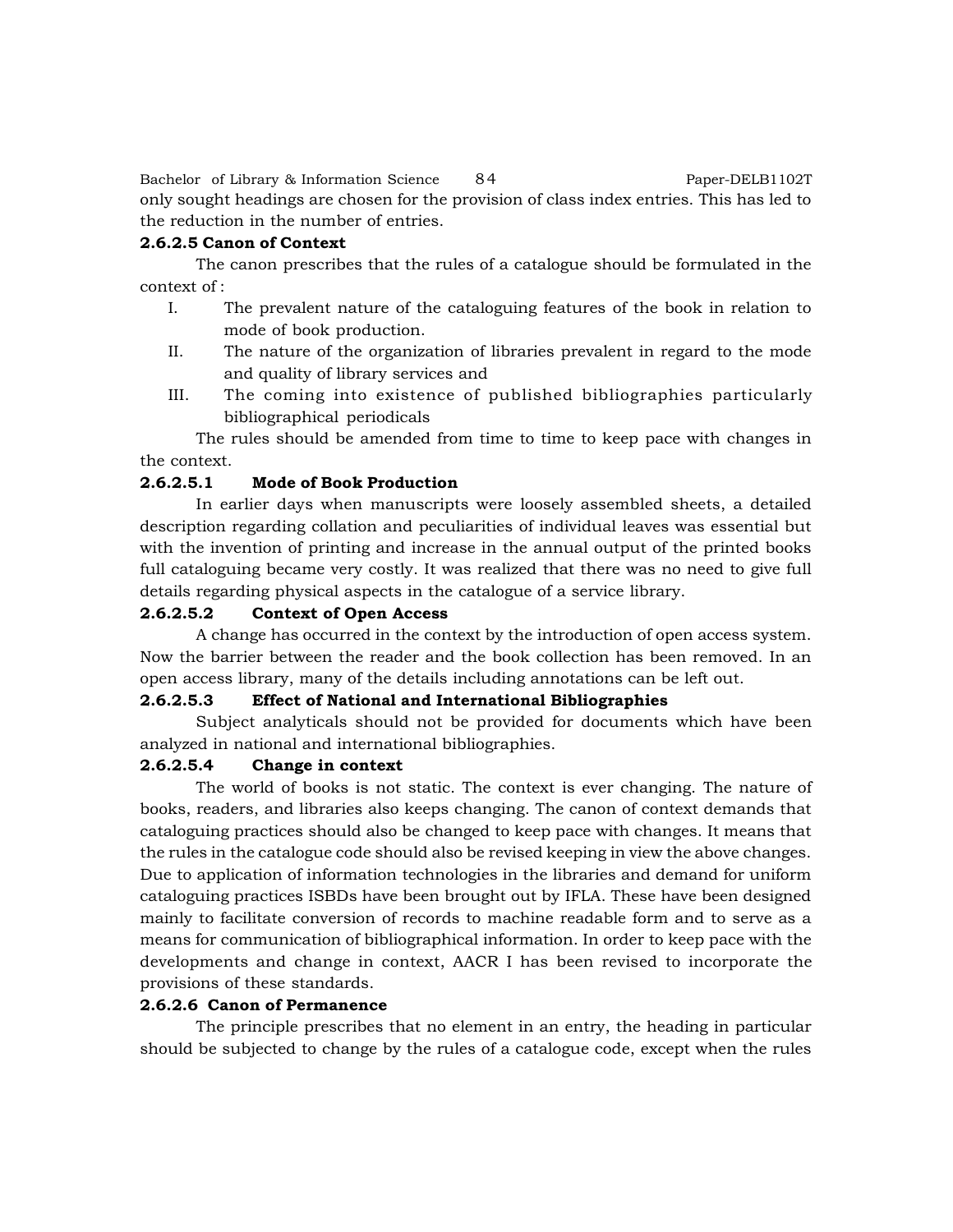Bachelor of Library & Information Science 85 Paper-DELB1102T themselves are changed in response to the canon of context. Canon of recall value is the outcome of canon of context and according to this we can change heading. It is not violation of canon of permanence.

# **2.6.2.6.1 Purpose**

The purpose of canon of permanence is to achieve stability and uniformity in the headings.

# **2.6.2.6.2 Implication**

The application of the canon leads to more or less permanence of the heading as well as other sections of an entry. If there is any change in the name of a person or corporate body then according to the directions of CCC, the heading of existing entries of the concerned document is not changed but cross reference index entry is prepared to satisfy the approach of the user for the new name.

#### **2.6.2.7 Canon of Currency**

The principle states that the term used to denote a subject in a class index entry of a classified catalogue and in a subject entry of a dictionary catalogue should be the one in current usage.

# **2.6.2.7.1 Purpose**

The purpose of this canon is to serve every reader with a subject under the heading best known by the majority of the users. Terms used to denote a subject keep on changing with time. It is essential that terms in current usage should be used because users are likely to be more familiar with the current terms.

#### **2.6.2.7.2. Current among whom, a dilemma.**

When a current term is used to denote a subject then the question arises: current among whom? Should the term be current among specialists or non-specialists? In a special library, technical terminology should be preferred. But in other libraries, common name may be preferred to special terminology e.g. the term 'Child Medicine' is to be preferred to 'Pediatrics', because a specialist knows the common name as well as the technical name of a subject. The non-specialist reader knows only the common name. Therefore, to serve every reader without exception i.e. to satisfy Second Law of Library Science, common name should be preferred to special terminology in subject heading.

#### **2.6.2.8 Canon of Consistence**

The canon says that :

- 1. The rules of a catalogue should provide for all the added entries of a document to be consistent with its main entry, and
- 2. The entries of all documents should be consistent with one another in certain essentials such as choice, rendering and style of writing the heading and other sections

#### **2.6.2.8.1 Implication**

This canon implies that the main entry of documents should be of the same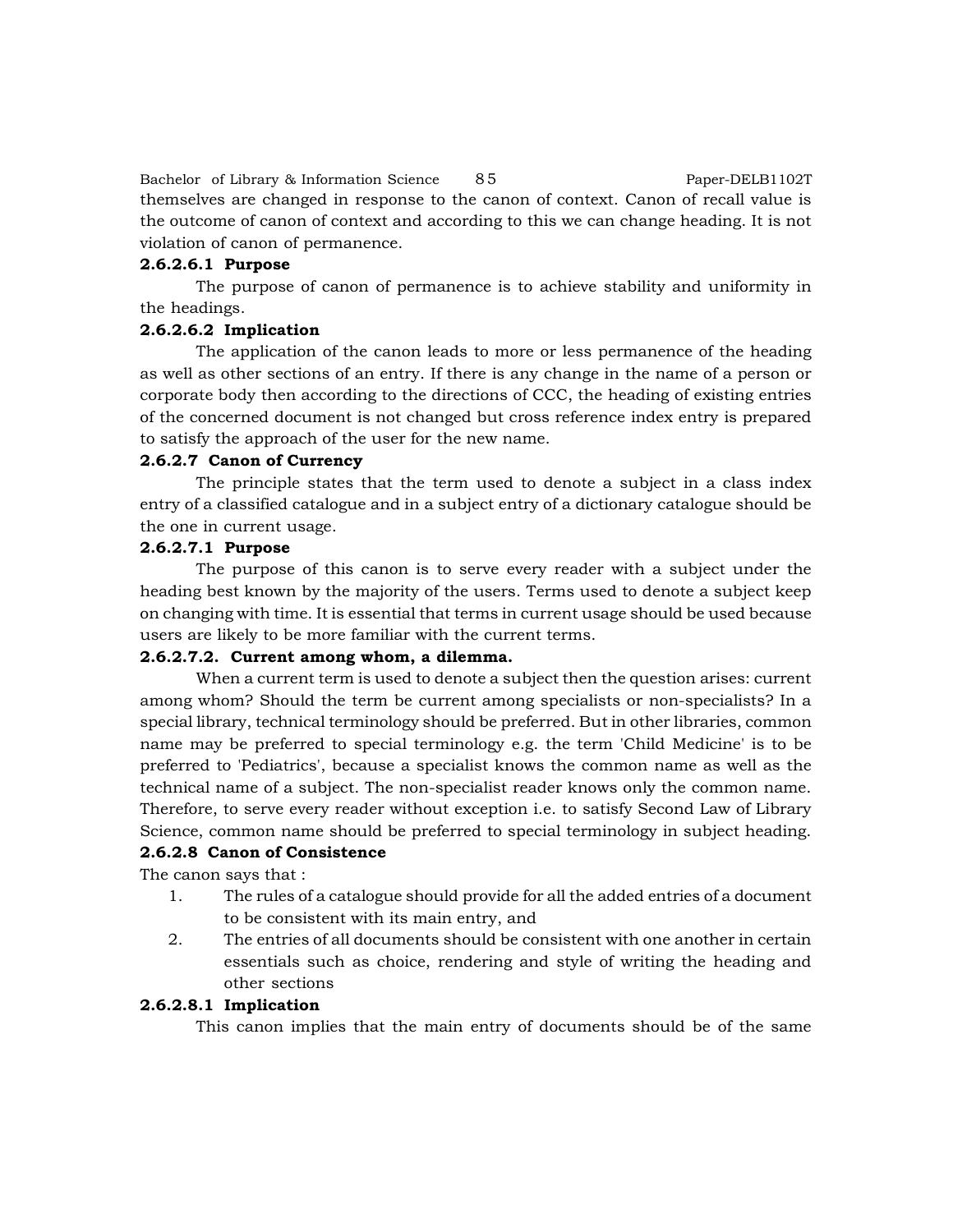Bachelor of Library & Information Science 86 Paper-DELB1102T species. For the heading of one and same entry, mixed species of main heading and sub-heading such as author heading and subject sub-heading should not be prescribed e.g. in a dictionary catalogue, the main entry should be an author entry in all cases. It should not be a subject entry.

In CCC, this canon has been followed, but in AACR I, there are several violations to this canon. Under Rules 20-25 of AACR I, the use of subject headings as sub-headings for main entries has been prescribed for corporate authorship of government publications and accordingly the headings will be

India. Constitution

India. Laws, Statutes etc.

In AACR 2 mixed species of main heading and sub-heading have been avoided.

#### **2.6.2.9 Canon of Recall Value**

Canon of recall value was propounded by Dr. Ranganathan in 1969. This canon states that in the multi-worded name of a person, a government, an institution, a conference, an organ of government, or institution, or conference and in the multiworded title of a document, the entry element is to consist of the word or the word group with the highest recall value.

The term 'Recall Value' refers to the quality of being called back to memory. The canon directs that the entry element to be chosen should be the one having highest probability of being called back to memory by a majority of the readers.

# **2.6.2.9.1 Application of Canon of Recall Value**

#### **Name of Persons**

A name of person is usually multi-worded. In case of multi-worded name of an author of western countries, the surname is of the highest recall value. e.g. TWAIN (Mark). In South India, on the other hand, the given name has the highest recall value e.g. RANGANATHAN (SR).

#### **Rendering of Government**

If a government of a country as a whole is the author of any document, the name of its territory is used for the heading of the main entry, for the name of the country has the highest recall value. e.g. Government of India is rendered as 'India'

#### **Organ of Government**

The name of an organ of a government is usually multi-worded. One of the groups of words denotes the subject or sphere of work of the organ. The other words may be descriptive or restrictive e.g. in the name 'Ministry of Education' 'Education' is the potent word which is to be taken as entry element.

#### **Name of Institution**

In rendering the name of institution, the potent word or word group which is going to be remembered by the majority of the readers is to be taken as the entry element e.g.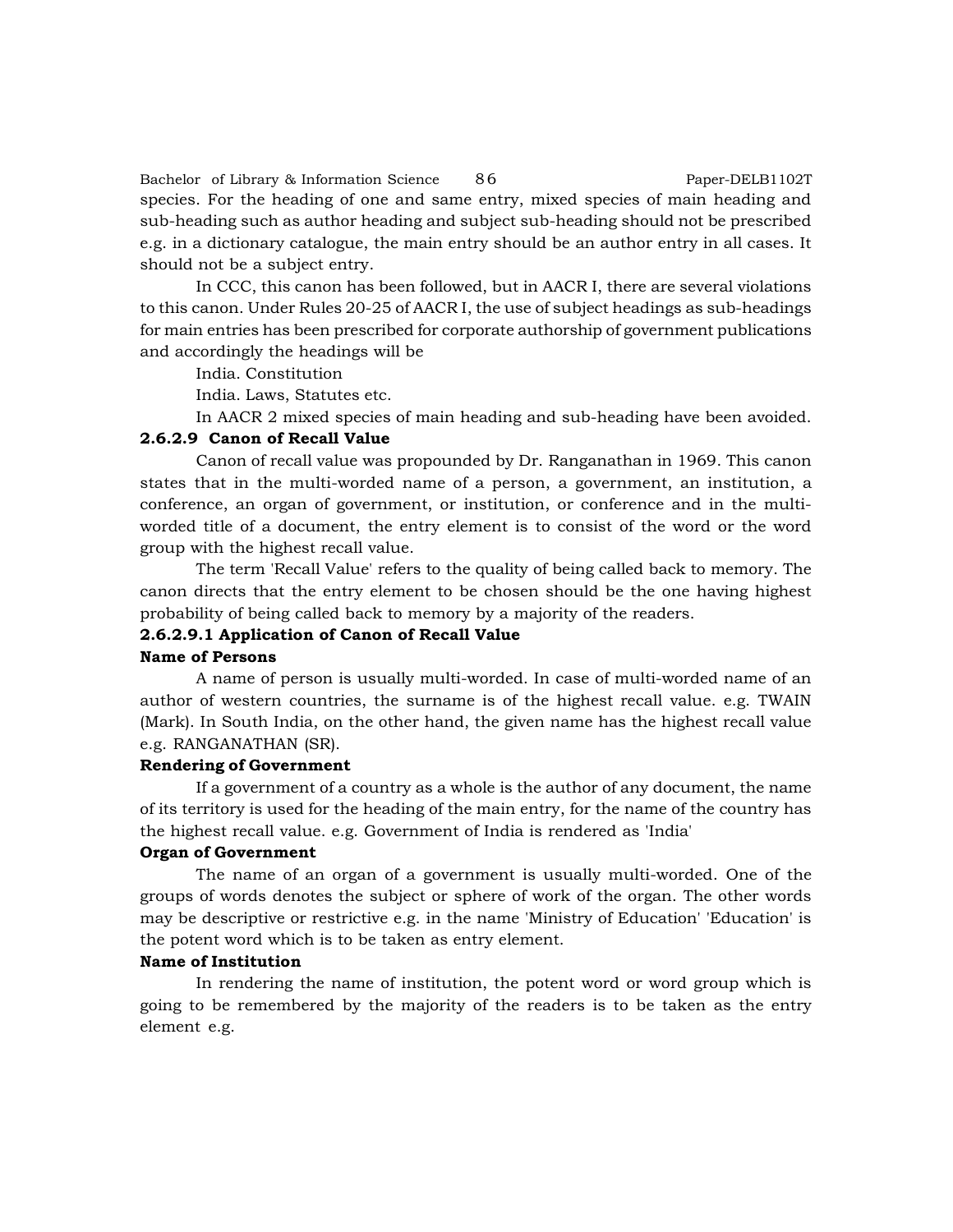Bachelor of Library & Information Science 87 Paper-DELB1102T LIBRARY (Indian - Association) STANDARDS (British - Institution)

#### **Name of Conference**

In the name of a conference, the entry element is to consist of the word or word group denoting the subject, a class of persons deliberating in the conference, or any other specialty e.g.

ECONOMICS (International - Conference) (Paris) (1952)

LIBRARY (All India - Conference) (Varanasi) (1938)

#### **Title Heading**

The canon of recall value is applicable to titles of anonymous works, fanciful titles as well as to periodicals. In case of fanciful titles, CCC prescribes added entry for the title in accordance with rule MK 1 (22).

#### **2.6.2.9.2 Comments**

The canon of recall value is an extremely important one. This canon has been regarded as the master canon which Dr. Ranganathan has evolved to settle down the problems of cataloguing created by the multiple proliferation in the number of learned bodies with their peculiar nomenclature. In evolving this canon Dr. Ranganathan has envisaged a new angle of approach to the cataloguing system which is likely to lead to a marked deviation from the established traditions.

# **2.6.3 General Normative Principles**

The general normative principles as propounded by Dr. Ranganathan are:

Five Laws of Library Science

Laws of Interpretation

Law of Impartiality

Law of symmetry

Law of Parsimony

Principle of Local Variation

Principle of Osmosis

## **2.6.3.1 Five Laws of Library Science**

Five Laws are fundamental laws of library science. The canons of cataloguing are the implications of the five laws. These canons are specific to the field of cataloguing. In case of a conflict between the canons, an appeal is made to the five laws of library science to resolve the conflict. These five laws serve as a higher court.

#### **2.6.3.2 Laws of Interpretation**

Due to diversities in nature of publication of documents and various entry elements, there may arise some conflict in presenting entries. Sometimes there may arise conflict between one rule and another. Such conflicts and differences can be resolved with the help of the laws of interpretation. A catalogue code is like a legal document. Therefore its rules should be interpreted to settle the disputes. Dr.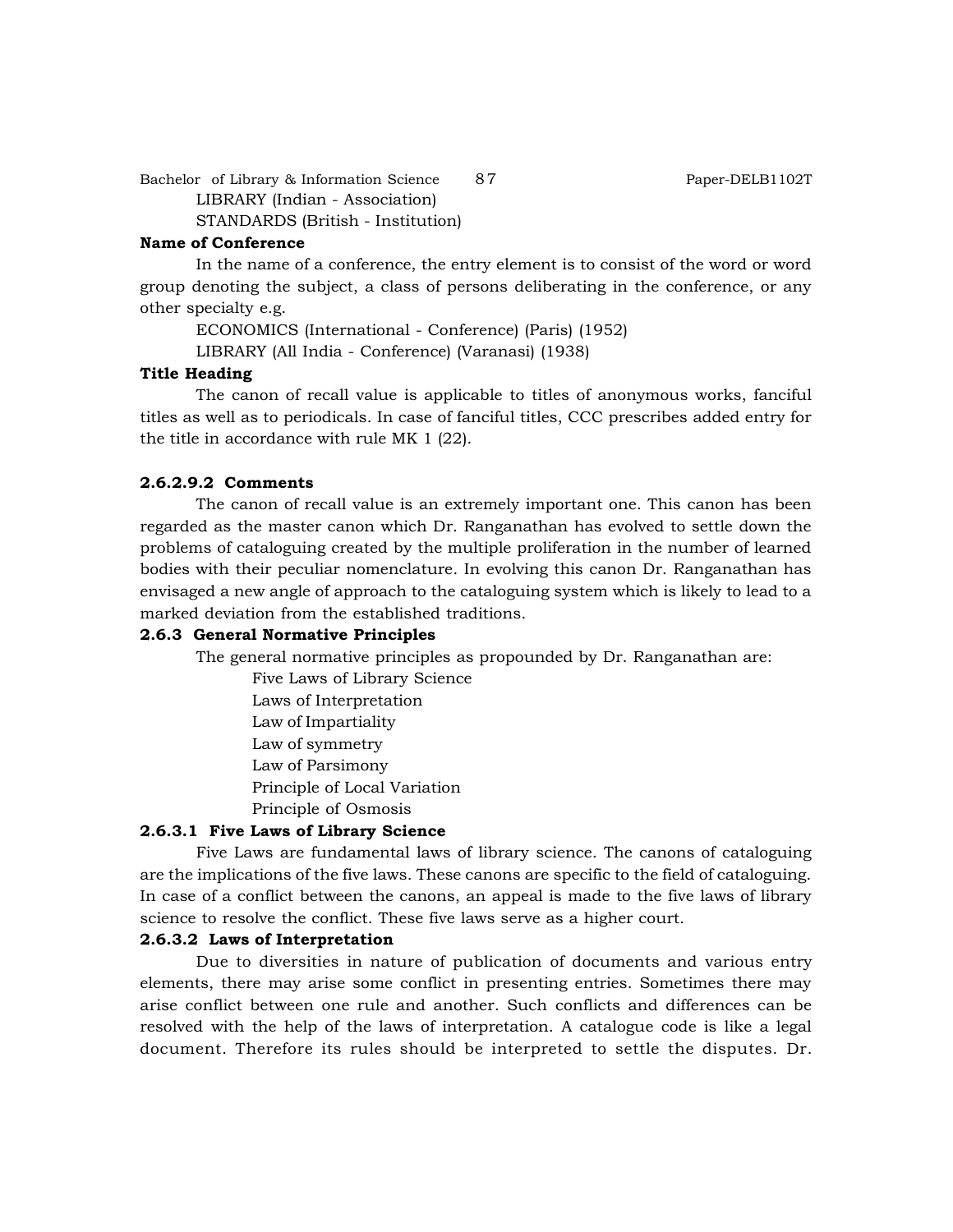Bachelor of Library & Information Science 88 Paper-DELB1102T Ranganathan refers to 1008 principles of interpretation listed in the Nyaya-kosa. Any conflict arising between the law of parsimony, laws of library science and canons of cataloguing should be settled with the aid of laws of interpretation.

#### **2.6.3.3 Law of Impartiality**

The law of impartiality states that if there are two or more claiments for use as heading, the preference should be made only on sufficient grounds, and not arbitrarily e.g.- in case of joint authorship, the law recommends equal right to the names of all the authors for choice as heading. Similarly in case of multiple series, the law recommends that every series should have a note as well as choice of heading for a book index entry of its own.

# **2.6.3.4 Law of Symmetry**

The Law of Symmetry prescribes that if two entities or situations being considered symmetrical counterparts of one another then both the entities should be given corresponding weights e.g. in case of joint authorship, in the heading of the main entry, the names of the two authors are written in the sequence they occur on the title page. The same sequence is observed while preparing the book index entry. But the law of symmetry demands that another book index entry should be prepared using the names of two authors in the reverse sequence.

#### **2.6.3.5 Law of Parsimony**

The law directs that between two or more possible alternative rules bearing on a particular phenomenon, the one leading to overall economy of man-power, material, money, and time considered together with proper weightage is to be preferred.

The application of canon of sought heading to chain procedure, cross reference index entries and book index entries reduces the number of entries; thus leading to the satisfaction of law.

# **2.6.3.6 Principle of Local Variation**

This canon stresses that the international catalogue code should clearly indicate the factors which each national catalogue code should tackle. Likewise, a national catalogue code should mark out those factors which concern much with each linguistic catalogue code in multilingual country like ours and the national catalogue code or linguistic catalogue code should leave those factors to the local catalogue code of each individual library which only concern with local libraries. But consistency should always be there in the hierarchical line with one another without any mutual contradiction and each lower link should be a supplement to the upper links in the hierarchical line. The principle recognizes four categories of codes - international catalogue code, national catalogue code, linguistic catalogue code, and local catalogue code.

#### **2.6.3.7 Principle of Osmosis**

The principle states that owing to the canon of context, when a change in the catalogue code or in the scheme of classification becomes essential - then from particular date, all the new accessions be classified and catalogued according to the new scheme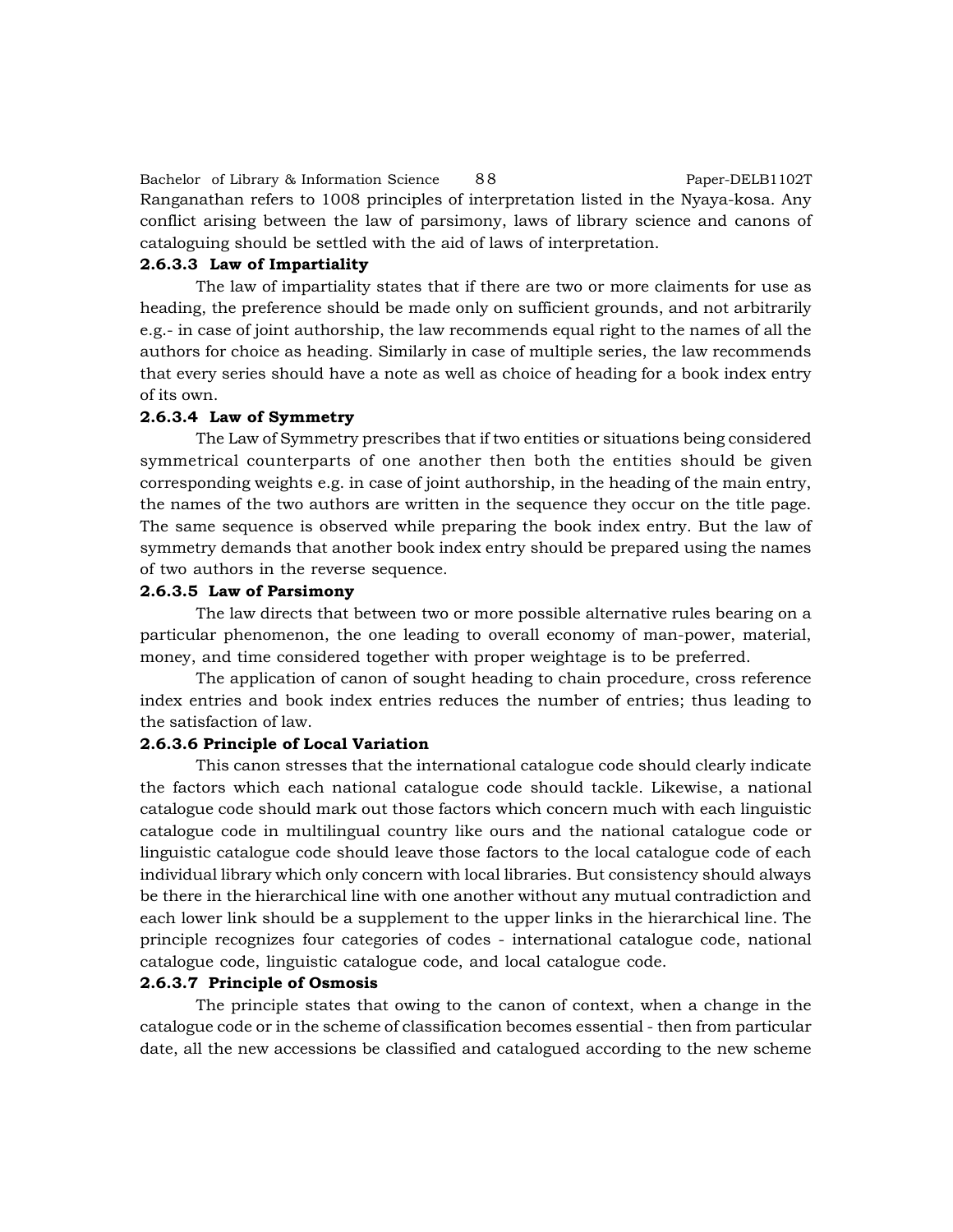Bachelor of Library & Information Science 89 Paper-DELB1102T of classification and the new catalogue code. Books of old collection which are in much demand be re-classified and re-catalogued and these books should be kept separately in new collection and their catalogue should also be kept separately. The rest of old books should be stocked separately as old collection along with their old catalogue. Reader's attention be invited by the Reference Librarian to the existence of the two collections; and if any book is taken out from the old collection, on its return, it be reclassified and re-catalogued and transformed to the new collection.

Owing to the principle of osmosis, reclassification and re-cataloguing of the entire collection is not recommended because of its enormous cost.

# **2.6.4 Summary**

Dr. Ranganathan provided scientific basis to cataloguing by establishing his normative principles and canons of cataloguing. In total there are nine canons, five laws of library science, four basic laws and two principles. These guide the cataloguers in their day to day work of cataloguing to achieve uniformity, consistency and accuracy.

# **2.6.5 Glossary**

| Homonym               | An identical name (surname and forename) for two or            |
|-----------------------|----------------------------------------------------------------|
|                       | more people.                                                   |
| Osmosis, principle of | The cataloguing/classification by a code/scheme of all         |
|                       | literature received after a given date, and the re-            |
|                       | cataloguing and re-classification of the older literature      |
|                       | in stock, as and when able to do so.                           |
| Parsimony, law of     | : It indicates that between two alternative rules, one leading |
|                       | to overall economy should be preferred.                        |

#### **2.6.6 References**

- 1. Girja Kumar and Krishan Kumar : Theory of cataloguing. 5th rev. ed. New Delhi: Vikas. 2006.
- 2. Ranganathan, S.R. (1964). Classified catalogue code with additional rules for a dictionary catalogue code. 5th ed. Bombay: Asia Publishing House.
- 3. Ranganathan, S.R. (1969). Recall value and entry word in heading. Library Science with a Slant to Documentation. 6.
- 4. Hunter, Eric J & Bakerwell, KGB : Cataloguing. 3rd ed. London
- Library Association, 1991.

# **2.6.7 Self Check Exercise**

**Note:** Write the answers in the space given below each question and check your answers with the answers given at the end.

<u> 1989 - Johann Harry Harry Harry Harry Harry Harry Harry Harry Harry Harry Harry Harry Harry Harry Harry Harry</u> <u> 1989 - Johann Barn, amerikan bernama di sebagai bernama di sebagai bernama di sebagai bernama di sebagai bern</u> <u> 1989 - Johann Barn, amerikan bernama di sebagai bernama di sebagai bernama di sebagai bernama di sebagai bern</u>

1. Name the Canons of Cataloguing.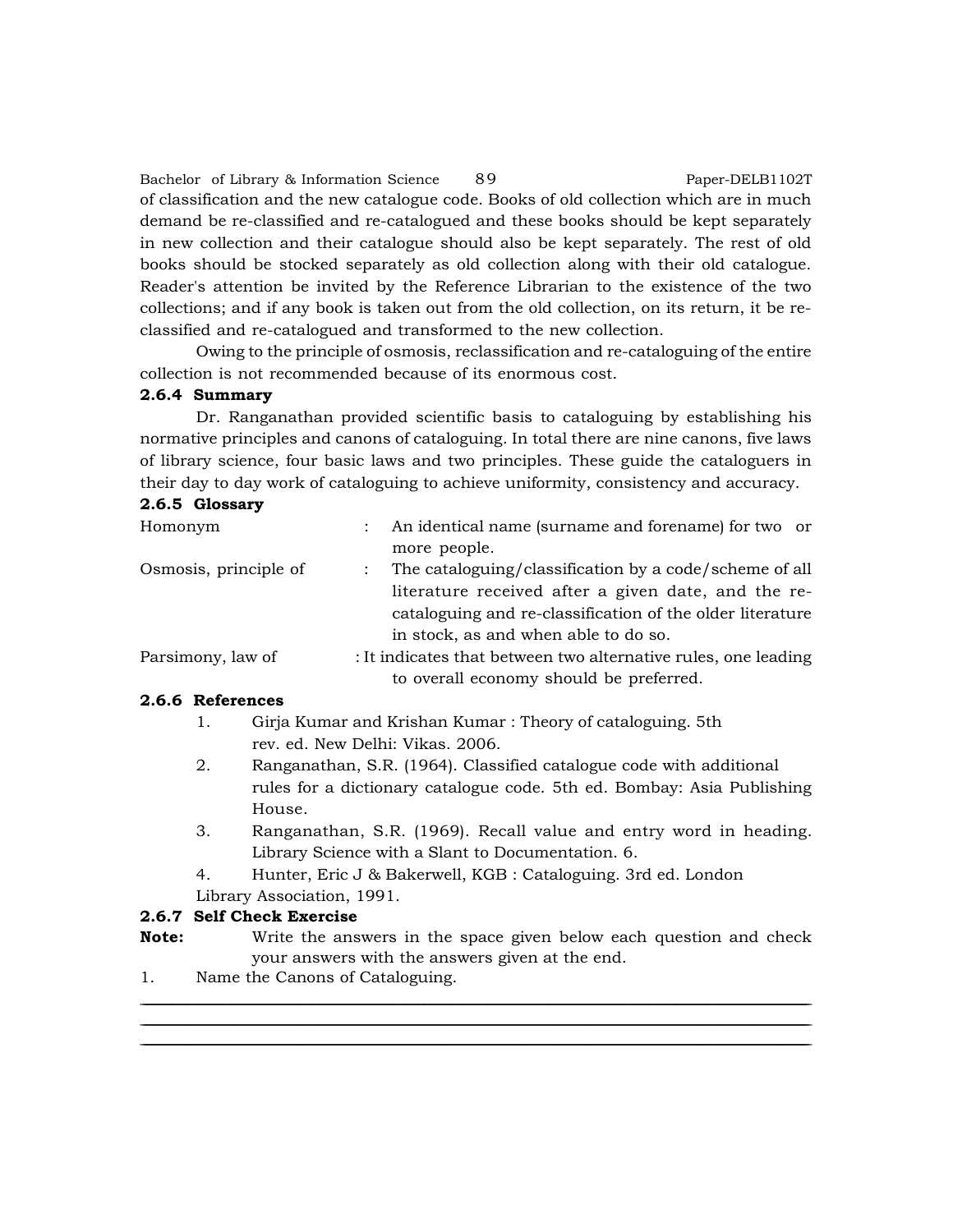2. Describe briefly Canon of Ascertainability.

3. Discuss Principle of Osmosis in ten lines

 $4.$ Discuss briefly implications of Canon of Recall Value.

#### 2.6.8 Answers to Self Check Exercise

- The canons of cataloguing are:  $1$ 
	- Canon of Ascertainability  $1.$
	- $2.$ Canon of Prepotence
	- Canon of Individualization 3.
	- 4. Canon of Sought Heading
	- $5<sub>1</sub>$ Canon of Context
	- 6. Canon of Permanence
	- 7. Canon of Currency
	- 8. Canon of Consistency
	- 9. Canon of Recall Value
- 2. The Canon of Ascertainability prescribes that the information found on the title page of a document and its overflow pages should determine the choice and rendering of various sections. However the following are the exceptions:
	- Extract note, extraction note and related book note of the main entry are not  $1.$ given in the book itself, the information is included from the cataloguer's side.

2. The leading section and directing section of cross reference entry in a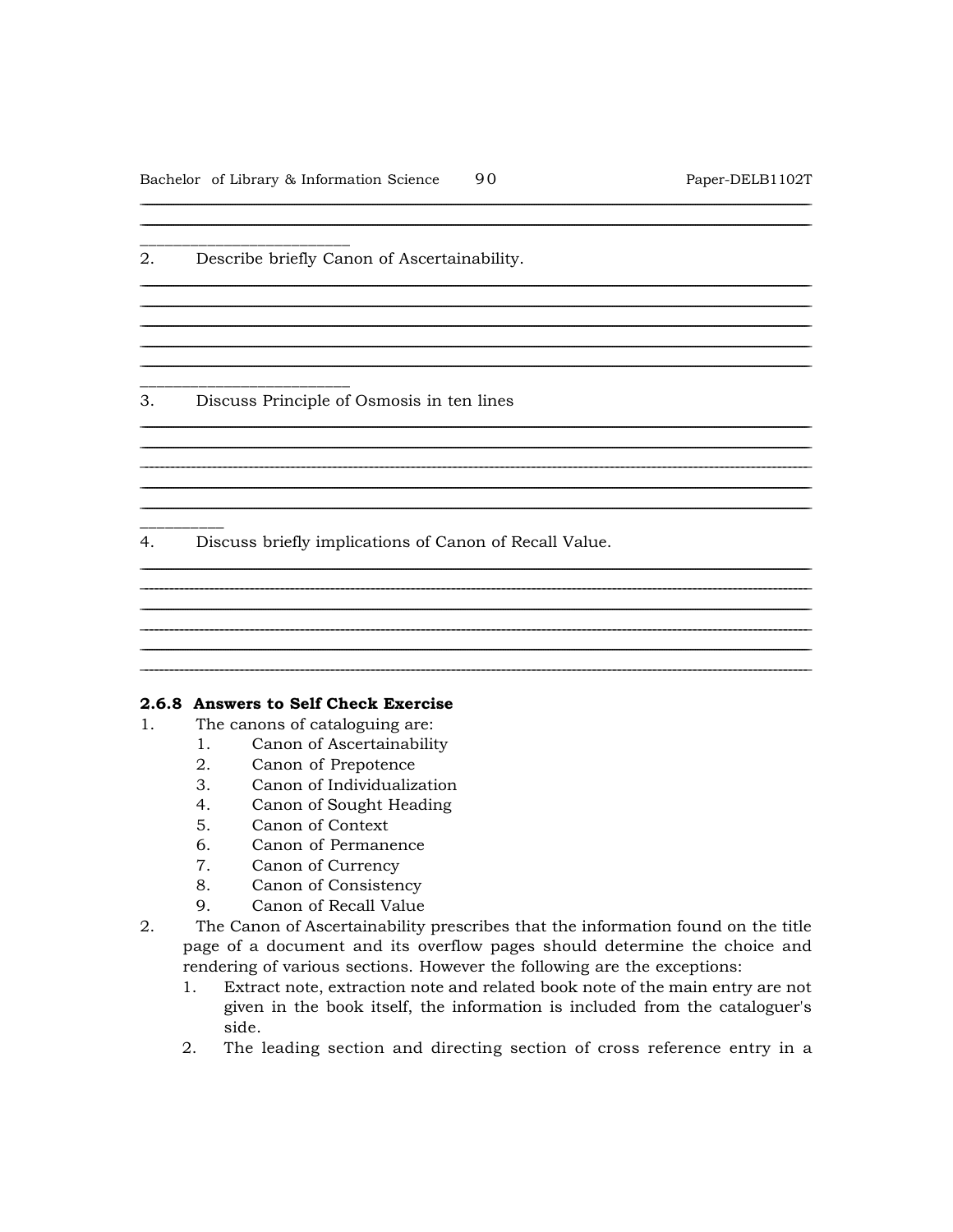## Bachelor of Library & Information Science 91 Paper-DELB1102T classified code and subject analytical in a dictionary catalogue are not given on the title page.

- 3. Book index entries derived from the extract, extraction related book note, are also be based on imaginary information outside sources.
- 4. The heading and directing section of the class index entry is not given in the book.
- 5. Directing section in the cross reference index entry other than the name entry is not given on the title page.

Its purpose is to achieve consistency and conformity in the headings. The cataloguer need not to search out the information from the outside sources. To achieve this objective, an international standard for the title page and its overflow pages should be adopted.

3. The principle states that owing to the canon of context, when a change in the catalogue code or in the scheme of classification becomes essential - then from particular date, all the new accessions be classified and catalogued according to the new scheme of classification and the new catalogue code. Books of old collection which are in much demand be re-classified and re-catalogued and these books should be kept separately in new collection and their catalogue should also be kept separately. The rest of old books should be stocked separately as old collection along with their old catalogue. Reader's attention be invited by the Reference Librarian to the existence of the two collections; and if any book is taken out from the old collection, on its return, it be reclassified and re-catalogued and transformed to the new collection.

Owing to the principle of osmosis, re-classification and re-cataloguing of the entire collection is not recommended because of its enormous cost.

4. Canon of recall value was propounded by Dr. Ranganathan in 1969. This canon states that in the multi-worded name of a person, a government, an institution, a conference, an organ of government, or institution, or conference and in the multiworded title of a document, the entry element is to consist of the word or the word group with the highest recall value.

Name of persons e.g. Mark Twain is rendered as TWAIN (Mark).

Name of government e.g. Government of India is rendered as 'India'.

Organ of government e.g. Ministry of Education is rendered as EDUCATION (Ministry of -).

Name of Institution e.g. Indian Library Association is rendered as LIBRARY (Indian-Association).

Name of Conference e.g. All India Library Conference, Varanasi, 1938 is rendered as LIBRARY (All India-Conference) (Varanasi) (1938).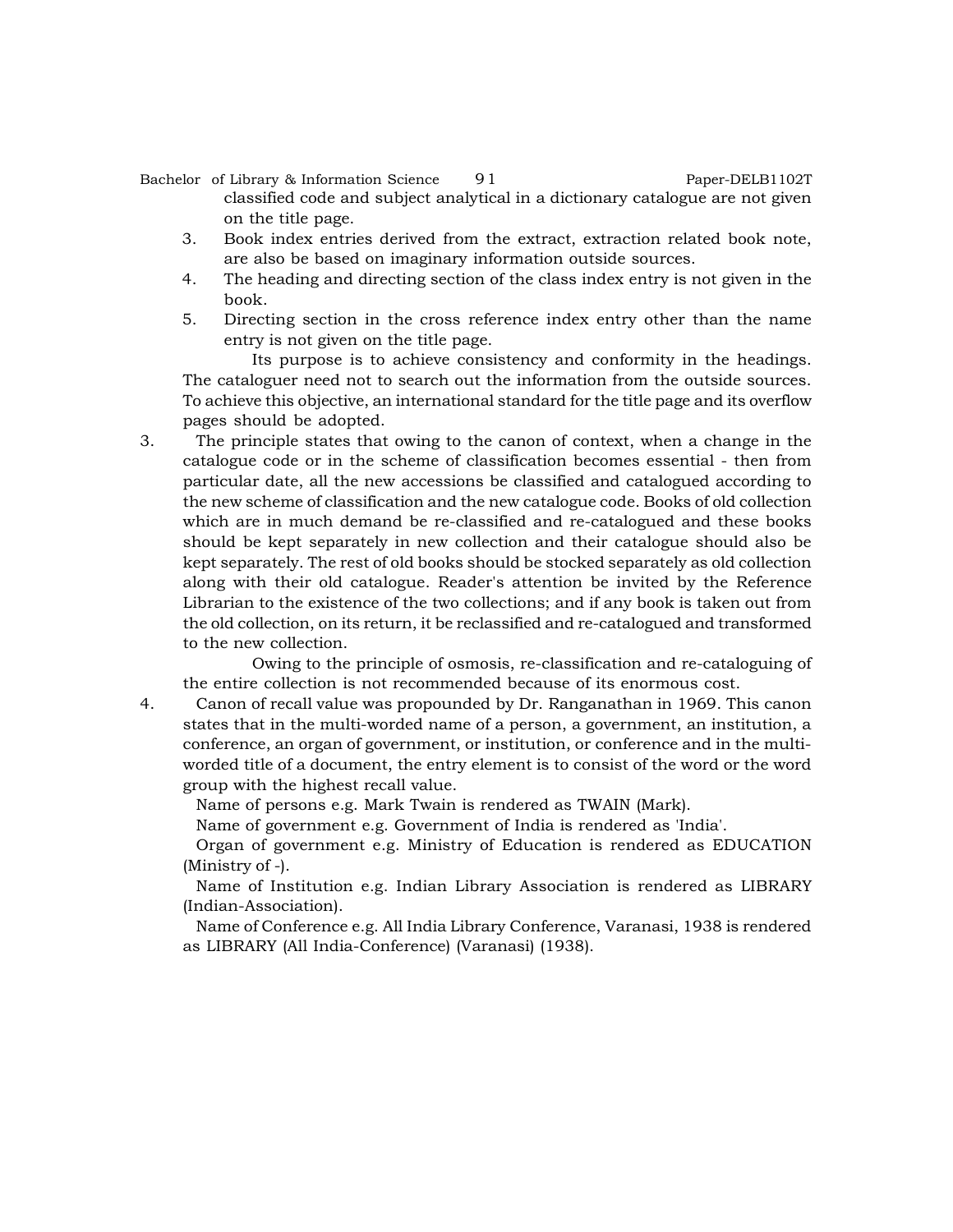Bachelor of Library & Information Science 92 Paper-DELB1102T

**BACHELOR OF LIBRARY & INFORMATION SCIENCE Paper - DELB1102T**

**Knowledge Organisation & Information Processing**

**LESSON NO. 2.7 AUTHOR: DR. AMRITPAL KAUR**

# **SUBJECT CATALOGUING AND INDEXING**

**Structure** 91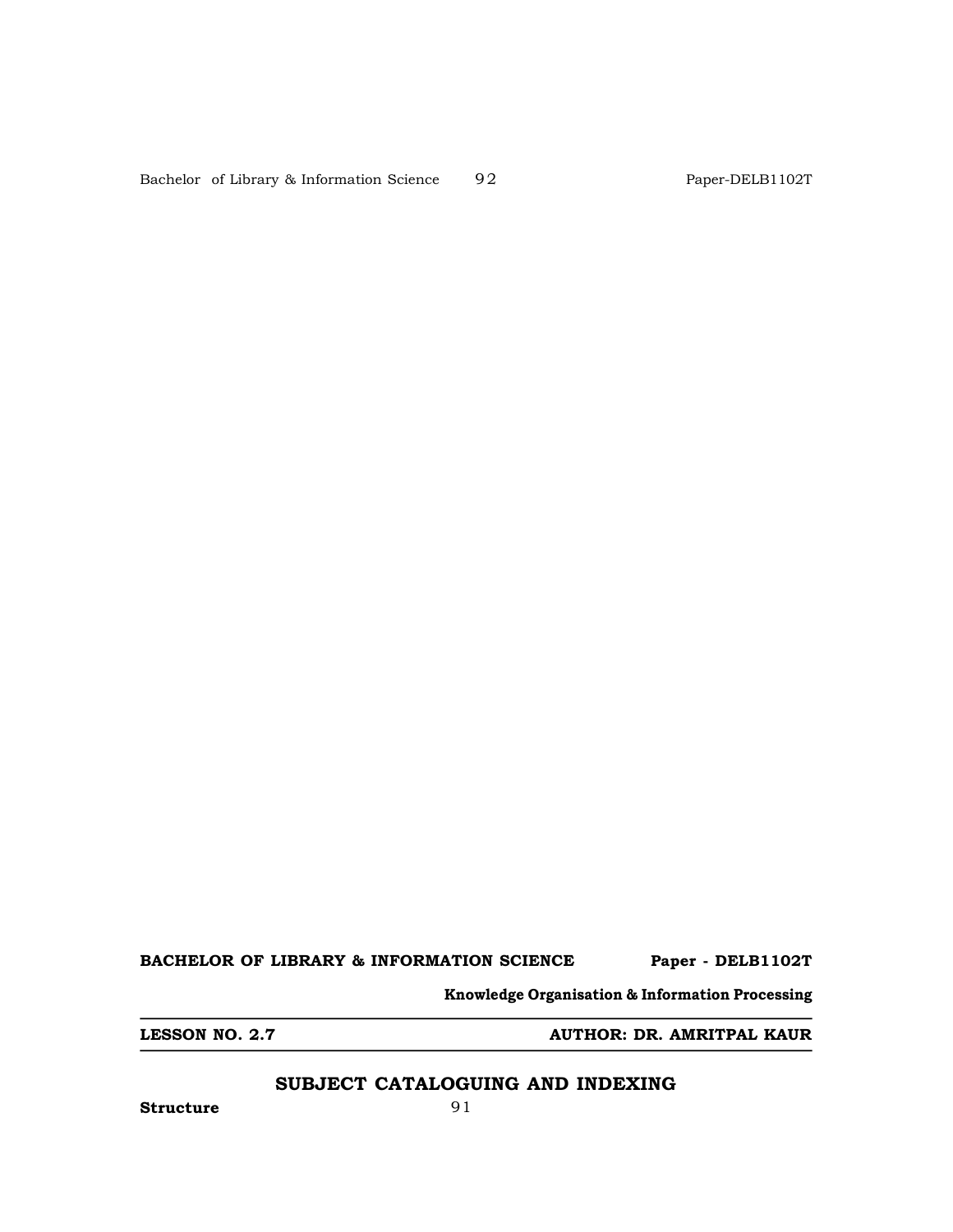- 2.7.0 Objectives
- 2.7.1 Introduction
- 2.7.2 Subject Cataloguing
	- 2.7.2.1 Definitions of Subject Cataloguing
	- 2.7.2.2 Evolution of Subject Cataloguing
	- 2.7.2.3 Aims and Objectives of Subject Cataloguing
- 2.7.3 Principles of Subject Cataloguing
- 2.7.4 Subject Heading Lists
- 2.7.5 Sears List of Subject Headings
	- 2.7.5.1 Introduction
	- 2.7.5.2 Structure
	- 2.7.5.3 Selection and Assignment of Subject Headings
	- 2.7.5.4 Formation of Subject Headings
	- 2.7.5.5 Entry Format
	- 2.7.5.6 Cross References
	- 2.7.5.7 Comments on Sears List
- 2.7.6 Library of Congress List of Subject Headings
	- 2.7.6.1 Background
	- 2.7.6.2 Format of Headings
	- 2.7.6.3 Formation of Subject Headings
	- 2.7.6.4 Cross References
	- 2.7.6.5 Subject Headings for Special Types of Materials
	- 2.7.6.6 Comments on LC List of Subject Headings
- 2.7.7 Summary
- 2.7.8 Glossary
- 2.7.9 References
- 2.7.10 Self Check Exercise
- 2.7.11 Answers to Self Check Exercise

#### **2.7.0 Objectives**

- This lesson will make the learner familiar with the following:
	- The concept of subject cataloguing
- Principles of subject cataloguing
- Main features of Sears List of Subject Headings
- Main features of Library of Congress List of Subject Headings

# **2.7.1 Introduction**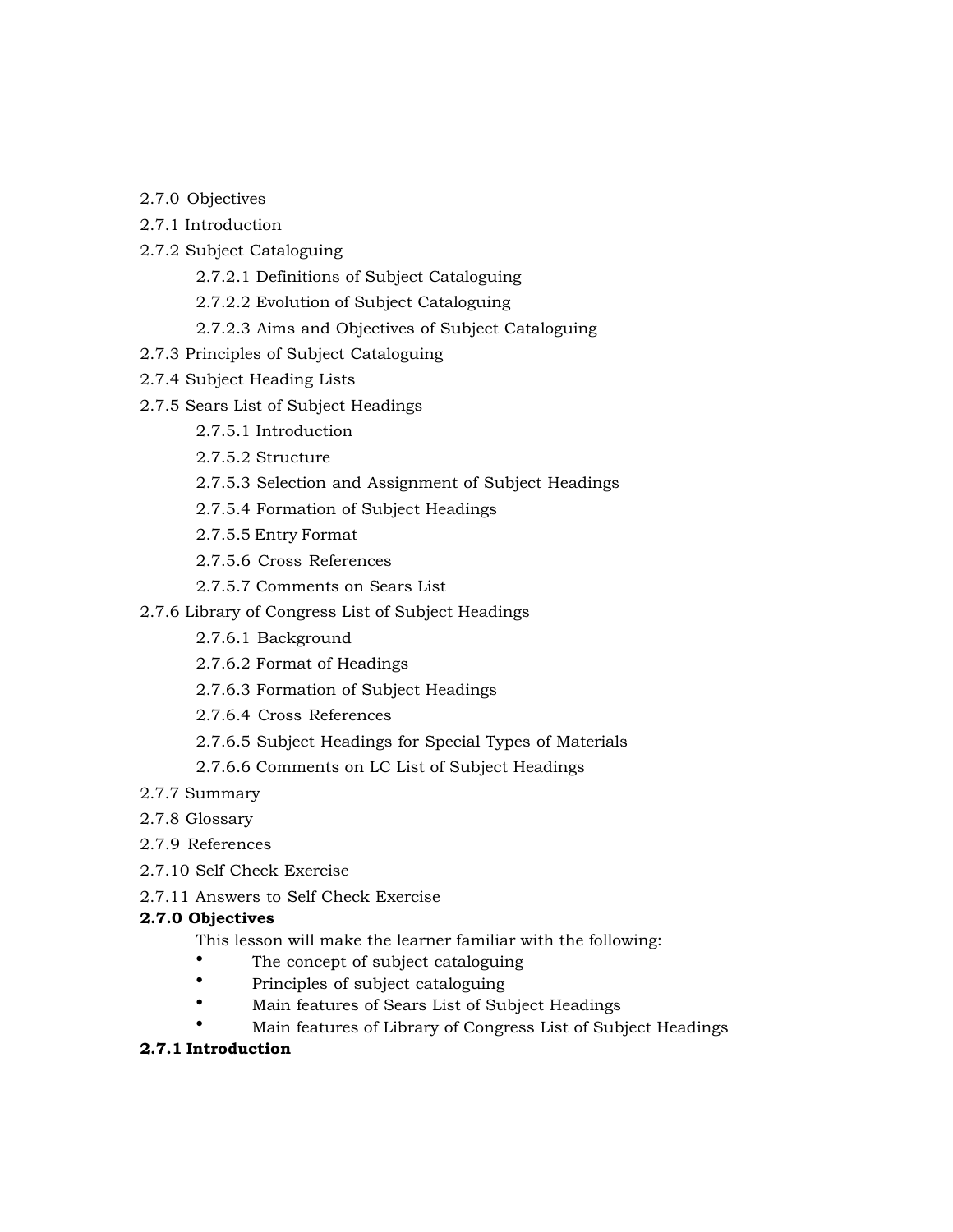Bachelor of Library & Information Science 94 Paper-DELB1102T

The most interesting and perhaps the most intelligent part of the cataloguing is subject cataloguing. The cataloguer brings out the various subjects treated in the books in such a manner that no significant part of it remains unnoticed by the users of the catalogue.

# **2.7.2 Subject Cataloguing**

# **2.7.2.1 Definitions of Subject Catalogue**

Encyclopaedia of Librarianship defines subject catalogue as:

"A catalogue consisting of subject entries only" and further states "A loose term designating any catalogue arranged by subject whether alphabetical or classified."

Mini Earl Sears defines it as "the subject catalogue tries to list under one form of heading all the books on a given subject that the library possesses."

ALA Glossary of Library Terms defines it as:

"That phase of the process of cataloguing which concerns itself with the subject matter of books, hence includes classification and determination of subject heading."

# **2.7.2.2 Evolution of Subject Cataloguing**

From various studies in subject cataloguing i.e. of Norris, Julia Pettee, Hopkins, Frarey, etc., it appears that alphabetical subject cataloguing is of very recent origin probably beginning from the middle of the 19th century. In the early catalogues, entries were prepared under the significant nouns in the document known in cataloguing terminology as catch word entries. These catchword entries have contributed to the development of subject catalogue e.g. 'Guide of Insects' was entered as 'Insects, Guide of'.

Since World War II, due to growth of scientific and technical literature, the need for subject cataloguing has been gaining momentum and the catalogue has been made to perform a very complex function to display before the readers all the documents on a subject and all its collateral subdivisions.

# **2.7.2.3 Aims and Objectives of Subject Cataloguing**

The basic purpose of subject cataloguing is to provide a direct and prompt approach to finding a document or group of documents on a given subject. Cutter was the first to recognize the need of subject catalogue. He included 18 rules in his Rules for Dictionary Catalogue for the preparation of subject catalogue (Rules from 161 to 188). In his definition of catalogue also, he has emphasized the subject catalogue in the following words :

- 1. To enable a person to find a book of which
	- (c) subject is known
- 2. To show what the library has
	- (c) on a given subject.

S.R. Ranganathan was also a staunch supporter of subject cataloguing. According to him, the purpose of subject cataloguing should be to disclose to a reader if he knows his specific subject: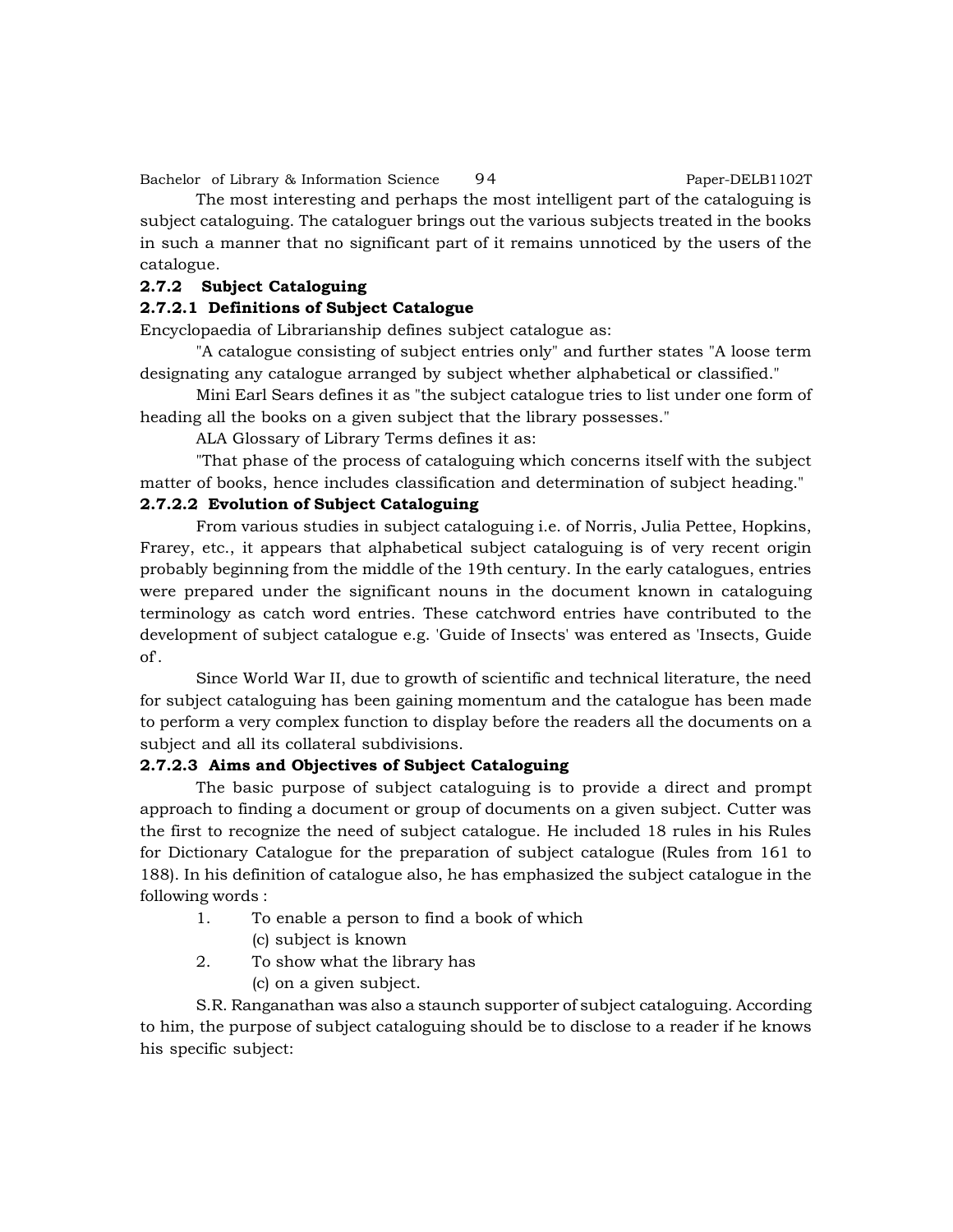Bachelor of Library & Information Science 95 Paper-DELB1102T

- 1. Books exclusively devoted to his specific subject
- 2. Books of greater extension but having substantial portion devoted to it.
- 3. Books of smaller extension but dealing with some parts or aspects of it.
- 4. Books of collateral subject which contains some information though indirectly on his specific subject.

Vatican's rules narrate the purpose of subject catalogue in rule no.370 in the following words:

'The subject catalogue is intended to be a tool that permits the direct and rapid finding of any publication or group of publications by means of the subject treated.'

According to Shera and Egan, subject catalogue points out "…what material the library contains upon a given subject and where they may be found."

Summarizing, the purpose of subject catalogue is to enable the users to find the greatest amount of materials on a subject in least amount of time. Besides finding his document, it is a device which enables an enquirer to find out which document in a collection or list contains information on a particular required subject.

#### **2.7.3 Principles of Subject Cataloguing:**

The rules for subject cataloguing in a dictionary catalogue were given by Charles Ammi Cutter in his Rules for a Dictionary Catalogue. These rules formed the basis of subject headings in American libraries for years to come and are a strong force even today. Cutter stated two objectives of subject cataloguing:

a. To enable a person to find a book of which the subject is known, and

b. To show what the library has on a given subject

The first objective emphasizes the need to locate individual items and the second, the need to collocate materials on the same subject. It was on the basis of these needs that Cutter set forth his basic principles of subject entry. They are important because impact of his principles on subject headings construction and maintenance is still visible today. The general principles that guide the indexers in the choice and rendering of subject headings are described below:

#### **Uniform Headings**

The principle of uniform headings must be adopted to show what collection is there on a given subject i.e. it must bring under one heading all the materials dealing exclusively with that particular subject. If there are several synonyms, then one uniform term must be selected out of these and it must be applied consistently for the same topic e.g. China, Chinawork, and Porcelain are all entered under Porcelain. Heading chosen must be unambiguous. If several meanings are attached to one word that word must be qualified e.g. Masks (Facial); Masks (Plays); Masks (Sculpture). When variant spellings are in use, one must be selected and uniformly applied. Rhyme, not Rime.

#### **Specific and Direct Entry**

The principle states that an item should be entered under the most specific term i.e. subject heading, which accurately and precisely represents its contents. If the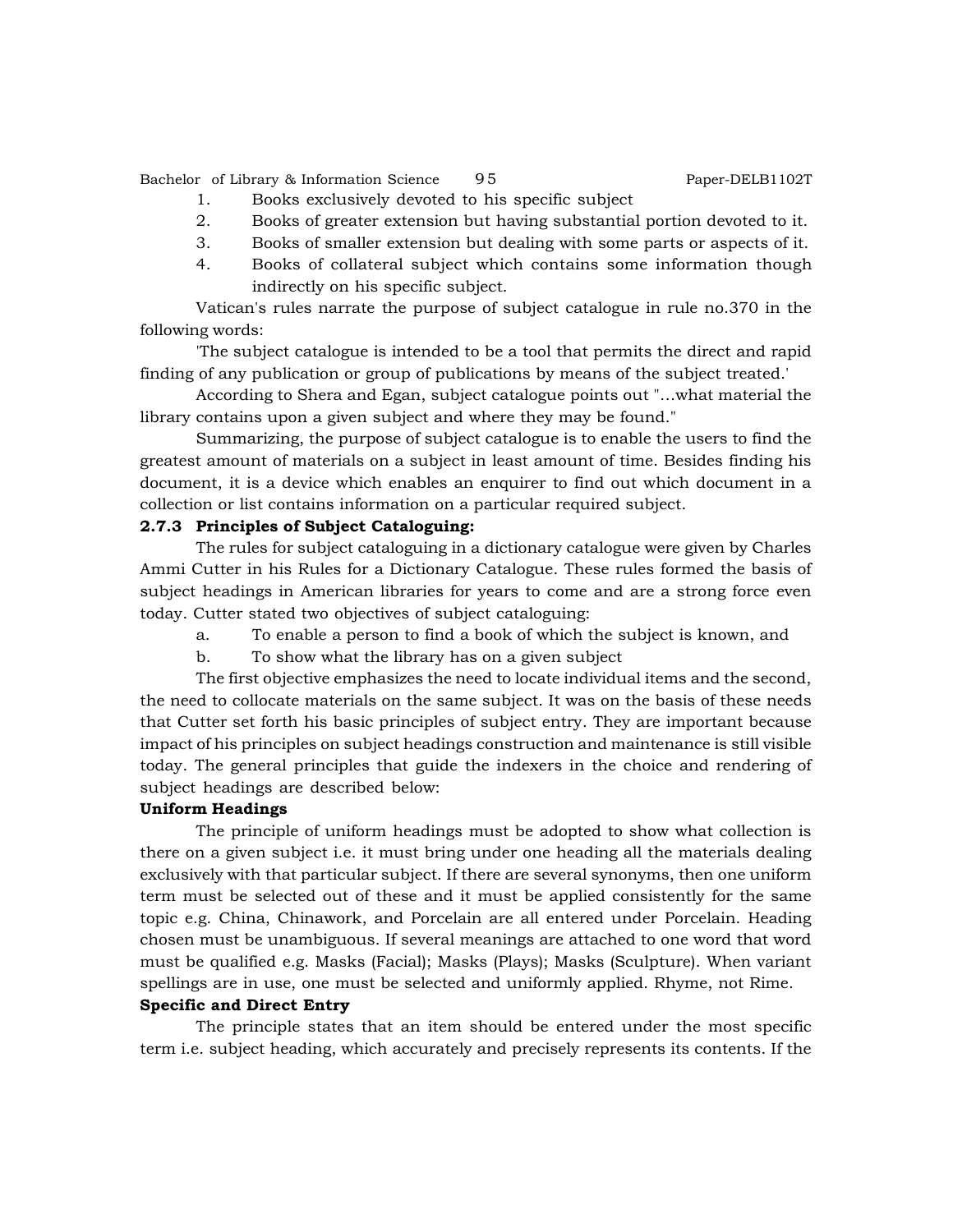Bachelor of Library & Information Science 96 Paper-DELB1102T document is on bridges then it must be under 'Bridges' and not under the large topic 'Engineering' or even the most restricted field 'Civil Engineering'.

#### **Common Usage**

The principle requires that the word or words used to express a subject must represent common usage. In American libraries this means current American spelling and terminology : labor not labour; color not colour. In British libraries, these words would be reversed. In India, we adopt British spellings.

A general rule is to use a popular or common, rather than a scientific or technical name when there is a choice. Subject headings are chosen to fit the need of the people who are likely to use the catalogue. A reader in a small public library will look under birds, not ornithology. In a scientific library ornithology might be more appropriate. After deciding on the common name as the entry word, the cataloguer should make a reference from the scientific name to the form used.

#### **Consistent and Current Terminology:**

This principle states that the terminology in headings should be both consistent and current. Some terms become obsolete with the passage of time and these must be replaced by the new terms e.g. when computers first appeared, the Library of Congress Subject heading chosen for them was 'Electronic Calculating Machines'; this was later changed to computers. However updating obsolete vocabulary in catalogue entries poses a problem in workload because of the large number of items listed under existing subject headings. But in online catalogues and databases where the bibliographic and authority files are linked, updation is easier; once a heading is changed, every record that was linked to the old heading can be linked to the new.

#### **Form Headings**

Sometimes entry will be required under form instead of subject. Cutter also recommended form entry for single literary work as well as collections, for encyclopaedias, indexes and periodicals.

It is important to remember that a form heading can also be a subject heading; there will be works on English drama as well as works of English drama, books about encyclopaedias as well as encyclopaedias. A number of devices given below can be used for distinguishing between subject and form headings,

- 1) Using singular (e.g. Encyclopaedia) for the subject and plural (encyclopaedias) for the form;
- 2) Adding the form subheading "collection" for works of literary form e.g. ENGLISH DRAMA - Collections.
- 3) Distinguishing form by the addition of a place subheading e.g. PERODICALS AND NEWSPAPERS - United States

#### **References**

References are an essential part of an alphabetical subject catalogue if it is to fulfil Cutter's objective 2 and reveal everything which the library has on a subject.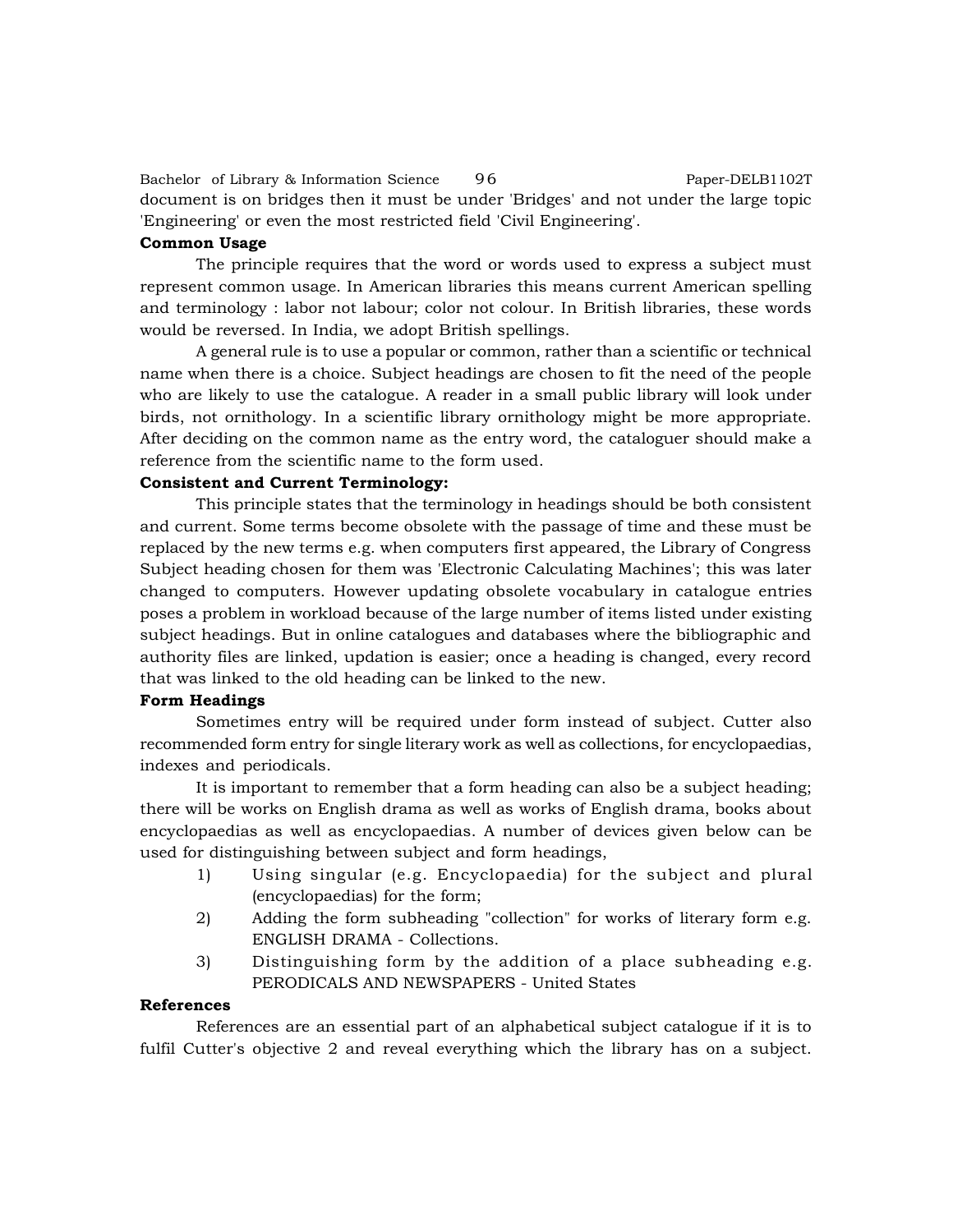Bachelor of Library & Information Science 97 Paper-DELB1102T Three types of cross references are used in the subject headings structure:

- 1. See (or USE) references
- 2. See also (including BT, NT, and RT) references
- 3. General references

# *1. See (or USE) references*

These references guide users from terms that are not used as headings to the authorized headings. See or USE references ensure that users who happen to consult the catalogue under different names for a given subject are able to locate material on it.

# *2. See also (including BT, NT, and RT) references*

These references connect headings that are related either hierarchically or otherwise. By connecting related headings, the see also (RT for related term) reference calls the user's attention to material related to his or her interests. By linking hierarchically related headings, see also (BT, for broader term, and NT, for narrower term) references guide the user to specific branches or aspects of a subject. By linking headings related non-hierarchically, see also references provide users with additional access points for the subject being sought.

# *3. General references*

General references direct the user to a group or category of headings. It is sometimes called a 'blanket reference' e.g. at flowers, rather than a specific see also reference to Day lilies, Poppies, Roses, etc., there is a general reference 'see also type of flowers'. The provision of general references obviate the need to make long lists of specific references and hence leads to economy of space.

#### **2.7.4 Subject Heading Lists**

Subject heading lists are lists of index terms, normally arranged in alphabetical order, which can be used to determine the terms to be used in an index, catalogue or database for describing subjects. Such a list seeks to negotiate the problems of the alphabetical subject approach.

The basic functions of a subject heading list are as given below:

- 1) It records terms which shall be used in a catalogue, index or database and indicates the form in which they shall be shown, and thus acts as an authority list for index terms and their form.
- 2) It makes recommendations about the use of references for the display of relationships in a catalogue, index or database, in order to guide users between connected or associated terms.

Thus a subject heading list is primarily a guide to the indexer or cataloguer in the creation of index records.

Subject heading lists are normally generated for a particular purpose. There are some published lists of subject headings which are plainly intended for a special purpose. Amongst these are: School Library Association's List of Subject Headings, Medical Subject Headings from the National Library of Medicine (US), and Subject Headings for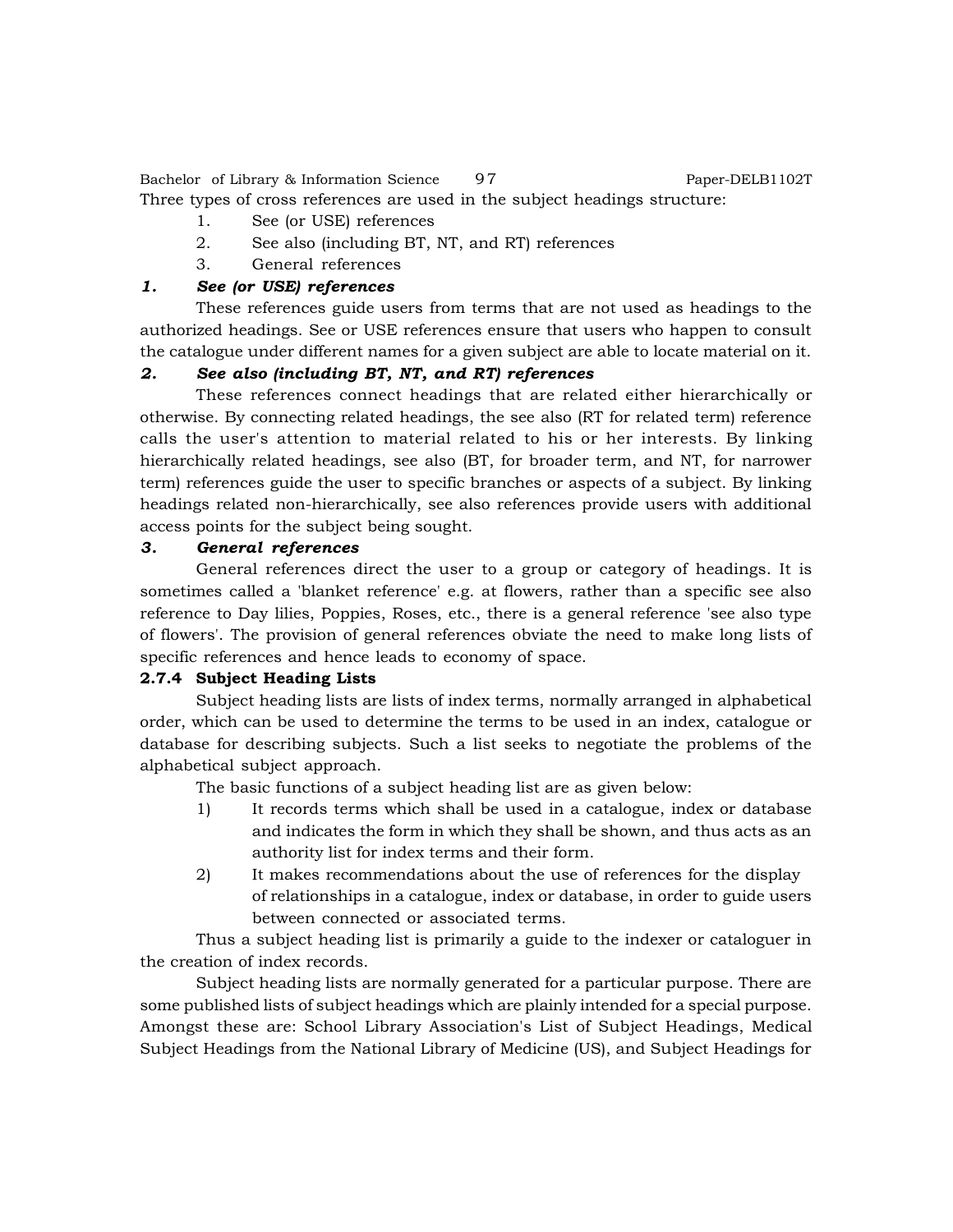Bachelor of Library & Information Science 98 Paper-DELB1102T Engineering used in Engineering Index. Nevertheless, the traditional subject heading lists: Sears List of Subject Headings and Library of Congress List of Subject Headings have formed the basis of indexing practice, theory and discussion in respect of alphabetical subject catalogues.

#### **2.7.5 Sears List of Subject Headings**

#### **2.7.5.1 Introduction**

Sears List of Subject Headings was first written by Minnie Earl Sears and published in1923. It was designed as a list of subject headings for use in the dictionary catalogues of small and medium-sized libraries and is still widely used in and outside USA by small and medium sized libraries. Its overall structure and principles are similar to those of the Library of Congress List of Subject Headings, except in respect of the differences that arise form Sears being designed for smaller libraries. On the basis of experience and practices of several libraries, it has been revised from time to time. Presently, it is in the 18th edition (2004).

#### **2.7.5.2 Structure**

The list follows traditional method of black face type in depicting the subject headings. The subject headings are provided with DC class numbers. This way, the list provides help in classification in those libraries where DC practice is followed.

# **2.7.5.3 Selection and Assignment of Subject Headings:**

The following principles are employed in the selection and assignment of subject headings:

# **Specific Entry**

The list recommends to enter a book under its specific subject. If a work is about Penguins, it should be entered under Penguins and not under Birds or even under Water Birds.

However in practice, the list very often provides broader headings so as to meet the requirements of smaller libraries, thus sacrificing the principle of specific entry. But at the same time instructions are added to add the specific heading with a broader heading in singular form as and when required e.g. in assigning subject headings to a work discussing elm and ash trees, the cataloguer would find neither Elm nor Ash listed. However, under the broader subject Trees; the following directions are given "types of trees are to be added as needed in singular form".

#### **Common Usage**

 Headings are selected for inclusion in Sears list on the basis of common usage. Thus popular or common names of subjects are included in preference to technical or specialist jargon. However, the headings often correspond to current American usage in both use of terms and spellings and for the non-American user, these often need amendment to make them consistent with local usage.

#### **Uniformity and Consistency**

Uniformity and consistency in application of subject headings is important. An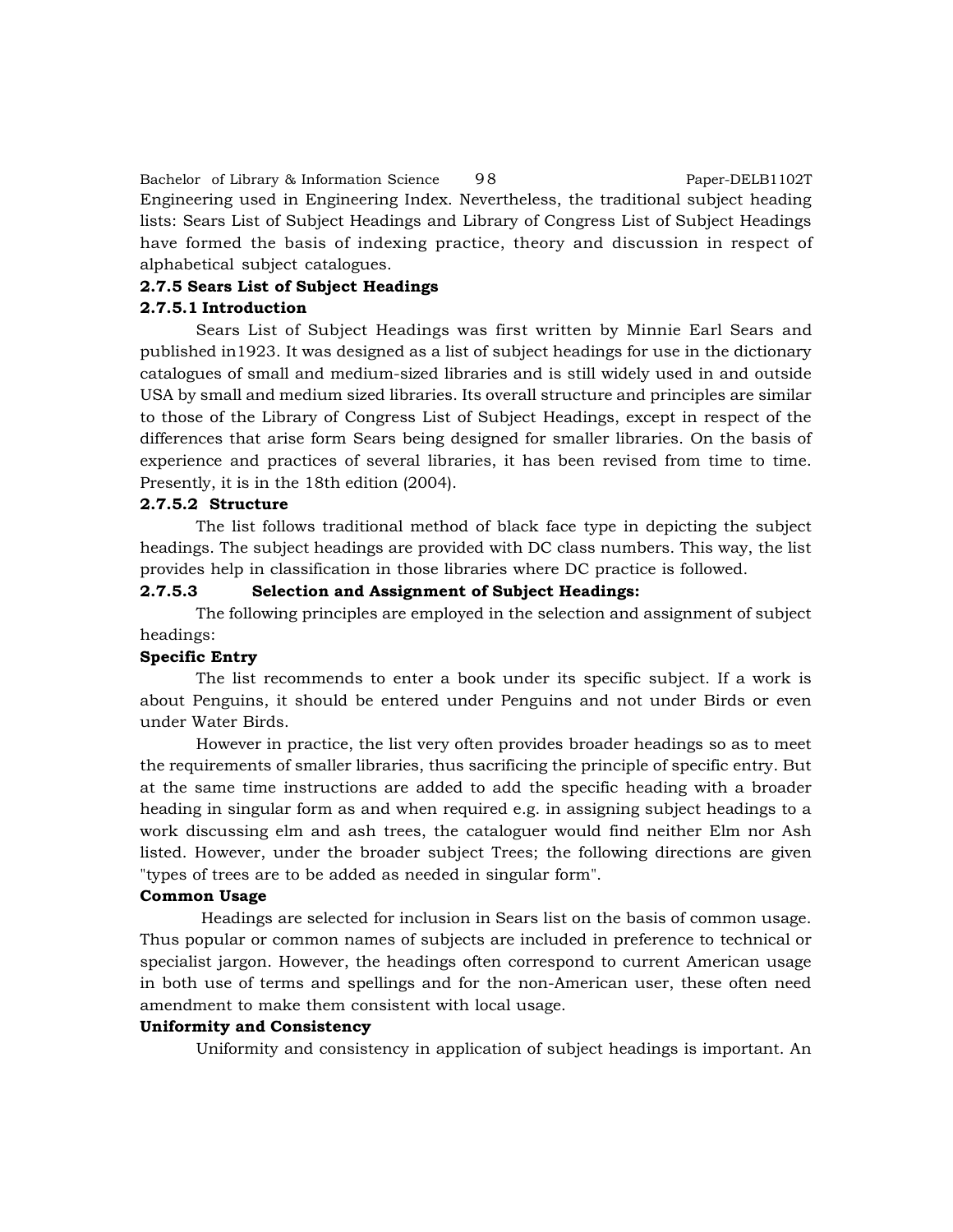Bachelor of Library & Information Science 99 Paper-DELB1102T attempt is made to offer one heading for each concept and the indexer should try to adhere to this consistently.

#### **2.7.5.4 Formation of Subject Headings**

Subject headings are constructed in Sears list in a variety of ways ranging from single noun heading to complex and compound subjects. Various forms of headings which have been used in the list are described below:

**Single Noun Headings**: The simplest form of subject headings consists of a single noun and is the ideal type when the language supplies it. Most of the large fields of knowledge can be expressed by single term e.g. Agriculture, Education, Science, Religion, etc. Abstract ideas are usually stated in singular e.g. Credit, whereas concrete objects and things are rendered in plural e.g. Theatres. Sometimes both singular and plural forms of headings are used but they carry different meanings e.g. Short Story (the technique); Short Stories (the works).

*Compound Headings :* Compound Headings consist of two nouns connected by the word 'and'. They are mainly used for the following purposes:

- I. To connect topics or concepts which are usually treated together in books e.g. Boats and Boating; Cities and Towns.
- II. To connect opposite subjects that are usually treated together in books e.g. Good and Evil; Joy and Sorrow.
- III. To express a relationship between two concepts e.g.Religion and Science; Television and Children.

*Adjectival Headings:* Adjectival Headings are used when a subject or concept cannot be properly expressed by a single noun. The most common type of adjectival heading consists of a noun or noun phrase with one or more adjectival modifiers e.g. English Language, American Literature, Indian Art, etc. In many cases the heading is inverted in order to bring the noun forward as the entry element e.g.

Art, American

Art, Indian

**Phrase Headings:** Some concepts which involve two areas of knowledge can be expressed only by more or less complex phrases e.g.

Information storage and retrieval system

Freedom of expression

#### **Use of Subdivisions**

In the Sears list, many general subjects are subdivided to indicate their specific aspects or to provide a sub-arrangement for a large number of works on the same subject. There are several types of subdivisions: subject or topical, form, period or chronological and place.

#### **Subject or Topical Subdivisions**

A subject or topical subdivision added to a main heading brings out a specific aspect of the general subject.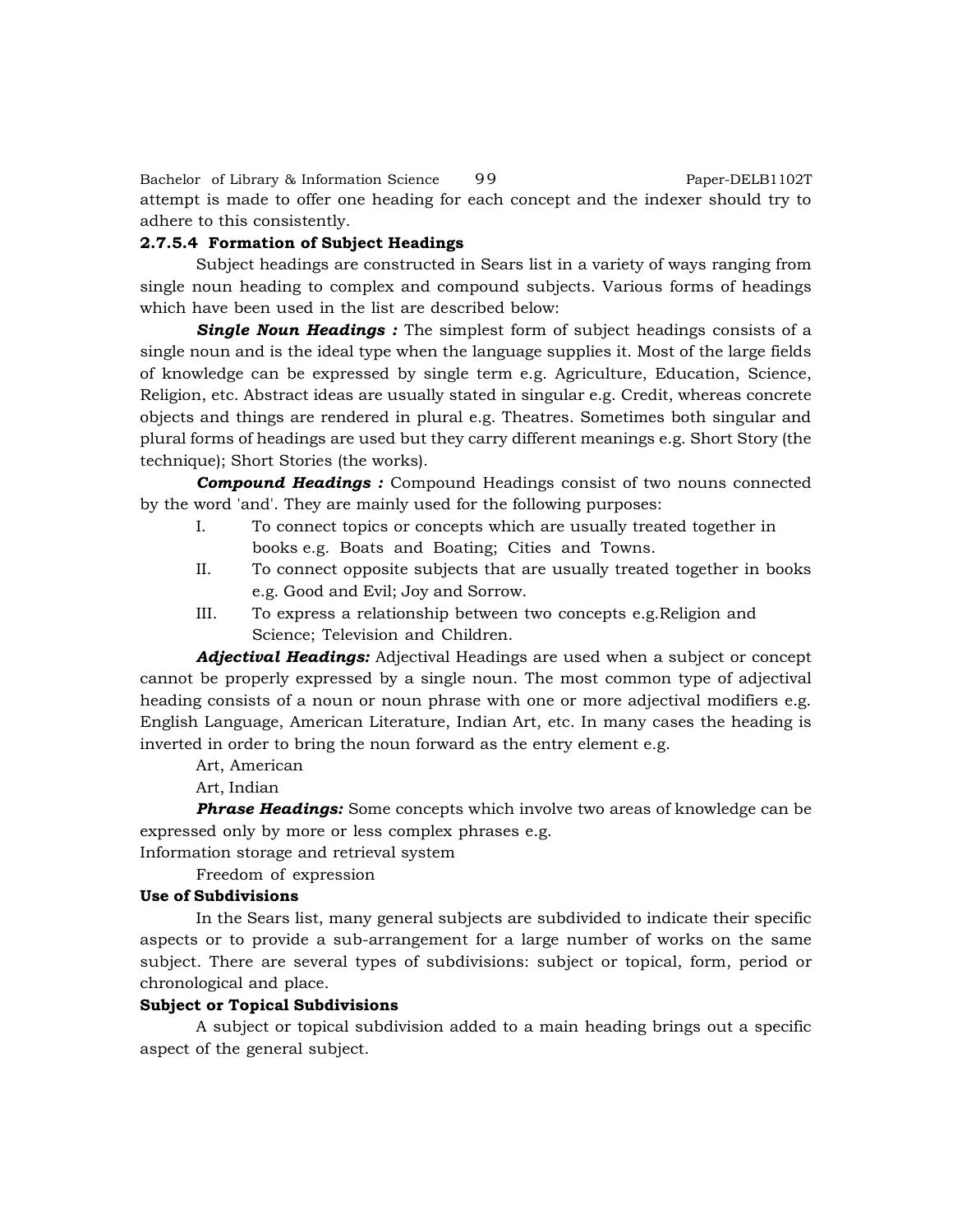Bachelor of Library & Information Science 100 Paper-DELB1102T Examples of topical subdivisions are:

> English language - Dialects Education - Curricula

# **Form Subdivisions**

Examples of form subdivisions are:

Chemistry - Dictionaries Medicine - Study and teaching Science - Philosophy Television - Censorship

#### **Period or Chronological Subdivisions**

Examples of period or Chronological subdivisions are:

United States - History - 1600 - 1775, Colonial Period United States - History - 1775 - 1783, Revolution United States - History - 1861 - 1865, Civil War

#### **Geographic Subdivisions**

Examples of geographic subdivisions are:

Airports - Hawaii Defence Industry - India

Games - India

# **Subject Headings for Special Types of Materials**

Detailed rules have been provided for biography, language and literature. Examples:

> Ranganathan, S.R., 1892 - 1972 - Biography Librarians - Biography English Language - Pronunciation English Language - Collection

English Literature - History and Criticism

# **2.7.5.5 Entry Format**

From the 17th edition, the Sears list has adopted the thesaurus format to help the cataloguers to distinguish relationships among terms and for establishing appropriate references in the catalogue. Every term in the list that may be used as a subject heading is printed in boldface type whether it is a main term; a term in USE reference, a broader, narrower or related term or an example in a scope note or general reference. If a term is not printed in a boldface type, it is not used as a heading. The main term is provided with D.D.C. class number. The general format of an entry in Sears list is as follows :

| Subject heading in bold face | Trees (May subdiv. geog.) $582.16;635.9$  |
|------------------------------|-------------------------------------------|
| with DDC class number        |                                           |
| Scope note                   | Names of nuts and tree fruits may be used |
|                              | for either the nut or fruit or the tree   |

\_\_\_\_\_\_\_\_\_\_\_\_\_\_\_\_\_\_\_\_\_\_\_\_\_\_\_\_\_\_\_\_\_\_\_\_\_\_\_\_\_\_\_\_\_\_\_\_\_\_\_\_\_\_\_\_\_\_\_\_\_\_\_\_\_\_\_\_\_\_\_\_\_\_\_\_\_\_\_\_\_\_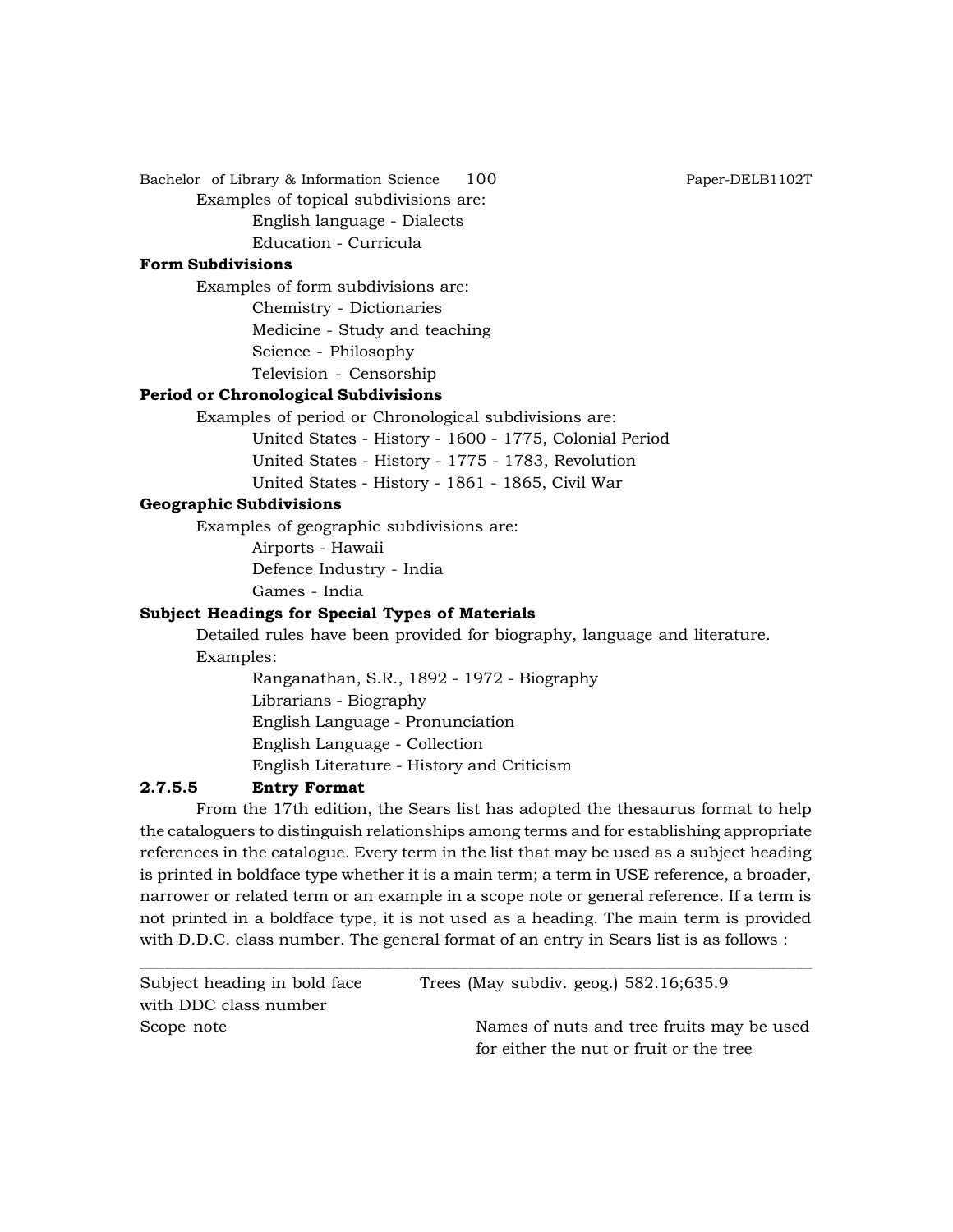| Bachelor of Library & Information Science |     | 101             | Paper-DELB1102T                            |
|-------------------------------------------|-----|-----------------|--------------------------------------------|
| Use references                            |     | UF <sup>.</sup> | Arboriculture                              |
|                                           |     |                 | Timber                                     |
| General references                        |     |                 | SA types of tress e.g. Oak (to be added as |
|                                           |     |                 | needed, in the singular form               |
| Broader Topic                             | BT. | <b>Plants</b>   |                                            |
| Narrower Topic                            |     | NT.             | Christmas trees                            |
|                                           |     |                 | Dwarf trees                                |
|                                           |     |                 | <b>Evergreens</b>                          |
|                                           |     |                 | Oak                                        |
|                                           |     |                 | Wood                                       |
| Related Topic                             |     | RT.             | <b>Forest and forestry</b>                 |
|                                           |     |                 | Landscape gardening                        |
|                                           |     |                 | Tree planting                              |

Note: UF - See References, SA - See Also, BT - Broader Topic, NT - Narrower Topic, RT - Related Topic

#### **2.7.5.6 Cross References**

From the 17th edition in 1994 'see' and 'see also' references and the complementary 'x' and 'xx' were replaced by the thesaurus symbols UF, BT, NT, RT and SA. Three types of cross references are used in Sears list. They are:

# **Specific 'see' References**

The symbol 'UF' stands for 'Used for' and it symbolises those preferred terms from which see references are to be prepared.

The following are some types of preferred terms that might be used as see references in a catalogue

Synonyms or near synonyms e.g. Timber see Trees

Inverted form of a heading to normal order e.g. Art, India see Indian Art.

Variant spellings e.g. Colour see Color

Compound headings e.g. Science and the Bible see Bible and Science Opposite of a term e.g. Inequality see Equality.

Older Term (which has currency) to new term e.g. Negroes see Blacks

#### **Specific See also References**

See also references direct the user from one established heading to another established heading. BT symbol stands for Broader term from which see also references are prepared.

e.g. Plants

see also Trees

See also references are also prepared from narrower terms represented by NT

e.g. Christmas Trees Wood see also see also Trees Trees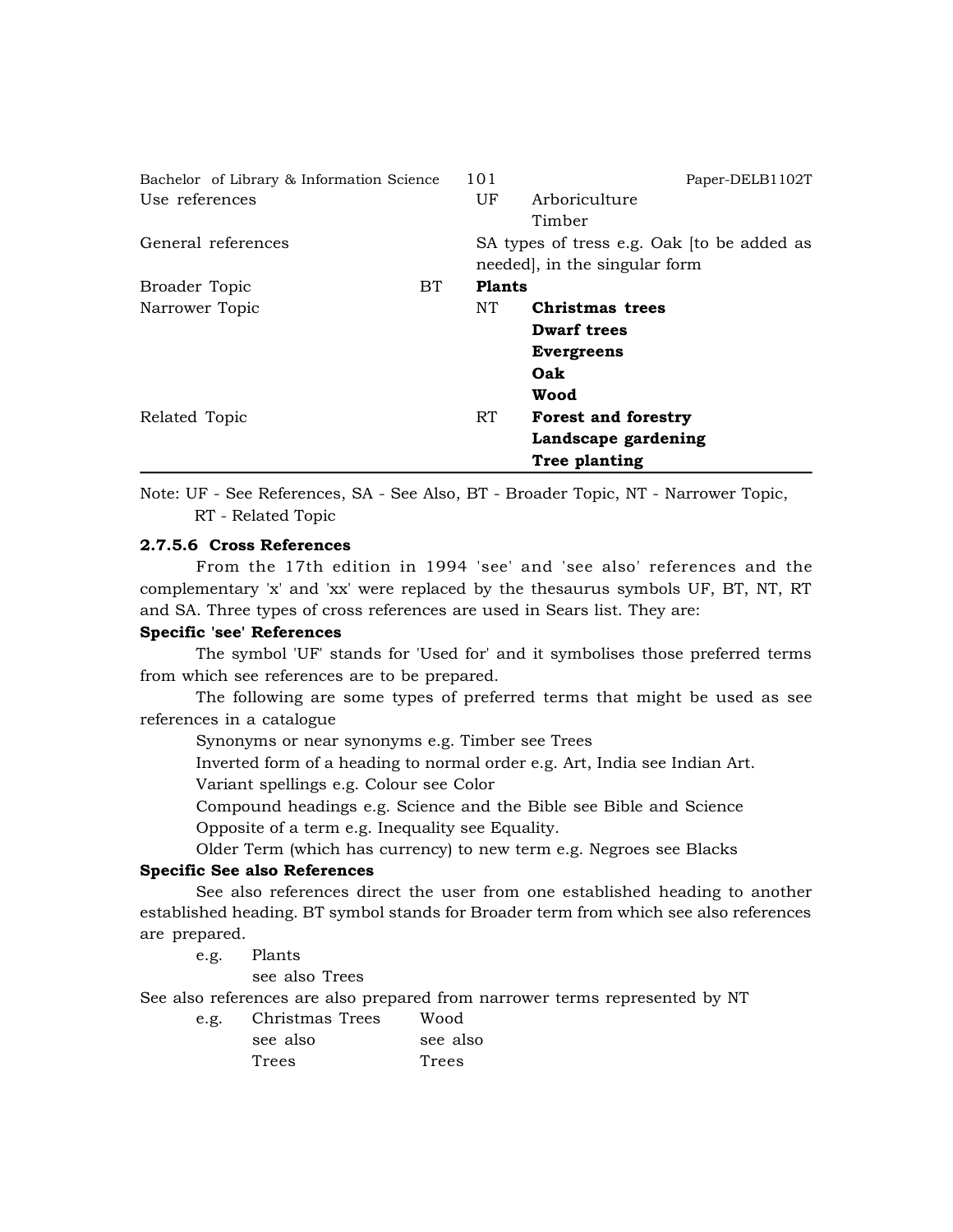Bachelor of Library & Information Science 102 Paper-DELB1102T See also references are also prepared from related terms represented by RT e.g.

Forest and forestry See also

Trees

# **General References**

Under many headings in Sears list, following the SA [see also] label, there is a general reference to general group or category of things that may be established as heading as needed e.g. in the example of trees the symbol 'SA' introduces the general reference to 'types of trees to be added as needed'.

# **2.7.5.7 Comments on Sears List**

Sears list has been criticised on the following counts.

- 1. Headings tend to be broad and cannot represent complex or specific subjects accurately.
- 2. References are not always constituted systematically. At places, where references seem to be appropriate have not been recommended and at some other places too many references have been recommended which make the search tedius.
- 3. Sometimes the list equates non-synonymous subjects
	- e.g. Religious history

# Use Church history

An Indian librarian would find choice of church history as a heading to be wrong one. Because it may have hardly any book dealing with church history and it may have many books on religious history.

4. The list is biased to America. Subject headings of importance and special interest to American libraries have been provided ingreatdetail.Moreover,

the terminology used is also American

# **2.7.6 Library of Congress List of Subject Headings (LCSH)**

# **2.7.6.1 Background**

Library of Congress List of Subject Headings which is now running in its 20th ed. (1997) was first published in 1914 by Library of Congress (LC) under the title: Subject Headings used in Dictionary Catalogue of the Library of Congress. Since then, it has become the standard list used by most large general libraries, special libraries and some smaller libraries in the United States and abroad. It is now available in three formats: print, machine readable and microfiche. The machine readable version is also available in CD-Rom, called CDMARC subjects. The list is revised weekly and the CD-Rom versions quarterly.

# **2.7.6.2 Format of Headings**

In the List, authorised headings appear in boldface e.g. Books, Book Binding, Reference books, etc. Each valid heading is followed by scope notes, cross references, and the subdivisions, if any.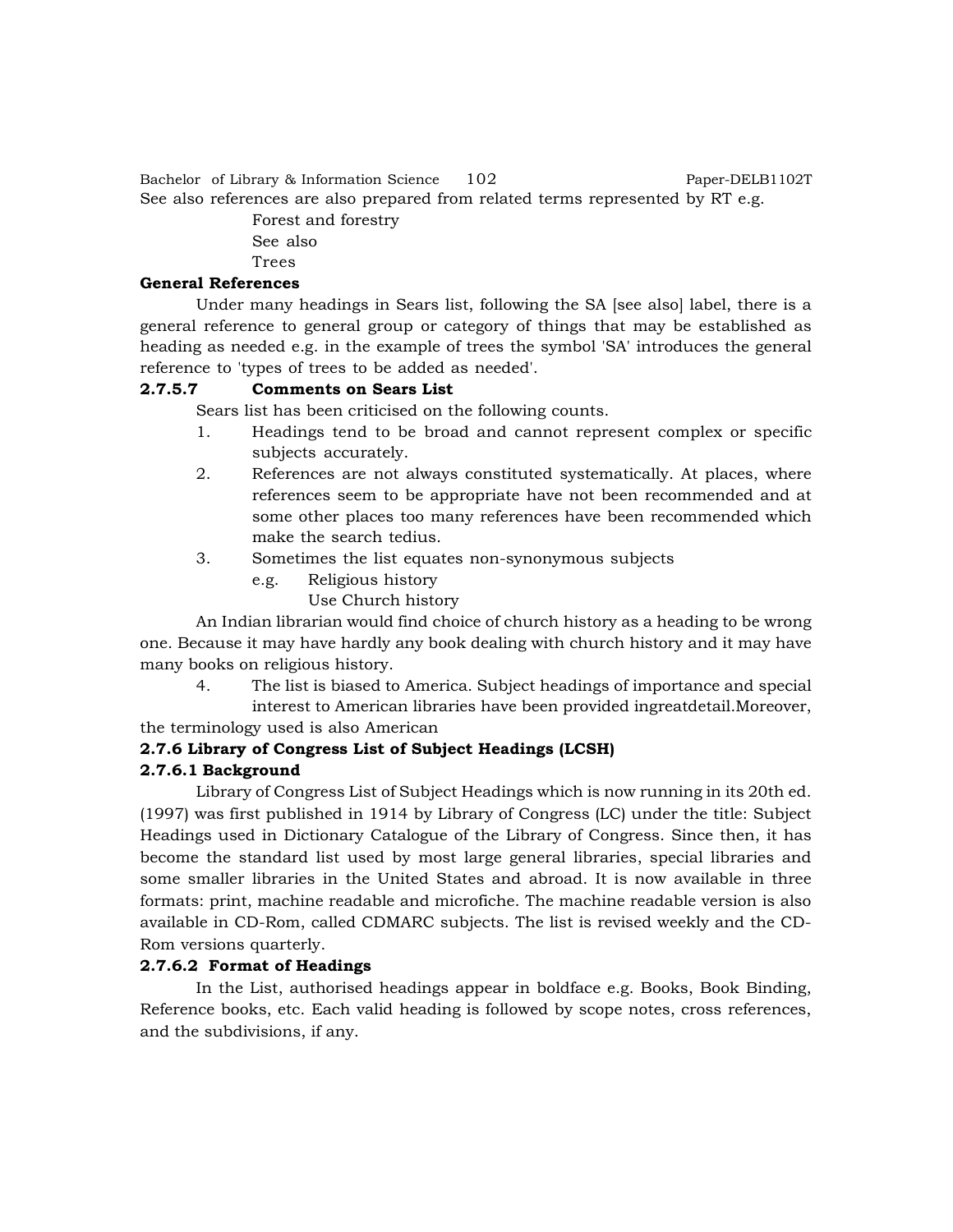Bachelor of Library & Information Science 103 Paper-DELB1102T

Entries printed in light face roman type are not to be used as subject headings. The general format of an entry in the list is as under:

# **Reference books**

 $[Z 7 1 1]$ 

- UF Bibliography Reference books Books, Reference Libraries - Reference books Reference books - English
- BT Bibliography Books and reading
- NT Bibliography Best books Children's reference books Encyclopedia's and dictionaries

# **2.7.6.3 Formation of Subject Headings**

In LCSH, subject headings are constructed in a variety of ways ranging from single noun headings to complex and compound headings. Various forms of headings which have been used in the list are described below:

**Single noun headings :** The simplest form of main heading consists of a single noun e.g. Agriculture, Botany, Cataloging.

Abstract ideas are usually stated in singular e.g. Liberty, Love where as concrete objects and things are rendered in plural e.g. Short Stories, Doctors.

**Phrase Headings :** When a subject or concept cannot be properly expressed by a single noun, a phrase is used. There are several patterns of phrase headings which are discussed below;

*Adjectival Phrase Headings:* The most common type of adjectival heading consists of a noun or noun phrase with one or more adjectival modifiers e.g. Russian Art, English Drama, Higher Education etc.

*Conjunctive Phrase Headings:* The headings consist of two or more nouns, noun phrases or both, with or without modifiers, connected by the word 'and'. They are mainly used for the following purposes:

- I To connect topics or concepts which are usually treated together in books e.g. Emigration and immigration.
- II To connect opposite subjects that are usually treated together in books e.g. Open and closed shelves
- III To express a relationship between two concepts e.g. Literature and science, Libraries and schools

*Prepositional Phrase Headings :* These headings consist of nouns, noun phrases or both, with or without modifiers, connected by a preposition e.g. Photography of children, Divine rights of kings.

*Inverted Phrase Headings :* In many cases, a phrase heading is inverted in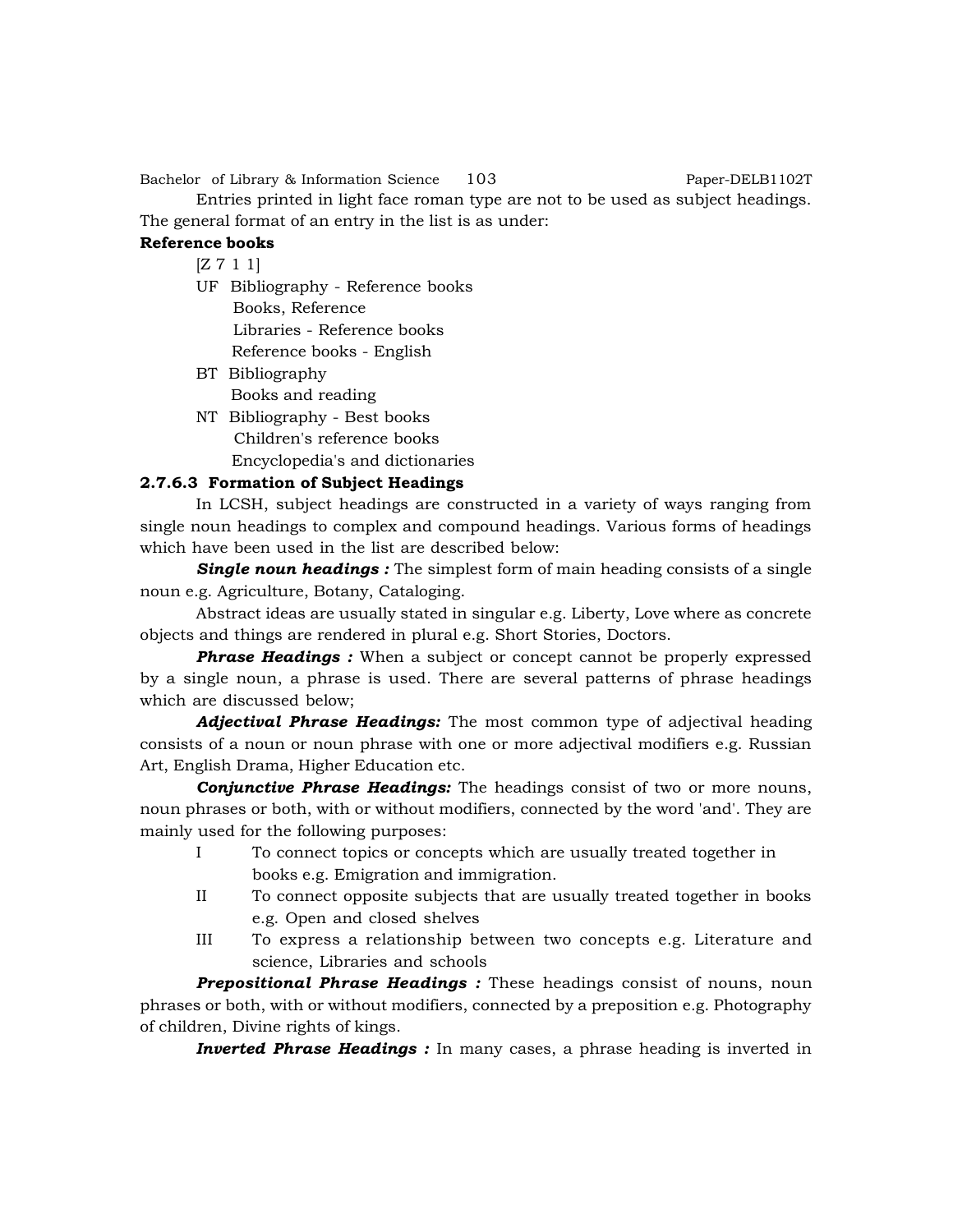Bachelor of Library & Information Science 104 Paper-DELB1102T order to bring a significant word in a prominent position as the entry element e.g. Art, Medieval; Chemistry, Organic.

#### **Subdivisions**

In LCSH, four kinds of subdivisions i.e. form, topical, period and geographic are recognised. Each form is discussed below.

# **Form Subdivisions**

Form Subdivisions are used to indicate the form in which the material on a subject is organised and presented e.g. Economics - Periodicals; Chemistry - Dictionaries. **Topical Subdivisions**

Topical Subdivisions are used under main headings or other subdivisions to limit the concept expressed by a main heading to a special subtopic e.g. the heading Agriculture - Accounting means accounting as applied to the field of agriculture and does not mean accounting as a kind or a division of the subject agriculture.

#### **Geographic Subdivisions**

A geographic subdivision indicates the origin or the locality of the main subject. Heading that may be subdivided by place carry the designation (May Subd. Geog.) immediately after their listing in the list. Geographic Subdivisions are added to the subject heading either directly or indirectly, depending on the place in question.

Direct geographic subdivisions

Forticulture - Zeneva Art - India

Indirect Geographic Subdivisions

Forticulture - Switzerland - Zeneva Charities - Italy - Florence

#### **Period Subdivisions**

In LCSH, we can add the time divisions by five different ways:

- 1. Noun Adjective Heading: Ancient, Medieval, Renaissance
- 2. Phrase or Historical Events without any date e.g. Colonial Period, Revolution.
- 3. Historical period followed by a date: Middle English (1100-1500) Early Modern (To 1700)
- 4. In the form of century: English Fiction 19th century
- 5. Subdivisions constructed with the preposition 'to'

U.S. History - to 1455.

#### **Free - floating Subdivisions**

Free - floating subdivisions are listed either separately or under representative main headings called 'pattern headings', with the intention that they may be combined with appropriate main headings at the time of application. There are four categories of free - floating subdivisions. These are: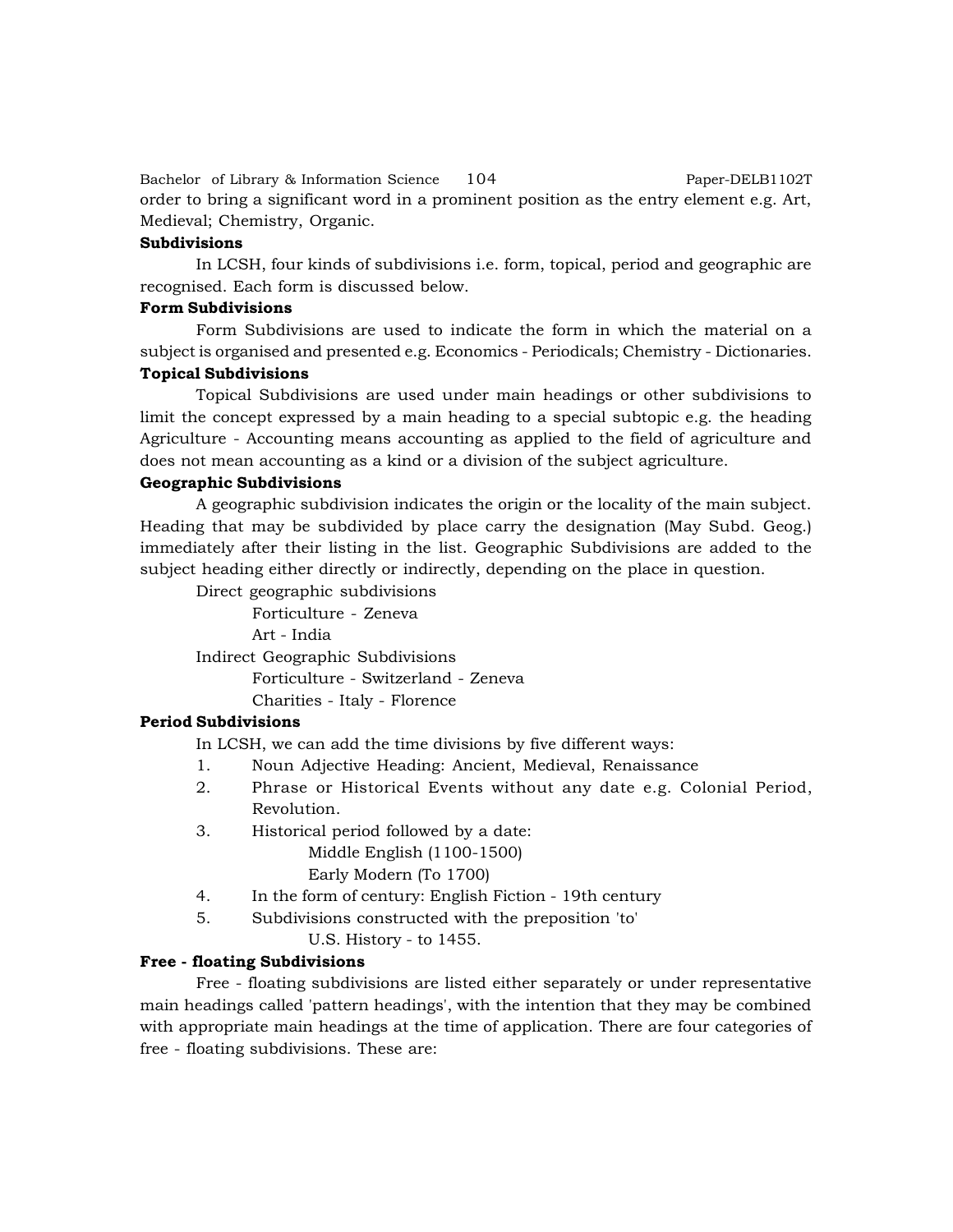Bachelor of Library & Information Science 105 Paper-DELB1102T

# **Free - floating subdivisions of general application**

These subdivisions are applicable to a large number of headings. A list of these subdivisions appears in Subject Cataloguing Manual: Subject Headings. Following are some examples of free - floating subdivisions

- Abstracts
- Library resources
- Lighting
- Software
- Study and teaching

Under each subdivision in this list, instruction is given as to the types of headings to which the particular subdivision is applicable e.g. the subdivision-Lighting is applicable only under main headings representing vehicles, buildings, rooms, installations etc.

# **Free-floating subdivisions under specific types of headings**

These subdivisions are used with the following categories of main headings:

- Classes of persons
- Ethnic groups
- Names of corporate bodies
- Names of persons
- Names of places
- Names of bodies of water, streams, etc.

#### Examples

Asian - Americans - Race identity

American Library Association - Employees

Milton, John 1608-1674 - Political social views

# **Free-floating subdivisions controlled by pattern headings**

Some form or topical subdivisions are common in a particular field. Instead of authorising them heading by heading and repeating them under each heading within the category, they are listed under a chosen heading in the category. This chosen heading then serves as a pattern heading of subdivisions for headings in that category. In LCSH the applicable subdivisions are displayed under the pattern heading. The subdivisions listed under a pattern heading may be transferred and used with another heading in the same category even though the combination does not appear in the list e.g. under English language, the pattern heading for languages, the subdivision-Phonology is listed. Therefore the combination Russian language-Phonology may be used, even though the combination does not appear in the list.

#### **Free-floating subdivisions indicated by multiples**

Certain subject headings carry multiple subdivisions e.g.

Vietnamese Conflict, 1961-1975-Foreign public opinion-British [German, Russian, etc.]

In this example, the terms given in square brackets serve as examples of similar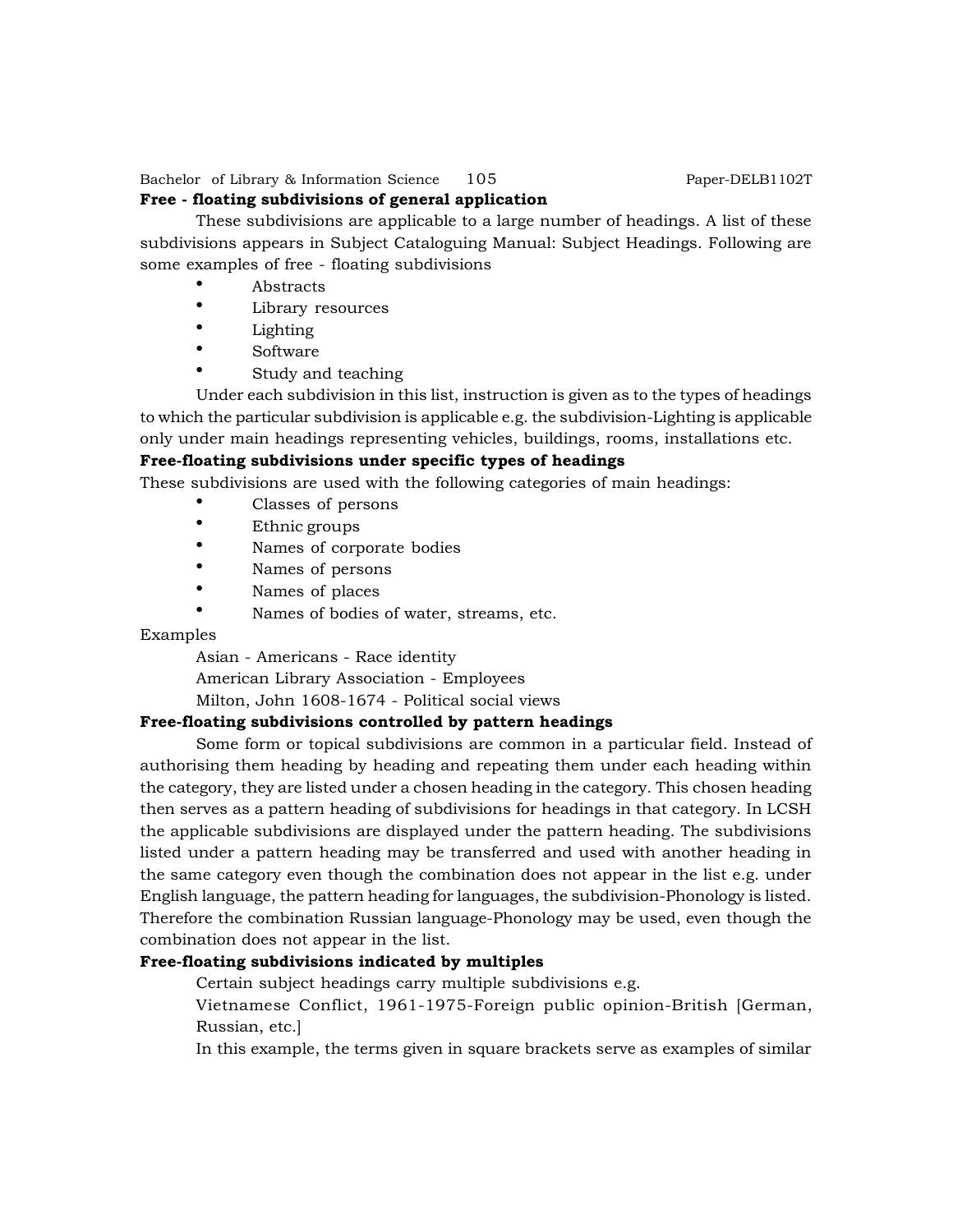Bachelor of Library & Information Science 106 Paper-DELB1102T subdivisions that may be used without prior authorisation e.g. Vietnamese Conflict, 1961-1917-Foreign public opinion-French.

#### **2.7.6.4 Cross References**

From the 11th edition of LCSH in 1988 'see' and 'see also' references and the complementary 'x' and 'xx' were replaced by the thesaurus symbols UF, USE, BT, NT, RT and SA. In the LCSH, main types of relationships expressed by cross references are equivalence, hierarchy and association.

*Equivalence Relationships:* USE/UF (used for) references are made from the unauthorized or non-preferred terms to the authorised or preferred headings for the subject in question. USE/UF (used for) references are made for: Synonyms

| <b>Booksellers' Catalogs</b> | Books - Catalogs                 |
|------------------------------|----------------------------------|
| <b>UF Books - Catalogs</b>   | <b>USE Booksellers' Catalogs</b> |
| Variant spellings            |                                  |
| Archeology                   | Archaeology                      |
| UF Archaeology               | <b>USE Archeology</b>            |
| Earlier form of headings     |                                  |
| <b>Online catalogs</b>       | Catalogs, Online                 |
| UF Catalogs, Online          | <b>USE Online catalogs</b>       |
| Abbreviations and acronyms   |                                  |
| <b>CAD</b>                   | Computer - aided Design          |
|                              |                                  |
| USE Computer - aided Design  | UF CAD                           |
| Opposite terms               |                                  |
| School attendance            | Absence from school              |
| UF Absence from school       | <b>USE School attendance</b>     |
| Alternative endings          |                                  |
| Theory of knowledge          | Knowledge, Theory of             |
| UF Knowledge, Theory of      | <b>USE Theory of knowledge</b>   |

Previously included under see also references hierarchical references indicate

topics that are either broader or narrower in scope than the one in question. Two symbols BT (broader topics) and NT (narrower topics) are used for these purposes e.g.

Reference Books

BT Bibiography Books and reading NT Bibliography - Best books Children's reference books Encyclopedias and dictionaries

#### **Associate Relationship:**

The symbol RT (related topic) is used to link headings that are related in concept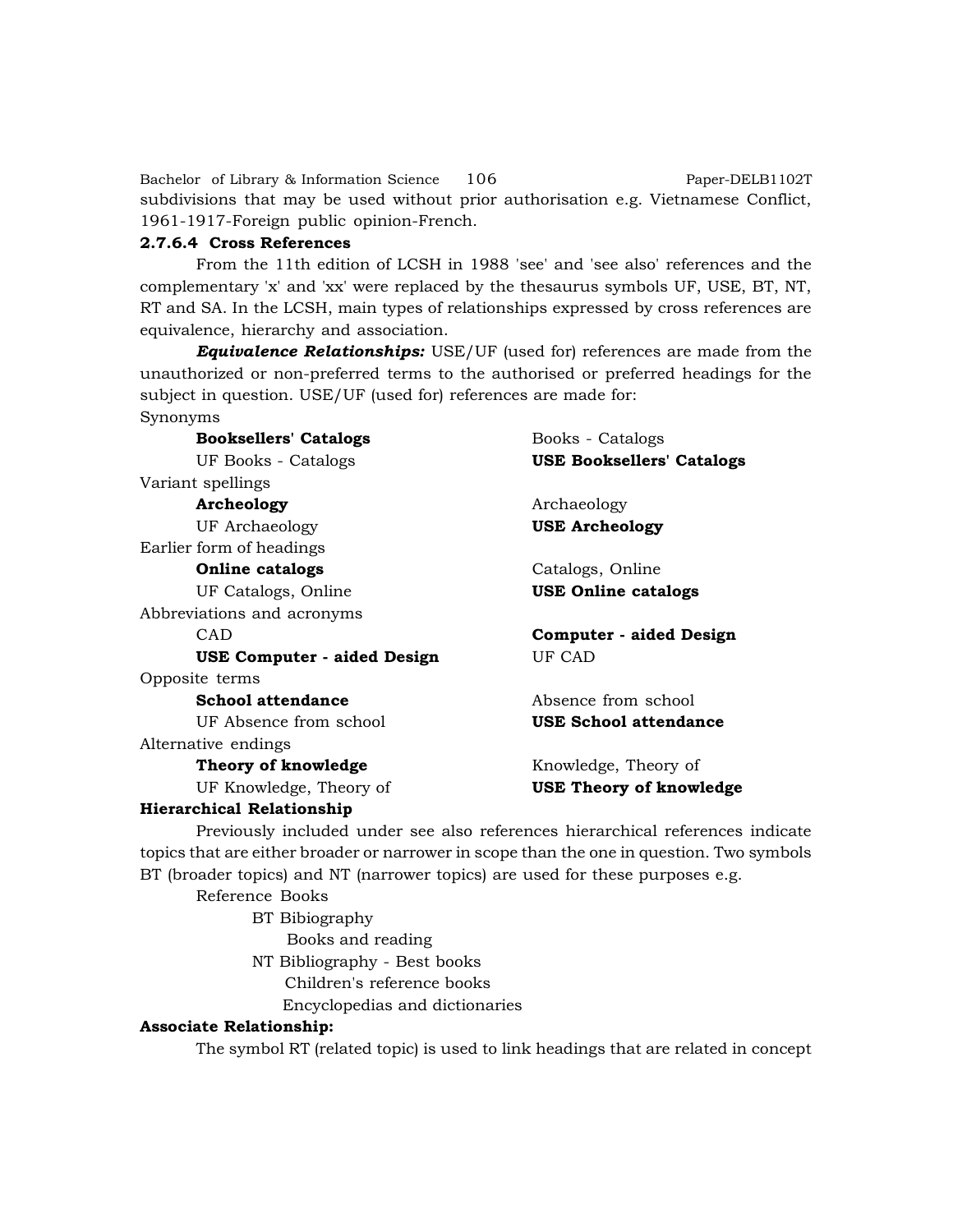Bachelor of Library & Information Science 107 Paper-DELB1102T but not in a hierarchical sense. RT references are provided under both terms involved. Such references are usually made for the following types of relationships:

- i Headings with meaning that overlap to some extent:
	- **Aliens**
		- RT Citizenship Immigrants Nationalization
- ii Headings representing a discipline and the object studied:

| Entomology    | Insects                                                    |
|---------------|------------------------------------------------------------|
| RT Insects    | RT Entomology                                              |
|               |                                                            |
| Medicine      | Physicians                                                 |
| RT Physicians | RT Medicine                                                |
|               | Headings representing persons and their field of endeavour |

# **General References**

General References are represented by the symbol SA (see also), which refer from one heading to a group of headings or to subdivisions used under other headings e.g.

Atlases

SA subdivisions Maps under names of countries, cities etc., and under topics

# **2.7.6.5 Subject Headings for Special Types of Materials**

Detailed rules have been provided for literary works, biography and children's literature. Examples:

American drama - 20th century Novelists, Russian - 19th century - Biography United States - Biography Physicists - Biography Art - Biography Twain, Mark, 1835-1910 - Biography Children's Poetry, American English language - Dictionaries, Juvenile Mars (Planet) - Juvenile literature

# **2.7.6.6 Comments on LC List of Subject Headings:**

LC List of Subject Headings is no doubt an authoritative list based on the experience and practice of a large national library, but it has certain drawbacks which are as under :

- 1. The list is useful for preparing the subject catalogue of libraries and not for documentation lists.
- 2. The list is not based on scientific principles but on arbitrary decisions. No attempt has been made to apply the latest theory of subject headings. Hence contains a large number of headings.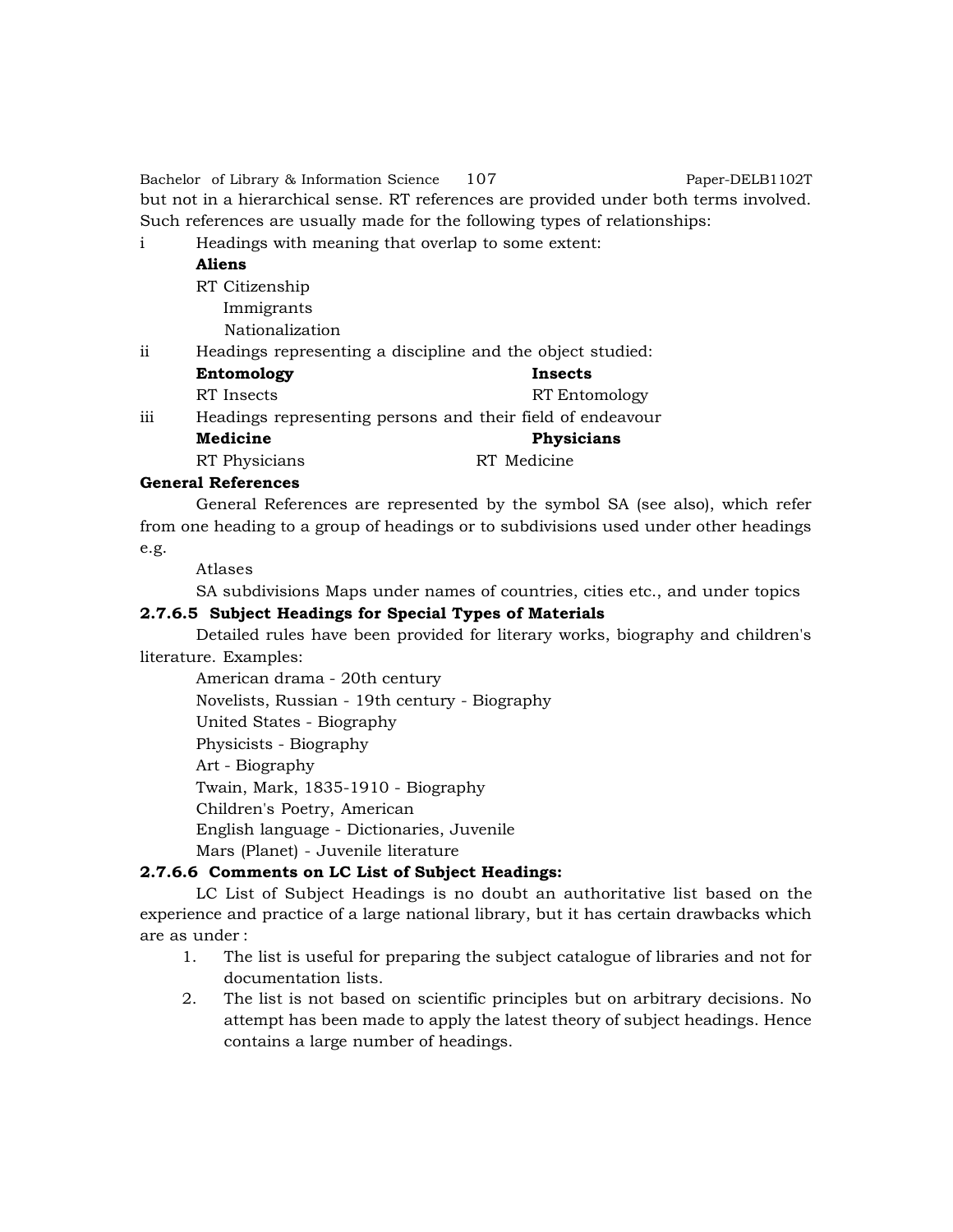Bachelor of Library & Information Science 108 Paper-DELB1102T

- 3. It does not solve all the difficulties of catalogue in the selection and use of subject headings. Headings are not specific enough for subjects covered by many documents especially when subjects are becoming increasingly complex.
- 4. References are not always constructed systematically.
- 5. Related subjects are scattered from Alphabets A to Z

# **2.7.7 Summary**

Subject cataloguing is an important area of cataloguing. It attempts to bring out the subject content of a document being catalogued and satisfy user's subject approach to catalogue. This lesson describes the concept, aims and objectives of subject cataloguing. Discusses principles of subject cataloguing such as uniform headings, specific and direct entry, common usage, form headings and references. Also discusses the important features of Sears List of Subject Headings and Library of Congress List of Subject Headings.

# **2.7.8 Glossary**

| Adjectival Heading        |                      | It consists of a noun or noun phrase with one or more   |  |
|---------------------------|----------------------|---------------------------------------------------------|--|
|                           |                      | adjectival modifiers.                                   |  |
| Antonyms                  |                      | Words opposite in meaning.                              |  |
| Associate Relationship    |                      | It indicates headings that are related in concept.      |  |
| Broader Term              |                      | The term denoting super-ordinate idea in a hierarchy.   |  |
| Compound heading          |                      | It consists of two nouns connected by the word 'and'    |  |
| Cross-reference           |                      | A direction from one heading or entry to another.       |  |
| Equivalence Relationship  |                      | In this relation, two or more terms are regarded, for   |  |
|                           |                      | indexing purposes, as referring to the same concept.    |  |
| Hierarchical Relationship |                      | It indicates topics that are either broader or narrower |  |
|                           |                      | in scope than the one in question.                      |  |
| Phrase Heading            |                      | It consists of group of words without a verb forming a  |  |
|                           |                      | short expression.                                       |  |
| Synonyms                  | $\ddot{\phantom{a}}$ | Words with the same meaning.                            |  |
| 858 B.B.L.                |                      |                                                         |  |

# **2.7.9 References**

- 1. Bakewell, K.G.B. (1992). Manual of cataloguing practice. Oxford: Pregamon Press.
- 2. Chan, L.M. (1994). Cataloguing and classification: An introduction. 2nd ed. New York: McGraw Hill.
- 3. Girja Kumar and Krishan Kumar. Theory of cataloguing. 5th rev. ed. New Delhi: Vikas Publishing House, 2006.
- 4. Library of Congress (1997). Subject Headings. 20th ed. Washington D.C.: Library of Congress.
- 5. Rowley, J.E. (1987). Organising knowledge: An introduction to information retrieval. England: Gower.
- 6. Sears List of Subject Headings 2010. 20th ed. New York: H.W. Wilson.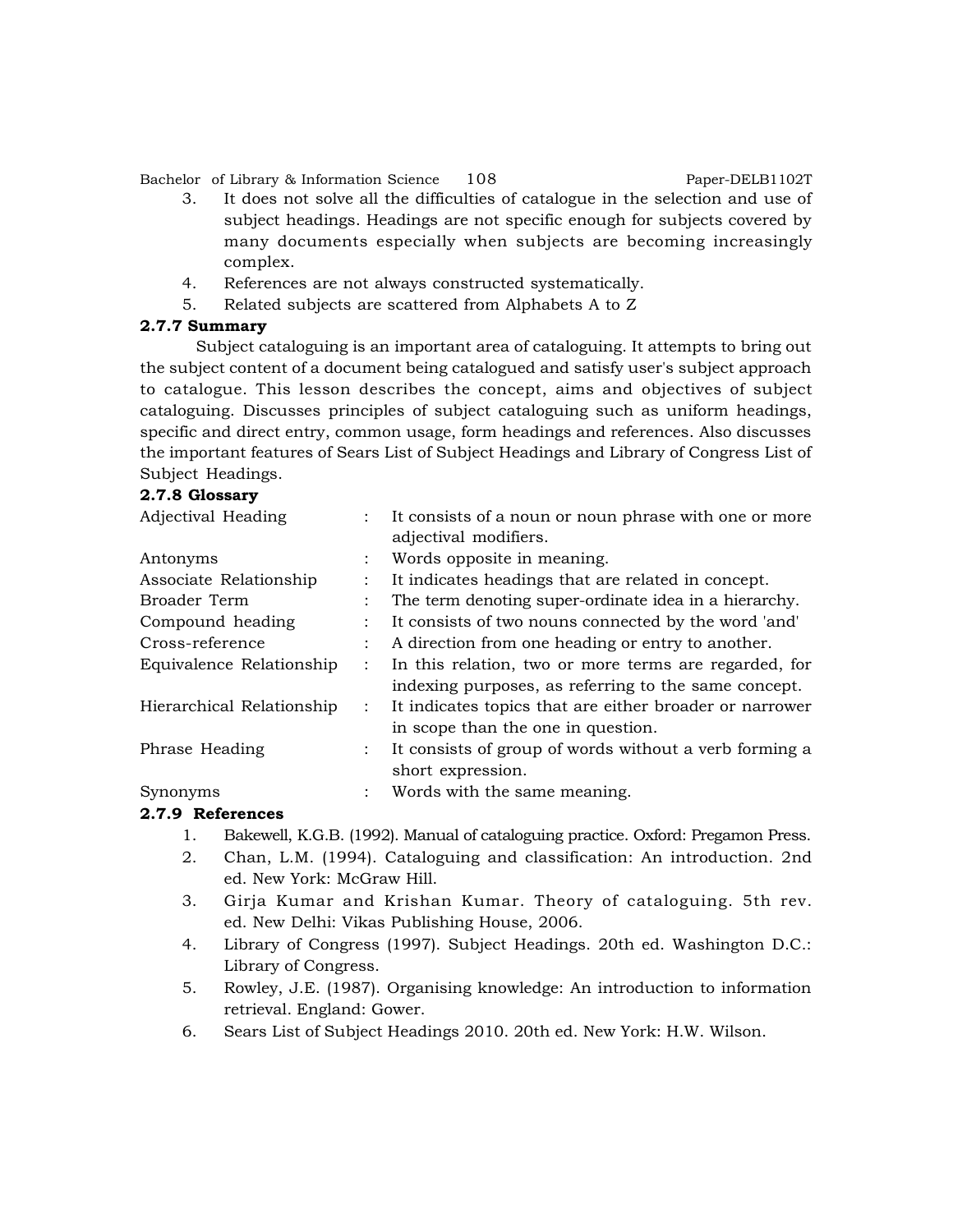109 Bachelor of Library & Information Science

### 2.7.10 Self Check Exercise

Note: Write the answers in the space given below each question and check your answers with the answers given at the end.

- $1.$ Discuss briefly the concept of subject cataloguing.
- $2.$ State the principles that guide the indexer in the choice and rendering of subject headings from the Standard List.

<u> 1989 - Johann Stoff, deutscher Stoffen und der Stoffen und der Stoffen und der Stoffen und der Stoffen und d</u>

Give the various forms of headings used in Sears List of Subject Headings. 3.

- $4.$ What are compound headings? Illustrate your answer with examples.
- 5. List various forms of headings used in Library of Congress List of Subject Headings.

### 2.7.11 Answers to Self Check Exercise

The most interesting and perhaps the most intelligent part of the cataloguing is  $1.$ subject cataloguing. The cataloguer brings out the various subjects treated in the books in such a manner that no significant part of it remains unnoticed by the users of the catalogue. The basic purpose of subject cataloguing is to provide a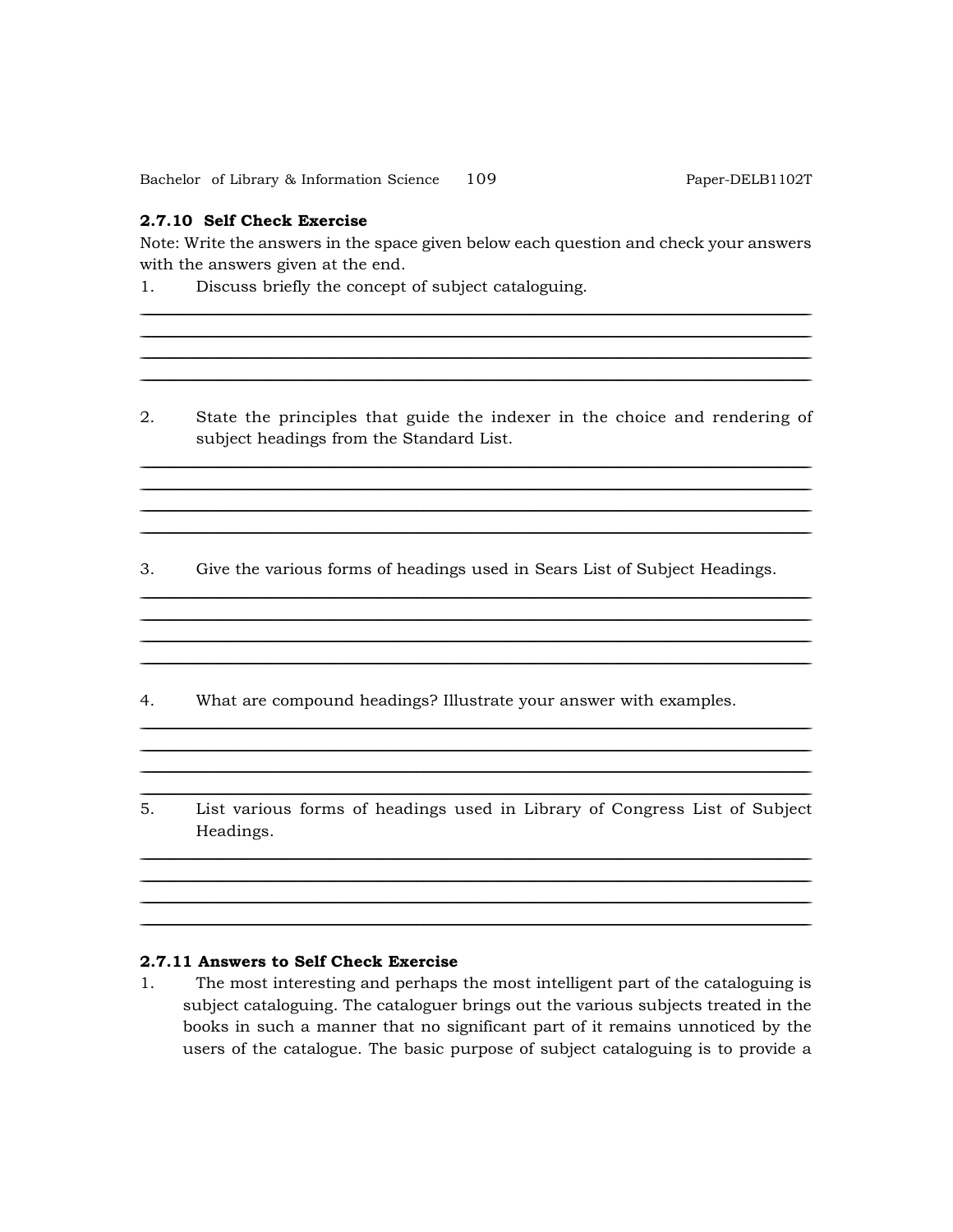Bachelor of Library & Information Science 110 Paper-DELB1102T

direct and prompt approach to finding a document or group of documents on a given subject.

- 2. The general principles that guide the indexer in the choice and rendering of subject headings are given below:
	- **a. Uniform Headings:** The principle of uniform headings must be adopted to show what a collection has on a given subject i.e. it must bring under one heading all the materials dealing exclusively with that particular subject.
	- **b. Specific and Direct Entry:** The principle states that an item should be entered under the most specific term i.e. subject heading, which accurately and precisely represents its contents.
	- **c. Common Usage:** The principle requires that the word or words used to express a subject must represent common usage.
	- **d. Consistent and Current Terminology:** This principle states that the terminology in headings should be both consistent and current.
	- **e. Form Heading:** Form heading should be chosen for the work representing its physical, bibliographic, artistic or literary form.
	- **f. References:** Adequate references should be made to direct the user from unused headings to used headings, and from headings referring broader and related topics to the headings chosen to represent a given subject.
- 3. Various forms of headings which have been used in Sears List of Subject Headings are as under:
	- **a. Single Noun Headings:** e.g. Agriculture, Education, Science, Religion, etc.

**b. Compound Headings:** e.g. Religion and Science; Television and Children.

- **c. Adjectival Headings:** e.g. English Language, American Literature, Indian Art, etc.
- **d. Phrase Headings:** e.g. Information storage and retrieval system
- 4. Compound headings consist of two nouns connected by the word 'and'. They are mainly used for the following purposes:
	- I. To connect topics or concepts which are usually treated together in books e.g. Boats and Boating; Cities and Towns.
	- II. To connect opposite subjects that are usually treated together in books e.g. Good and Evil; Joy and Sorrow.
	- III. To express a relationship between two concepts e.g. Religion and Science; Television and Children.
- 5. Various forms of headings which have been used in the list are described below:

**Single noun headings:** The simplest form of main heading consists of a single noun e.g. Agriculture, Botany, Cataloging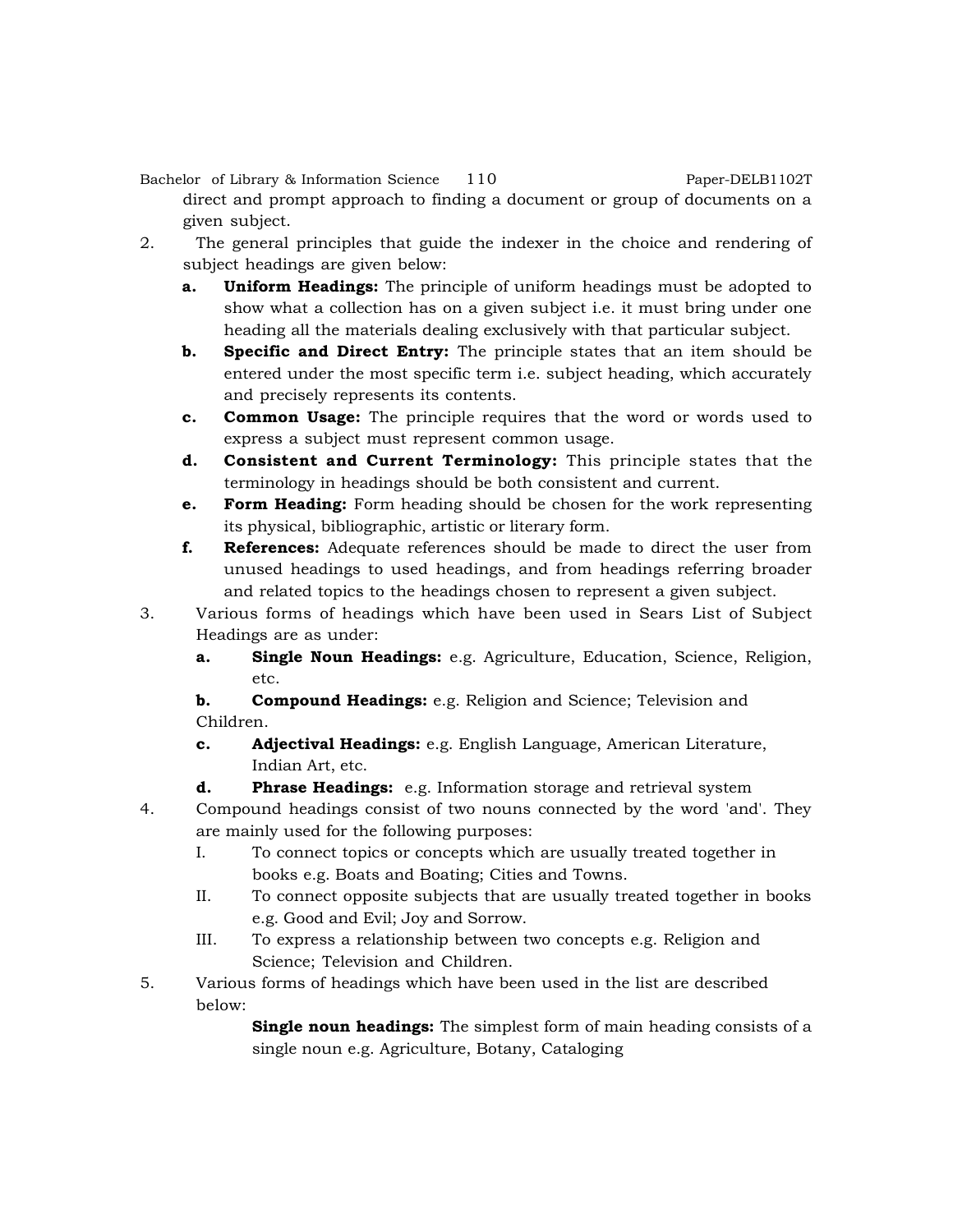**Phrase Headings :** When a subject or concept cannot be properly expressed by a single noun, a phrase is used. There are several patterns of phrase headings which are given below;

- a. Adjectival Phrase Headings e.g. English Drama
- b. Conjunctive Phrase Headings e.g. Literature and science
- c. Prepositional Phrase Headings e.g. Photography of children
- d. Inverted Phrase Headings e.g. Art, Medieval

### BACHELOR OF LIBRARY & INFORMATION SCIENCE Paper - DELB1102T

**Knowledge Organisation & Information Processing**

**LESSON NO. 2.8 AUTHOR: DR. AMRITPAL KAUR**

# **DEVELOPMENT AND RECENT TRENDS IN CATALOGUING**

# **Structure**

- 2.8.0 Objectives
- 2.8.1 Introduction
- 2.8.2 Attempts towards Universal Code of Cataloguing Rules
- 2.8.3 Standards for Cataloguing
	- 2.8.3.1 ISO 2709 2.8.3.2 MARC 2.8.3.3 CCF 2.8.3.4 ISBD 2.8.3.5 ISBN
- 2.8.4 Networks and Co-operative Automation Groups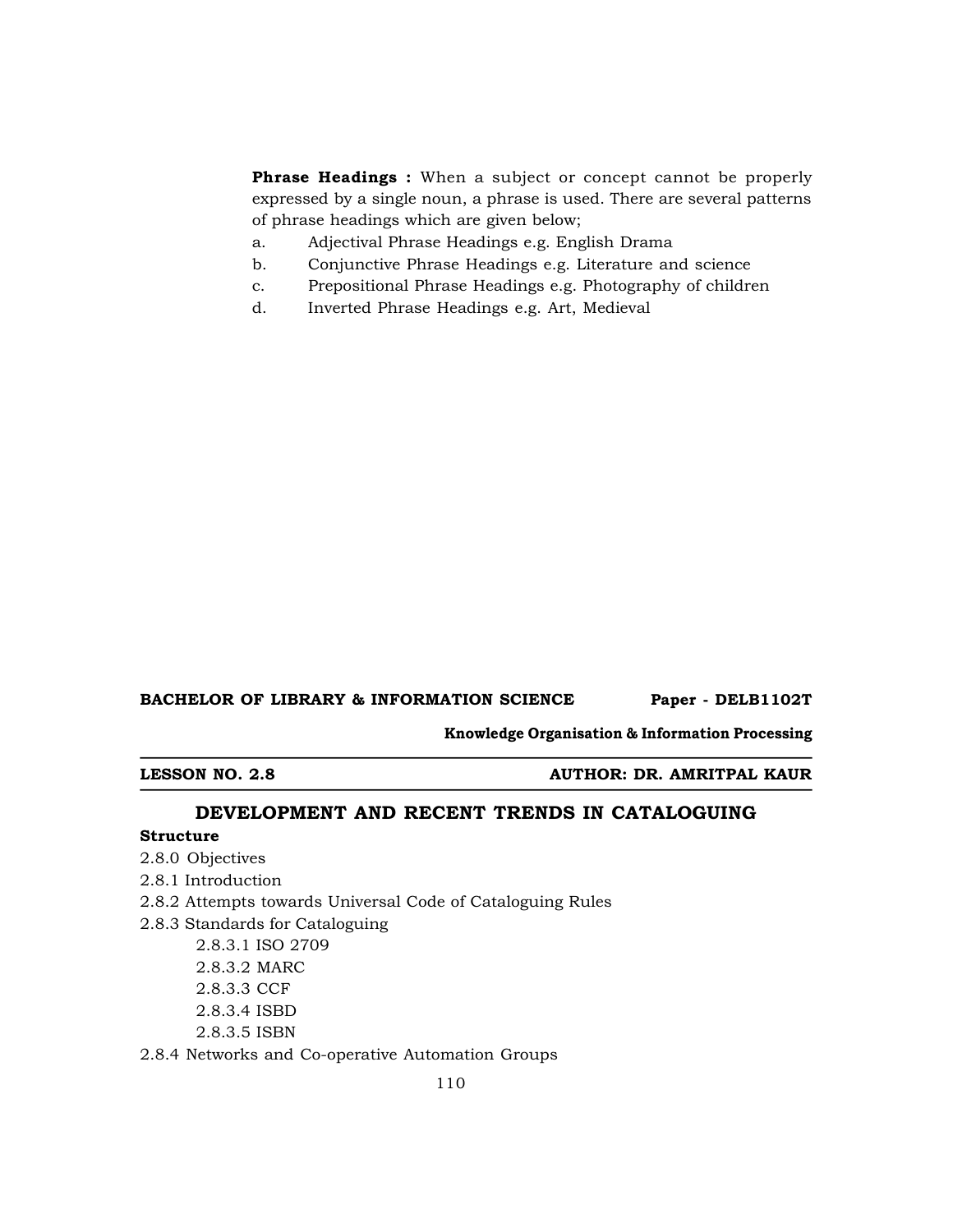2.8.4.1 OCLC

- 2.8.4.2 The BLAISE Cataloguing System
- 2.8.4.3 UTLAS
- 2.8.4.4 BLCMP
- 2.8.4.5 The Ballot Cataloguing System
- 2.8.5 OPACs
- 2.8.6 Cataloguing of Internet Resources
- 2.8.7 Cataloguing in the Digital Environment
- 2.8.8 Summary
- 2.8.9 Glossary
- 2.8.10 References
- 2.8.11 Self Check Exercise
- 2.8.12 Answers to Self Check Exercise

# **2.8.0 Objectives**

This lesson discusses the developments in the field of cataloguing. After reading this lesson, the learner will become familiar with the following:

- 1. Development of International Code of Cataloguing Rules
- 2. Development of Standards in the field of cataloguing
- 3. Emergence of networks and co-operative automation groups in the field of cataloguing
- 4. Cataloguing of Internet and digital library resources

# **2.8.1 Introduction**

The history of cataloguing is very fascinating one. It is one of the oldest library crafts. In the early days of library service, cataloguing was largely an individual activity for each library. Each library constructed its own catalogue in a way deemed most suitable for its purposes. Bibliographic records were presented in forms and styles that varied from library to library. Gradually, librarians realized the advantages of standardization of practice and cooperation among libraries. The need for codification of cataloguing practice became increasingly apparent, especially for cooperative or shared cataloguing.

Since the middle of the nineteenth century, a series of cataloguing codes has been developed. Each new code sought to improve on the preceding ones. Most of the earlier codes represent the efforts of the individuals and the later ones result from corporate undertakings. The technique of cataloguing has been uniformed to a large extent at least in the English speaking world. The old methods of cataloguing which depended on the flair of the individual cataloguers without any idea of sound canons and principles have been completely put aside. The recent developments in the literature has made the traditional catalogue system inadequate. Current research in cataloguing is directed towards applying existing computer technology in systems. Computer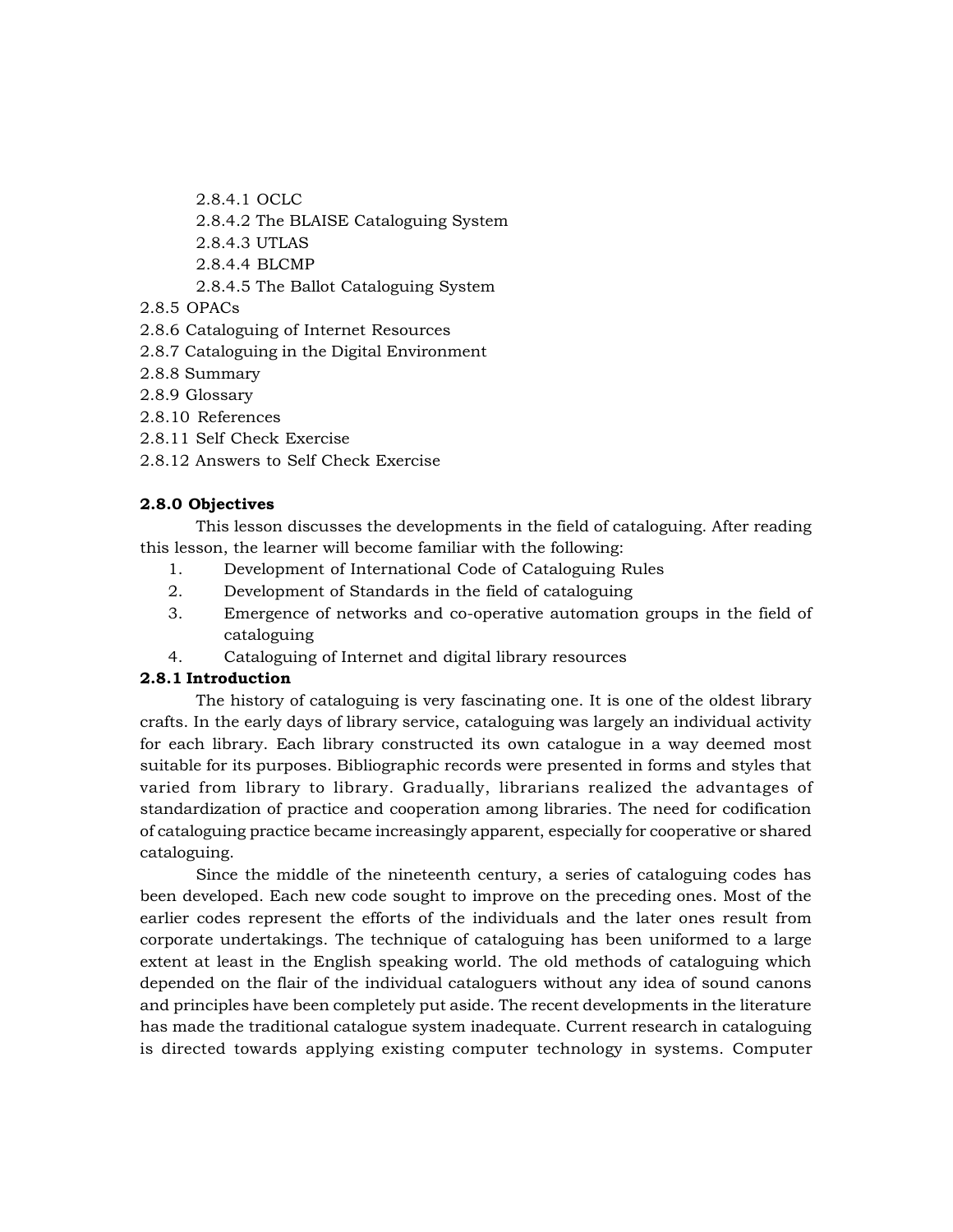Bachelor of Library & Information Science 113 Paper-DELB1102T technology holds promise to revolutionize many aspects of library operations in the near future. Some of the recent trends in cataloguing are as under:

# **2.8.2 Attempts towards Universal Code of Cataloguing Rules**

Towards the beginning of the 20th century, attempts were made to device a common code for the English speaking countries. As a result of co-operative efforts of the American Library Association (ALA) and Library Association (LA), AA Code 1908 was devised. In the 1930's the committees of ALA and LA began revision. The LA dropped out at the outbreak of the II world war. The ALA continued along producing a new code, the ALA rules in 1949. Due to dissatisfaction with the ALA code, Samuel Lubetzky, the then bibliographic consultant of Library of Congress was given the responsibility of making a detailed analysis of 1949 code. In 1960, Lubetzky's Code of Cataloguing Rules, Author and Title Entry: An Unfinished Draft appeared. In 1961, one of the most important events in the evolution of cataloguing codes took place. The International Conference on Cataloguing Principles was held in Paris. As a result of the conference, a statement of principles, which has become known as the 'Paris Statement' or 'Paris Principles' was issued. It drew heavily on Lubetzky's draft code of 1960. It formed the basis of Anglo-American Cataloguing Rules (AACR 1) published in 1967 in two texts - North American text and the British text.

The next step towards greater International agreement was taken at the International Meeting of Cataloguing Experts held at Copenhagen in 1969. At this meeting, an international working group was established with the purpose of developing a standard order and content for the description of monographic material. As a result, International Standard Bibliographic Description (ISBD) (M) was issued. It was followed by ISBD (G) in 1977. Since then a number of ISBDs have been developed. All this was incorporated into unified text known as AACR 2 to promote international exchange of bibliographic data.

The implementation of AACR2 disclosed certain inconsistencies in the rules which led to further clarification and modification in the rules and resulted in new edition called AACR2R.

AACR II with all its revisions is thus a big step towards the ideal of international bibliographic exchange of cataloguing data.

### **2.8.3 Standards for Cataloguing**

### **2.8.3.1 ISO 2709**

It is an international standard that specifies the requirements for a generalized machine format that will hold any type of bibliographic record. The universal acceptance of ISO 2709 on record structure as a basis for exchange formats (2nd ed. 1981) has enormously benefited the information community. It is accepted for the exchange of bibliographic data on magnetic tape, and also used for the formatting of bibliographic data sent online and stored on other media such as floppy disk and CD-Rom.

### **2.8.3.2 MARC**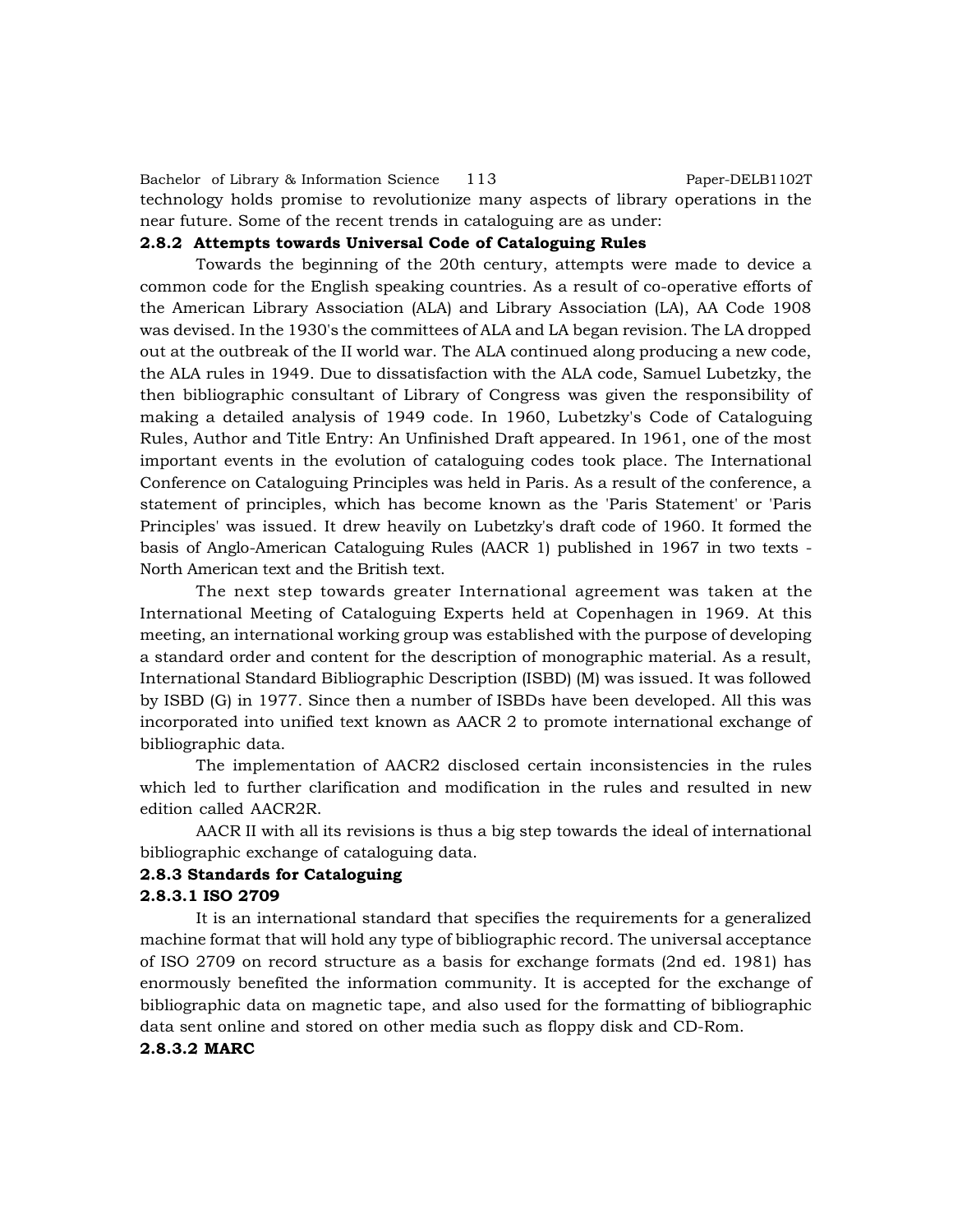Bachelor of Library & Information Science 114 Paper-DELB1102T

MARC which stands for machine readable cataloguing was started as a pilot project in 1966 at Library of Congress. The main aim of this project was to distribute Library of Congress cataloguing data in a machine readable form to various libraries for the reading material received by them so as to facilitate them to meet the explosion of knowledge and the increasing demand for easy and quick provision of required information. At that time, there were no established MARC formats available. Libraries had reached no consensus as to which access points were required to take full advantage of an automated cataloguing system. During Nov. 1966 to June 1967, sixteen libraries took part in developing early MARC format for English language monographs/books only on experimental basis.

**MARC II :** MARC II was started in 1968 with the development of a new format capable of transferring bibliographic data to the receiving libraries. The new format was intended to be hospitable to all kinds of library material sufficiently flexible for a variety of application in addition to catalogue production and usable in a range of different computer systems. There were two versions of MARC II i.e. LC MARC and BNB MARC.

**MARC 21 :** The Library of Congress and the National Library of Canada harmonized the USMARC and CAN/MARC formation in a single edition in early 1999 under a new name MARC-21. The British Library in 2001 decided to discontinue the UK MARC format and adopt MARC 21. MARC 21 format is a set of codes and content designators for encoding machine readable records.

**UNIMARC :** Since the early 1970, several versions of MARC formats emerged, whose paths diverged owing to different cataloguing practices and requirements. The differences in data content in these formats mean that editing is required before records can be exchanged. One solution to the incompatibility was to develop a Universal MARC format that would accept records created in any MARC format.

In 1977 IFLA brought out UNIMARC with the purpose of facilitating the international exchange of data in machine readable form between national bibliographic agencies. This was followed by a second edition in 1980 and a UNIMARC handbook in 1983.

# **2.8.3.3 CCF**

The proliferation of the international bibliographic exchange formats on the one hand and the lack of compatibility amongst them on the other led to the convening of the International Symposium on Bibliographic Exchange Formats in 1978 by UNESCO, to study the desirability and flexibility of establishing maximum compatibility among existing formats. Following the deliberations of the symposium, UNESCO/PGI formed the Adhoc Group on the Establishment of a Common Communication Format (CCF). The first edition of the CCF was brought out in 1984, 2nd in 1988 and 3rd in 1992 with the following objectives:

> To permit the exchange of records between groups of information agencies, including libraries, abstracting and indexing services,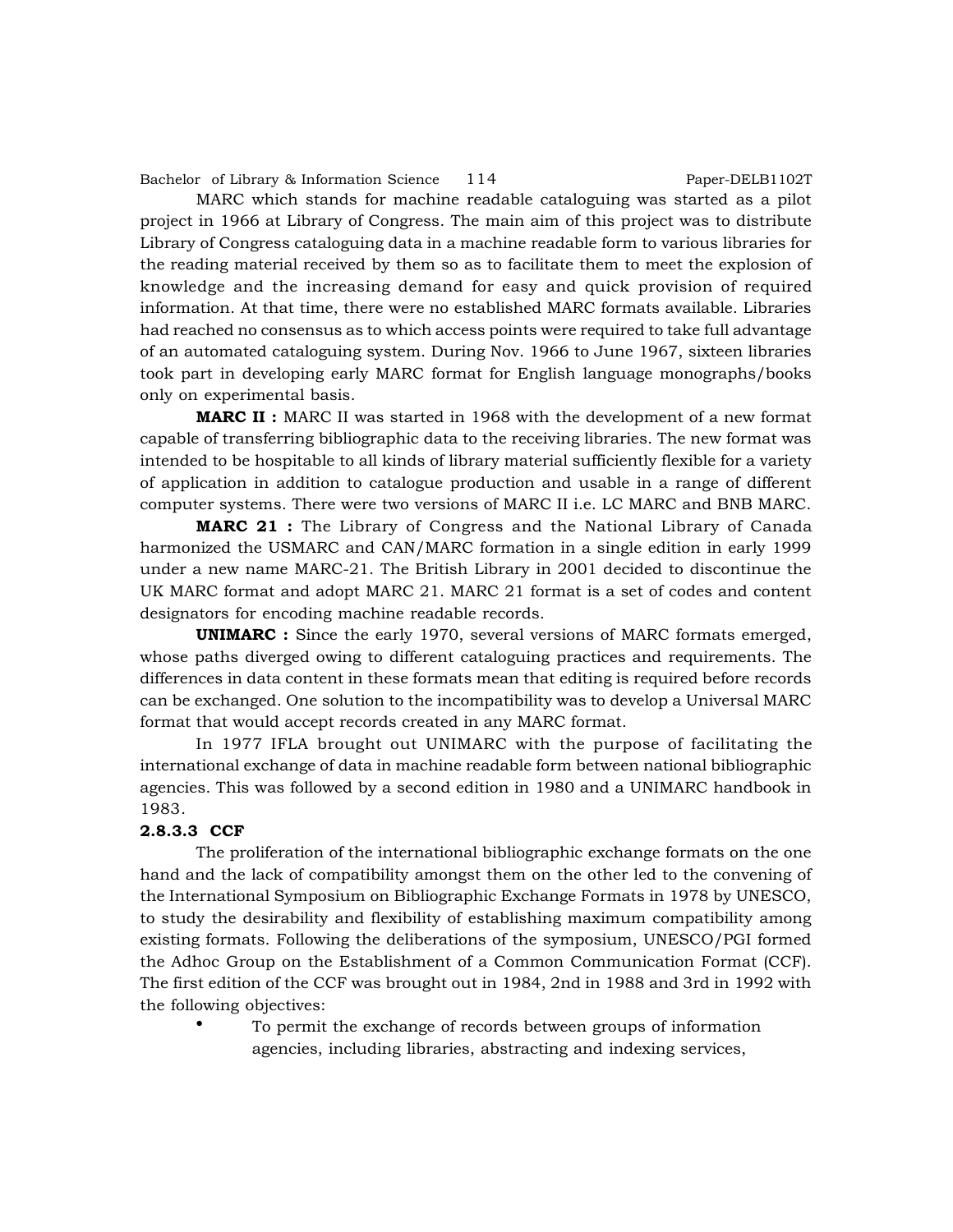Bachelor of Library & Information Science 115 Paper-DELB1102T

- referral systems and other kinds of information agencies.
	- To permit the use of a single set of computer programs to manipulate records received from various agencies regardless of their internal record creation practices.
- To serve as a basis of a format for an agency's own bibliographic or factual database by providing a list of useful data elements.

#### **2.8.3.4 ISBD**

In order to achieve successful and convenient international exchange of bibliographic information in written as well as in machine readable form, a need was felt for standardization. In view of this need, an International Working Group was set up by the International Meeting of Cataloguing Experts in Copenhagen in 1969 to study the possibilities for ISBD. The Working Group published its final recommendations in 1971 under the title International Standard Bibliographic Description. In the following years, this format was accepted and adopted by many national bibliographies. In the course of its applications many ambiguities were brought out. These were discussed at the IFLA Conference held in Gzenoble in 1973. As a result of this conference, two documents were published in 1974, the first standard edition of ISBD (M) and a set of recommendations for ISBD (S) which was finally published in 1977. The rules for description provided in Part 1 of AACR2 are based on the general framework for the description of library material (ISBD) (G) published in 1977. ISBD standards serve as a good example of an attempt towards uniform cataloguing practices.

### **2.8.3.5 International Standard Book Number (ISBN)**

ISBN is a system of giving a unique and non-changeable number of every book, which identifies each of these. It facilitates machine handling of bibliographic information. Such a system is extremely useful for international exchange of bibliographic data.

The numeric code representing ISBN is based on Standard Book Numbering Agency's Standard book numbering.

ISBN is complemented by International Standard Serial Number (ISSN). ISSN is looked after by International Centre of International Serial Data System in Paris. It is a unique number which identifies a particular serial title.

#### **2.8.4 Networks and Co-operative Automation Groups**

### **2.8.4.1 OCLC (Online Computer Library Center)**

OCLC was established in 1967 as the Ohio College Library Center to serve as an association of colleges, universities and other educational institutes within the state of Ohio. Its services were extended to any kind of library in any part of the country and finally to countries outside North America. It has emerged as the world's largest library information network. It now links 47,669 libraries in 84 countries and territories. Its services help libraries locate, acquire, catalogue, access and lend library materials. It is offering the following services:

**WorldCat (The OCLC Online Union Catalog):** It is the world's largest and most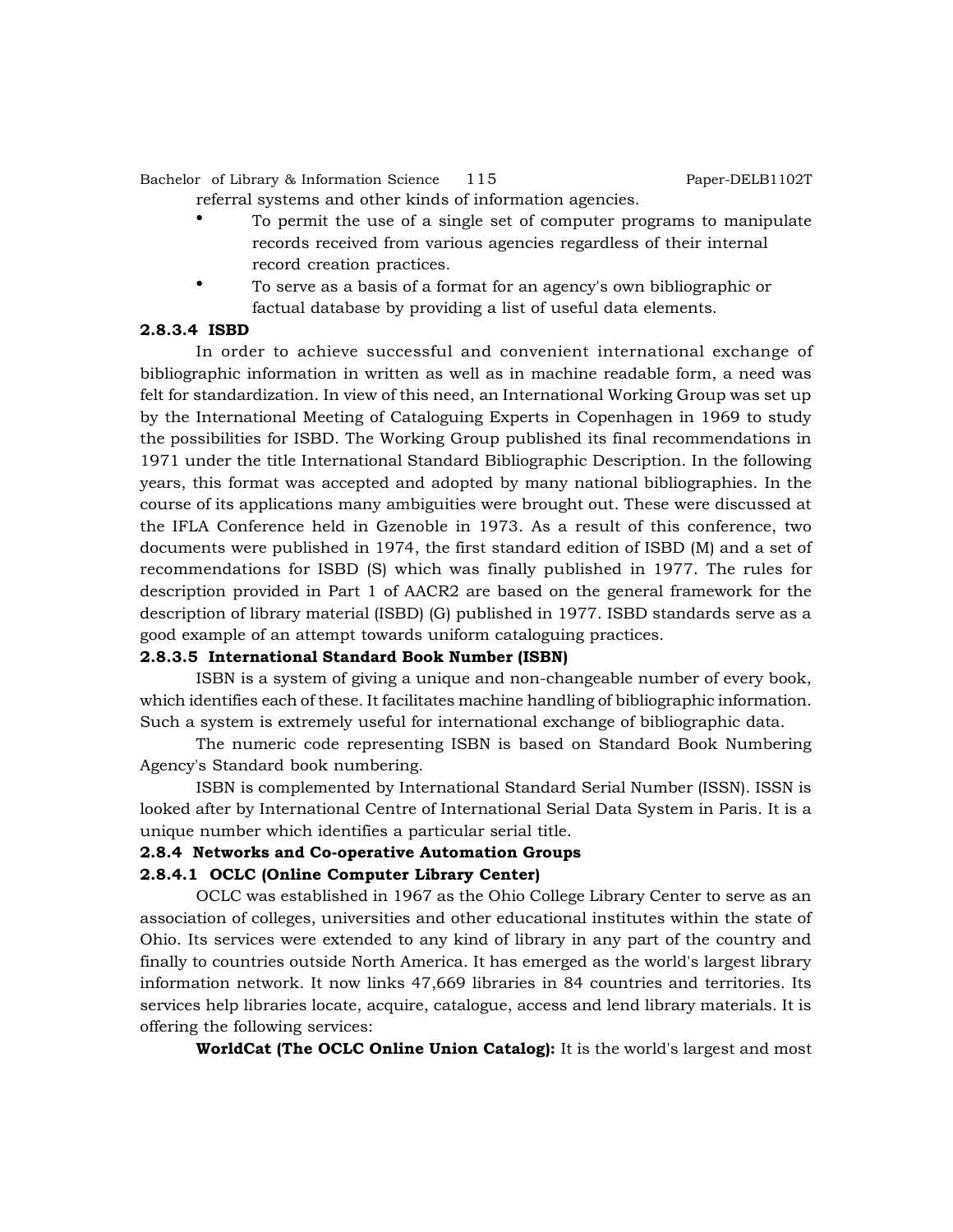Bachelor of Library & Information Science 116 Paper-DELB1102T comprehensive bibliographic database. It contains 55 million records in 458 languages with holding information. Libraries use the World Cat database and OCLC computerized telecommunication networks to process material and share information.

**Open WorldCat pilot:** In June 2003, OCLC started Open WorldCat pilot to determine the feasibility of providing a new service that would integrate the collection of OCLC member libraries into heavily used websites. The pilot service is now available from a variety of services on the web including Abebooks, Alibris, ABAA, BookPage and HCI Bibliography. Through this service, OCLC has made WorldCat's unique resources available from outside the library environment.

**OCLC First Search Service:** It provides flexible searching and subject access to over 70 databases for end users.

**OCLC First Search Electronic Collections Online Service:** it provides remote access to large collection of journals through the Web.

**OCLC Access Services:** These facilitate online and offline cataloguing, resource sharing, reference and selection services.

### **2.8.4.2 The BLAISE Cataloguing System**

The British Library Automated Information Service (BLAISE) which was introduced in 1977 is now one of the world's largest commercial services. Using a combination of online and offline computers processing techniques, BLAISE has two major functions - providing automated information retrieval service, and facilitating general library house-keeping routines from catalogue production to bibliographic checking. Catalogue production is made through LOCAS (Local Catalogue Service) which is an integral part of BLAISE. BLAISE also contains the UK MARC files, current and retrospective. Together the files contain over two million records of books and serials. The subject coverage is comprehensive and broad based. All information is searchable online.

### **2.8.4.3 UTLAS**

The University of Toronto Library Automation System (UTLAS-now UTLAS International Inc.) developed from a local academic into a worldwide system. From supplying its own large campus it expanded to serve other libraries and by the mid 1980s it held MARC records from Canada, United States, France, Great Britain and Japan, together with updated authority files of LC name and subject headings. It provides a variety of automated systems for both large and small libraries.

#### **2.8.4.4 BLCMP**

BLCMP Library services Ltd was begun experimentally in 1969 by the university of Birmingham, and the Birmingham City Libraries as the Birmingham Libraries Cooperative Mechanization project (BLCMP). It has been fully operational from 1973, and serves a variety of libraries. It makes use of BNB and LC MARC tapes and of locally generated records to produce a union catalogue database from which catalogues can be generated for each of the subscribing libraries in the form and frequency individually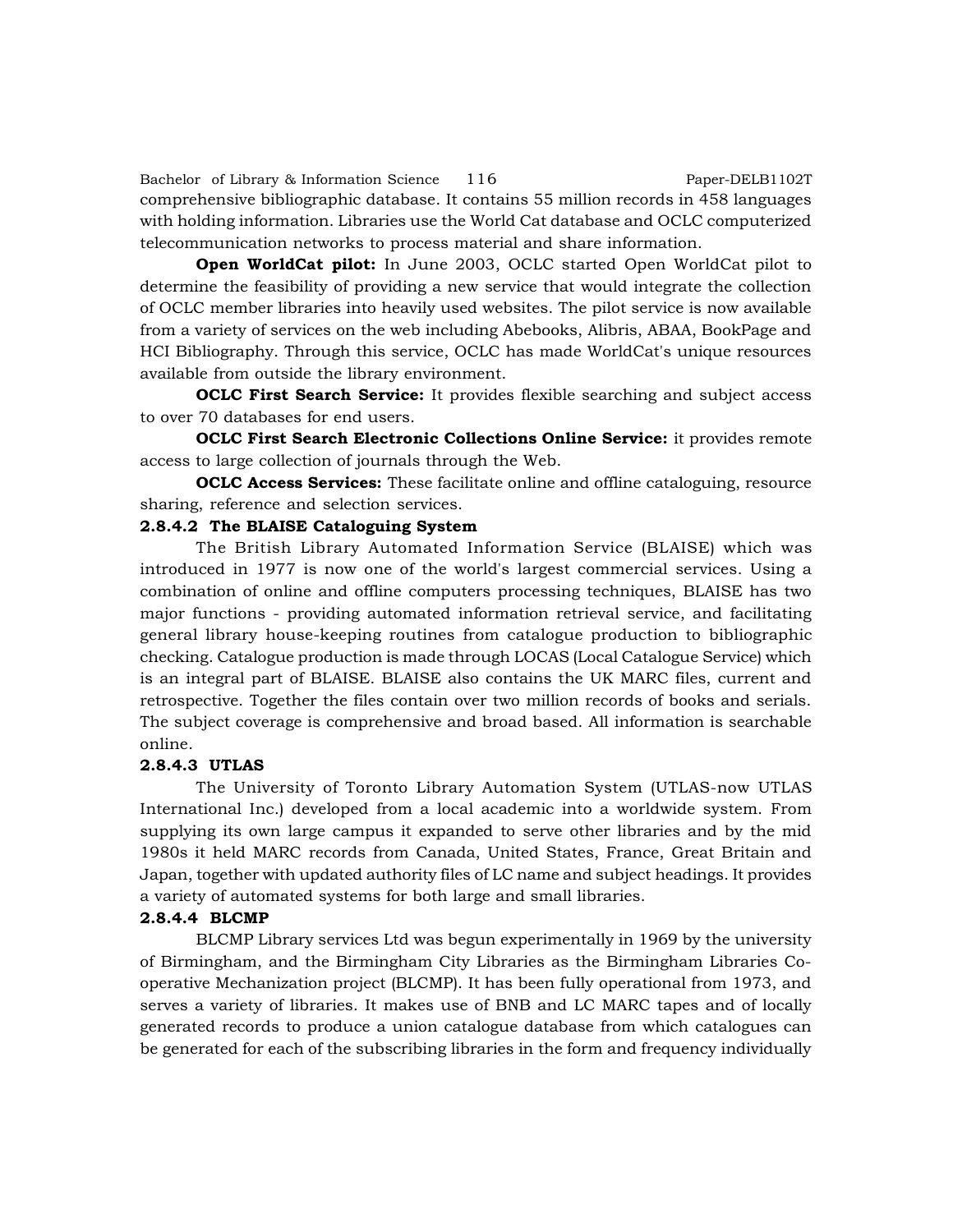Bachelor of Library & Information Science 117 Paper-DELB1102T chosen.

# **2.8.4.5 The Ballot Cataloguing System**

The Bibliographic Automation of Large Library Operations using a Time-sharing System (BALLOTS) is an effective online system in the area of academic libraries. It was set up in 1972 as a fully integrated library system. The online file of MARC records is the main source of bibliographic data. The sharing of cataloguing records has been made easier in this system. BALLOTS has expanded much and various regional networks affiliated with this system are also sharing in the cataloguing programmes

#### **2.8.5 OPACs**

Online Public Access catalogues (OPACs) are the interfaces that help users communicate with the collection(s) of a library. Typically OPACs allow users to search the library's catalogue, and also provide some other facilities, such as checking borrower records, reserving reading materials, library news bulletins etc. Although OPACs were first used in the mid 1970s, it was only at the beginning of the next decade that a significant number of libraries switched from card catalogues to automated catalogues. However, those first catalogues were usually modules linked to the automated circulation system and had brief catalogue records and very limited functionality. Several changes have taken place and OPACs have improved significantly since then. The later breed of OPACs is much more like a bibliographic information system providing access to a range of databases and tools and information services of which the library catalogue may be one item as an introductory menu. In OPAC databases a user can use any one or more search parameters, such as the author, title, keywords, ISBN and so on to search the catalogue, and the complete catalogue entry may be displayed as a result of the search.

Modern day OPACs also include internet resources. Catalogue codes were not originally devised to deal with Internet resources, which have some characteristics that are unique and different from conventional information resources, so cataloguing of Internet resources has become an important issue these days.

#### **2.8.6 Cataloguing of Internet Resources**

Internet resources have some specific characteristics that call for some special rules for cataloguing. AACR 2 provides some guidelines for cataloguing computer files but they are not sufficient, for several reasons. Internet resources vary significantly in terms of their context (text, numeric, audio, image, video, etc.), file format, availability, URL (uniform resource locator) or the address of a web page. Realizing the need of developing new rules and guidelines for cataloguing internet resources, OCLC produced a manual for cataloguing internet resources in 2003. The guidelines follow the Anglo-American cataloguing rules, 2nd revised edition, as well as the International Standard Bibliographic Description for Electronic Resources ISBD (ER). In addition to the file type and format description internet resources need specific information for access. Some information is carried in special MARC fields. MARC field 856 has been developed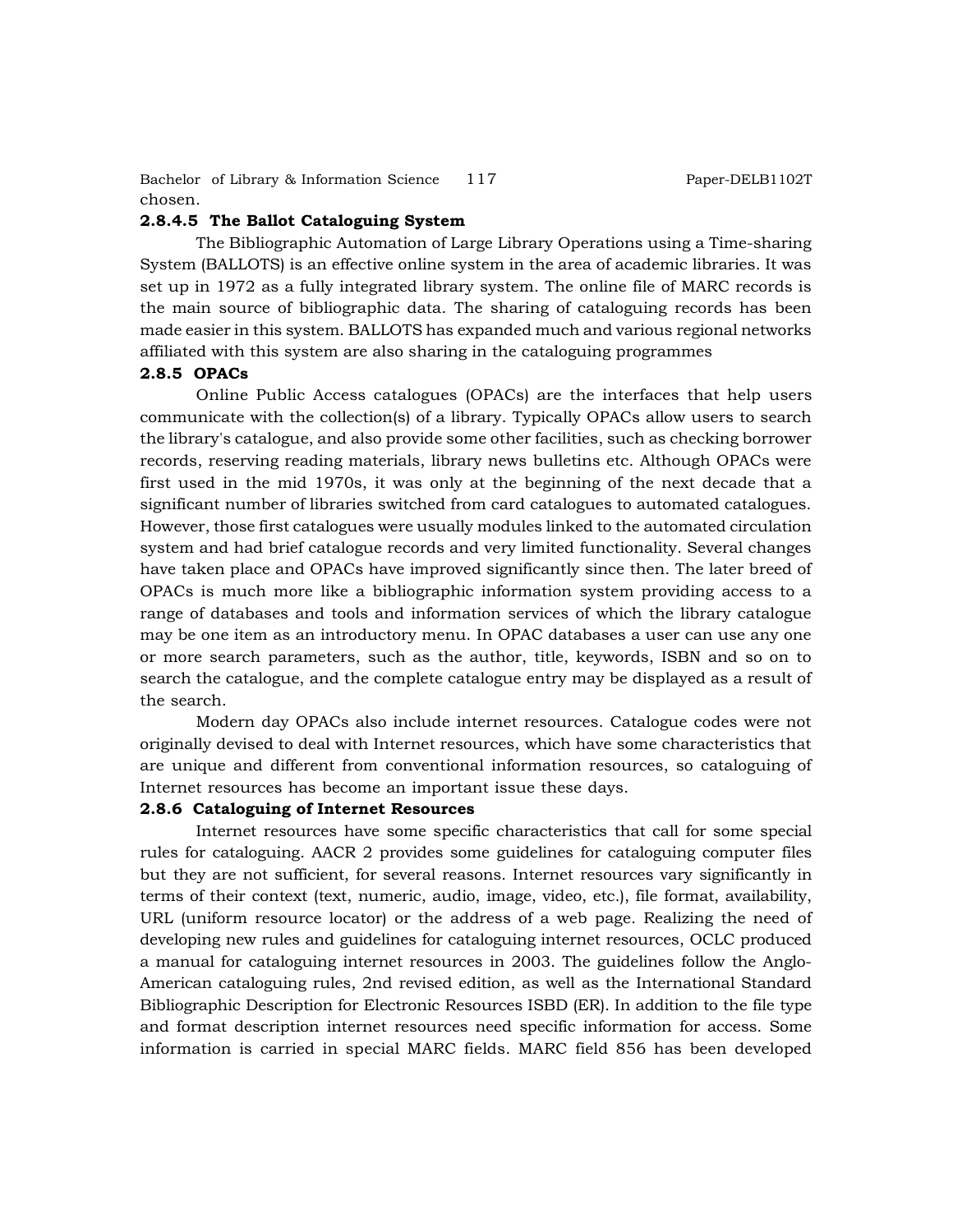Bachelor of Library & Information Science 118 Paper-DELB1102T especially for electronic location and access.

### **2.8.7 Cataloguing in the Digital Environment.**

A digital library provides access to different types of information sources in a variety of formats such as OPACs, electronic databases (online search services or CD-ROM databases), e-journals, web resources. These information resources may reside on a number of different servers - local as well as remote. There are many problems in cataloguing digital information resources. First, digital especially internet-resources are so huge in number and grow so rapidly that it is practically impossible for human cataloguers to cope with each and every item. Second, the characteristics of digital information resources demand that a different standard be followed for each major type of documents. Bibliographic formats such as the MARC family and others and catalogue codes such as AACR 2 are not adequate for representing all the useful characteristics of digital resources. Various metadata standards such as the Dublin Core Metadata Editors, Encoded Archival Description (EAD) have been developed over the past few years for representing different types of digital information resources. Dublin Core Metadata Standards are general in nature and can accommodate descriptive information about digital information resources of different types coming form different disciplines but EAD is specialized and apply to information in a specific discipline or domain.

In 1998, the International Federation of Library Associations and Institutions (IFLA) announced a proposal to streamline cataloguing and simplify resource discovery for library users the Functional Requirements for Bibliographic Records (FRBR)

FRBR is an "entity-relationship model" of metadata for information objects, rather than a single, flat record conceptualization underlying current cataloguing standards. It restructures catalogue databases based on particular works rather than on the various forms in which the works are expressed. It groups all versions of a given work together using a high-level record that links to numerous lower level records, thereby collapsing near-duplicate items into a single entry point.

FRBR algorithm developed by OCLC makes it possible for users to write computer programs to generate sets of records that can be grouped for display as single works, making it easier for information seekers to find what they are looking for.

The Joint Steering Committee for revision of AACR is actively working on incorporating the FRBR terminology and concepts into the next edition of AACR.

# **2.8.8 Summary**

This lesson discusses the development of AACR 2, various standards for cataloguing such as MARC, CCF, ISBD, ISBN and the emergence of various networks and co-operative automation groups in the field of cataloguing.

Cataloguing of Internet/digital resources has become a big challenge these days. Several metadata standards such as Dublin-Core, EAD, FRBR have been developed since the past few years for representing different types of digital information resources.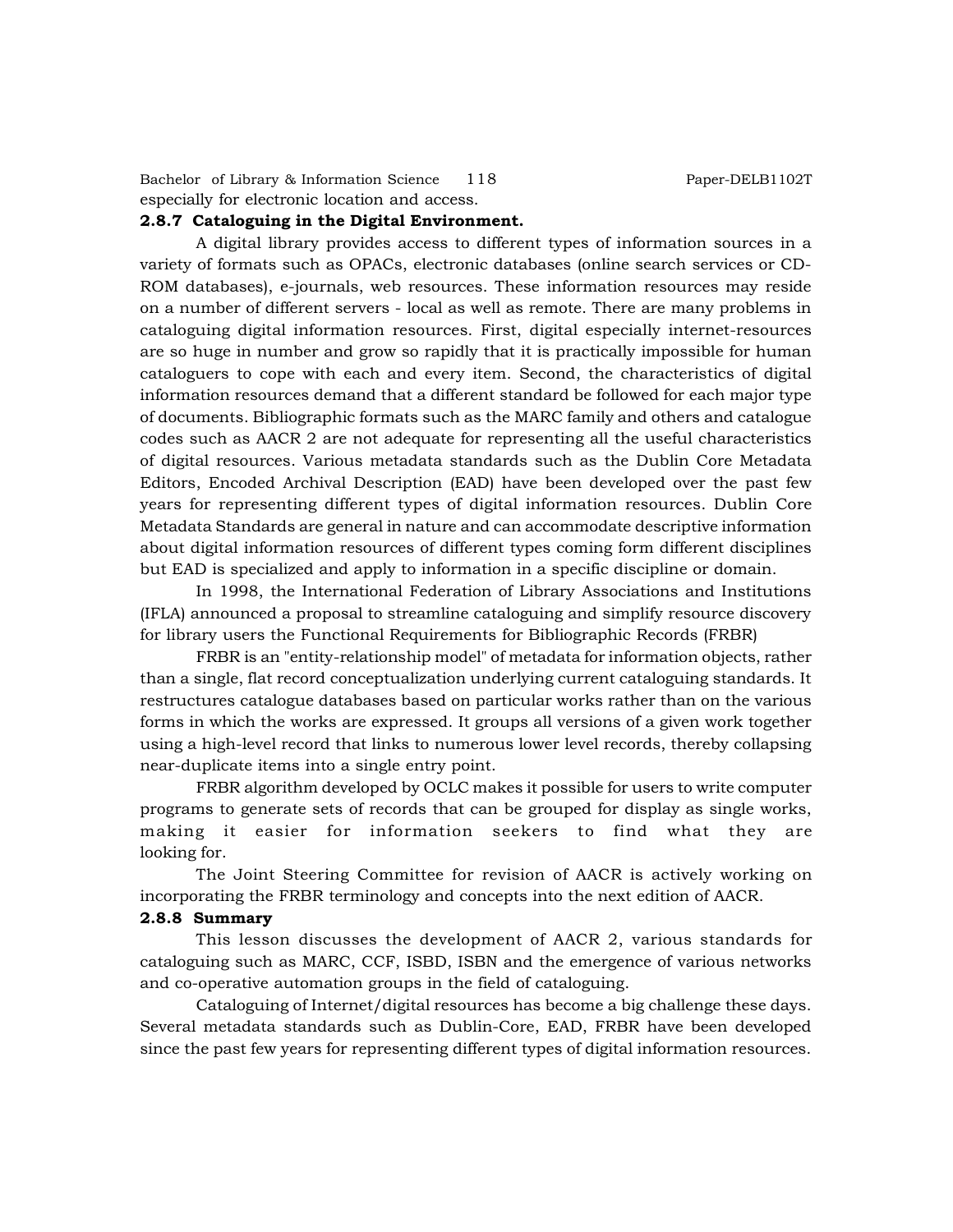Bachelor of Library & Information Science 119 Paper-DELB1102T

| 2.8.9 Glossary  |                                                                                                                                                                                                                                                                   |
|-----------------|-------------------------------------------------------------------------------------------------------------------------------------------------------------------------------------------------------------------------------------------------------------------|
| <b>BALLOTS</b>  | It stands for Bibliographic Automation of Large library Operations<br>using a Time-Sharing System. It was set up in 1972 as a fully<br>integrated library system.                                                                                                 |
| <b>BLAISE</b>   | It stands for British Library Automated Information Service. It was<br>introduced in 1977 for providing automated information retrieval<br>service and facilitating general Library housekeeping routines from<br>catalogue production to bibliographic checking. |
| <b>BLCMP</b>    | It stands for Birmingham Libraries Co-operative Mechanization<br>$\ddot{\cdot}$<br>Project. It was started by the University of Birmingham in 1969.                                                                                                               |
| <b>CCF</b>      | It stands for Common Communication Format. It was brought out<br>in 1984 by UNESCO to permit the use of a single set of computer<br>programs to manipulate records received from various agencies<br>regardless of their internal record creation practices.      |
| Digital Library | It is a virtual library on the Internet having all the information<br>$\ddot{\cdot}$<br>available in the digital form.                                                                                                                                            |
| Dublin Core     | It stands for metadata standards developed in 1995 for<br>accommodating descriptive information about digital information<br>resources of various disciplines.                                                                                                    |
| <b>EAD</b>      | It stands for Encoded Archival Description. It was developed in<br>1998 for accommodating descriptive information about digital<br>information resources in a specific discipline.                                                                                |
| FRBR            | It stands for Functional Requirement for Bibliographic Records. It<br>$\ddot{\cdot}$<br>is an 'entity-relationship model' of metadata for information<br>objects. It has been developed by IFLA in 1998.                                                          |
| Internet        | A network of networks. It is an amalgamation of interrelated<br>$\ddot{\cdot}$<br>computer networks allowing electronic communication on a global<br>scale.                                                                                                       |
| ISO 2709        | It is an international standard that specifies the requirements for<br>a generalized machine format that will hold any type of<br>bibliographic record.                                                                                                           |
| <b>ISBD</b>     | It stands for International Standard Bibliographic Description.                                                                                                                                                                                                   |
| <b>ISBN</b>     | It stands for International Standard Book Number. It is a system<br>of giving a unique and non-changeable number of every book.                                                                                                                                   |
| <b>MARC</b>     | It stands for Machine Readable cataloguing. It was primarily<br>designed by Library of Congress in 1967 to serve the needs of<br>libraries as convenient way of storing and exchanging bibliographic<br>information.                                              |
| OCLC            | It stands for Online Computer Library Centre (originally Ohio<br>$\ddot{\cdot}$<br>College Library Center). It is world's largest information network                                                                                                             |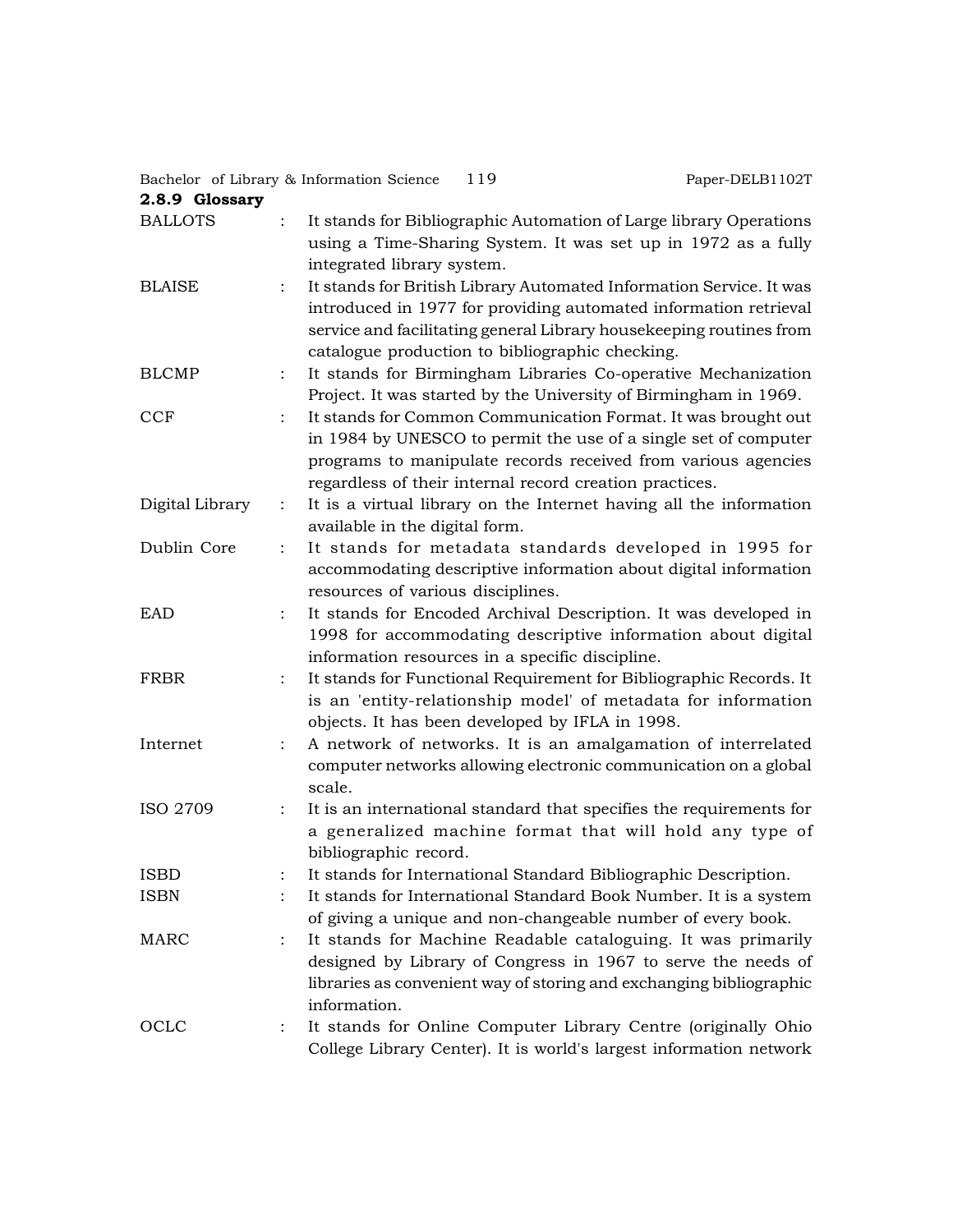|              |  | Bachelor of Library & Information Science     | 120 | Paper-DELB1102T                                                     |
|--------------|--|-----------------------------------------------|-----|---------------------------------------------------------------------|
|              |  |                                               |     | which links 47,669 libraries in 84 countries and territories. Its   |
|              |  |                                               |     | services help libraries locate, acquire, catalogue, access and lend |
|              |  | library materials.                            |     |                                                                     |
| OPAC         |  |                                               |     | It stands for Online Public Access Catalogue. It helps users to     |
|              |  | communicate with the collection of a library. |     |                                                                     |
| <b>UTLAS</b> |  |                                               |     | It stands for University of Toronto Library Automation System.      |
| UNIMARC      |  |                                               |     | It stands for Universal MARC. It was developed by IFLA in 1977      |
|              |  |                                               |     | with the purpose of facilitating the international exchange of data |
|              |  | in machine readable form.                     |     |                                                                     |

# 2.8.10 References

- $1.$ Chowdhury, G.G. (2004). Introduction to modern information retrieval. 2nd ed. London: Facet Publishing.
- $2.$ Girja Kumar and Krishan Kumar: Theory of cataloguing 5th rev. ed. New Delhi: Vikas, 2006.
- OCLC Newsletter Nos. 262, 2003 and 263, 2004. 3.
- Oddy, Pat. Future libraries and future catalogues. London: Library  $4.$ Association, 2010.

# 2.8.11 Self Check Exercise

Note: Write the answers in the space given below each question and check your answers with the answers given at the end.

 $1.$ Name important standards.

#### 2. What is UNIMARC?

 $3.$ What is ISBD?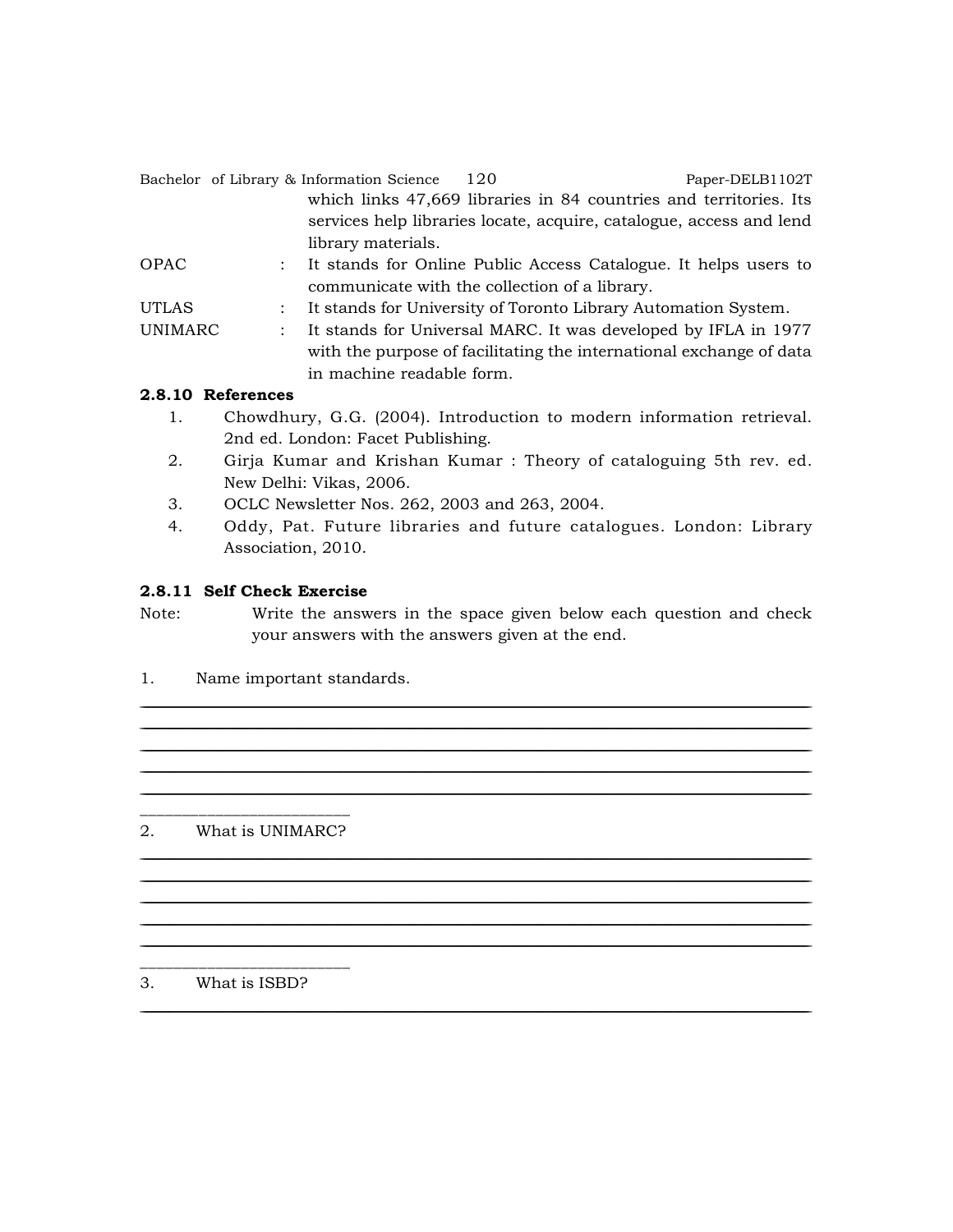<u> 1989 - Johann Stoff, disk foar it ferstjer fan de ferstje fan de ferstjer fan de ferstjer fan de ferstjer fan</u>

What are OPACs?  $4.$ 

5. Name the services rendered by OCLC

6. Name the resources available in a digital library.

7. Name two metadata standards.

# 2.8.12 Answers to Self Check Exercise

 $1.$ The important standards related to cataloguing activities are:

> ISO 2709 **MARC CCF ISBD** Dublin Core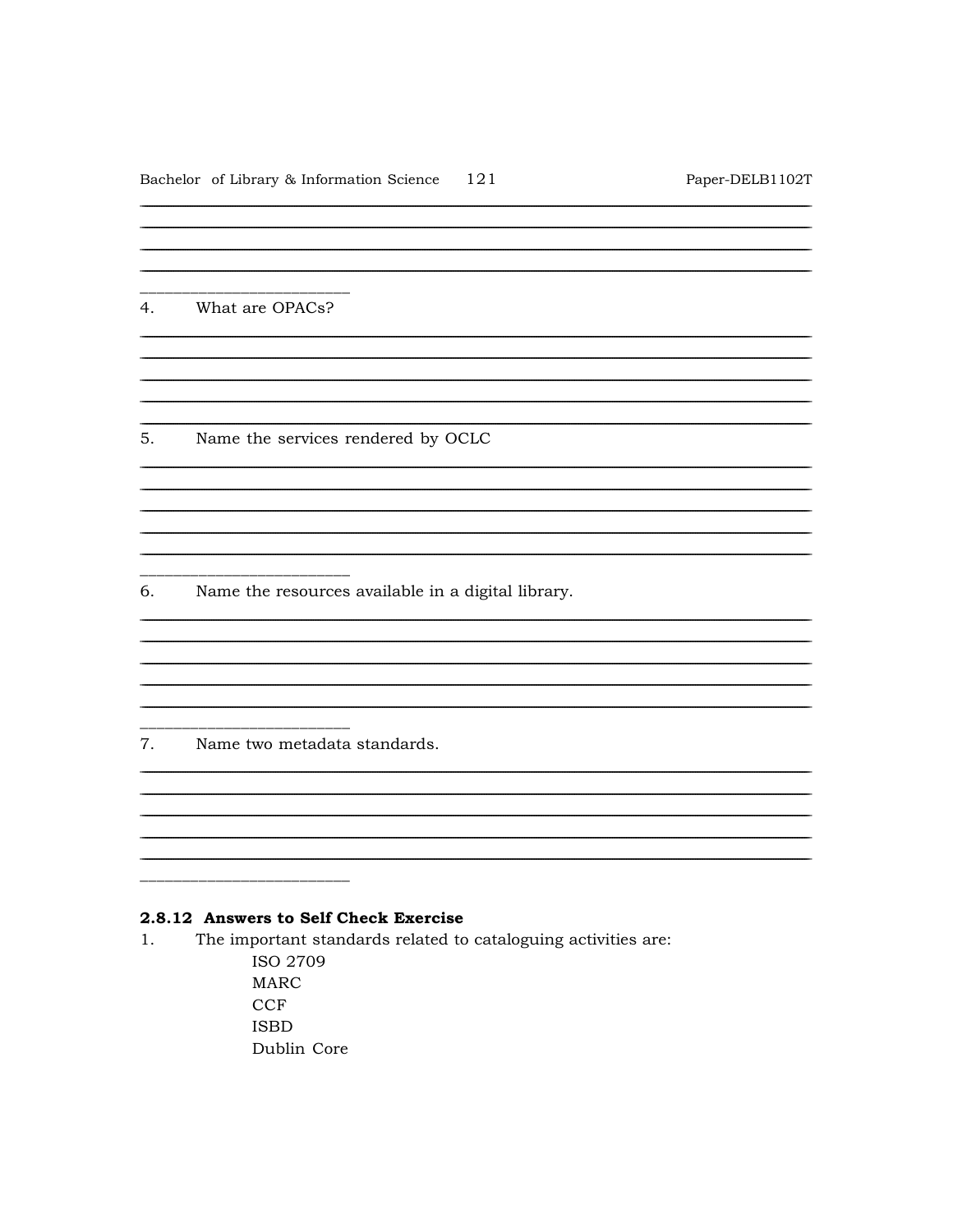Bachelor of Library & Information Science 122 Paper-DELB1102T

- 2. UNIMARC was brought out by IFLA in 1977 with the purpose of facilitating the international exchange of data in machine readable form between national bibliographic agencies. This was followed by a second edition in 1980 and a UNIMARC handbook in 1983.
- 3. ISBD is a standard format for bibliographic description. In order to achieve successful and convenient international exchange of bibliographic information in written as well as in machine readable form, IFLA's Working Group published International Standard Bibliographic Description in 1971 which led to the convening of IFLA conference in 1973. As a result of this conference ISBD (M) was published in 1974 and ISBD (G) in 1977. ISBD (M) serves as the basis for the rules of descriptive information for monographic materials and ISBD (G) for the description of all types of publications in all types of media in AACR 2.
- 4. Online Public Access Catalogues (OPACs) are the interfaces that help users communicate with the collection(s) of a library. Typically OPACs allow users to search the library's catalogue, and also provide some other facilities, such as checking borrower records, reserving reading materials, library news bulletins etc. Although OPACs were first used in the mid 1970s, it was only at the beginning of the next decade that a significant number of libraries switched from card catalogues to automated catalogues. However, those first catalogues were usually modules linked to the automated circulation system and had brief catalogue records and very limited functionality. Several changes have taken place and OPACs have improved significantly since then. The later breed of OPACs is much more like a bibliographic information system providing access to a range of databases and tools and information services of which the library catalogue may be one item as an introductory menu.
- 5. The services rendered by OCLC are as under:

*WorldCat (The OCLC Online Union Catalog):* It is the world's largest and most comprehensive bibliographic database. It contains 55 million records in 458 languages with holding information. Libraries use the World Cat database and OCLC computerized telecommunication networks to process material and share information.

*Open WorldCat pilot:* In June 2003, OCLC started Open WorldCat pilot to determine the feasibility of providing a new service that would integrate the collection of OCLC member libraries into heavily used websites. The pilot service is now available from a variety of services on the web including Abebooks, Alibris, ABAA, BookPage and HCI Bibliography. Through this service, OCLC has made WorldCat's unique resources available from outside the library environment.

*OCLC FirstSearch service:* It provides flexible searching and subject access to over 70 databases for end users.

*OCLC FirstSearch Electronic Collections Online service:* it provides